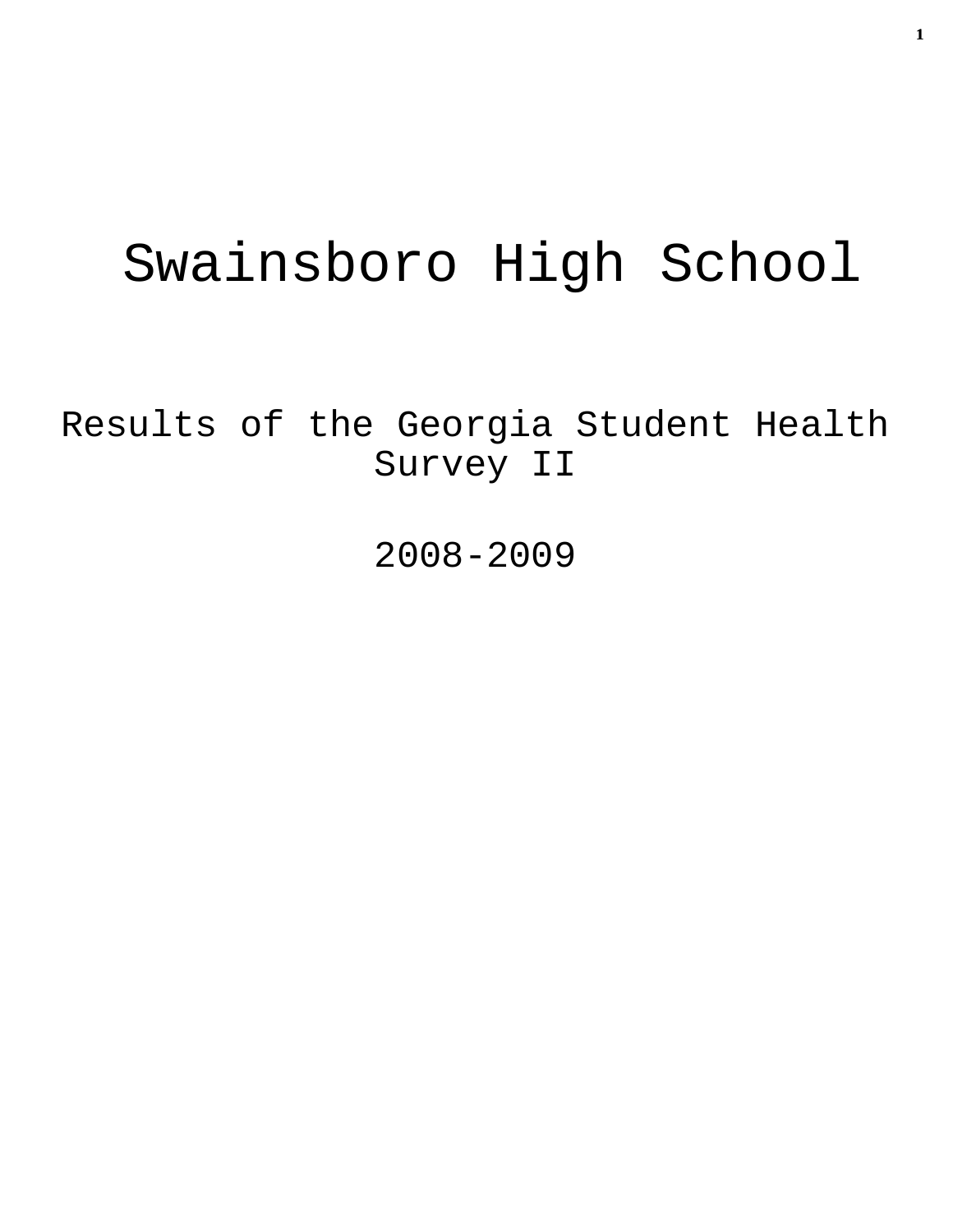# *Demographics* **2**

| Grade                    |     |  |  |  |
|--------------------------|-----|--|--|--|
| <b>Grade   Frequency</b> |     |  |  |  |
| 10                       | 148 |  |  |  |
| 12                       | 166 |  |  |  |

| Frequency      | <b>Table of Gender by Grade</b> |              |             |              |  |  |
|----------------|---------------------------------|--------------|-------------|--------------|--|--|
| <b>Col Pct</b> |                                 | Grade(Grade) |             |              |  |  |
|                | Gender(Gender)                  | 10           | 12          | <b>Total</b> |  |  |
|                | <b>Female</b>                   | 87<br>58.78  | 82<br>49.40 | 169          |  |  |
|                | <b>Male</b>                     | 61<br>41.22  | 84<br>50.60 | 145          |  |  |
|                | <b>Total</b>                    | 148          | 166         | 314          |  |  |

| Frequency<br>Col Pct |
|----------------------|

| <b>Table of Ethnicity by Grade</b> |              |             |              |  |  |  |
|------------------------------------|--------------|-------------|--------------|--|--|--|
|                                    | Grade(Grade) |             |              |  |  |  |
| <b>Ethnicity</b> (Ethnicity)       | 10           | 12          | <b>Total</b> |  |  |  |
| <b>Black</b>                       | 66<br>44.59  | 75<br>45.18 | 141          |  |  |  |
| <b>Hispanic</b>                    | 4<br>2.70    | 2<br>1.20   | 6            |  |  |  |
| White                              | 71<br>47.97  | 85<br>51.20 | 156          |  |  |  |
| <b>Asian</b>                       | 3<br>2.03    | 1<br>0.60   | 4            |  |  |  |
| <b>Other</b>                       | 4<br>2.70    | 3<br>1.81   | 7            |  |  |  |
| <b>Total</b>                       | 148          | 166         | 314          |  |  |  |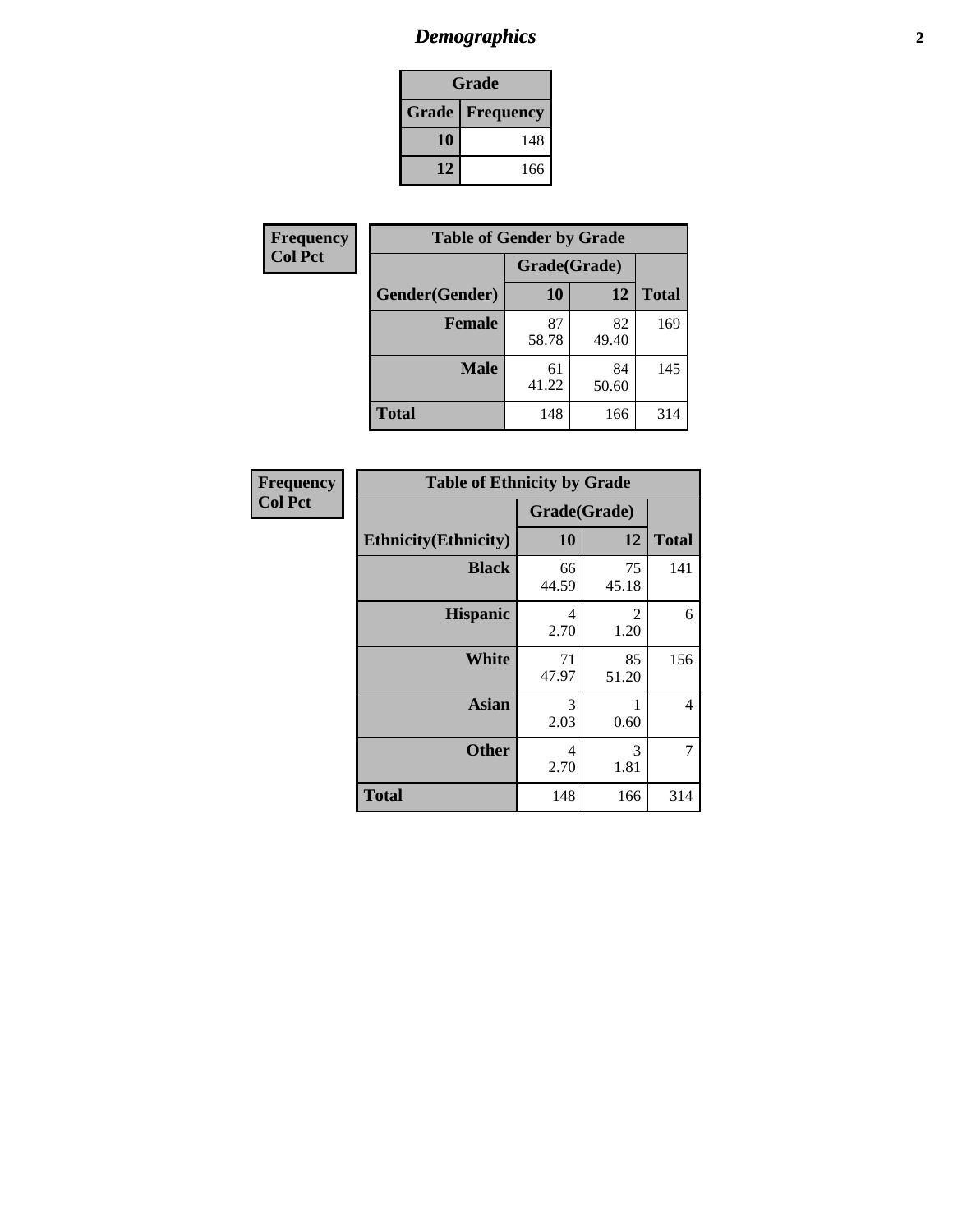#### *Title IV, Part A, Schedule A* **3** *Goal 1: Ensure that all schools are drug-free Baseline Data: Year 2008-2009 Prevalence of Drug Use*

| Frequency<br><b>Col Pct</b> | <b>Table of AlcoholAlt by Grade</b> |              |              |              |  |
|-----------------------------|-------------------------------------|--------------|--------------|--------------|--|
|                             | AlcoholAlt(Alcohol                  | Grade(Grade) |              |              |  |
|                             | use, past 30 days)                  | 10           | 12           | <b>Total</b> |  |
|                             | <b>Yes</b>                          | 29<br>19.59  | 42<br>25.30  | 71           |  |
|                             | N <sub>0</sub>                      | 119<br>80.41 | 124<br>74.70 | 243          |  |
|                             | Total                               | 148          | 166          | 314          |  |

| <b>Frequency</b><br><b>Col Pct</b> | <b>Table of TobaccoAny by Grade</b> |              |              |              |  |
|------------------------------------|-------------------------------------|--------------|--------------|--------------|--|
|                                    | TobaccoAny(Tobacco                  | Grade(Grade) |              |              |  |
|                                    | use, past 30 days)                  | 10           | 12           | <b>Total</b> |  |
|                                    | Yes                                 | 18<br>12.16  | 37<br>22.29  | 55           |  |
|                                    | N <sub>0</sub>                      | 130<br>87.84 | 129<br>77.71 | 259          |  |
|                                    | Total                               | 148          | 166          | 314          |  |

| Frequency      | <b>Table of MarijuanaAlt by Grade</b> |              |              |              |  |
|----------------|---------------------------------------|--------------|--------------|--------------|--|
| <b>Col Pct</b> | MarijuanaAlt(Marijuana                | Grade(Grade) |              |              |  |
|                | use, past 30 days)                    | 10           | 12           | <b>Total</b> |  |
|                | Yes                                   | 14<br>9.46   | 21<br>12.65  | 35           |  |
|                | N <sub>0</sub>                        | 134<br>90.54 | 145<br>87.35 | 279          |  |
|                | <b>Total</b>                          | 148          | 166          | 314          |  |

| <b>Frequency</b> | <b>Table of OtherDrugAny by Grade</b>  |              |              |              |  |
|------------------|----------------------------------------|--------------|--------------|--------------|--|
| <b>Col Pct</b>   | <b>OtherDrugAny(Other</b><br>drug use, | Grade(Grade) |              |              |  |
|                  | past 30 days)                          | 10           | 12           | <b>Total</b> |  |
|                  | Yes                                    | 11<br>7.43   | 18<br>10.84  | 29           |  |
|                  | N <sub>0</sub>                         | 137<br>92.57 | 148<br>89.16 | 285          |  |
|                  | <b>Total</b>                           | 148          | 166          | 314          |  |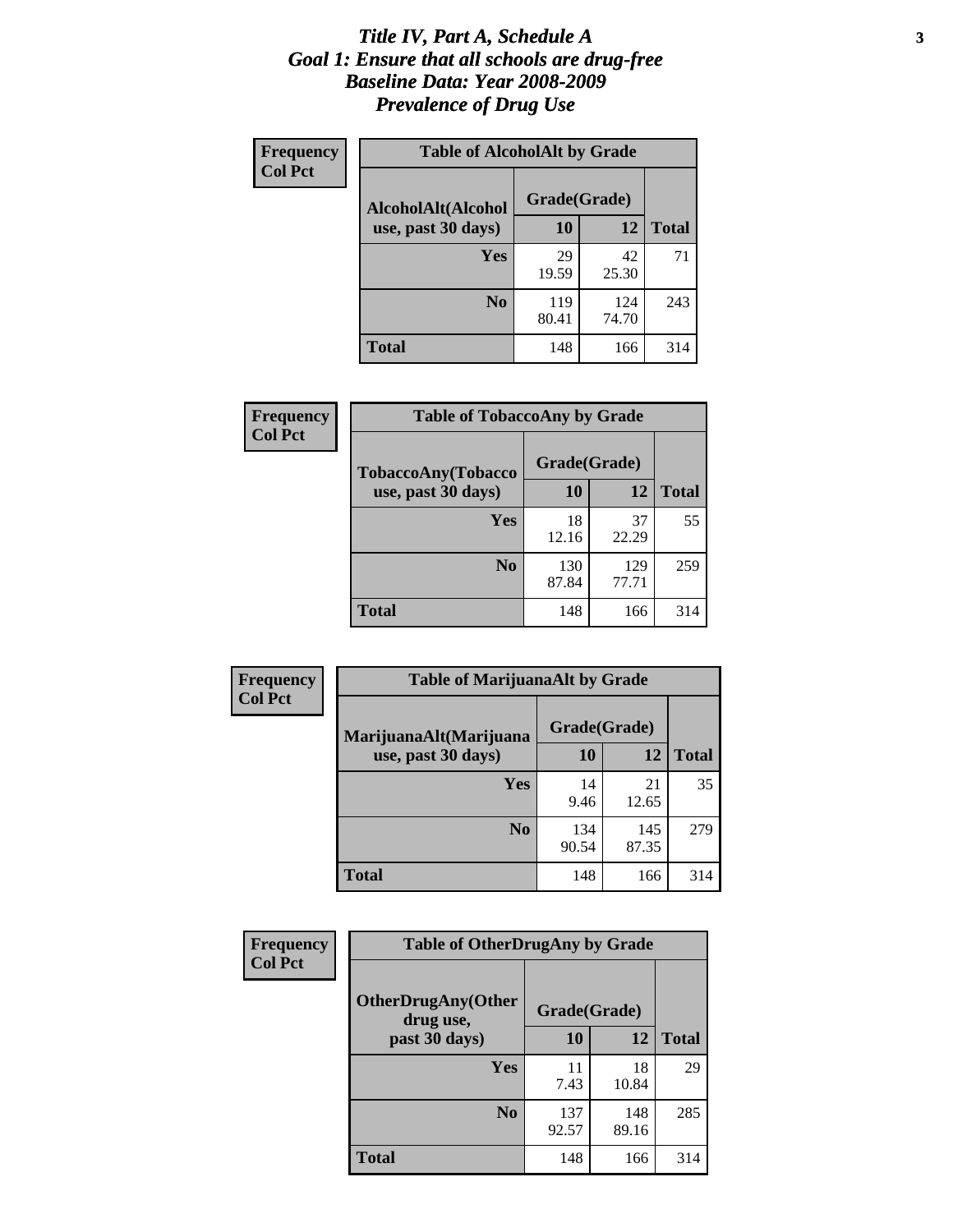#### *Average Age of Onset of Use* **4** *Results for "Average Age of Onset of Use" questions exclude students who said they did not use that substance*

| <b>Variable</b>    | Label                                                              | <b>Mean</b> |
|--------------------|--------------------------------------------------------------------|-------------|
| Alcoholinit2       | I started using alcohol when I was                                 | 13.95       |
| Cigarettesinit2    | I started smoking tobacco when I was                               | 13.52       |
| Smokelessinit2     | I started chewing tobacco when I was                               | 12.08       |
| Marijuanainit2     | I started using marijuana when I was                               | 14.20       |
| Cocaineinit2       | I started using cocaine when I was                                 | 14.40       |
| Inhalantsinit2     | I started using inhalants when I was                               | 13.60       |
| Steroidsinit2      | I started using steroids when I was                                | 13.57       |
| Ecstasyinit2       | I started using ecstasy when I was                                 | 13.75       |
| Methinit2          | I started using methamphetamines when I was                        | 14.40       |
| Hallucinogensinit2 | I started using hallucinogens when I was                           | 13.86       |
| Prescriptioninit2  | I started using prescription drugs not prescribed to me when I was | 13.43       |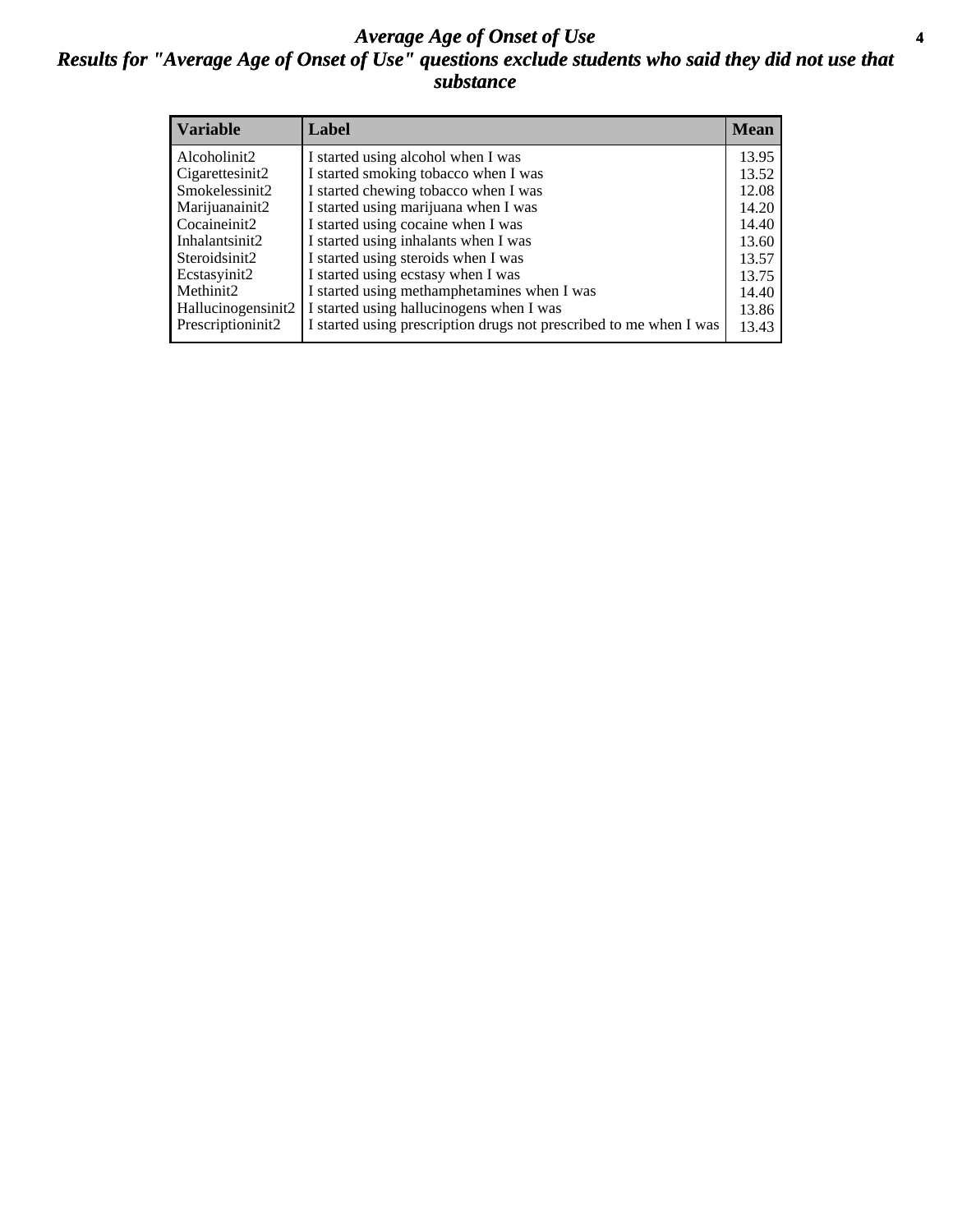# *Perception of Health Risk* **5**

| Frequency      | <b>Table of Alcoholharmdich by Grade</b> |              |              |              |  |
|----------------|------------------------------------------|--------------|--------------|--------------|--|
| <b>Col Pct</b> | Alcoholharmdich(I<br>think alcohol is    | Grade(Grade) |              |              |  |
|                | harmful)                                 | 10           | 12           | <b>Total</b> |  |
|                | <b>Yes</b>                               | 118<br>79.73 | 133<br>80.12 | 251          |  |
|                | N <sub>0</sub>                           | 30<br>20.27  | 33<br>19.88  | 63           |  |
|                | <b>Total</b>                             | 148          | 166          | 314          |  |

| Frequency      | <b>Table of Tobaccoharmdich by Grade</b> |              |              |              |  |
|----------------|------------------------------------------|--------------|--------------|--------------|--|
| <b>Col Pct</b> | Tobaccoharmdich(I<br>think tobacco is    | Grade(Grade) |              |              |  |
|                | harmful)                                 | 10           | 12           | <b>Total</b> |  |
|                | Yes                                      | 127<br>85.81 | 150<br>90.36 | 277          |  |
|                | N <sub>0</sub>                           | 21<br>14.19  | 16<br>9.64   | 37           |  |
|                | <b>Total</b>                             | 148          | 166          | 314          |  |

| Frequency      | <b>Table of Marijuanaharmdich by Grade</b> |              |              |              |  |  |
|----------------|--------------------------------------------|--------------|--------------|--------------|--|--|
| <b>Col Pct</b> | Marijuanaharmdich(I<br>think marijuana is  | Grade(Grade) |              |              |  |  |
|                | harmful)                                   | 10           | 12           | <b>Total</b> |  |  |
|                | <b>Yes</b>                                 | 119<br>80.41 | 129<br>77.71 | 248          |  |  |
|                | N <sub>0</sub>                             | 29<br>19.59  | 37<br>22.29  | 66           |  |  |
|                | <b>Total</b>                               | 148          | 166          | 314          |  |  |

| Frequency      | <b>Table of Otherdrugharmdich by Grade</b>                   |              |              |              |
|----------------|--------------------------------------------------------------|--------------|--------------|--------------|
| <b>Col Pct</b> | Otherdrugharmdich(I<br>Grade(Grade)<br>think other drugs are |              |              |              |
|                | harmful)                                                     | <b>10</b>    | 12           | <b>Total</b> |
|                | Yes                                                          | 129<br>87.16 | 156<br>93.98 | 285          |
|                | N <sub>0</sub>                                               | 19<br>12.84  | 10<br>6.02   | 29           |
|                | <b>Total</b>                                                 | 148          | 166          | 314          |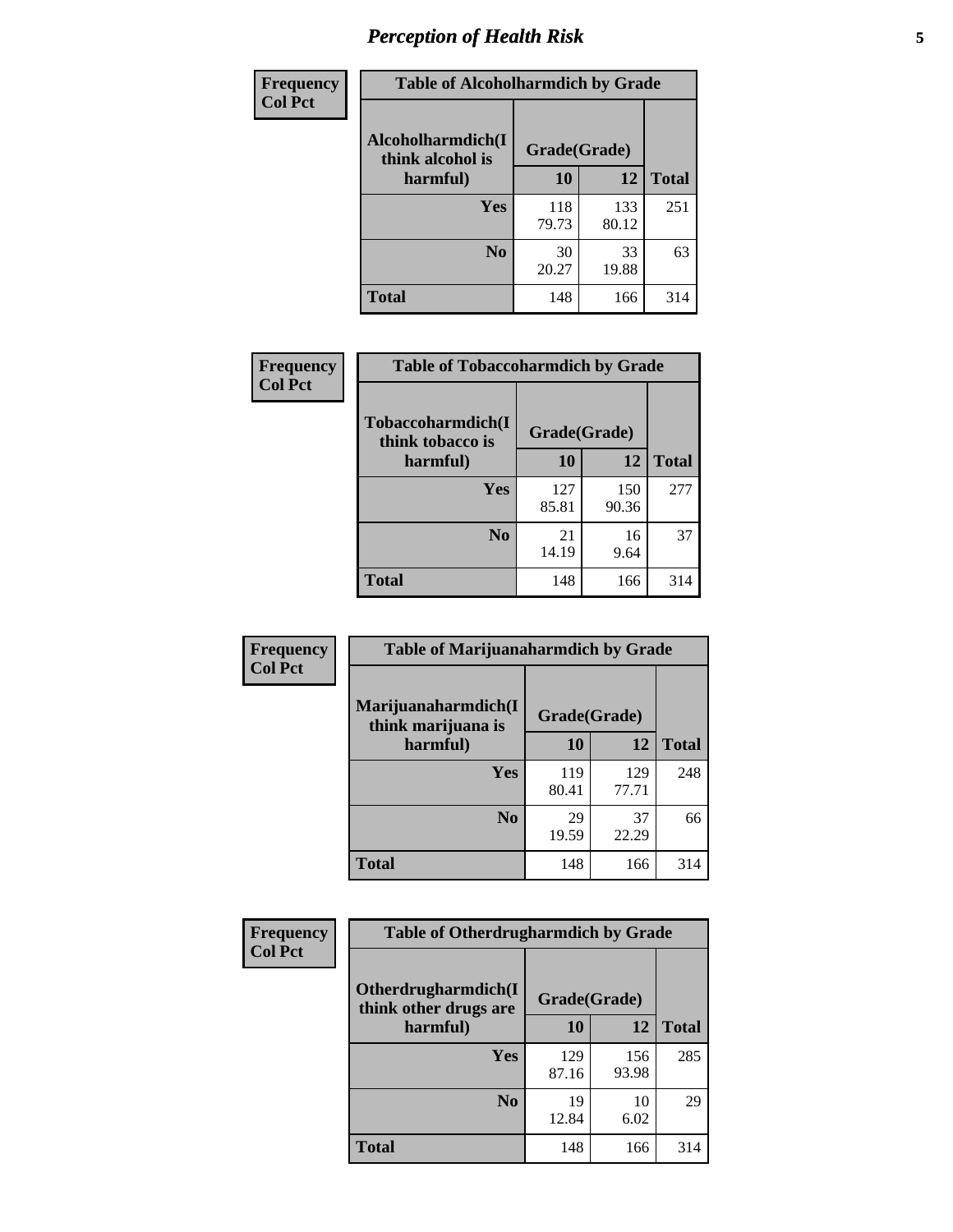### *Social Disapproval* **6**

| Frequency      | <b>Table of Alcoholpeerdich by Grade</b>                    |              |             |              |
|----------------|-------------------------------------------------------------|--------------|-------------|--------------|
| <b>Col Pct</b> | Alcoholpeerdich(My<br>friends would<br>disapprove if I used | Grade(Grade) |             |              |
|                | alcohol)                                                    | 10           | 12          | <b>Total</b> |
|                | <b>Yes</b>                                                  | 81<br>54.73  | 79<br>47.59 | 160          |
|                | N <sub>0</sub>                                              | 67<br>45.27  | 87<br>52.41 | 154          |
|                | <b>Total</b>                                                | 148          | 166         | 314          |

| <b>Frequency</b> |
|------------------|
| <b>Col Pct</b>   |

| <b>Table of Tobaccopeerdich by Grade</b>                    |              |       |              |  |  |
|-------------------------------------------------------------|--------------|-------|--------------|--|--|
| Tobaccopeerdich(My<br>friends would<br>disapprove if I used | Grade(Grade) |       |              |  |  |
| tobacco)                                                    | 10           | 12    | <b>Total</b> |  |  |
| Yes                                                         | 98           | 99    | 197          |  |  |
|                                                             | 66.22        | 59.64 |              |  |  |
| N <sub>0</sub>                                              | 50           | 67    | 117          |  |  |
|                                                             | 33.78        | 40.36 |              |  |  |
| <b>Total</b>                                                | 148          | 166   | 314          |  |  |

| <b>Frequency</b> | <b>Table of Marijuanapeerdich by Grade</b>                    |              |              |              |  |
|------------------|---------------------------------------------------------------|--------------|--------------|--------------|--|
| <b>Col Pct</b>   | Marijuanapeerdich(My<br>friends would<br>disapprove if I used | Grade(Grade) |              |              |  |
|                  | marijuana)                                                    | 10           | 12           | <b>Total</b> |  |
|                  | Yes                                                           | 97<br>65.54  | 104<br>62.65 | 201          |  |
|                  | N <sub>0</sub>                                                | 51<br>34.46  | 62<br>37.35  | 113          |  |
|                  | <b>Total</b>                                                  | 148          | 166          | 314          |  |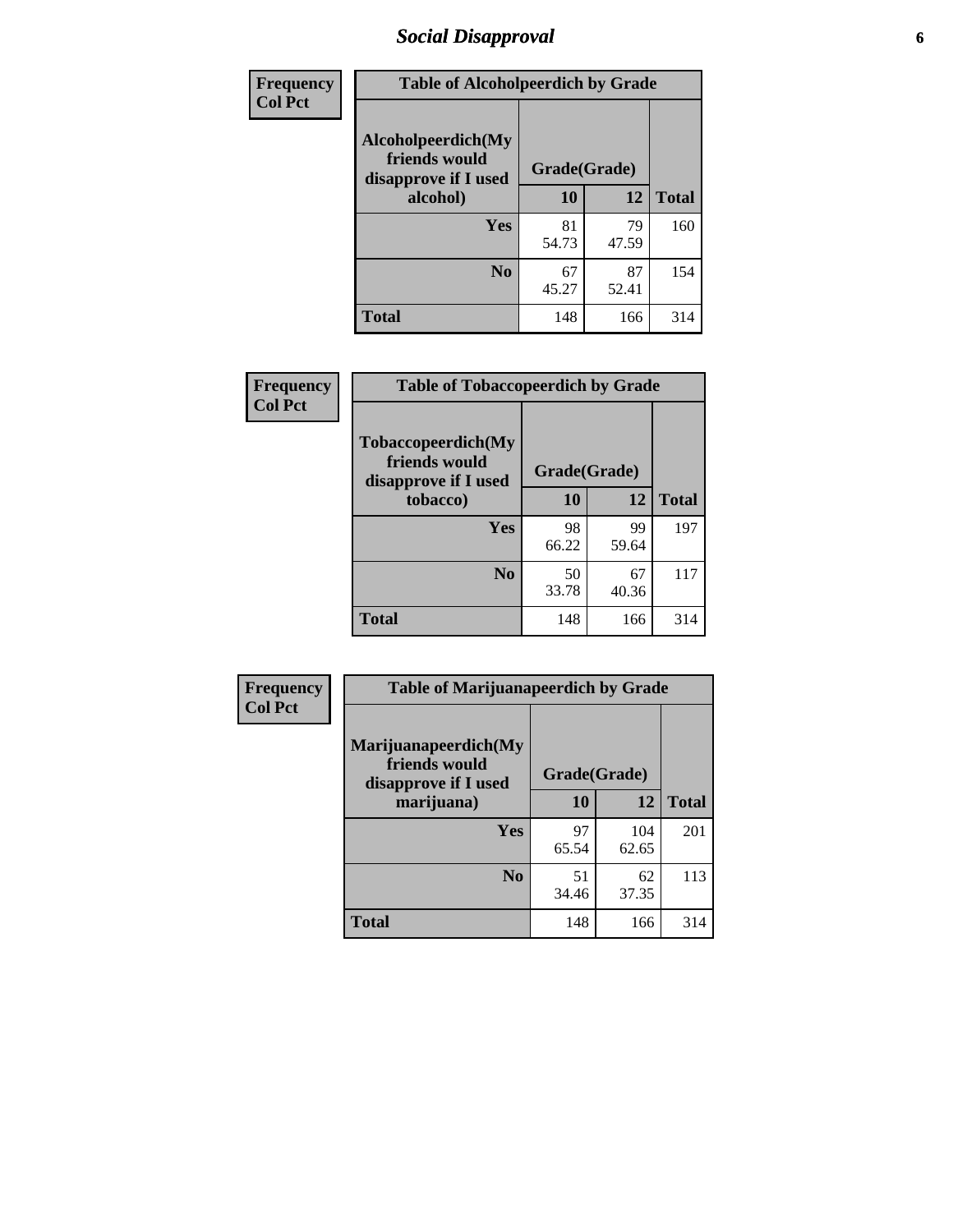# *Social Disapproval* **7**

| Frequency      | <b>Table of Otherdrugpeerdich by Grade</b>                    |              |              |              |  |
|----------------|---------------------------------------------------------------|--------------|--------------|--------------|--|
| <b>Col Pct</b> | Otherdrugpeerdich(My<br>friends would<br>disapprove if I used | Grade(Grade) |              |              |  |
|                | other drugs)                                                  | 10           | 12           | <b>Total</b> |  |
|                | <b>Yes</b>                                                    | 108<br>72.97 | 123<br>74.10 | 231          |  |
|                | N <sub>0</sub>                                                | 40<br>27.03  | 43<br>25.90  | 83           |  |
|                | <b>Total</b>                                                  | 148          | 166          | 314          |  |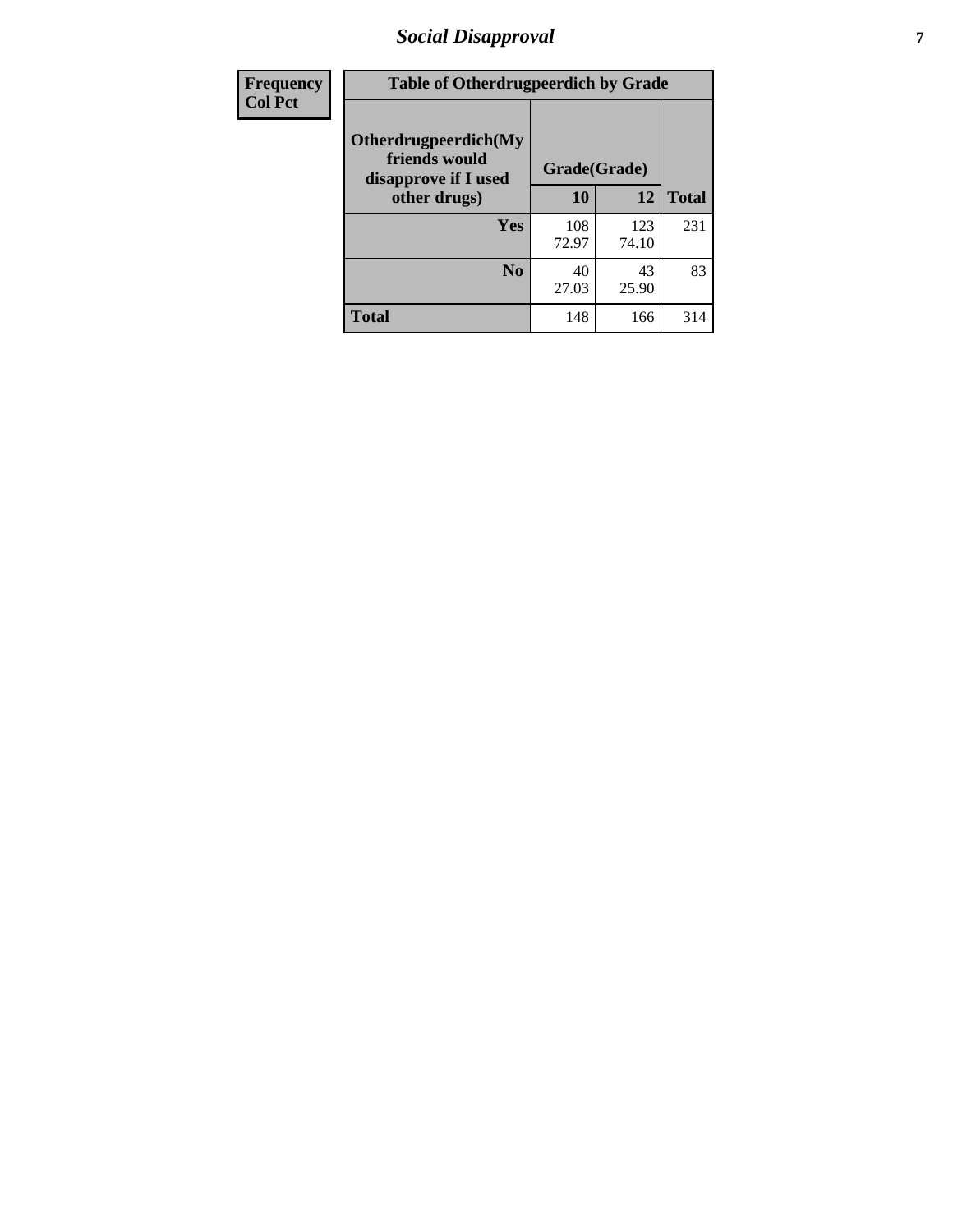#### Title IV, Part A, Schedule A **8** *Goal 2: To help ensure that all schools are safe and disciplined Baseline Data: Year 2008-2009 Student Involvement in Gang Activity*

| Frequency      | <b>Table of Gangself by Grade</b>                                                                 |                    |              |              |
|----------------|---------------------------------------------------------------------------------------------------|--------------------|--------------|--------------|
| <b>Col Pct</b> | Gangself(I<br>have<br>participated<br>in illegal<br>gang<br>activities in<br>the past 30<br>days) | Grade(Grade)<br>10 | 12           | <b>Total</b> |
|                | Yes                                                                                               | 8<br>5.41          | 6<br>3.61    | 14           |
|                | N <sub>0</sub>                                                                                    | 140<br>94.59       | 160<br>96.39 | 300          |
|                | <b>Total</b>                                                                                      | 148                | 166          | 314          |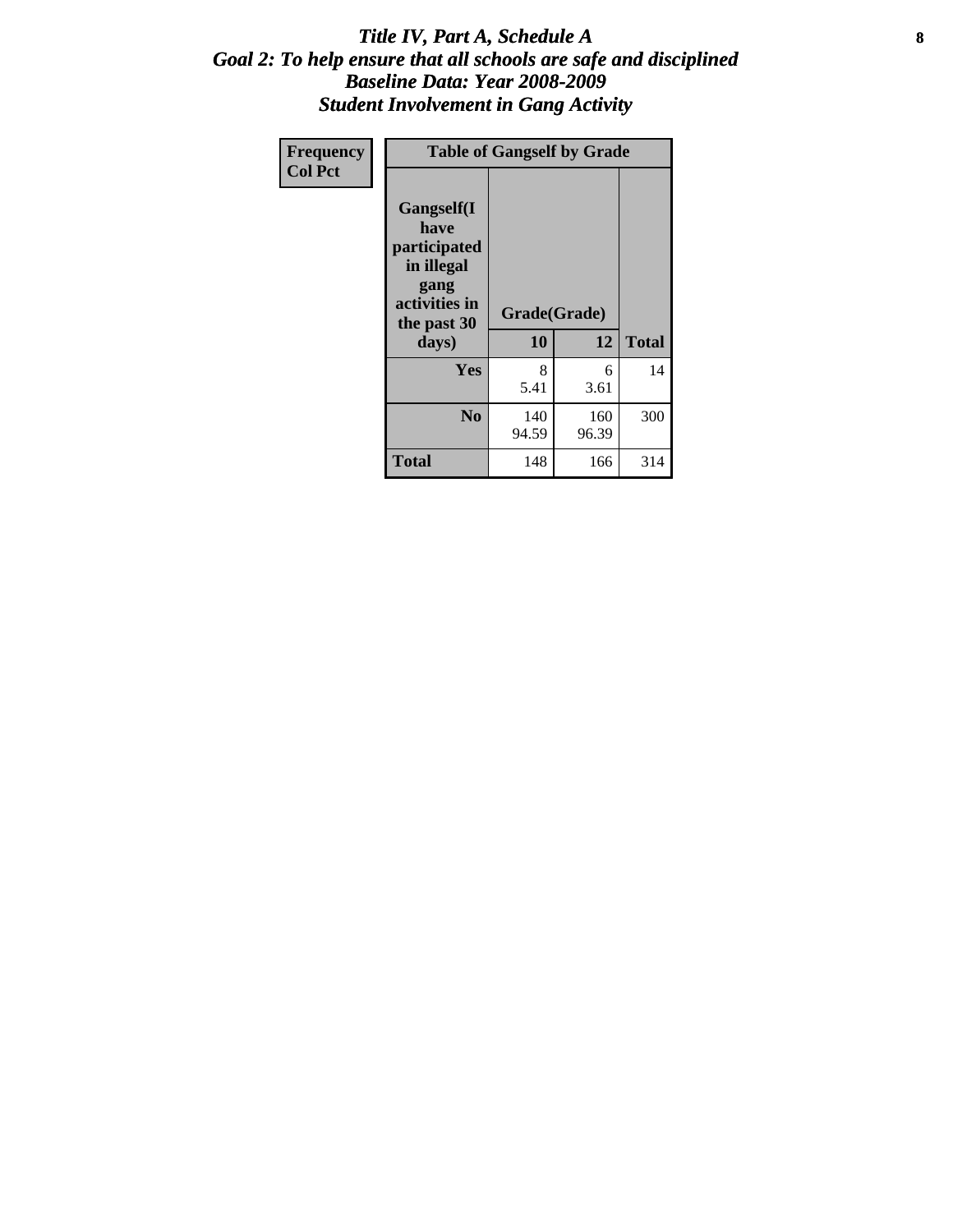# *Student Perception of School Safety* **9**

| <b>Frequency</b><br>Row Pct |
|-----------------------------|
|                             |

| <b>Table of Grade by Safeschool</b> |                                                                                                                            |                                                        |             |             |     |  |  |
|-------------------------------------|----------------------------------------------------------------------------------------------------------------------------|--------------------------------------------------------|-------------|-------------|-----|--|--|
|                                     |                                                                                                                            | Safeschool (School is a place at which I feel<br>safe) |             |             |     |  |  |
| Grade(Grade)                        | Somewhat   Somewhat<br><b>Strongly</b><br><b>Strongly</b><br><b>Disagree</b><br>Agree<br>Disagree<br><b>Total</b><br>Agree |                                                        |             |             |     |  |  |
| 10                                  | 29<br>19.59                                                                                                                | 81<br>54.73                                            | 20<br>13.51 | 18<br>12.16 | 148 |  |  |
| 12                                  | 54<br>32.53                                                                                                                | 81<br>48.80                                            | 23<br>13.86 | 8<br>4.82   | 166 |  |  |
| <b>Total</b>                        | 83                                                                                                                         | 162                                                    | 43          | 26          | 314 |  |  |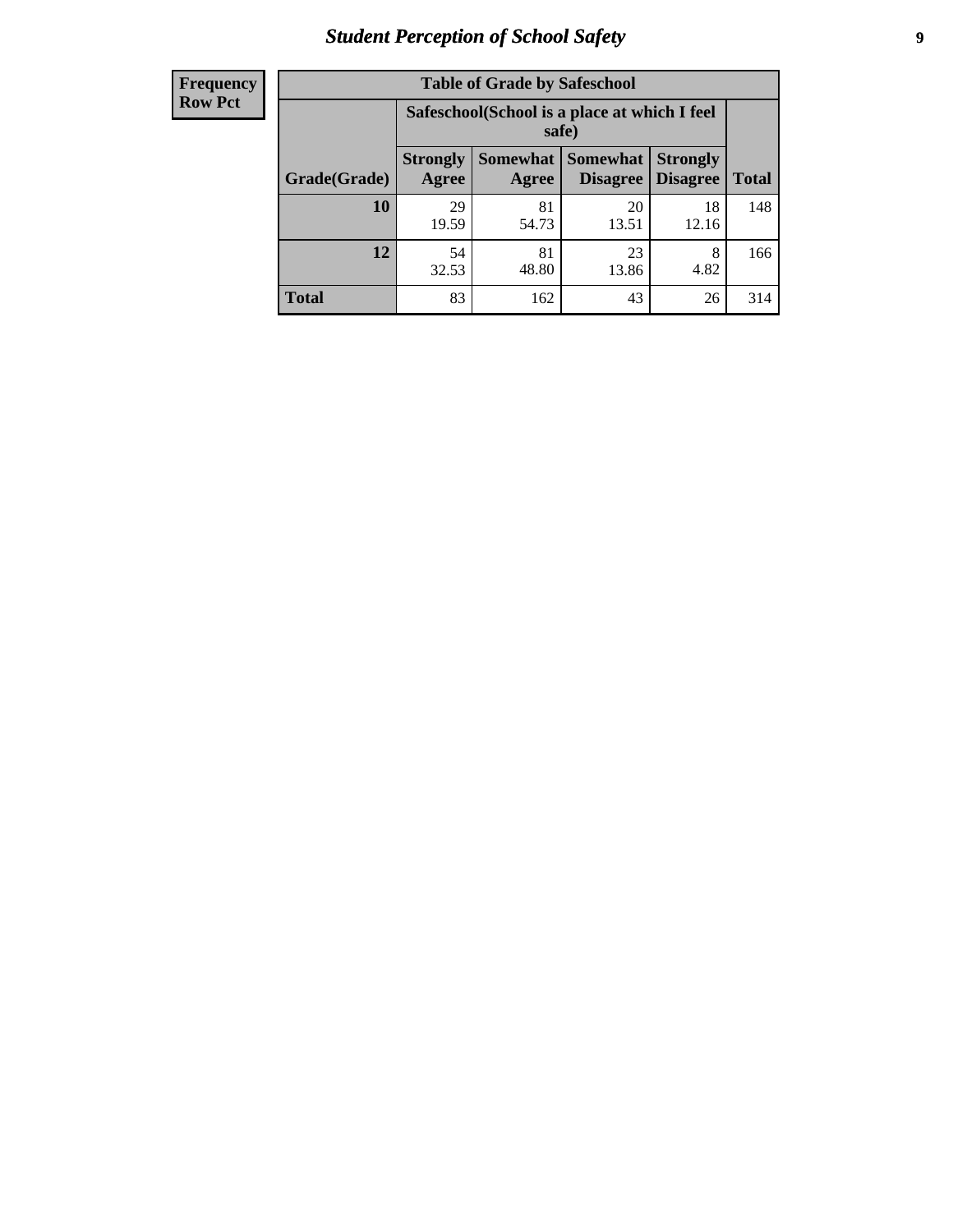### *Students Who Have Been Bullied* **10**

| <b>Frequency</b> | <b>Table of Grade by Bullied</b>                                              |              |                        |                      |                          |                       |                        |              |
|------------------|-------------------------------------------------------------------------------|--------------|------------------------|----------------------|--------------------------|-----------------------|------------------------|--------------|
| <b>Row Pct</b>   | <b>Bullied</b> (I have been bullied by other<br>students in the past 30 days) |              |                        |                      |                          |                       |                        |              |
|                  |                                                                               | $\mathbf{0}$ | 1 or<br>2              | 3 <sub>to</sub><br>5 | 10<br>$\mathbf{t}$<br>19 | <b>20</b><br>to<br>29 | All<br>30              |              |
|                  | Grade(Grade)                                                                  | <b>Days</b>  | days                   | days                 | days                     | days                  | days                   | <b>Total</b> |
|                  | 10                                                                            | 132<br>89.19 | 4<br>2.70              | 5<br>3.38            | 3<br>2.03                | 0.68                  | 3<br>2.03              | 148          |
|                  | 12                                                                            | 154<br>92.77 | $\overline{4}$<br>2.41 | 0.60                 | 4<br>2.41                | 0.60                  | $\mathfrak{D}$<br>1.20 | 166          |
|                  | <b>Total</b>                                                                  | 286          | 8                      | 6                    | 7                        | $\overline{2}$        | 5                      | 314          |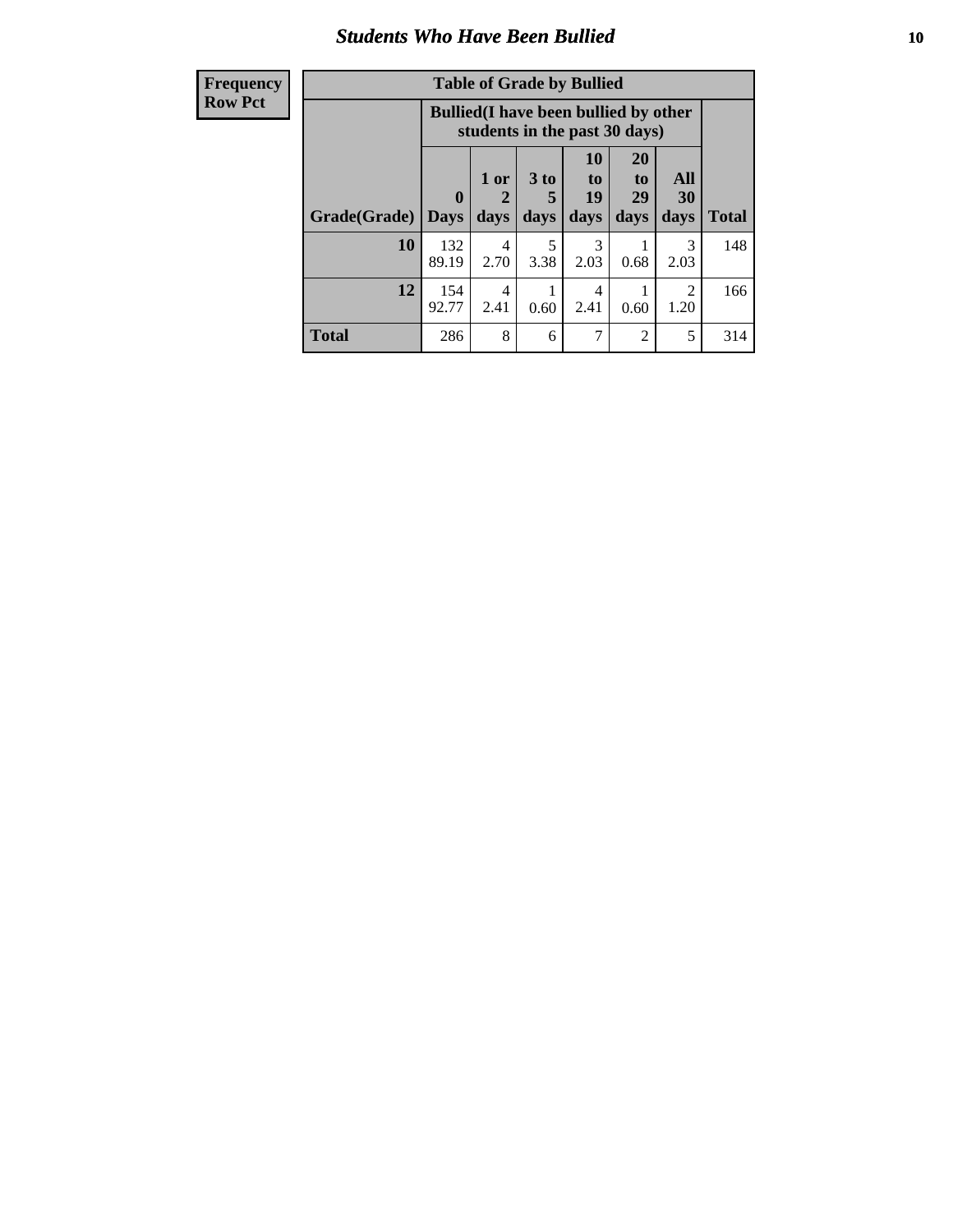### *School Climate* **11**

| Frequency      | <b>Table of SchoolClimate1 by Grade</b> |                    |             |              |  |
|----------------|-----------------------------------------|--------------------|-------------|--------------|--|
| <b>Col Pct</b> | SchoolClimate1(I<br>like school)        | Grade(Grade)<br>10 | 12          | <b>Total</b> |  |
|                | <b>Strongly Agree</b>                   | 32<br>21.62        | 40<br>24.10 | 72           |  |
|                | <b>Somewhat Agree</b>                   | 98<br>66.22        | 98<br>59.04 | 196          |  |
|                | <b>Somewhat Disagree</b>                | 8<br>5.41          | 13<br>7.83  | 21           |  |
|                | <b>Strongly Disagree</b>                | 10<br>6.76         | 15<br>9.04  | 25           |  |
|                | <b>Total</b>                            | 148                | 166         | 314          |  |

| Frequency<br><b>Col Pct</b> | <b>Table of SchoolClimate2 by Grade</b>           |                    |             |              |  |  |
|-----------------------------|---------------------------------------------------|--------------------|-------------|--------------|--|--|
|                             | SchoolClimate2(I<br>feel successful at<br>school) | Grade(Grade)<br>10 | 12          | <b>Total</b> |  |  |
|                             | <b>Strongly Agree</b>                             | 62<br>41.89        | 83<br>50.00 | 145          |  |  |
|                             | <b>Somewhat Agree</b>                             | 70<br>47.30        | 71<br>42.77 | 141          |  |  |
|                             | <b>Somewhat Disagree</b>                          | 10<br>6.76         | 4<br>2.41   | 14           |  |  |
|                             | <b>Strongly Disagree</b>                          | 6<br>4.05          | 8<br>4.82   | 14           |  |  |
|                             | <b>Total</b>                                      | 148                | 166         | 314          |  |  |

| Frequency | <b>Table of SchoolClimate3 by Grade</b>                                      |                    |             |              |
|-----------|------------------------------------------------------------------------------|--------------------|-------------|--------------|
| Col Pct   | <b>SchoolClimate3(My</b><br>school has high<br>standards for<br>achievement) | Grade(Grade)<br>10 | 12          | <b>Total</b> |
|           |                                                                              |                    |             |              |
|           | <b>Strongly Agree</b>                                                        | 38<br>25.68        | 42<br>25.30 | 80           |
|           | <b>Somewhat Agree</b>                                                        | 74<br>50.00        | 85<br>51.20 | 159          |
|           | <b>Somewhat Disagree</b>                                                     | 18<br>12.16        | 25<br>15.06 | 43           |
|           | <b>Strongly Disagree</b>                                                     | 18<br>12.16        | 14<br>8.43  | 32           |
|           | Total                                                                        | 148                | 166         | 314          |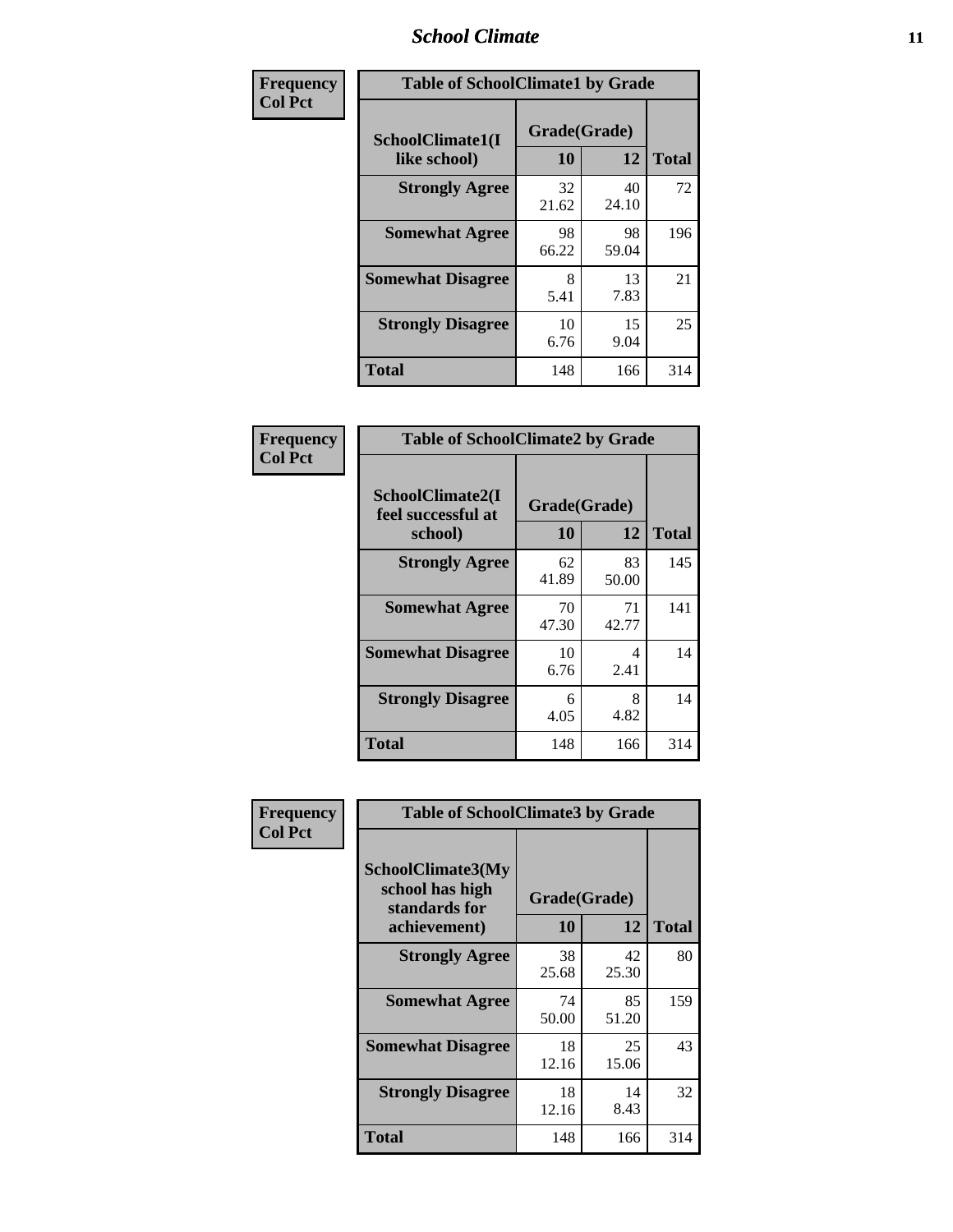### *School Climate* **12**

| Frequency      | <b>Table of SchoolClimate4 by Grade</b>                              |                    |             |              |
|----------------|----------------------------------------------------------------------|--------------------|-------------|--------------|
| <b>Col Pct</b> | <b>SchoolClimate4(My</b><br>school sets clear<br>rules for behavior) | Grade(Grade)<br>10 | 12          | <b>Total</b> |
|                | <b>Strongly Agree</b>                                                | 56<br>37.84        | 90<br>54.22 | 146          |
|                | <b>Somewhat Agree</b>                                                | 58<br>39.19        | 58<br>34.94 | 116          |
|                | <b>Somewhat Disagree</b>                                             | 22<br>14.86        | 4.22        | 29           |
|                | <b>Strongly Disagree</b>                                             | 12<br>8.11         | 11<br>6.63  | 23           |
|                | Total                                                                | 148                | 166         | 314          |

| <b>Table of SchoolClimate5 by Grade</b>                              |                    |             |              |  |
|----------------------------------------------------------------------|--------------------|-------------|--------------|--|
| SchoolClimate5(I<br>know what to do in<br>an emergency at<br>school) | Grade(Grade)<br>10 | 12          | <b>Total</b> |  |
| <b>Strongly Agree</b>                                                | 87                 | 112         | 199          |  |
|                                                                      | 58.78              | 67.47       |              |  |
| <b>Somewhat Agree</b>                                                | 49<br>33.11        | 42<br>25.30 | 91           |  |
| <b>Somewhat Disagree</b>                                             | 5<br>3.38          | 5<br>3.01   | 10           |  |
| <b>Strongly Disagree</b>                                             | 7<br>4.73          | 4.22        | 14           |  |
| <b>Total</b>                                                         | 148                | 166         | 314          |  |

| Frequency      | <b>Table of SchoolClimate6 by Grade</b>                  |                    |             |              |
|----------------|----------------------------------------------------------|--------------------|-------------|--------------|
| <b>Col Pct</b> | <b>SchoolClimate6(Teachers</b><br>treat me with respect) | Grade(Grade)<br>10 | 12          | <b>Total</b> |
|                | <b>Strongly Agree</b>                                    | 65<br>43.92        | 73<br>43.98 | 138          |
|                | <b>Somewhat Agree</b>                                    | 52<br>35.14        | 71<br>42.77 | 123          |
|                | <b>Somewhat Disagree</b>                                 | 21<br>14.19        | 13<br>7.83  | 34           |
|                | <b>Strongly Disagree</b>                                 | 10<br>6.76         | 9<br>5.42   | 19           |
|                | <b>Total</b>                                             | 148                | 166         | 314          |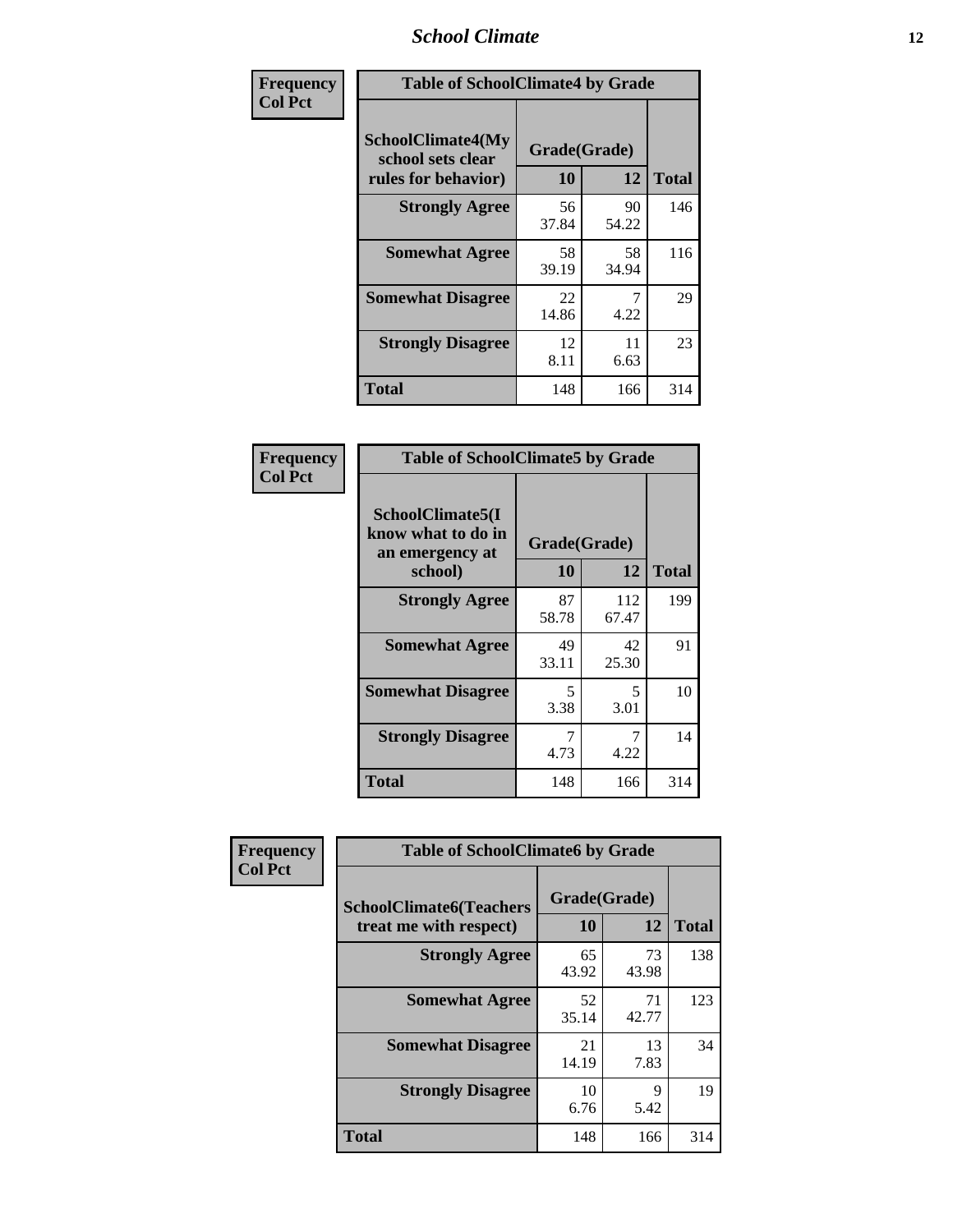### *School Climate* **13**

| Frequency      | <b>Table of SchoolClimate7 by Grade</b>                                       |                           |             |              |
|----------------|-------------------------------------------------------------------------------|---------------------------|-------------|--------------|
| <b>Col Pct</b> | <b>SchoolClimate7(Behaviors</b><br>in my class allow the<br>teacher to teach) | Grade(Grade)<br><b>10</b> | 12          | <b>Total</b> |
|                | <b>Strongly Agree</b>                                                         | 30<br>20.27               | 45<br>27.11 | 75           |
|                | <b>Somewhat Agree</b>                                                         | 85<br>57.43               | 81<br>48.80 | 166          |
|                | <b>Somewhat Disagree</b>                                                      | 19<br>12.84               | 23<br>13.86 | 42           |
|                | <b>Strongly Disagree</b>                                                      | 14<br>9.46                | 17<br>10.24 | 31           |
|                | <b>Total</b>                                                                  | 148                       | 166         | 314          |

| Frequency      | <b>Table of SchoolClimate8 by Grade</b>                                              |                    |             |              |
|----------------|--------------------------------------------------------------------------------------|--------------------|-------------|--------------|
| <b>Col Pct</b> | <b>SchoolClimate8(Students</b><br>are frequently<br>recognized for good<br>behavior) | Grade(Grade)<br>10 | 12          | <b>Total</b> |
|                | <b>Strongly Agree</b>                                                                | 32<br>21.62        | 47<br>28.31 | 79           |
|                | <b>Somewhat Agree</b>                                                                | 74<br>50.00        | 73<br>43.98 | 147          |
|                | <b>Somewhat Disagree</b>                                                             | 29<br>19.59        | 30<br>18.07 | 59           |
|                | <b>Strongly Disagree</b>                                                             | 13<br>8.78         | 16<br>9.64  | 29           |
|                | <b>Total</b>                                                                         | 148                | 166         | 314          |

| Frequency      | <b>Table of SchoolClimate9 by Grade</b>                                           |                    |              |              |
|----------------|-----------------------------------------------------------------------------------|--------------------|--------------|--------------|
| <b>Col Pct</b> | SchoolClimate9(School<br>counselor would be<br>helpful if I needed<br>assistance) | Grade(Grade)<br>10 | 12           | <b>Total</b> |
|                | <b>Strongly Agree</b>                                                             | 81<br>54.73        | 105<br>63.25 | 186          |
|                | <b>Somewhat Agree</b>                                                             | 46<br>31.08        | 40<br>24.10  | 86           |
|                | <b>Somewhat Disagree</b>                                                          | 10<br>6.76         | 8<br>4.82    | 18           |
|                | <b>Strongly Disagree</b>                                                          | 11<br>7.43         | 13<br>7.83   | 24           |
|                | <b>Total</b>                                                                      | 148                | 166          | 314          |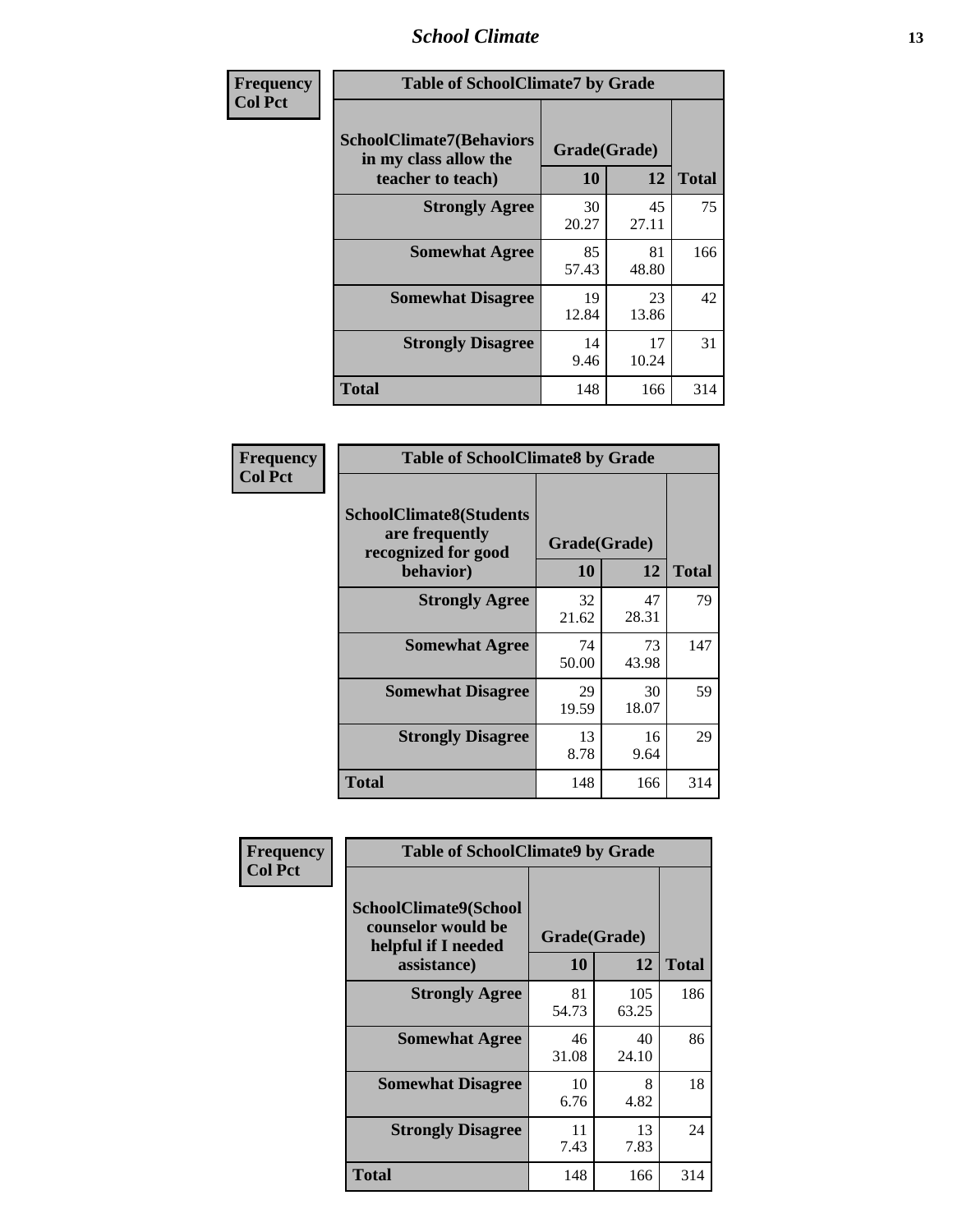### *Reasons for Dropping Out* **14**

| Frequency      | <b>Table of Dropoutreason by Grade</b>                                   |             |                    |              |
|----------------|--------------------------------------------------------------------------|-------------|--------------------|--------------|
| <b>Col Pct</b> | Dropoutreason(If<br>I dropped out the<br>reason would<br>most likely be) | 10          | Grade(Grade)<br>12 | <b>Total</b> |
|                | Won't Drop out                                                           | 94<br>63.51 | 95<br>57.23        | 189          |
|                | <b>Bored</b>                                                             | 19<br>12.84 | 21<br>12.65        | 40           |
|                | <b>Family Reasons</b>                                                    | 8<br>5.41   | 25<br>15.06        | 33           |
|                | <b>Being Bullied</b>                                                     | 2<br>1.35   | 1<br>0.60          | 3            |
|                | <b>Other</b>                                                             | 25<br>16.89 | 24<br>14.46        | 49           |
|                | <b>Total</b>                                                             | 148         | 166                | 314          |

| Frequency      | <b>Table of Dropout by Grade</b>                                       |                    |              |              |  |
|----------------|------------------------------------------------------------------------|--------------------|--------------|--------------|--|
| <b>Col Pct</b> | Dropout(I<br>have<br>thought<br>about<br>dropping<br>out of<br>school) | Grade(Grade)<br>10 | 12           | <b>Total</b> |  |
|                | Yes                                                                    | 35<br>23.65        | 49<br>29.52  | 84           |  |
|                | N <sub>0</sub>                                                         | 113<br>76.35       | 117<br>70.48 | 230          |  |
|                | <b>Total</b>                                                           | 148                | 166          | 314          |  |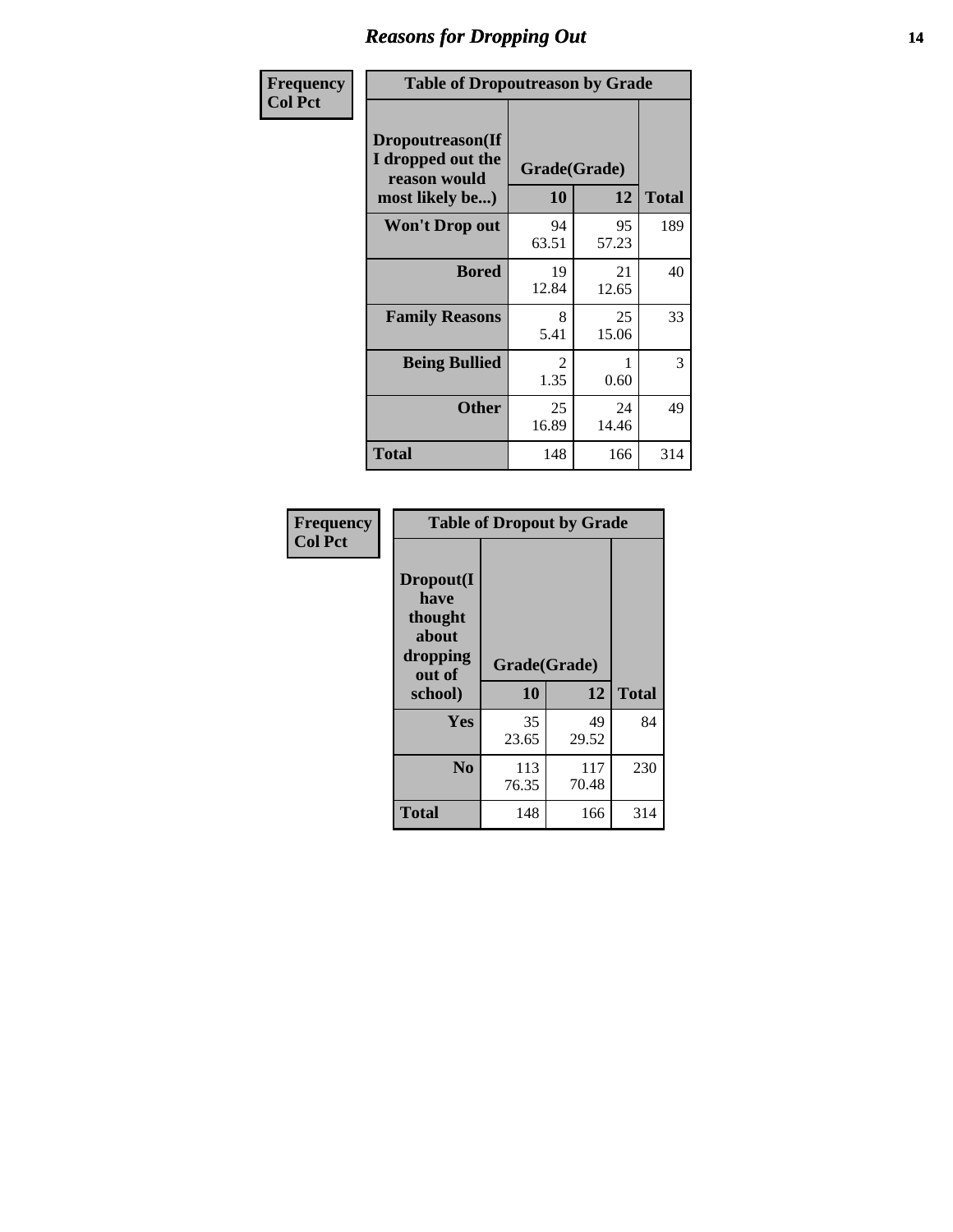*School Safety* **15**

| Frequency      | <b>Table of Gangself by Grade</b>                                                                 |                    |              |              |
|----------------|---------------------------------------------------------------------------------------------------|--------------------|--------------|--------------|
| <b>Col Pct</b> | Gangself(I<br>have<br>participated<br>in illegal<br>gang<br>activities in<br>the past 30<br>days) | Grade(Grade)<br>10 | 12           | <b>Total</b> |
|                | Yes                                                                                               | 8<br>5.41          | 6<br>3.61    | 14           |
|                | N <sub>0</sub>                                                                                    | 140<br>94.59       | 160<br>96.39 | 300          |
|                | <b>Total</b>                                                                                      | 148                | 166          | 314          |

| Frequency<br><b>Col Pct</b> | <b>Table of Gangpeers by Grade</b>                                                                                             |                    |              |              |  |
|-----------------------------|--------------------------------------------------------------------------------------------------------------------------------|--------------------|--------------|--------------|--|
|                             | <b>Gangpeers</b> (I<br>have friends<br>who have<br>participated<br>in illegal<br>gang<br>activities in<br>the past 30<br>days) | Grade(Grade)<br>10 | 12           | <b>Total</b> |  |
|                             | <b>Yes</b>                                                                                                                     | 21<br>14.19        | 21<br>12.65  | 42           |  |
|                             | N <sub>0</sub>                                                                                                                 | 127<br>85.81       | 145<br>87.35 | 272          |  |
|                             | <b>Total</b>                                                                                                                   | 148                | 166          | 314          |  |

| Frequency      | <b>Table of Pickedon by Grade</b>                                  |              |             |              |
|----------------|--------------------------------------------------------------------|--------------|-------------|--------------|
| <b>Col Pct</b> | <b>Pickedon(I have</b><br>been picked on or<br>teased at school in | Grade(Grade) |             |              |
|                | the past 30 days)                                                  | 10           | 12          | <b>Total</b> |
|                | <b>Strongly Agree</b>                                              | 20<br>13.51  | 20<br>12.05 | 40           |
|                | <b>Somewhat Agree</b>                                              | 27<br>18.24  | 24<br>14.46 | 51           |
|                | <b>Somewhat Disagree</b>                                           | 18<br>12.16  | 18<br>10.84 | 36           |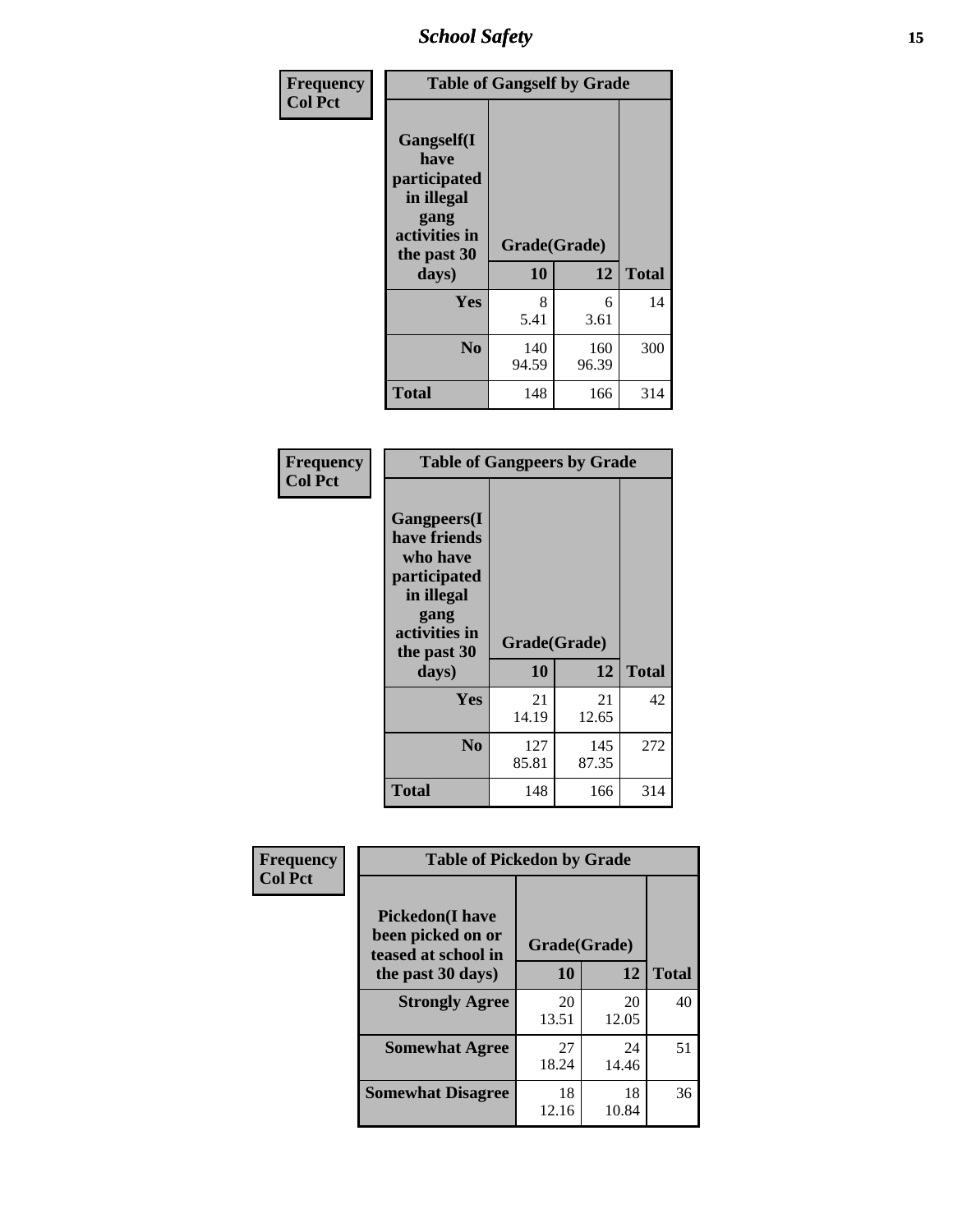# *School Safety* **16**

| <b>Frequency</b> |                                                                                          | <b>Table of Pickedon by Grade</b> |              |              |  |  |  |  |  |  |  |
|------------------|------------------------------------------------------------------------------------------|-----------------------------------|--------------|--------------|--|--|--|--|--|--|--|
| <b>Col Pct</b>   | <b>Pickedon</b> (I have<br>been picked on or<br>teased at school in<br>the past 30 days) | Grade(Grade)<br>10                | 12           | <b>Total</b> |  |  |  |  |  |  |  |
|                  | <b>Strongly Disagree</b>                                                                 | 83<br>56.08                       | 104<br>62.65 | 187          |  |  |  |  |  |  |  |
|                  | <b>Total</b>                                                                             | 148                               | 166          | 314          |  |  |  |  |  |  |  |

| Frequency      | <b>Table of Safeschool by Grade</b>                      |                    |             |              |
|----------------|----------------------------------------------------------|--------------------|-------------|--------------|
| <b>Col Pct</b> | Safeschool(School<br>is a place at which I<br>feel safe) | Grade(Grade)<br>10 | 12          | <b>Total</b> |
|                | <b>Strongly Agree</b>                                    | 29<br>19.59        | 54<br>32.53 | 83           |
|                | <b>Somewhat Agree</b>                                    | 81<br>54.73        | 81<br>48.80 | 162          |
|                | <b>Somewhat Disagree</b>                                 | 20<br>13.51        | 23<br>13.86 | 43           |
|                | <b>Strongly Disagree</b>                                 | 18<br>12.16        | 8<br>4.82   | 26           |
|                | <b>Total</b>                                             | 148                | 166         | 314          |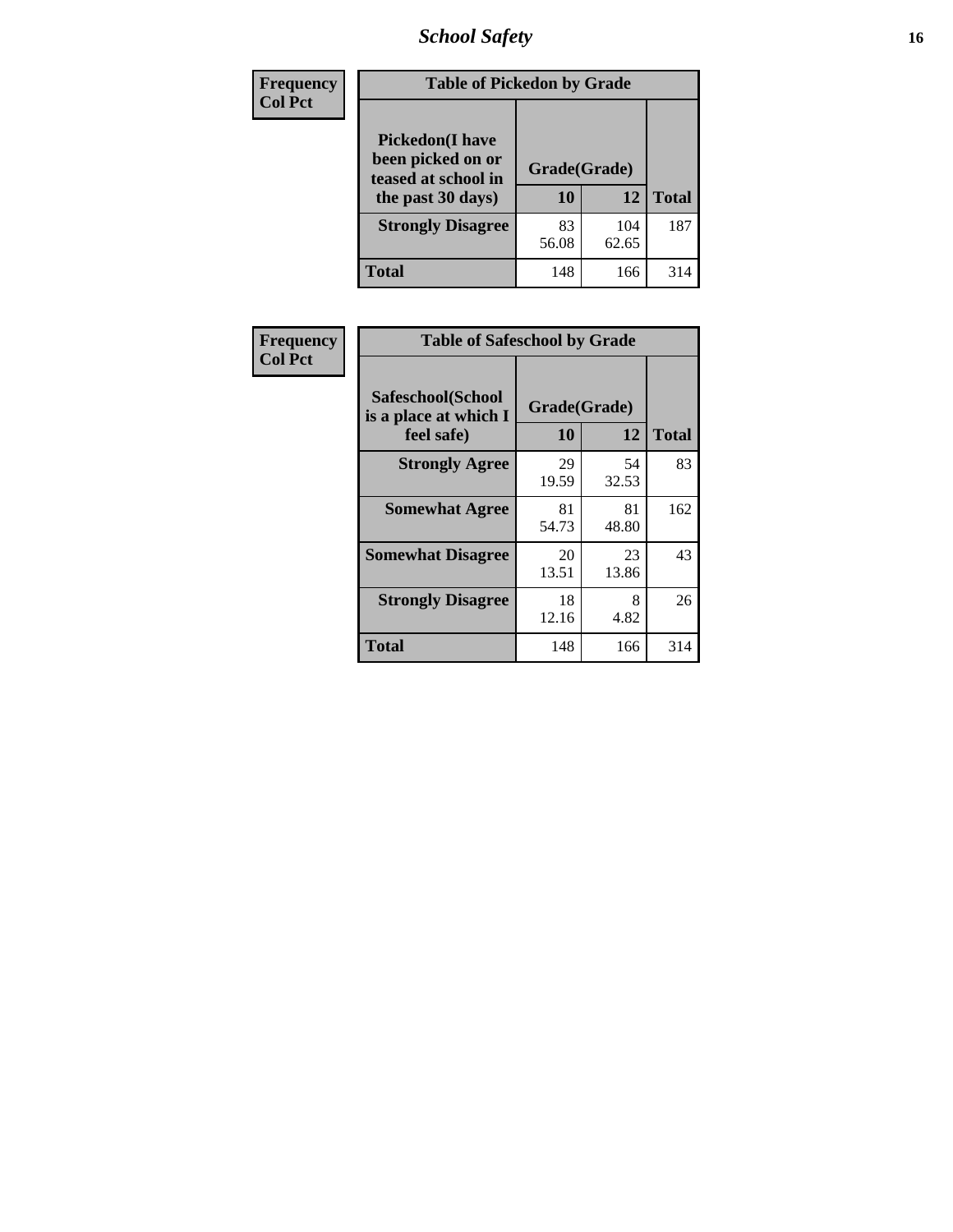*School Safety* **17**

| <b>Frequency</b> |              |                                                                               | <b>Table of Grade by Bullied</b> |                              |                        |                               |                        |              |
|------------------|--------------|-------------------------------------------------------------------------------|----------------------------------|------------------------------|------------------------|-------------------------------|------------------------|--------------|
| <b>Row Pct</b>   |              | <b>Bullied</b> (I have been bullied by other<br>students in the past 30 days) |                                  |                              |                        |                               |                        |              |
|                  | Grade(Grade) | $\mathbf{0}$<br>Days                                                          | 1 or<br>2<br>days                | 3 <sub>to</sub><br>5<br>days | 10<br>to<br>19<br>days | <b>20</b><br>to<br>29<br>days | All<br>30<br>days      | <b>Total</b> |
|                  |              |                                                                               |                                  |                              |                        |                               |                        |              |
|                  | 10           | 132<br>89.19                                                                  | 4<br>2.70                        | 5<br>3.38                    | $\mathcal{R}$<br>2.03  | 0.68                          | 3<br>2.03              | 148          |
|                  | 12           | 154<br>92.77                                                                  | 4<br>2.41                        | 0.60                         | 4<br>2.41              | 0.60                          | $\mathfrak{D}$<br>1.20 | 166          |
|                  | <b>Total</b> | 286                                                                           | 8                                | 6                            | 7                      | $\overline{2}$                | 5                      | 314          |

| Frequency      | <b>Table of Grade by Bulliedothers</b> |                                                                         |           |                      |                        |                |                        |                  |              |  |  |  |
|----------------|----------------------------------------|-------------------------------------------------------------------------|-----------|----------------------|------------------------|----------------|------------------------|------------------|--------------|--|--|--|
| <b>Row Pct</b> |                                        | <b>Bulliedothers</b> (I bullied others in the past<br>$30 \text{ days}$ |           |                      |                        |                |                        |                  |              |  |  |  |
|                |                                        | $\mathbf{0}$                                                            | $1$ or    | 3 <sub>to</sub><br>5 | 6 to<br>9              | 10<br>to<br>19 | <b>20</b><br>to<br>29  | <b>All</b><br>30 |              |  |  |  |
|                | <b>Grade</b> (Grade)   Days            |                                                                         | days      | days                 | days                   | days           | days                   | days             | <b>Total</b> |  |  |  |
|                | 10                                     | 128<br>86.49                                                            | 5<br>3.38 | 5<br>3.38            | 0<br>0.00              | 4<br>2.70      | $\mathfrak{D}$<br>1.35 | 4<br>2.70        | 148          |  |  |  |
|                | 12                                     | 152<br>91.57                                                            | 8<br>4.82 | 0.60                 | $\mathfrak{D}$<br>1.20 | 0.60           | 2<br>1.20              | $\Omega$<br>0.00 | 166          |  |  |  |
|                | <b>Total</b>                           | 280                                                                     | 13        | 6                    | $\mathfrak{D}$         | 5              | 4                      | $\overline{4}$   | 314          |  |  |  |

| <b>Frequency</b> | <b>Table of Grade by Weaponschool</b> |                         |                                                                   |                        |                        |                                           |                        |              |  |
|------------------|---------------------------------------|-------------------------|-------------------------------------------------------------------|------------------------|------------------------|-------------------------------------------|------------------------|--------------|--|
| <b>Row Pct</b>   |                                       |                         | Weaponschool(I brought a weapon<br>to school in the past 30 days) |                        |                        |                                           |                        |              |  |
|                  | Grade(Grade)                          | $\bf{0}$<br><b>Days</b> | 1 or<br>days                                                      | 3 to<br>days           | 6 to<br>q<br>days      | <b>20</b><br>t <sub>0</sub><br>29<br>days | All<br>30<br>days      | <b>Total</b> |  |
|                  | 10                                    | 139<br>93.92            | 0.68                                                              | 3<br>2.03              | $\mathfrak{D}$<br>1.35 | 0.68                                      | $\overline{2}$<br>1.35 | 148          |  |
|                  | 12                                    | 158<br>95.18            | 2<br>1.20                                                         | $\overline{2}$<br>1.20 | 0<br>0.00              | 3<br>1.81                                 | 0.60                   | 166          |  |
|                  | <b>Total</b>                          | 297                     | $\mathcal{R}$                                                     | 5                      | $\mathfrak{D}$         | 4                                         | 3                      | 314          |  |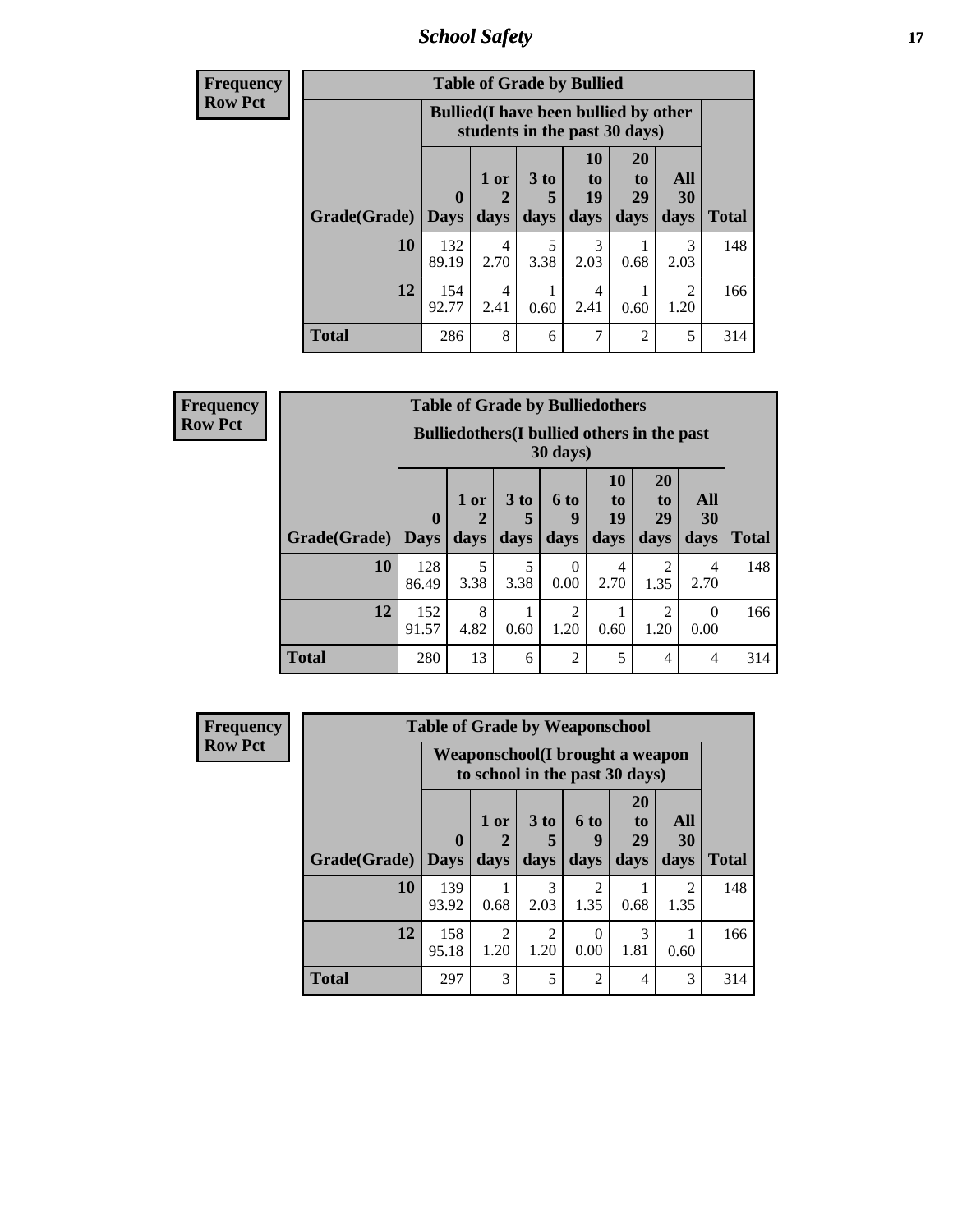*School Safety* **18**

| <b>Frequency</b> |              | <b>Table of Grade by Absentunsafe</b> |                             |                          |                                                                           |                                           |                        |              |  |  |
|------------------|--------------|---------------------------------------|-----------------------------|--------------------------|---------------------------------------------------------------------------|-------------------------------------------|------------------------|--------------|--|--|
| <b>Row Pct</b>   |              |                                       |                             | days)                    | Absentunsafe(I have missed school<br>because I felt unsafe in the past 30 |                                           |                        |              |  |  |
|                  | Grade(Grade) | $\mathbf 0$<br><b>Days</b>            | 1 or<br>$\mathbf 2$<br>days | <b>6 to</b><br>9<br>days | <b>10</b><br>to<br>19<br>days                                             | <b>20</b><br>t <sub>0</sub><br>29<br>days | All<br>30<br>days      | <b>Total</b> |  |  |
|                  | 10           | 139<br>93.92                          | $\mathfrak{D}$<br>1.35      | 3<br>2.03                | 0.68                                                                      | 0.68                                      | $\mathfrak{D}$<br>1.35 | 148          |  |  |
|                  | 12           | 161<br>96.99                          | 0.60                        | ∩<br>0.00                | 0.60                                                                      | 3<br>1.81                                 | $\Omega$<br>0.00       | 166          |  |  |
|                  | <b>Total</b> | 300                                   | 3                           | 3                        | 2                                                                         | 4                                         | 2                      | 314          |  |  |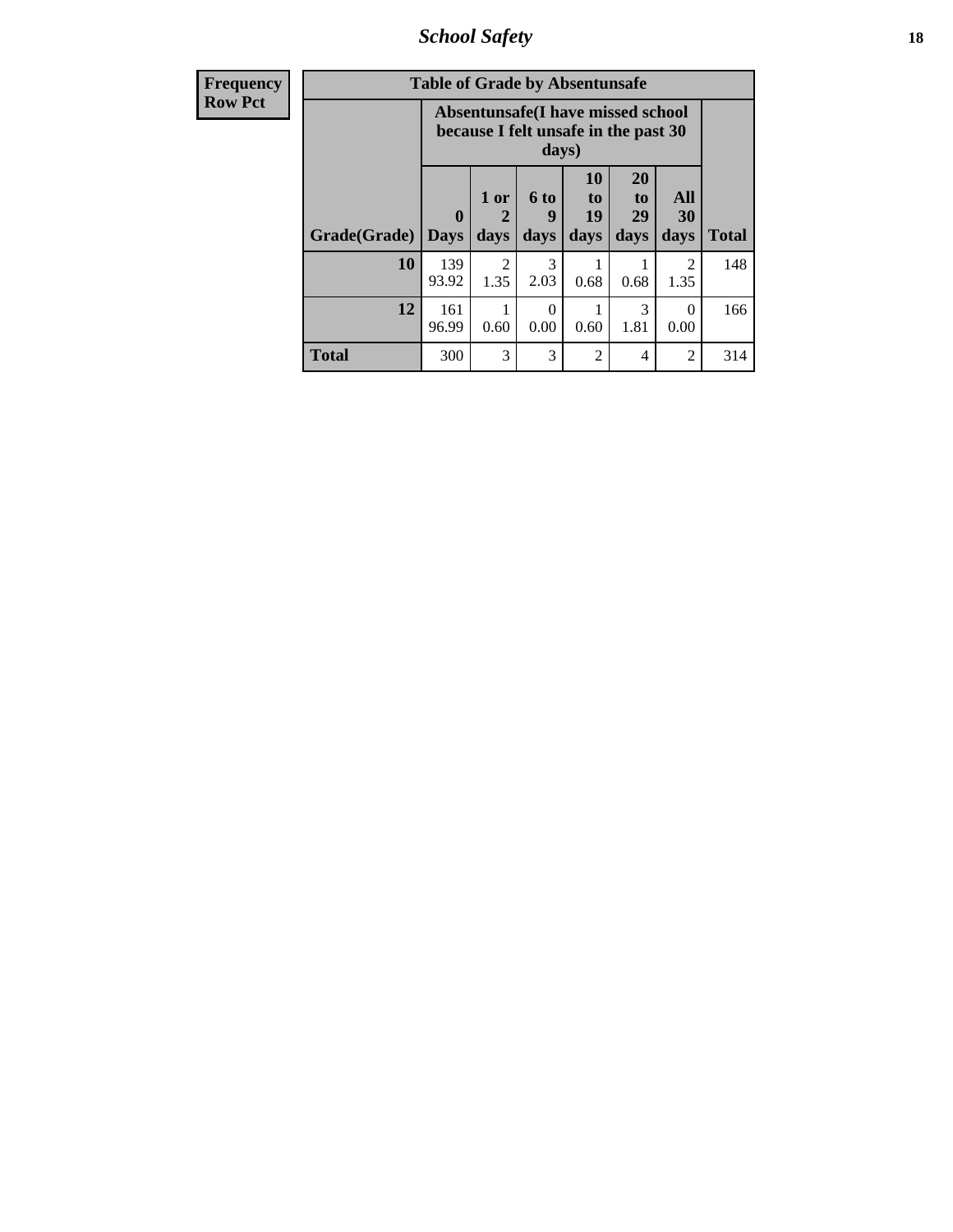### *Drug Use During Last 30 Days* **19**

#### **Frequency Row Pct**

| <b>Table of Grade by Alcohol</b> |                                 |                 |                 |                        |                                     |               |              |              |  |  |  |  |
|----------------------------------|---------------------------------|-----------------|-----------------|------------------------|-------------------------------------|---------------|--------------|--------------|--|--|--|--|
|                                  |                                 |                 |                 |                        | Alcohol (Alcohol use, past 30 days) |               |              |              |  |  |  |  |
| Grade(Grade)                     | <b>Did</b><br>not<br><b>use</b> | $1 - 2$<br>days | $3 - 5$<br>days | $6 - 9$<br>days        | $10-19$<br>days                     | 20-29<br>days | Every<br>day | <b>Total</b> |  |  |  |  |
| 10                               | 119<br>80.41                    | 14<br>9.46      | 3<br>2.03       | 3<br>2.03              | 2<br>1.35                           | 3<br>2.03     | 4<br>2.70    | 148          |  |  |  |  |
| 12                               | 124<br>74.70                    | 15<br>9.04      | 6<br>3.61       | $\overline{2}$<br>1.20 | 8<br>4.82                           | 5<br>3.01     | 6<br>3.61    | 166          |  |  |  |  |
| <b>Total</b>                     | 243                             | 29              | 9               | 5                      | 10                                  | 8             | 10           | 314          |  |  |  |  |

#### **Frequency Row Pct**

| <b>Table of Grade by Cigarettes</b> |                          |                 |                 |               |                 |                        |                                                |       |  |  |  |  |
|-------------------------------------|--------------------------|-----------------|-----------------|---------------|-----------------|------------------------|------------------------------------------------|-------|--|--|--|--|
|                                     |                          |                 |                 |               |                 |                        | Cigarettes (Smoking tobacco use, past 30 days) |       |  |  |  |  |
| Grade(Grade)                        | Did<br>not<br><b>use</b> | $1 - 2$<br>days | $3 - 5$<br>days | $6-9$<br>days | $10-19$<br>days | 20-29<br>days          | Every<br>day                                   | Total |  |  |  |  |
| 10                                  | 132<br>89.19             | 10<br>6.76      | 0<br>0.00       | 0.68          | 0.68            | $\mathfrak{D}$<br>1.35 | $\mathfrak{D}$<br>1.35                         | 148   |  |  |  |  |
| 12                                  | 135<br>81.33             | 17<br>10.24     | 2<br>1.20       | 2<br>1.20     | 2<br>1.20       | 0.00                   | 8<br>4.82                                      | 166   |  |  |  |  |
| <b>Total</b>                        | 267                      | 27              | $\overline{2}$  | 3             | 3               | 2                      | 10                                             | 314   |  |  |  |  |

| <b>Frequency</b> |              |                                 |                                                        |                        | <b>Table of Grade by Smokeless</b> |                   |                     |              |  |  |
|------------------|--------------|---------------------------------|--------------------------------------------------------|------------------------|------------------------------------|-------------------|---------------------|--------------|--|--|
| <b>Row Pct</b>   |              |                                 | <b>Smokeless</b> (Chewing tobaccouse,<br>past 30 days) |                        |                                    |                   |                     |              |  |  |
|                  | Grade(Grade) | <b>Did</b><br>not<br><b>use</b> | $1-2$<br>days                                          | $3 - 5$<br>days        | $10-19$<br>days                    | $20 - 29$<br>days | <b>Every</b><br>day | <b>Total</b> |  |  |
|                  | 10           | 141<br>95.27                    | 3<br>2.03                                              | 0<br>0.00              | $\Omega$<br>0.00                   | 2<br>1.35         | 2<br>1.35           | 148          |  |  |
|                  | 12           | 150<br>90.36                    | 4<br>2.41                                              | $\overline{2}$<br>1.20 | 0.60                               | 0.60              | 8<br>4.82           | 166          |  |  |
|                  | <b>Total</b> | 291                             | 7                                                      | $\overline{2}$         |                                    | 3                 | 10                  | 314          |  |  |

| <b>Frequency</b> |
|------------------|
| <b>Row Pct</b>   |

| <b>Table of Grade by Marijuana</b> |                                 |               |                 |                 |                                         |               |                        |              |  |  |  |  |
|------------------------------------|---------------------------------|---------------|-----------------|-----------------|-----------------------------------------|---------------|------------------------|--------------|--|--|--|--|
|                                    |                                 |               |                 |                 | Marijuana (Marijuana use, past 30 days) |               |                        |              |  |  |  |  |
| Grade(Grade)                       | <b>Did</b><br>not<br><b>use</b> | $1-2$<br>days | $3 - 5$<br>days | $6 - 9$<br>days | $10-19$<br>days                         | 20-29<br>days | <b>Every</b><br>day    | <b>Total</b> |  |  |  |  |
| 10                                 | 134<br>90.54                    | 4.73          | 0.68            | 0.68            | 0.68                                    | ↑<br>1.35     | $\overline{c}$<br>1.35 | 148          |  |  |  |  |
| 12                                 | 145<br>87.35                    | 11<br>6.63    | 4<br>2.41       | 0.60            | 0.60                                    | 0.60          | 3<br>1.81              | 166          |  |  |  |  |
| Total                              | 279                             | 18            | 5               | $\overline{c}$  | $\overline{2}$                          | 3             | 5                      | 314          |  |  |  |  |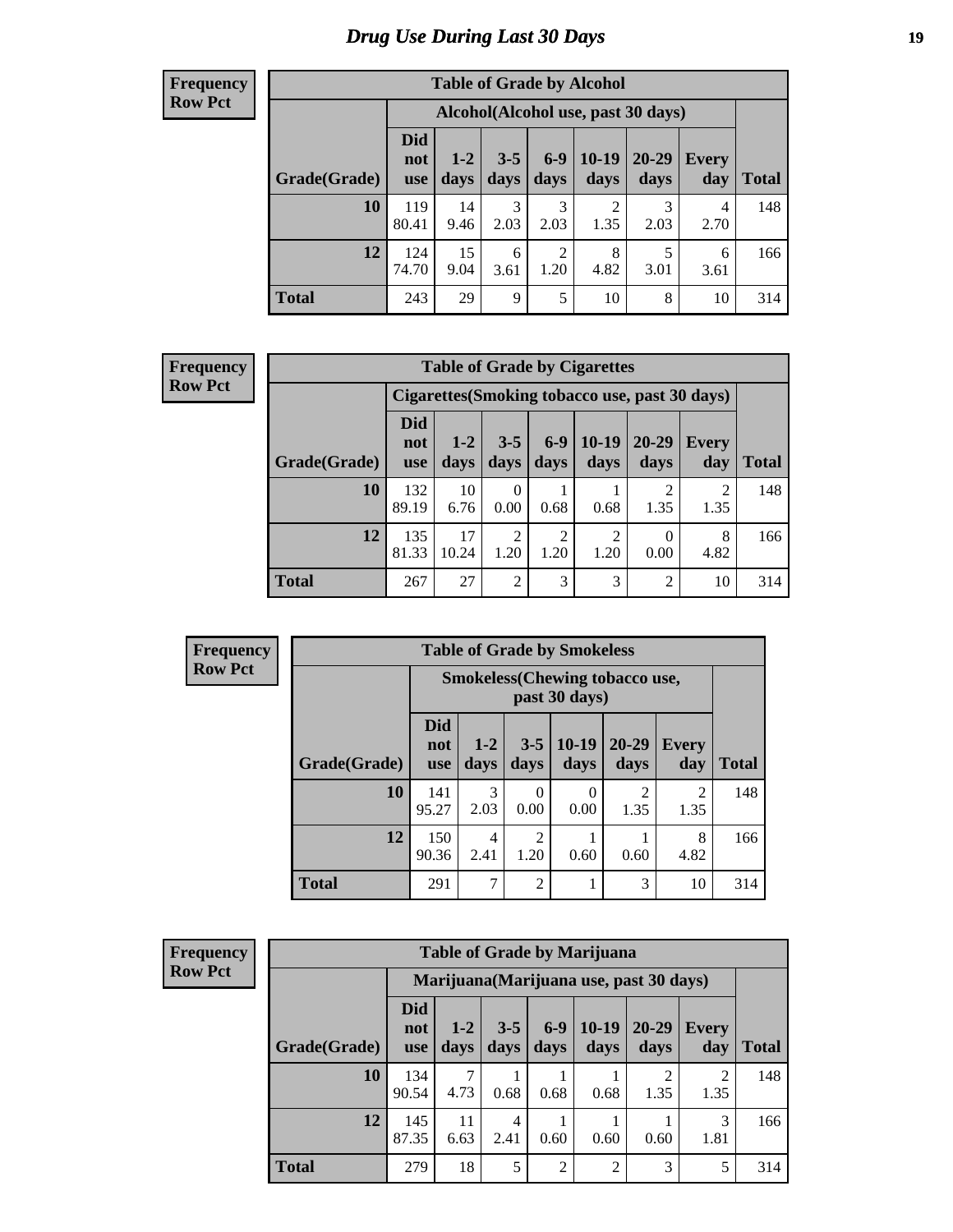#### **Frequency Row Pct**

|              | <b>Table of Grade by Cocaine</b> |                        |                       |                 |                                     |                     |              |  |  |  |  |  |  |
|--------------|----------------------------------|------------------------|-----------------------|-----------------|-------------------------------------|---------------------|--------------|--|--|--|--|--|--|
|              |                                  |                        |                       |                 | Cocaine (Cocaine use, past 30 days) |                     |              |  |  |  |  |  |  |
| Grade(Grade) | <b>Did</b><br>not<br><b>use</b>  | $1 - 2$<br>days        | $3 - 5$<br>days       | $10-19$<br>days | $20 - 29$<br>days                   | <b>Every</b><br>day | <b>Total</b> |  |  |  |  |  |  |
| 10           | 142<br>95.95                     | 0.68                   | $\mathcal{D}$<br>1.35 | 0.68            | 0.68                                | 0.68                | 148          |  |  |  |  |  |  |
| 12           | 161<br>96.99                     | $\mathfrak{D}$<br>1.20 | 0.60                  | 0.60            | 0.60                                | 0<br>0.00           | 166          |  |  |  |  |  |  |
| <b>Total</b> | 303                              | 3                      | 3                     | 2               | 2                                   |                     | 314          |  |  |  |  |  |  |

| <b>Frequency</b> |
|------------------|
| <b>Row Pct</b>   |

| <b>Table of Grade by Inhalants</b>     |                                 |                       |                 |                 |                   |                     |              |  |  |  |
|----------------------------------------|---------------------------------|-----------------------|-----------------|-----------------|-------------------|---------------------|--------------|--|--|--|
| Inhalants (Inhalant use, past 30 days) |                                 |                       |                 |                 |                   |                     |              |  |  |  |
| Grade(Grade)                           | <b>Did</b><br>not<br><b>use</b> | $1 - 2$<br>days       | $3 - 5$<br>days | $10-19$<br>days | $20 - 29$<br>days | <b>Every</b><br>day | <b>Total</b> |  |  |  |
| 10                                     | 143<br>96.62                    | 3<br>2.03             | 0.00            | 0.00            | 0.68              | 0.68                | 148          |  |  |  |
| 12                                     | 160<br>96.39                    | $\mathcal{R}$<br>1.81 | 0.60            | 0.60            | 0.60              | 0<br>0.00           | 166          |  |  |  |
| <b>Total</b>                           | 303                             | 6                     |                 |                 | 2                 |                     | 314          |  |  |  |

**Frequency Row Pct**

| <b>Table of Grade by Steroids</b>    |                          |                 |                 |                 |                   |                        |              |  |  |  |
|--------------------------------------|--------------------------|-----------------|-----------------|-----------------|-------------------|------------------------|--------------|--|--|--|
| Steroids (Steroid use, past 30 days) |                          |                 |                 |                 |                   |                        |              |  |  |  |
| Grade(Grade)                         | Did<br>not<br><b>use</b> | $1 - 2$<br>days | $6 - 9$<br>days | $10-19$<br>days | $20 - 29$<br>days | <b>Every</b><br>day    | <b>Total</b> |  |  |  |
| 10                                   | 145<br>97.97             | 0.00            | 0.68            | 0.00            | 0.68              | 0.68                   | 148          |  |  |  |
| 12                                   | 160<br>96.39             | 2<br>1.20       | 0.00            | 0.60            | 0.60              | $\mathfrak{D}$<br>1.20 | 166          |  |  |  |
| <b>Total</b>                         | 305                      | $\overline{2}$  |                 |                 | $\overline{2}$    | 3                      | 314          |  |  |  |

| <b>Frequency</b> |  |
|------------------|--|
| <b>Row Pct</b>   |  |

| <b>Table of Grade by Ecstasy</b> |                                 |                                     |                 |                 |                        |                   |                  |       |  |  |
|----------------------------------|---------------------------------|-------------------------------------|-----------------|-----------------|------------------------|-------------------|------------------|-------|--|--|
|                                  |                                 | Ecstasy (Ecstasy use, past 30 days) |                 |                 |                        |                   |                  |       |  |  |
| Grade(Grade)                     | <b>Did</b><br>not<br><b>use</b> | $1 - 2$<br>days                     | $3 - 5$<br>days | $6 - 9$<br>days | $10-19$<br>days        | $20 - 29$<br>days | Every<br>day     | Total |  |  |
| 10                               | 143<br>96.62                    | 0<br>0.00                           | 0.68            | 0.00            | $\overline{c}$<br>1.35 | 0.68              | 0.68             | 148   |  |  |
| 12                               | 161<br>96.99                    | 0.60                                | 0.60            | 0.60            | $\overline{c}$<br>1.20 | 0.00              | $\Omega$<br>0.00 | 166   |  |  |
| <b>Total</b>                     | 304                             |                                     | $\overline{c}$  |                 | 4                      |                   |                  | 314   |  |  |

ä,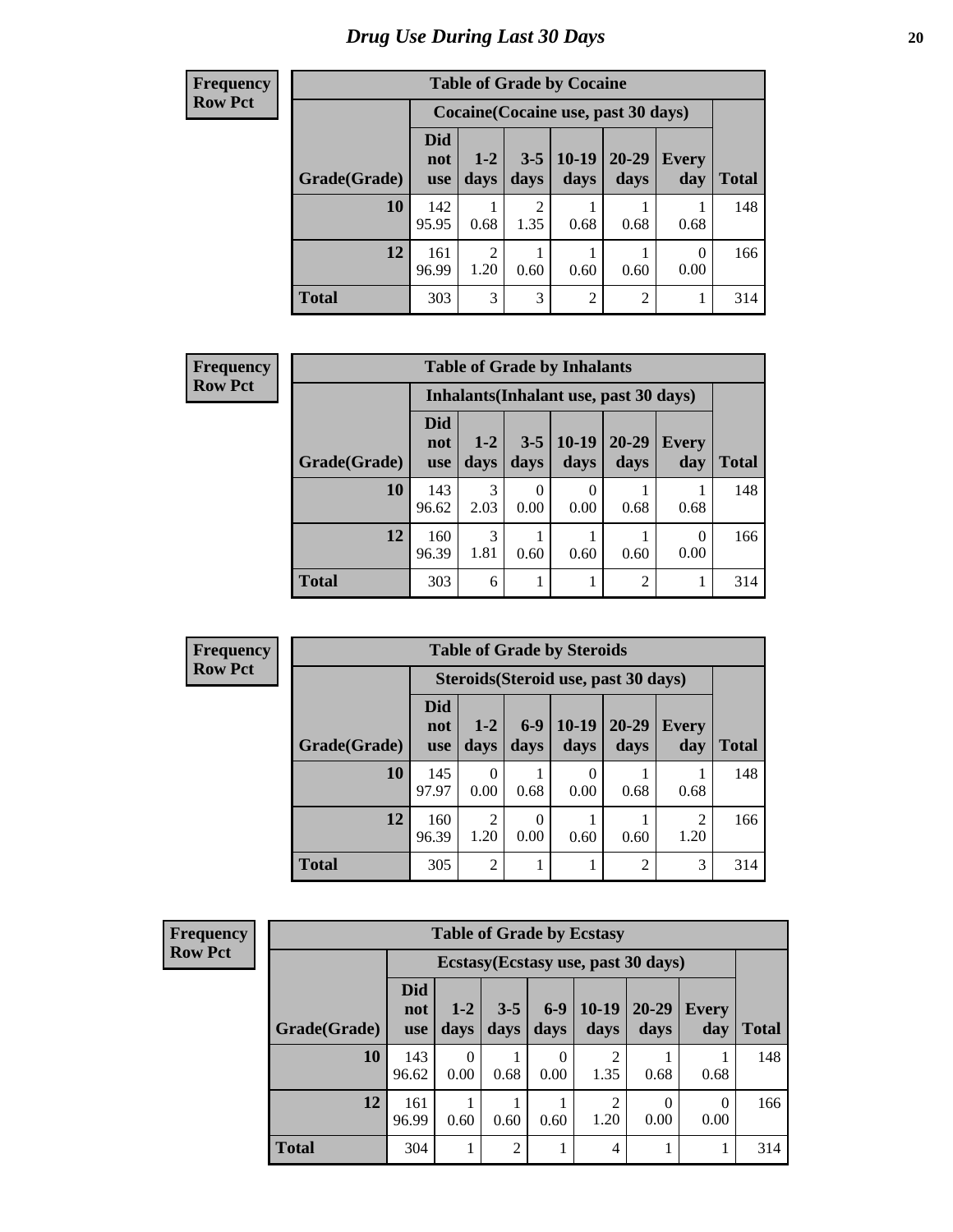# *Drug Use During Last 30 Days* **21**

#### H **Frequency Row Pct**

# **Table of Grade by Meth**

| иенсу            | <b>Table of <i>Grade</i></b> by Meth |                                             |                 |                  |                   |                     |              |  |  |  |  |
|------------------|--------------------------------------|---------------------------------------------|-----------------|------------------|-------------------|---------------------|--------------|--|--|--|--|
| Pct <sup>'</sup> |                                      | Meth (Methamphetamine use,<br>past 30 days) |                 |                  |                   |                     |              |  |  |  |  |
|                  | Grade(Grade)                         | <b>Did</b><br>not<br><b>use</b>             | $1 - 2$<br>days | $10-19$<br>days  | $20 - 29$<br>days | <b>Every</b><br>day | <b>Total</b> |  |  |  |  |
|                  | 10                                   | 144<br>97.30                                | 0.68            | 0.68             | 0.68              | 0.68                | 148          |  |  |  |  |
|                  | 12                                   | 164<br>98.80                                | 0.60            | $\Omega$<br>0.00 | $\theta$<br>0.00  | 0.60                | 166          |  |  |  |  |
|                  | <b>Total</b>                         | 308                                         | $\overline{2}$  |                  |                   | $\overline{2}$      | 314          |  |  |  |  |

| <b>Frequency</b> | <b>Table of Grade by Hallucinogens</b> |                                 |                                  |               |                   |                  |              |  |  |  |
|------------------|----------------------------------------|---------------------------------|----------------------------------|---------------|-------------------|------------------|--------------|--|--|--|
| <b>Row Pct</b>   |                                        |                                 | Hallucinogens (Hallucinogen use, | past 30 days) |                   |                  |              |  |  |  |
|                  | Grade(Grade)                           | <b>Did</b><br>not<br><b>use</b> | $6-9$<br>days                    | 10-19<br>days | $20 - 29$<br>days | Every<br>day     | <b>Total</b> |  |  |  |
|                  | 10                                     | 143<br>96.62                    | 0<br>0.00                        | 0.68          | 3<br>2.03         | 0.68             | 148          |  |  |  |
|                  | 12                                     | 162<br>97.59                    | 3<br>1.81                        | 0.00          | 0.60              | $\Omega$<br>0.00 | 166          |  |  |  |
|                  | <b>Total</b>                           | 305                             | 3                                |               | 4                 | 1                | 314          |  |  |  |

| <b>Frequency</b> |  |
|------------------|--|
| <b>Row Pct</b>   |  |

| <b>Table of Grade by Prescription</b> |                                 |                                                                                |                 |                |                 |                   |              |       |  |  |
|---------------------------------------|---------------------------------|--------------------------------------------------------------------------------|-----------------|----------------|-----------------|-------------------|--------------|-------|--|--|
|                                       |                                 | <b>Prescription</b> (Prescription drugs not<br>prescribed to me, past 30 days) |                 |                |                 |                   |              |       |  |  |
| Grade(Grade)                          | <b>Did</b><br>not<br><b>use</b> | $1-2$<br>days                                                                  | $3 - 5$<br>days | $6-9$<br>days  | $10-19$<br>days | $20 - 29$<br>days | Every<br>day | Total |  |  |
| 10                                    | 140<br>94.59                    | 3<br>2.03                                                                      | 0.68            | 0.68           | 0.68            | 0.68              | 0.68         | 148   |  |  |
| 12                                    | 155<br>93.37                    | 3<br>1.81                                                                      | 0<br>0.00       | 0.60           | 2<br>1.20       | 0.60              | 4<br>2.41    | 166   |  |  |
| <b>Total</b>                          | 295                             | 6                                                                              | 1               | $\overline{c}$ | 3               | $\overline{2}$    | 5            | 314   |  |  |

٦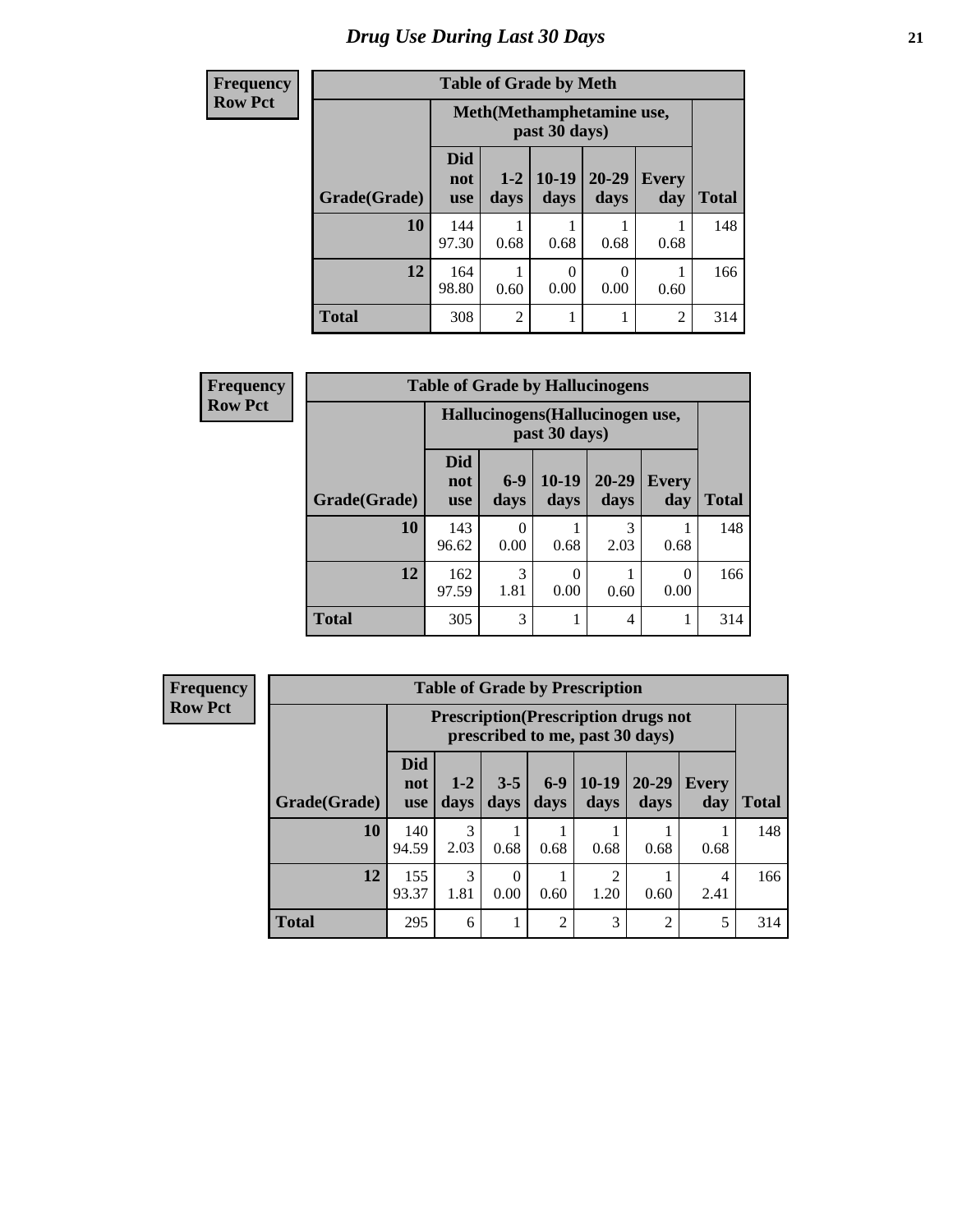| Frequency      | <b>Table of Alcoholease by Grade</b>              |                    |             |              |  |  |  |  |
|----------------|---------------------------------------------------|--------------------|-------------|--------------|--|--|--|--|
| <b>Col Pct</b> | <b>Alcoholease</b> (It is<br>easy to get alcohol) | Grade(Grade)<br>10 | 12          | <b>Total</b> |  |  |  |  |
|                | <b>Strongly Agree</b>                             | 60<br>40.54        | 70<br>42.17 | 130          |  |  |  |  |
|                | <b>Somewhat Agree</b>                             | 38<br>25.68        | 48<br>28.92 | 86           |  |  |  |  |
|                | <b>Somewhat Disagree</b>                          | 13<br>8.78         | 13<br>7.83  | 26           |  |  |  |  |
|                | <b>Strongly Disagree</b>                          | 37<br>25.00        | 35<br>21.08 | 72           |  |  |  |  |
|                | <b>Total</b>                                      | 148                | 166         | 314          |  |  |  |  |

| Frequency      | <b>Table of Cigarettesease by Grade</b>                  |                    |             |              |  |  |  |
|----------------|----------------------------------------------------------|--------------------|-------------|--------------|--|--|--|
| <b>Col Pct</b> | Cigarettesease (It is<br>easy to get smoking<br>tobacco) | Grade(Grade)<br>10 | 12          | <b>Total</b> |  |  |  |
|                | <b>Strongly Agree</b>                                    | 63<br>42.57        | 90<br>54.22 | 153          |  |  |  |
|                | <b>Somewhat Agree</b>                                    | 35<br>23.65        | 35<br>21.08 | 70           |  |  |  |
|                | <b>Somewhat Disagree</b>                                 | 7<br>4.73          | 13<br>7.83  | 20           |  |  |  |
|                | <b>Strongly Disagree</b>                                 | 43<br>29.05        | 28<br>16.87 | 71           |  |  |  |
|                | Total                                                    | 148                | 166         | 314          |  |  |  |

| Frequency      | <b>Table of Smokelessease by Grade</b>             |              |             |              |  |  |  |  |  |
|----------------|----------------------------------------------------|--------------|-------------|--------------|--|--|--|--|--|
| <b>Col Pct</b> | <b>Smokelessease</b> (It is<br>easy to get chewing | Grade(Grade) |             |              |  |  |  |  |  |
|                | tobacco)                                           | <b>10</b>    | 12          | <b>Total</b> |  |  |  |  |  |
|                | <b>Strongly Agree</b>                              | 59<br>39.86  | 88<br>53.01 | 147          |  |  |  |  |  |
|                | <b>Somewhat Agree</b>                              | 27<br>18.24  | 26<br>15.66 | 53           |  |  |  |  |  |
|                | <b>Somewhat Disagree</b>                           | 11<br>7.43   | 12<br>7.23  | 23           |  |  |  |  |  |
|                | <b>Strongly Disagree</b>                           | 51<br>34.46  | 40<br>24.10 | 91           |  |  |  |  |  |
|                | <b>Total</b>                                       | 148          | 166         | 314          |  |  |  |  |  |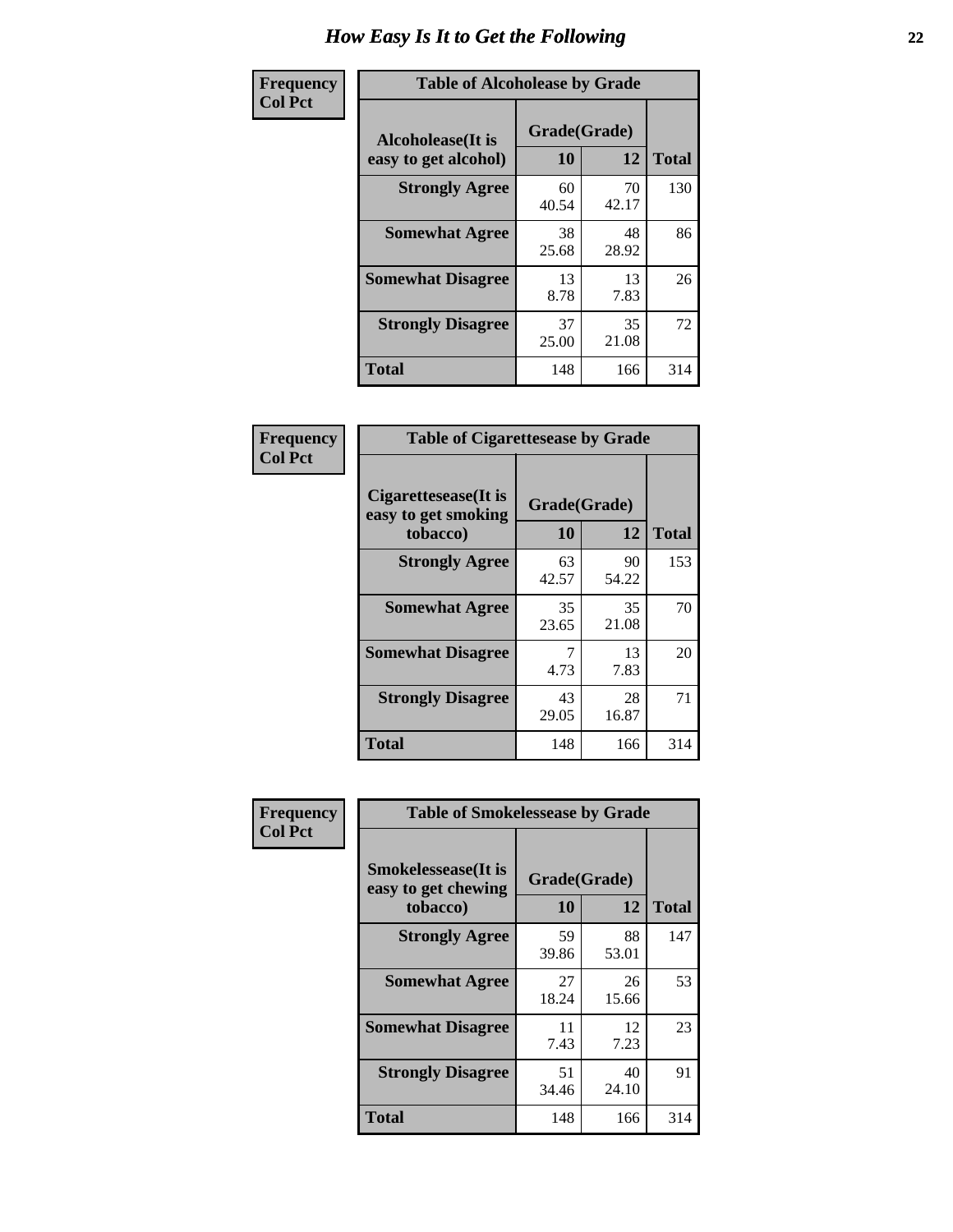| Frequency      | <b>Table of Marijuanaease by Grade</b>           |                    |             |              |  |  |  |  |  |  |
|----------------|--------------------------------------------------|--------------------|-------------|--------------|--|--|--|--|--|--|
| <b>Col Pct</b> | Marijuanaease(It is<br>easy to get<br>marijuana) | Grade(Grade)<br>10 | 12          | <b>Total</b> |  |  |  |  |  |  |
|                | <b>Strongly Agree</b>                            | 42<br>28.38        | 69<br>41.57 | 111          |  |  |  |  |  |  |
|                | <b>Somewhat Agree</b>                            | 31<br>20.95        | 36<br>21.69 | 67           |  |  |  |  |  |  |
|                | <b>Somewhat Disagree</b>                         | 21<br>14.19        | 19<br>11.45 | 40           |  |  |  |  |  |  |
|                | <b>Strongly Disagree</b>                         | 54<br>36.49        | 42<br>25.30 | 96           |  |  |  |  |  |  |
|                | <b>Total</b>                                     | 148                | 166         | 314          |  |  |  |  |  |  |

| <b>Table of Cocaineease by Grade</b>              |                    |             |              |  |  |  |  |  |  |  |
|---------------------------------------------------|--------------------|-------------|--------------|--|--|--|--|--|--|--|
| <b>Cocaineease</b> (It is<br>easy to get cocaine) | Grade(Grade)<br>10 | 12          | <b>Total</b> |  |  |  |  |  |  |  |
| <b>Strongly Agree</b>                             | 24<br>16.22        | 35<br>21.08 | 59           |  |  |  |  |  |  |  |
| <b>Somewhat Agree</b>                             | 28<br>18.92        | 33<br>19.88 | 61           |  |  |  |  |  |  |  |
| <b>Somewhat Disagree</b>                          | 29<br>19.59        | 33<br>19.88 | 62           |  |  |  |  |  |  |  |
| <b>Strongly Disagree</b>                          | 67<br>45.27        | 65<br>39.16 | 132          |  |  |  |  |  |  |  |
| <b>Total</b>                                      | 148                | 166         | 314          |  |  |  |  |  |  |  |

| Frequency      | <b>Table of Inhalantsease by Grade</b>           |                    |             |              |  |  |  |  |  |  |
|----------------|--------------------------------------------------|--------------------|-------------|--------------|--|--|--|--|--|--|
| <b>Col Pct</b> | Inhalantsease(It is<br>easy to get<br>inhalants) | Grade(Grade)<br>10 | 12          | <b>Total</b> |  |  |  |  |  |  |
|                | <b>Strongly Agree</b>                            | 45<br>30.41        | 56<br>33.73 | 101          |  |  |  |  |  |  |
|                | <b>Somewhat Agree</b>                            | 24<br>16.22        | 32<br>19.28 | 56           |  |  |  |  |  |  |
|                | <b>Somewhat Disagree</b>                         | 18<br>12.16        | 22<br>13.25 | 40           |  |  |  |  |  |  |
|                | <b>Strongly Disagree</b>                         | 61<br>41.22        | 56<br>33.73 | 117          |  |  |  |  |  |  |
|                | <b>Total</b>                                     | 148                | 166         | 314          |  |  |  |  |  |  |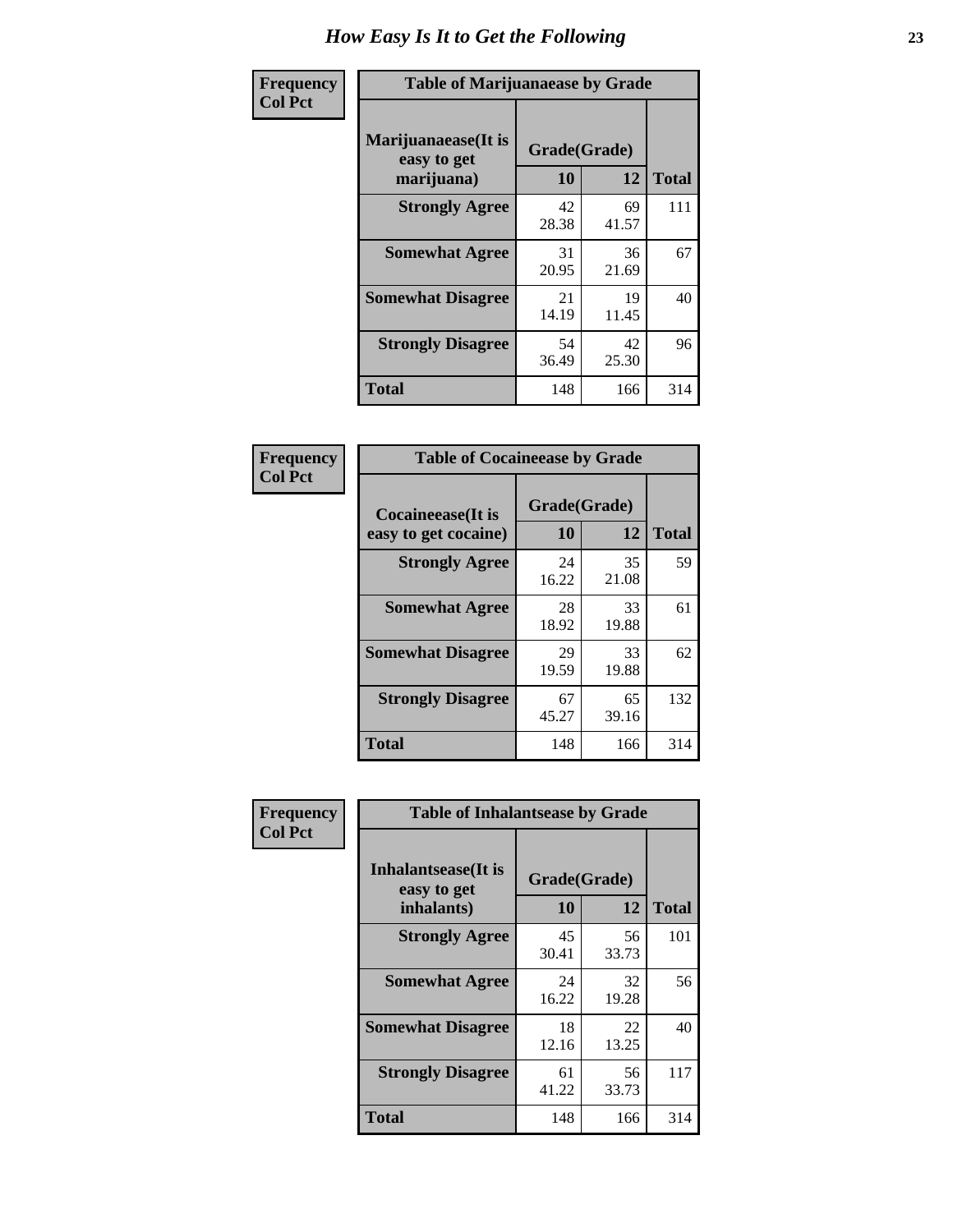| Frequency      | <b>Table of Steroidsease by Grade</b>               |                    |             |                              |  |  |  |  |  |  |  |
|----------------|-----------------------------------------------------|--------------------|-------------|------------------------------|--|--|--|--|--|--|--|
| <b>Col Pct</b> | <b>Steroidsease</b> (It is<br>easy to get steroids) | Grade(Grade)<br>10 | 12          | <b>Total</b>                 |  |  |  |  |  |  |  |
|                | <b>Strongly Agree</b>                               | 22<br>14.86        | 31<br>18.67 | 53<br>69<br>65<br>127<br>314 |  |  |  |  |  |  |  |
|                | <b>Somewhat Agree</b>                               | 31<br>20.95        | 38<br>22.89 |                              |  |  |  |  |  |  |  |
|                | <b>Somewhat Disagree</b>                            | 26<br>17.57        | 39<br>23.49 |                              |  |  |  |  |  |  |  |
|                | <b>Strongly Disagree</b>                            | 69<br>46.62        | 58<br>34.94 |                              |  |  |  |  |  |  |  |
|                | <b>Total</b>                                        | 148                | 166         |                              |  |  |  |  |  |  |  |

| Frequency      | <b>Table of Ecstasyease by Grade</b>              |                           |             |              |
|----------------|---------------------------------------------------|---------------------------|-------------|--------------|
| <b>Col Pct</b> | <b>Ecstasyease</b> (It is<br>easy to get ecstasy) | Grade(Grade)<br><b>10</b> | 12          | <b>Total</b> |
|                | <b>Strongly Agree</b>                             | 24<br>16.22               | 32<br>19.28 | 56           |
|                | <b>Somewhat Agree</b>                             | 22<br>14.86               | 25<br>15.06 | 47           |
|                | <b>Somewhat Disagree</b>                          | 28<br>18.92               | 31<br>18.67 | 59           |
|                | <b>Strongly Disagree</b>                          | 74<br>50.00               | 78<br>46.99 | 152          |
|                | <b>Total</b>                                      | 148                       | 166         | 314          |

| Frequency      | <b>Table of Methease by Grade</b>                          |                    |             |                                              |  |  |
|----------------|------------------------------------------------------------|--------------------|-------------|----------------------------------------------|--|--|
| <b>Col Pct</b> | <b>Methease</b> (It is easy<br>to get<br>methamphetamines) | Grade(Grade)<br>10 | 12          | <b>Total</b><br>50<br>44<br>62<br>158<br>314 |  |  |
|                | <b>Strongly Agree</b>                                      | 20<br>13.51        | 30<br>18.07 |                                              |  |  |
|                | <b>Somewhat Agree</b>                                      | 22<br>14.86        | 22<br>13.25 |                                              |  |  |
|                | <b>Somewhat Disagree</b>                                   | 29<br>19.59        | 33<br>19.88 |                                              |  |  |
|                | <b>Strongly Disagree</b>                                   | 77<br>52.03        | 81<br>48.80 |                                              |  |  |
|                | <b>Total</b>                                               | 148                | 166         |                                              |  |  |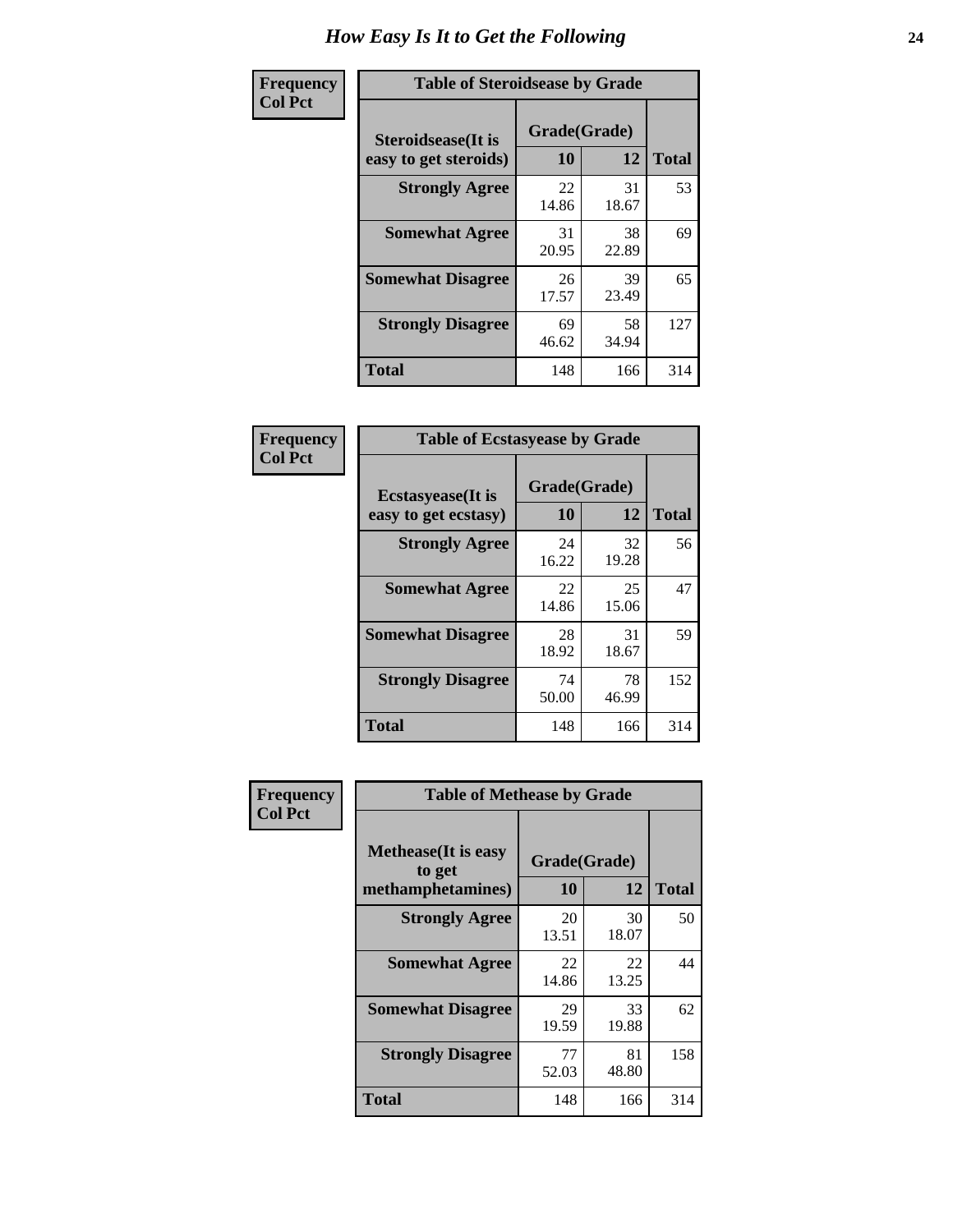| <b>Frequency</b> | <b>Table of Hallucinogensease by Grade</b>               |                    |             |              |  |  |  |  |  |  |
|------------------|----------------------------------------------------------|--------------------|-------------|--------------|--|--|--|--|--|--|
| <b>Col Pct</b>   | Hallucinogensease(It<br>is easy to get<br>hallucinogens) | Grade(Grade)<br>10 | 12          | <b>Total</b> |  |  |  |  |  |  |
|                  | <b>Strongly Agree</b>                                    | 23<br>15.54        | 26<br>15.66 | 49           |  |  |  |  |  |  |
|                  | <b>Somewhat Agree</b>                                    | 19<br>12.84        | 21<br>12.65 | 40           |  |  |  |  |  |  |
|                  | <b>Somewhat Disagree</b>                                 | 23<br>15.54        | 34<br>20.48 | 57           |  |  |  |  |  |  |
|                  | <b>Strongly Disagree</b>                                 | 83<br>56.08        | 85<br>51.20 | 168          |  |  |  |  |  |  |
|                  | <b>Total</b>                                             | 148                | 166         | 314          |  |  |  |  |  |  |

| Frequency<br>Col Pct |
|----------------------|
|                      |

| <b>Table of Prescriptionease by Grade</b>                                                |             |              |              |  |  |  |  |  |  |  |
|------------------------------------------------------------------------------------------|-------------|--------------|--------------|--|--|--|--|--|--|--|
| <b>Prescriptionease</b> (It<br>is easy to get<br>prescription drugs<br>not prescribed to |             | Grade(Grade) |              |  |  |  |  |  |  |  |
| me)                                                                                      | 10          | 12           | <b>Total</b> |  |  |  |  |  |  |  |
| <b>Strongly Agree</b>                                                                    | 53<br>35.81 | 64<br>38.55  | 117          |  |  |  |  |  |  |  |
| <b>Somewhat Agree</b>                                                                    | 26<br>17.57 | 29<br>17.47  | 55           |  |  |  |  |  |  |  |
| <b>Somewhat Disagree</b>                                                                 | 18<br>12.16 | 23<br>13.86  | 41           |  |  |  |  |  |  |  |
| <b>Strongly Disagree</b>                                                                 | 51<br>34.46 | 50<br>30.12  | 101          |  |  |  |  |  |  |  |
| Total                                                                                    | 148         | 166          | 314          |  |  |  |  |  |  |  |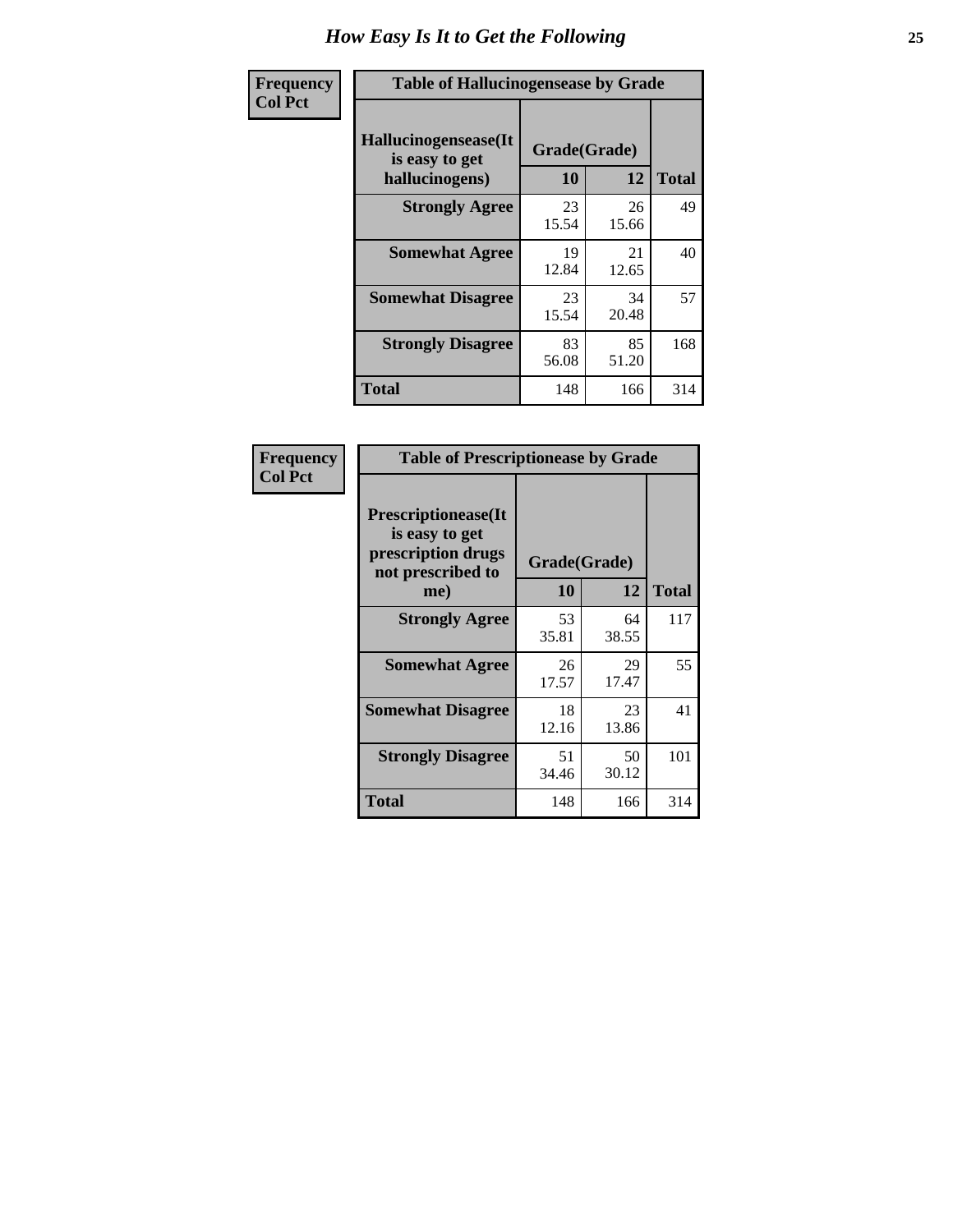*Age at Onset of Use* **26** *Results for "Age at Onset of Use" questions exclude students who said they did not use that substance*

| Frequency      |              | <b>Table of Grade by Alcoholinit</b> |                                                  |           |                |                  |                           |           |             |             |                  |                       |              |
|----------------|--------------|--------------------------------------|--------------------------------------------------|-----------|----------------|------------------|---------------------------|-----------|-------------|-------------|------------------|-----------------------|--------------|
| <b>Row Pct</b> |              |                                      | Alcoholinit (I started using alcohol when I was) |           |                |                  |                           |           |             |             |                  |                       |              |
|                | Grade(Grade) | <b>8 or</b><br>vounger               | 9                                                | <b>10</b> | 11             | 12               | 13                        | 14        | 15          | <b>16</b>   | 17               | <b>18 or</b><br>older | <b>Total</b> |
|                | 10           | 10.87                                | 2<br>4.35                                        | 2.17      | 3<br>6.52      |                  | 11<br>$6.52$   23.91      | 3<br>6.52 | 16<br>34.78 | 2<br>4.35   | $\Omega$<br>0.00 | $\theta$<br>0.00      | 46           |
|                | 12           | 2<br>2.82                            | 3<br>4.23                                        | 3<br>4.23 | 1.41           | $\Omega$<br>0.00 | 9<br>12.68                | 7<br>9.86 | 15<br>21.13 | 16<br>22.54 | 12<br>16.90      | 3<br>4.23             | 71           |
|                | <b>Total</b> | $\mathcal{L}$                        | 5                                                | 4         | $\overline{4}$ | 3                | 20                        | 10        | 31          | 18          | 12               | 3                     | 117          |
|                |              |                                      |                                                  |           |                |                  | Frequency Missing $= 197$ |           |             |             |                  |                       |              |

#### **Frequency Row Pct**

| <b>Table of Grade by Cigarettesinit</b> |                                                      |                                                                                         |           |            |                           |           |           |            |            |             |      |    |  |
|-----------------------------------------|------------------------------------------------------|-----------------------------------------------------------------------------------------|-----------|------------|---------------------------|-----------|-----------|------------|------------|-------------|------|----|--|
|                                         | Cigarettesinit(I started smoking tobacco when I was) |                                                                                         |           |            |                           |           |           |            |            |             |      |    |  |
| Grade(Grade)                            | 8 or<br>younger                                      | <b>18 or</b><br>9<br>older Total<br><b>12</b><br>13<br>14<br>15<br>11<br>10<br>16<br>17 |           |            |                           |           |           |            |            |             |      |    |  |
| 10                                      | 3<br>13.64                                           | 0.00                                                                                    | 9.09      | 3<br>13.64 | 4.55                      | 22.73     | 4.55      | 6<br>27.27 | 0.00       | 0<br>0.00   | 4.55 | 22 |  |
| 12                                      | 2.13                                                 | 3<br>6.38                                                                               | 3<br>6.38 | 2<br>4.26  | 7<br>14.89                | 3<br>6.38 | 4<br>8.51 | 5<br>10.64 | 8<br>17.02 | 10<br>21.28 | 2.13 | 47 |  |
| <b>Total</b>                            | 4                                                    | 3                                                                                       | 5         | 5          | 8                         | 8         |           | 11         | 8          | 10          | 2    | 69 |  |
|                                         |                                                      |                                                                                         |           |            | Frequency Missing $= 245$ |           |           |            |            |             |      |    |  |

**Frequency Row Pct**

| <b>Table of Grade by Smokelessinit</b> |                 |                                                     |            |                         |                  |                           |                         |            |           |                  |                       |              |
|----------------------------------------|-----------------|-----------------------------------------------------|------------|-------------------------|------------------|---------------------------|-------------------------|------------|-----------|------------------|-----------------------|--------------|
|                                        |                 | Smokelessinit(I started chewing tobacco when I was) |            |                         |                  |                           |                         |            |           |                  |                       |              |
| Grade(Grade)                           | 8 or<br>younger | 9                                                   | 10         | 11                      | 12               | 13                        | 14                      | 15         | 16        | <b>17</b>        | <b>18 or</b><br>older | <b>Total</b> |
| 10                                     | 14.29           | $\theta$<br>0.00                                    | 7.14       | 7.14                    | 7.14             | $\overline{4}$<br>28.57   | $\overline{2}$<br>14.29 | 2<br>14.29 | 0<br>0.00 | $\Omega$<br>0.00 | 7.14                  | 14           |
| 12                                     | 4<br>16.00      | 3<br>12.00                                          | 6<br>24.00 | $\Omega$<br>$0.00\vert$ | $\Omega$<br>0.00 | 20.00                     | 2<br>8.00               | 4.00       | 4.00      | 3<br>12.00       | $\Omega$<br>0.00      | 25           |
| <b>Total</b>                           | 6               | 3                                                   | ⇁          |                         |                  | 9                         | 4                       | 3          |           | 3                |                       | 39           |
|                                        |                 |                                                     |            |                         |                  | Frequency Missing $= 275$ |                         |            |           |                  |                       |              |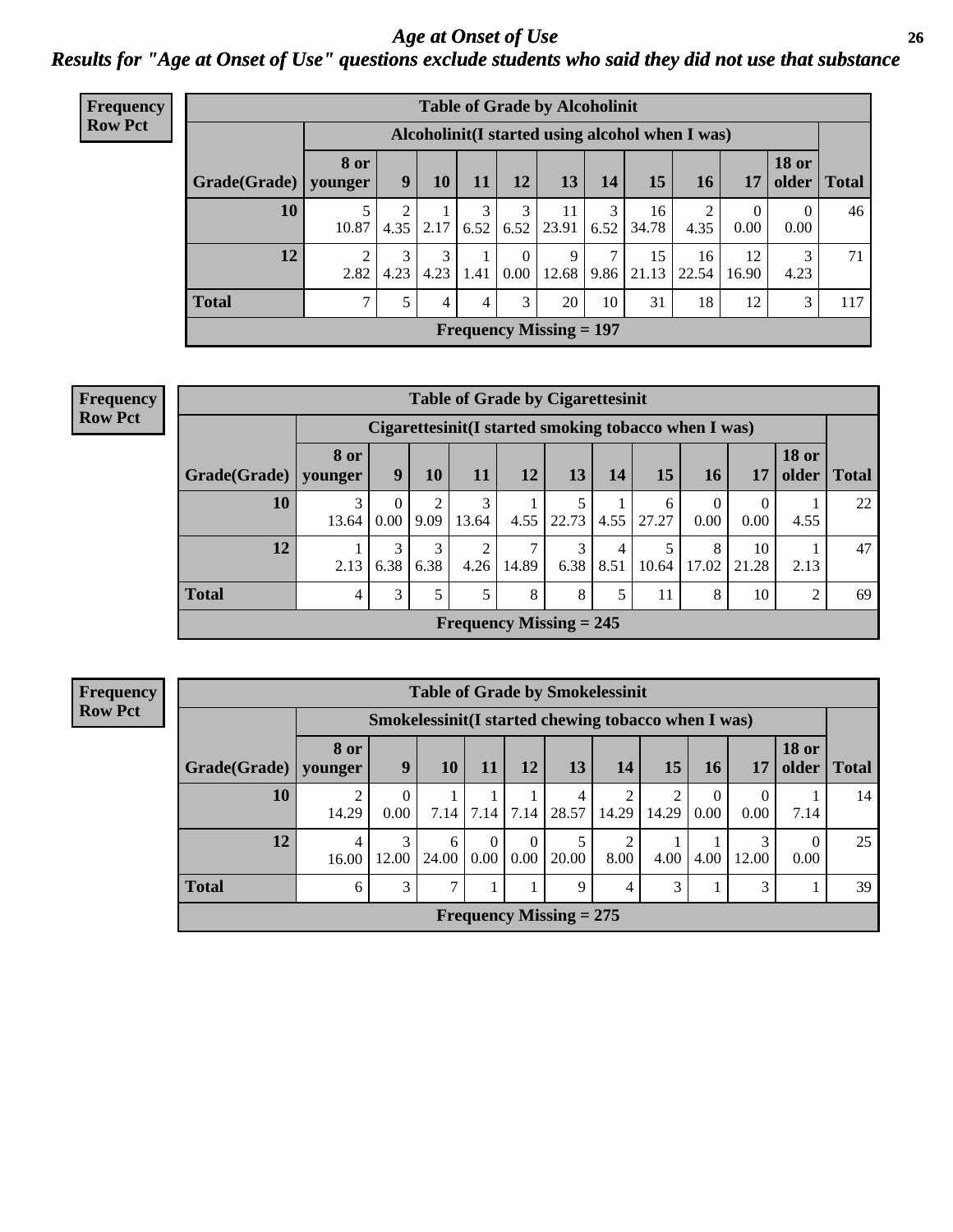#### *Age at Onset of Use* **27**

*Results for "Age at Onset of Use" questions exclude students who said they did not use that substance*

| <b>Frequency</b> | <b>Table of Grade by Marijuanainit</b> |             |                         |                           |                |                  |                                                     |            |       |                  |                        |              |
|------------------|----------------------------------------|-------------|-------------------------|---------------------------|----------------|------------------|-----------------------------------------------------|------------|-------|------------------|------------------------|--------------|
| <b>Row Pct</b>   |                                        |             |                         |                           |                |                  | Marijuanainit(I started using marijuana when I was) |            |       |                  |                        |              |
|                  | Grade(Grade)   younger                 | <b>8 or</b> | 9                       | 10                        | 12             | 13               | 14                                                  | 15         | 16    | 17               | <b>18 or</b><br>older  | <b>Total</b> |
|                  | 10                                     | 7.14        | $\Omega$<br>$0.00\vert$ | $\theta$<br>$0.00\degree$ | 7.14           | 3<br>21.43       | 4<br>28.57                                          | 4<br>28.57 | 7.14  | $\Omega$<br>0.00 | $\Omega$<br>0.00       | 14           |
|                  | 12                                     |             | $3.85$   7.69           | 7.69                      | 3.85           | $\Omega$<br>0.00 | $\mathfrak{D}$<br>7.69                              | 5<br>19.23 | 26.92 | 4<br>15.38       | $\overline{2}$<br>7.69 | 26           |
|                  | <b>Total</b>                           | 2           | 2                       | 2                         | $\overline{2}$ | 3                | 6                                                   | 9          | 8     | 4                | $\overline{2}$         | 40           |
|                  |                                        |             |                         |                           |                |                  | Frequency Missing $= 274$                           |            |       |                  |                        |              |

| Frequency      | <b>Table of Grade by Cocaineinit</b> |                                                  |                         |                         |                  |                                      |       |                       |              |
|----------------|--------------------------------------|--------------------------------------------------|-------------------------|-------------------------|------------------|--------------------------------------|-------|-----------------------|--------------|
| <b>Row Pct</b> |                                      | Cocaineinit (I started using cocaine when I was) |                         |                         |                  |                                      |       |                       |              |
|                | Grade(Grade)   younger               | 8 or                                             | 12                      | <b>14</b>               | 15               | 16 <sup>1</sup>                      | 17    | <b>18 or</b><br>older | <b>Total</b> |
|                | 10                                   | 25.00                                            | $\theta$<br>$0.00\vert$ | $\overline{c}$<br>50.00 | $\theta$<br>0.00 | 0.00                                 | 0.00  | 25.00                 | 4            |
|                | 12                                   | $\Omega$<br>0.00                                 | 16.67                   | 16.67                   | 16.67            | $\mathcal{D}_{\mathcal{L}}$<br>33.33 | 16.67 | 0.00                  | 6            |
|                | <b>Total</b>                         |                                                  |                         | 3                       |                  | $\mathcal{D}$                        |       |                       | 10           |
|                | Frequency Missing $=$ 304            |                                                  |                         |                         |                  |                                      |       |                       |              |

| <b>Frequency</b> | <b>Table of Grade by Inhalantsinit</b> |                           |       |                                                         |                         |                |  |  |  |
|------------------|----------------------------------------|---------------------------|-------|---------------------------------------------------------|-------------------------|----------------|--|--|--|
| <b>Row Pct</b>   |                                        |                           |       | Inhalantsinit (I started using<br>inhalants when I was) |                         |                |  |  |  |
|                  | Grade(Grade)                           | 8 or<br>  younger         | 13    | 15                                                      | <b>16</b>               | <b>Total</b>   |  |  |  |
|                  | 10                                     | 33.33                     | 33.33 | 33.33                                                   | 0<br>0.00               | 3              |  |  |  |
|                  | 12                                     | 0<br>0.00                 | 0.00  | 0<br>0.00                                               | $\mathcal{D}$<br>100.00 | $\mathfrak{D}$ |  |  |  |
|                  | <b>Total</b>                           |                           |       |                                                         | 2                       | 5              |  |  |  |
|                  |                                        | Frequency Missing $=$ 309 |       |                                                         |                         |                |  |  |  |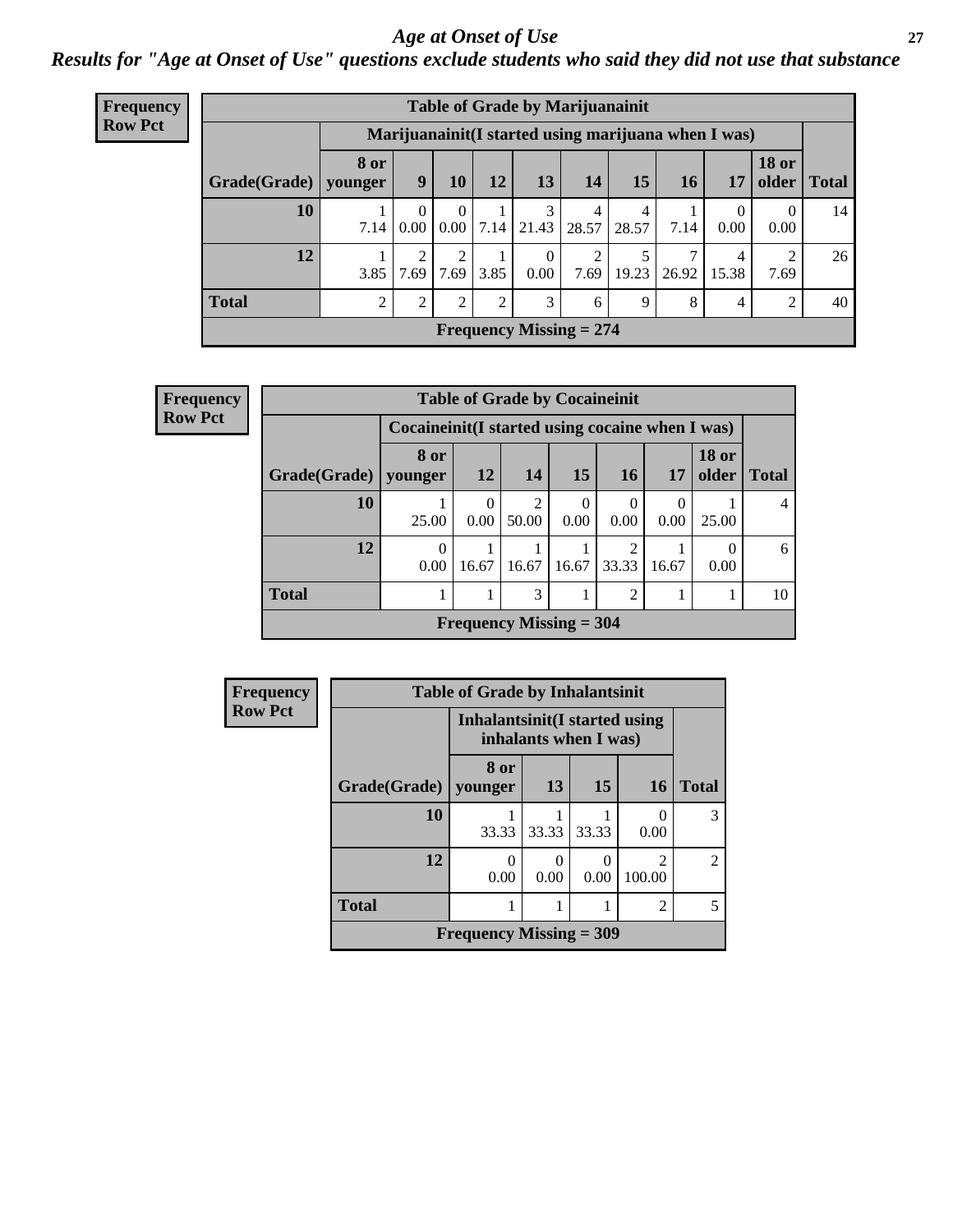#### *Age at Onset of Use* **28**

### *Results for "Age at Onset of Use" questions exclude students who said they did not use that substance*

| Frequency      |                        | <b>Table of Grade by Steroidsinit</b>      |                  |                  |                           |           |                       |              |
|----------------|------------------------|--------------------------------------------|------------------|------------------|---------------------------|-----------|-----------------------|--------------|
| <b>Row Pct</b> |                        | Steroidsinit(I started using steroids when |                  | I was)           |                           |           |                       |              |
|                | Grade(Grade)   younger | 8 or                                       | 9                | <b>11</b>        | 16                        | 17        | <b>18 or</b><br>older | <b>Total</b> |
|                | 10                     | 100.00                                     | $\Omega$<br>0.00 | $\Omega$<br>0.00 | 0<br>0.00                 | 0<br>0.00 | 0<br>0.00             |              |
|                | 12                     | 0<br>0.00                                  | 16.67            | 16.67            | 2<br>33.33                | 16.67     | 16.67                 | 6            |
|                | <b>Total</b>           |                                            |                  |                  | $\overline{2}$            |           |                       |              |
|                |                        |                                            |                  |                  | Frequency Missing $= 307$ |           |                       |              |

| Frequency      |              | <b>Table of Grade by Ecstasyinit</b>       |                  |                          |       |            |                |  |  |  |
|----------------|--------------|--------------------------------------------|------------------|--------------------------|-------|------------|----------------|--|--|--|
| <b>Row Pct</b> |              | <b>Ecstasyinit(I started using ecstasy</b> |                  | when I was)              |       |            |                |  |  |  |
|                | Grade(Grade) | 8 or<br>vounger                            | <b>11</b>        | 14                       | 15    | <b>16</b>  | <b>Total</b>   |  |  |  |
|                | 10           | 25.00                                      | $\Omega$<br>0.00 | $\mathfrak{D}$<br>50.00  | 25.00 | 0<br>0.00  | $\overline{4}$ |  |  |  |
|                | 12           | 0.00                                       | 25.00            | $\left( \right)$<br>0.00 | 0.00  | 3<br>75.00 | $\overline{4}$ |  |  |  |
|                | <b>Total</b> |                                            |                  | $\overline{c}$           |       | 3          | 8              |  |  |  |
|                |              | Frequency Missing $=$ 306                  |                  |                          |       |            |                |  |  |  |

| <b>Frequency</b> |              |                                                             |       | <b>Table of Grade by Methinit</b> |           |                |  |  |  |
|------------------|--------------|-------------------------------------------------------------|-------|-----------------------------------|-----------|----------------|--|--|--|
| <b>Row Pct</b>   |              | <b>Methinit</b> (I started using<br>methamphetamines when I | was)  |                                   |           |                |  |  |  |
|                  | Grade(Grade) | 8 or<br>vounger                                             | 15    | 16 <sup>1</sup>                   | <b>17</b> | <b>Total</b>   |  |  |  |
|                  | 10           | 33.33                                                       | 33.33 | 33.33                             | 0<br>0.00 | 3              |  |  |  |
|                  | 12           | 0<br>0.00                                                   | 0.00  | 50.00                             | 50.00     | $\overline{2}$ |  |  |  |
|                  | <b>Total</b> |                                                             |       | $\mathfrak{D}$                    |           | 5              |  |  |  |
|                  |              | Frequency Missing $=$ 309                                   |       |                                   |           |                |  |  |  |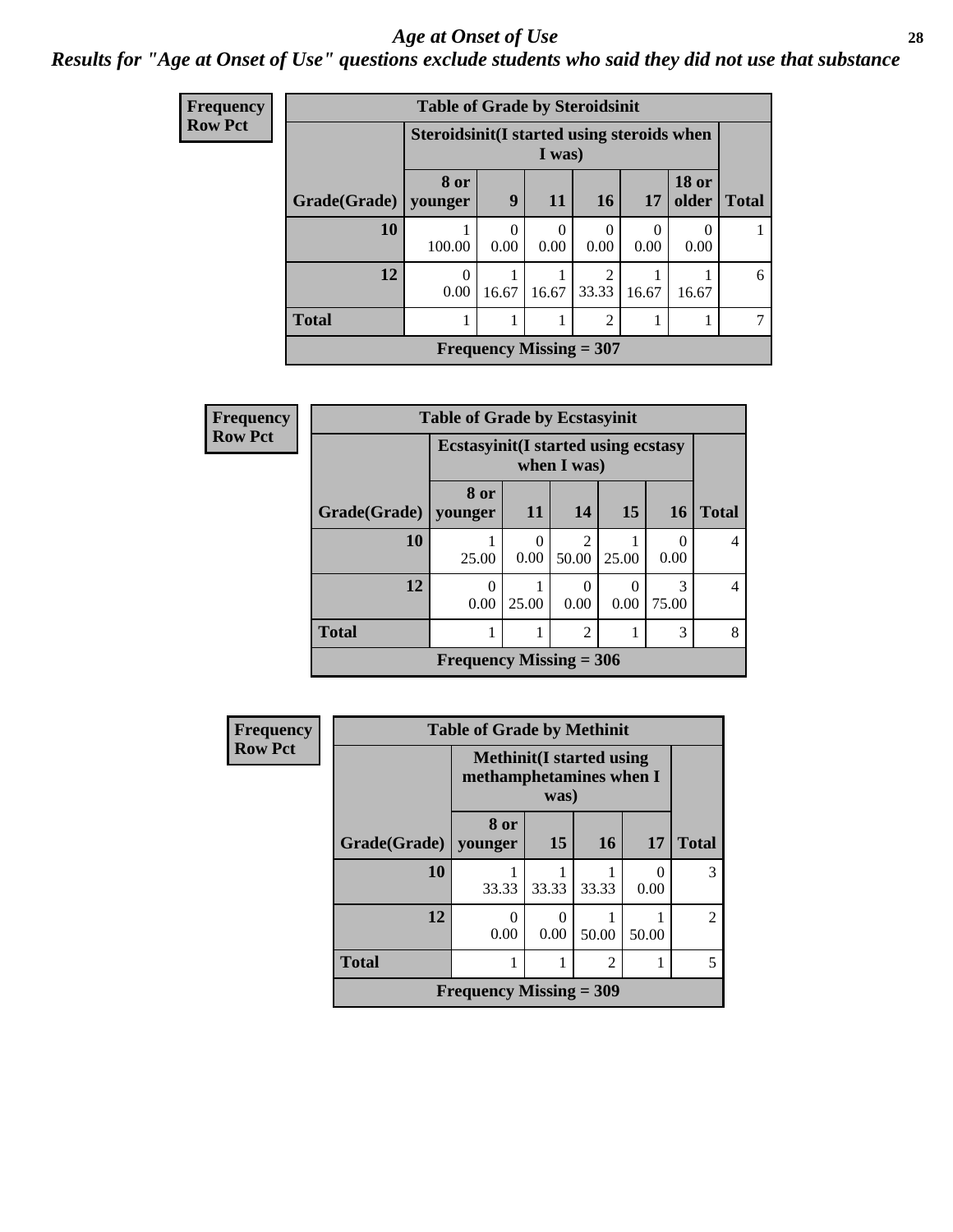#### *Age at Onset of Use* **29**

*Results for "Age at Onset of Use" questions exclude students who said they did not use that substance*

| Frequency      |              | <b>Table of Grade by Hallucinogensinit</b>                       |           |           |            |                |
|----------------|--------------|------------------------------------------------------------------|-----------|-----------|------------|----------------|
| <b>Row Pct</b> |              | <b>Hallucinogensinit(I started</b><br>using hallucinogens when I | was)      |           |            |                |
|                | Grade(Grade) | 8 or<br>younger                                                  | 14        | <b>16</b> | 17         | <b>Total</b>   |
|                | 10           | $\mathfrak{D}$<br>66.67                                          | 33.33     | 0<br>0.00 | 0.00       | 3              |
|                | 12           | $\Omega$<br>0.00                                                 | 0<br>0.00 | 25.00     | 3<br>75.00 | $\overline{4}$ |
|                | <b>Total</b> | $\overline{2}$                                                   | 1         |           | 3          |                |
|                |              | <b>Frequency Missing = 307</b>                                   |           |           |            |                |

| <b>Frequency</b> |              |                                                            |                  |                           |                  |                      | <b>Table of Grade by Prescriptioninit</b> |            |                  |                  |              |
|------------------|--------------|------------------------------------------------------------|------------------|---------------------------|------------------|----------------------|-------------------------------------------|------------|------------------|------------------|--------------|
| <b>Row Pct</b>   |              | Prescription in it (I started using prescription drugs not |                  |                           |                  |                      | prescribed to me when I was)              |            |                  |                  |              |
|                  | Grade(Grade) | 8 or<br>younger                                            | 10               | 11                        | 12               | 13                   | <b>14</b>                                 | 15         | <b>16</b>        | 17               | <b>Total</b> |
|                  | 10           | 2<br>18.18                                                 | 9.09             | $\Omega$<br>0.00          | 9.09             | 9.09                 | 3<br>27.27                                | 3<br>27.27 | $\Omega$<br>0.00 | $\Omega$<br>0.00 | 11           |
|                  | 12           | 10.00                                                      | $\Omega$<br>0.00 | 10.00                     | $\Omega$<br>0.00 | $\Omega$<br>$0.00\,$ | $\Omega$<br>0.00                          | 5<br>50.00 | 10.00            | 2<br>20.00       | 10           |
|                  | <b>Total</b> | 3                                                          |                  |                           |                  |                      | 3                                         | 8          |                  | 2                | 21           |
|                  |              |                                                            |                  | Frequency Missing $= 293$ |                  |                      |                                           |            |                  |                  |              |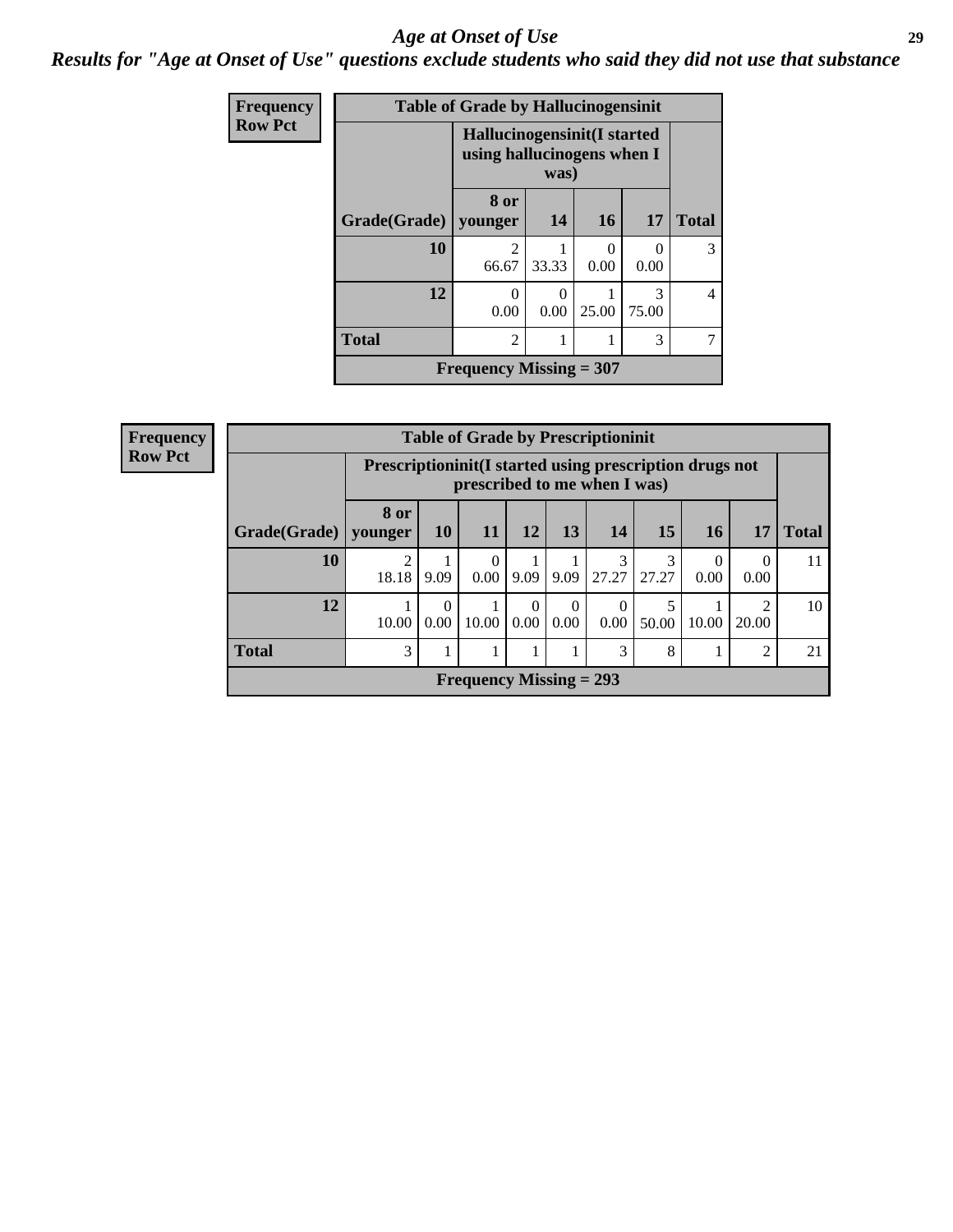| Frequency      | <b>Table of Alcoholharm by Grade</b>          |                    |             |              |  |  |  |
|----------------|-----------------------------------------------|--------------------|-------------|--------------|--|--|--|
| <b>Col Pct</b> | Alcoholharm(I<br>think alcohol is<br>harmful) | Grade(Grade)<br>10 | 12          | <b>Total</b> |  |  |  |
|                | <b>Strongly Agree</b>                         | 81<br>54.73        | 88<br>53.01 | 169          |  |  |  |
|                | <b>Somewhat Agree</b>                         | 37<br>25.00        | 45<br>27.11 | 82           |  |  |  |
|                | <b>Somewhat Disagree</b>                      | 8<br>5.41          | 17<br>10.24 | 25           |  |  |  |
|                | <b>Strongly Disagree</b>                      | 22<br>14.86        | 16<br>9.64  | 38           |  |  |  |
|                | <b>Total</b>                                  | 148                | 166         | 314          |  |  |  |

|                                                          | <b>Table of Cigarettesharm by Grade</b> |              |              |  |  |  |  |  |
|----------------------------------------------------------|-----------------------------------------|--------------|--------------|--|--|--|--|--|
| Cigarettesharm(I<br>think smoking<br>tobacco is harmful) | Grade(Grade)<br>10                      | 12           | <b>Total</b> |  |  |  |  |  |
| <b>Strongly Agree</b>                                    | 116<br>78.38                            | 124<br>74.70 | 240          |  |  |  |  |  |
| <b>Somewhat Agree</b>                                    | 10<br>6.76                              | 25<br>15.06  | 35           |  |  |  |  |  |
| <b>Somewhat Disagree</b>                                 | 6<br>4.05                               | 5<br>3.01    | 11           |  |  |  |  |  |
| <b>Strongly Disagree</b>                                 | 16<br>10.81                             | 12<br>7.23   | 28           |  |  |  |  |  |
| <b>Total</b>                                             | 148                                     | 166          | 314          |  |  |  |  |  |

| Frequency      | <b>Table of Smokelessharm by Grade</b>                  |                    |              |              |
|----------------|---------------------------------------------------------|--------------------|--------------|--------------|
| <b>Col Pct</b> | Smokelessharm(I<br>think chewing<br>tobacco is harmful) | Grade(Grade)<br>10 | 12           | <b>Total</b> |
|                | <b>Strongly Agree</b>                                   | 114<br>77.03       | 123<br>74.10 | 237          |
|                | <b>Somewhat Agree</b>                                   | 8<br>5.41          | 25<br>15.06  | 33           |
|                | <b>Somewhat Disagree</b>                                | 8<br>5.41          | 4.22         | 15           |
|                | <b>Strongly Disagree</b>                                | 18<br>12.16        | 11<br>6.63   | 29           |
|                | <b>Total</b>                                            | 148                | 166          | 314          |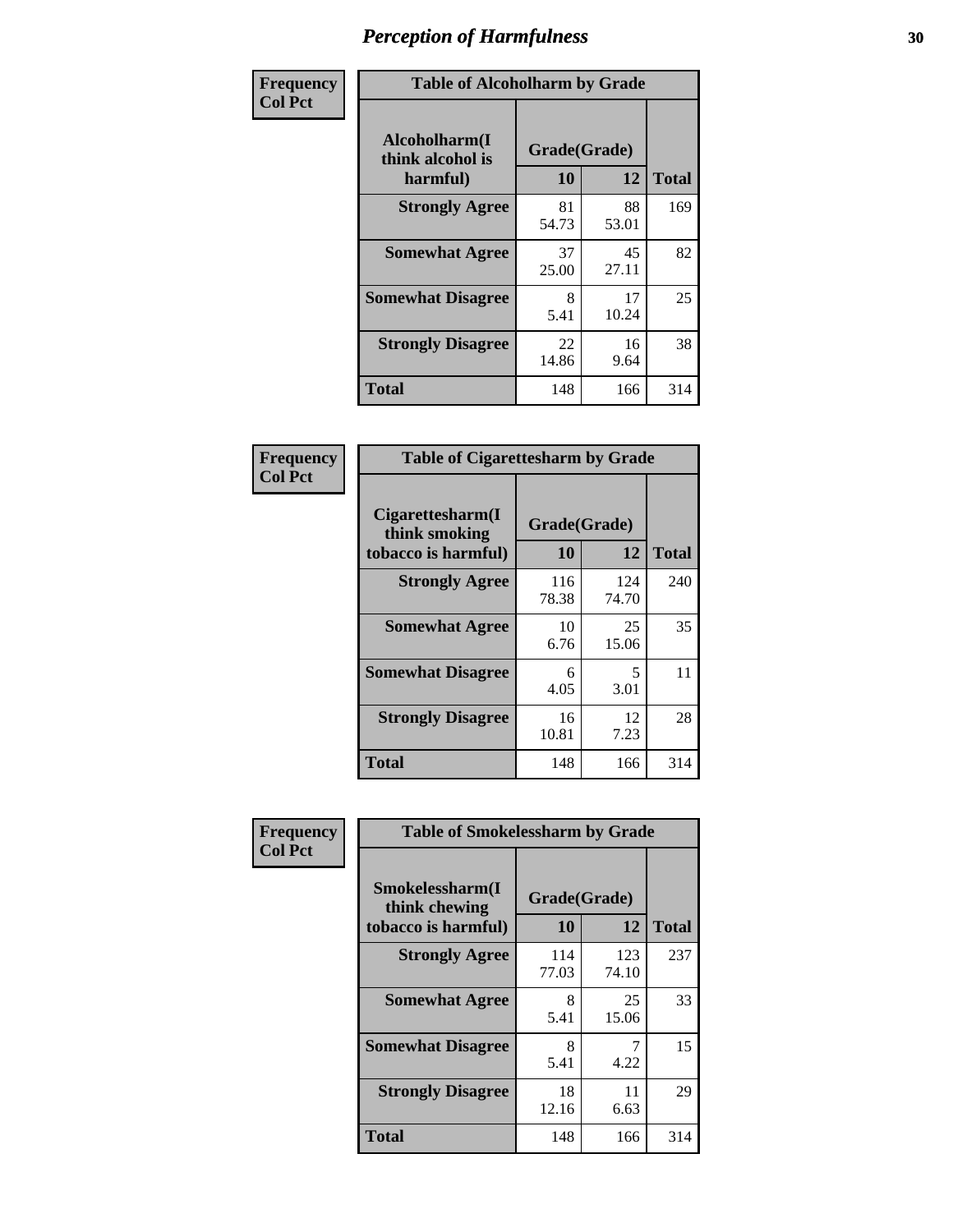| Frequency      |                                                   | <b>Table of Marijuanaharm by Grade</b> |              |              |  |  |  |  |  |
|----------------|---------------------------------------------------|----------------------------------------|--------------|--------------|--|--|--|--|--|
| <b>Col Pct</b> | Marijuanaharm(I<br>think marijuana is<br>harmful) | Grade(Grade)<br>10                     | 12           | <b>Total</b> |  |  |  |  |  |
|                | <b>Strongly Agree</b>                             | 104<br>70.27                           | 112<br>67.47 | 216          |  |  |  |  |  |
|                | <b>Somewhat Agree</b>                             | 15<br>10.14                            | 17<br>10.24  | 32           |  |  |  |  |  |
|                | <b>Somewhat Disagree</b>                          | 8<br>5.41                              | 14<br>8.43   | 22           |  |  |  |  |  |
|                | <b>Strongly Disagree</b>                          | 21<br>14.19                            | 23<br>13.86  | 44           |  |  |  |  |  |
|                | <b>Total</b>                                      | 148                                    | 166          | 314          |  |  |  |  |  |

| <b>Table of Cocaineharm by Grade</b>          |                    |              |     |  |  |  |
|-----------------------------------------------|--------------------|--------------|-----|--|--|--|
| Cocaineharm(I<br>think cocaine is<br>harmful) | Grade(Grade)<br>10 | <b>Total</b> |     |  |  |  |
| <b>Strongly Agree</b>                         | 123<br>83.11       | 146<br>87.95 | 269 |  |  |  |
| <b>Somewhat Agree</b>                         | 5<br>3.38          | 5<br>3.01    | 10  |  |  |  |
| <b>Somewhat Disagree</b>                      | 0<br>0.00          | 3<br>1.81    | 3   |  |  |  |
| <b>Strongly Disagree</b>                      | 20<br>13.51        | 12<br>7.23   | 32  |  |  |  |
| <b>Total</b>                                  | 148                | 166          | 314 |  |  |  |

| Frequency      | <b>Table of Inhalantsharm by Grade</b>             |                           |              |              |
|----------------|----------------------------------------------------|---------------------------|--------------|--------------|
| <b>Col Pct</b> | Inhalantsharm(I<br>think inhalants are<br>harmful) | Grade(Grade)<br><b>10</b> | 12           | <b>Total</b> |
|                | <b>Strongly Agree</b>                              | 118<br>79.73              | 144<br>86.75 | 262          |
|                | <b>Somewhat Agree</b>                              | 8<br>5.41                 | 4.22         | 15           |
|                | <b>Somewhat Disagree</b>                           | 3<br>2.03                 | 4<br>2.41    | 7            |
|                | <b>Strongly Disagree</b>                           | 19<br>12.84               | 11<br>6.63   | 30           |
|                | <b>Total</b>                                       | 148                       | 166          | 314          |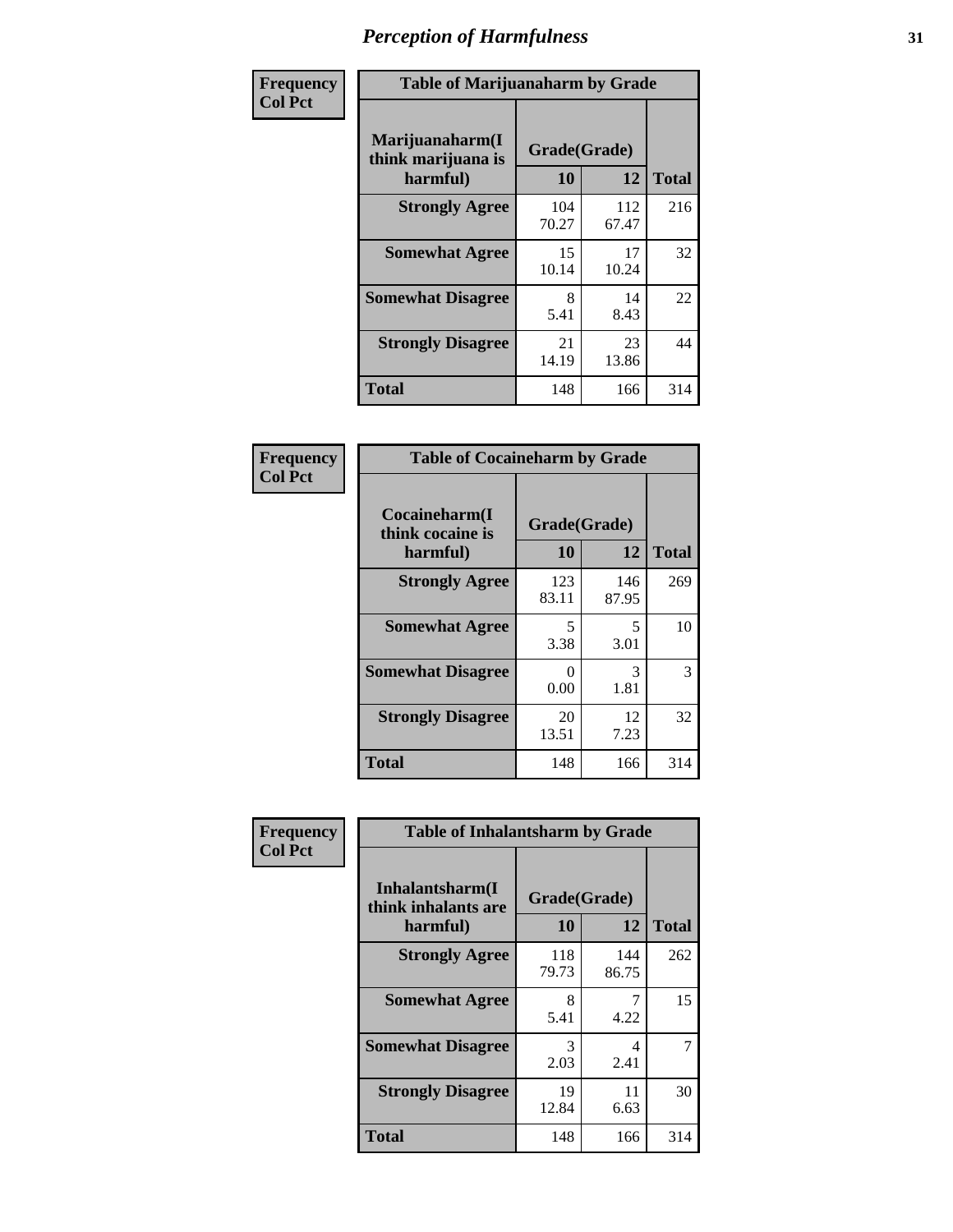| Frequency      | <b>Table of Steroidsharm by Grade</b>            |                    |              |              |
|----------------|--------------------------------------------------|--------------------|--------------|--------------|
| <b>Col Pct</b> | Steroidsharm(I<br>think steroids are<br>harmful) | Grade(Grade)<br>10 | 12           | <b>Total</b> |
|                | <b>Strongly Agree</b>                            | 113<br>76.35       | 140<br>84.34 | 253          |
|                | <b>Somewhat Agree</b>                            | 11<br>7.43         | 9<br>5.42    | 20           |
|                | <b>Somewhat Disagree</b>                         | 4.73               | 6<br>3.61    | 13           |
|                | <b>Strongly Disagree</b>                         | 17<br>11.49        | 11<br>6.63   | 28           |
|                | <b>Total</b>                                     | 148                | 166          | 314          |

| <b>Table of Ecstasyharm by Grade</b>          |                    |              |              |  |  |
|-----------------------------------------------|--------------------|--------------|--------------|--|--|
| Ecstasyharm(I<br>think ecstasy is<br>harmful) | Grade(Grade)<br>10 | 12           | <b>Total</b> |  |  |
| <b>Strongly Agree</b>                         | 117<br>79.05       | 142<br>85.54 | 259          |  |  |
| <b>Somewhat Agree</b>                         | 7<br>4.73          | 8<br>4.82    | 15           |  |  |
| <b>Somewhat Disagree</b>                      | 6<br>4.05          | 4<br>2.41    | 10           |  |  |
| <b>Strongly Disagree</b>                      | 18<br>12.16        | 12<br>7.23   | 30           |  |  |
| <b>Total</b>                                  | 148                | 166          | 314          |  |  |

| Frequency      | <b>Table of Methharm by Grade</b>                            |                    |              |              |
|----------------|--------------------------------------------------------------|--------------------|--------------|--------------|
| <b>Col Pct</b> | <b>Methharm</b> (I think<br>methamphetamines<br>are harmful) | Grade(Grade)<br>10 | 12           | <b>Total</b> |
|                | <b>Strongly Agree</b>                                        | 122<br>82.43       | 147<br>88.55 | 269          |
|                | <b>Somewhat Agree</b>                                        | 4<br>2.70          | 4.22         | 11           |
|                | <b>Somewhat Disagree</b>                                     | 3<br>2.03          | 0.60         | 4            |
|                | <b>Strongly Disagree</b>                                     | 19<br>12.84        | 11<br>6.63   | 30           |
|                | <b>Total</b>                                                 | 148                | 166          | 314          |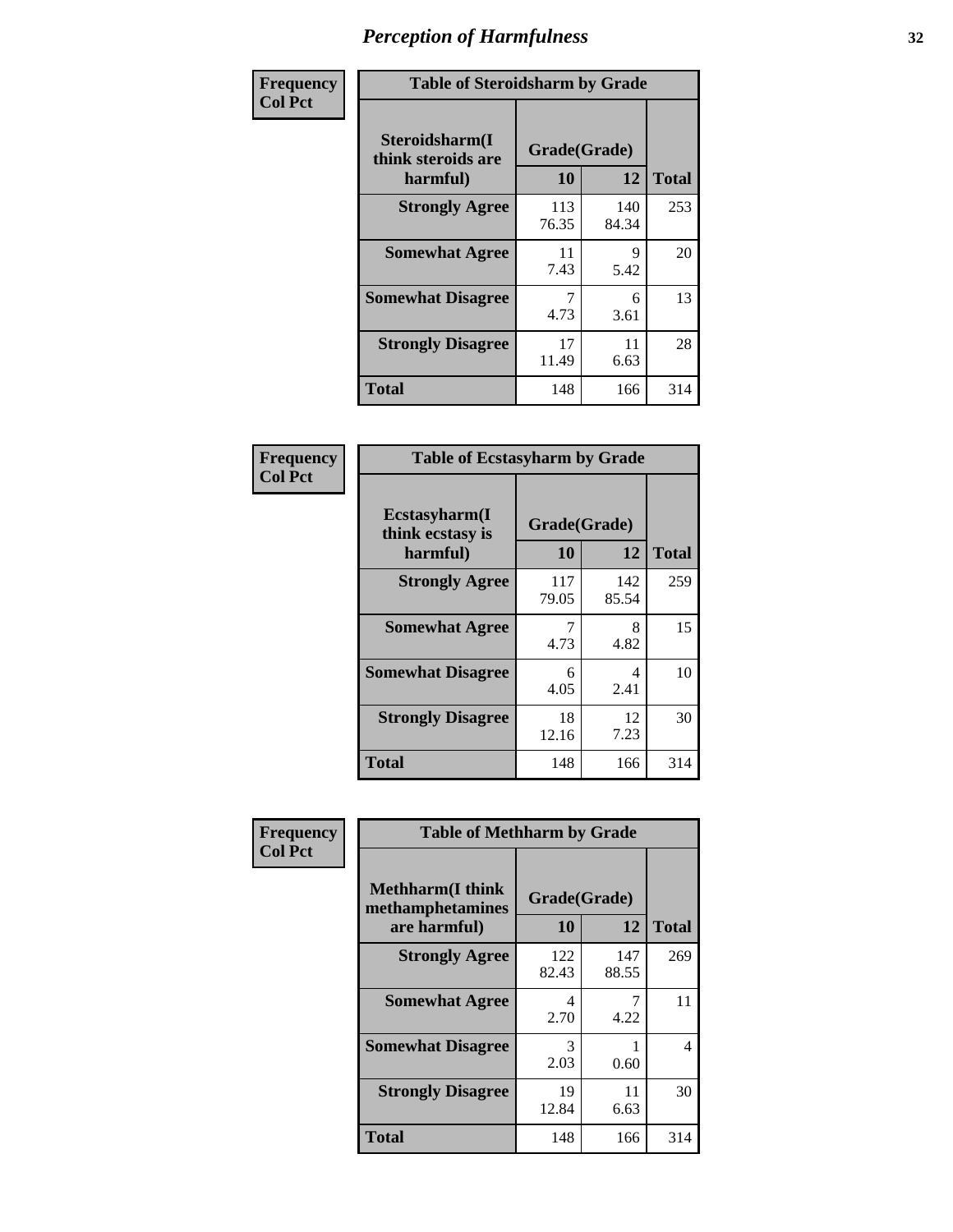| Frequency | <b>Table of Hallucinogensharm by Grade</b>                 |                    |              |              |
|-----------|------------------------------------------------------------|--------------------|--------------|--------------|
| Col Pct   | Hallucinogensharm(I<br>think hallucinogens<br>are harmful) | Grade(Grade)<br>10 | 12           | <b>Total</b> |
|           | <b>Strongly Agree</b>                                      | 121<br>81.76       | 146<br>87.95 | 267          |
|           | <b>Somewhat Agree</b>                                      | 4<br>2.70          | 9<br>5.42    | 13           |
|           | <b>Somewhat Disagree</b>                                   | 2<br>1.35          | 0.60         | 3            |
|           | <b>Strongly Disagree</b>                                   | 21<br>14.19        | 10<br>6.02   | 31           |
|           | <b>Total</b>                                               | 148                | 166          | 314          |

| <b>Table of Prescriptionharm by Grade</b>                                         |              |              |              |  |
|-----------------------------------------------------------------------------------|--------------|--------------|--------------|--|
| <b>Prescriptionharm</b> (I<br>think prescription<br>drugs not<br>prescribed to me | Grade(Grade) |              |              |  |
| are harmful)                                                                      | 10           | 12           | <b>Total</b> |  |
| <b>Strongly Agree</b>                                                             | 109<br>73.65 | 131<br>78.92 | 240          |  |
| <b>Somewhat Agree</b>                                                             | 14<br>9.46   | 20<br>12.05  | 34           |  |
| <b>Somewhat Disagree</b>                                                          | 4<br>2.70    | 4.22         | 11           |  |
| <b>Strongly Disagree</b>                                                          | 21<br>14.19  | 8<br>4.82    | 29           |  |
| <b>Total</b>                                                                      | 148          | 166          | 314          |  |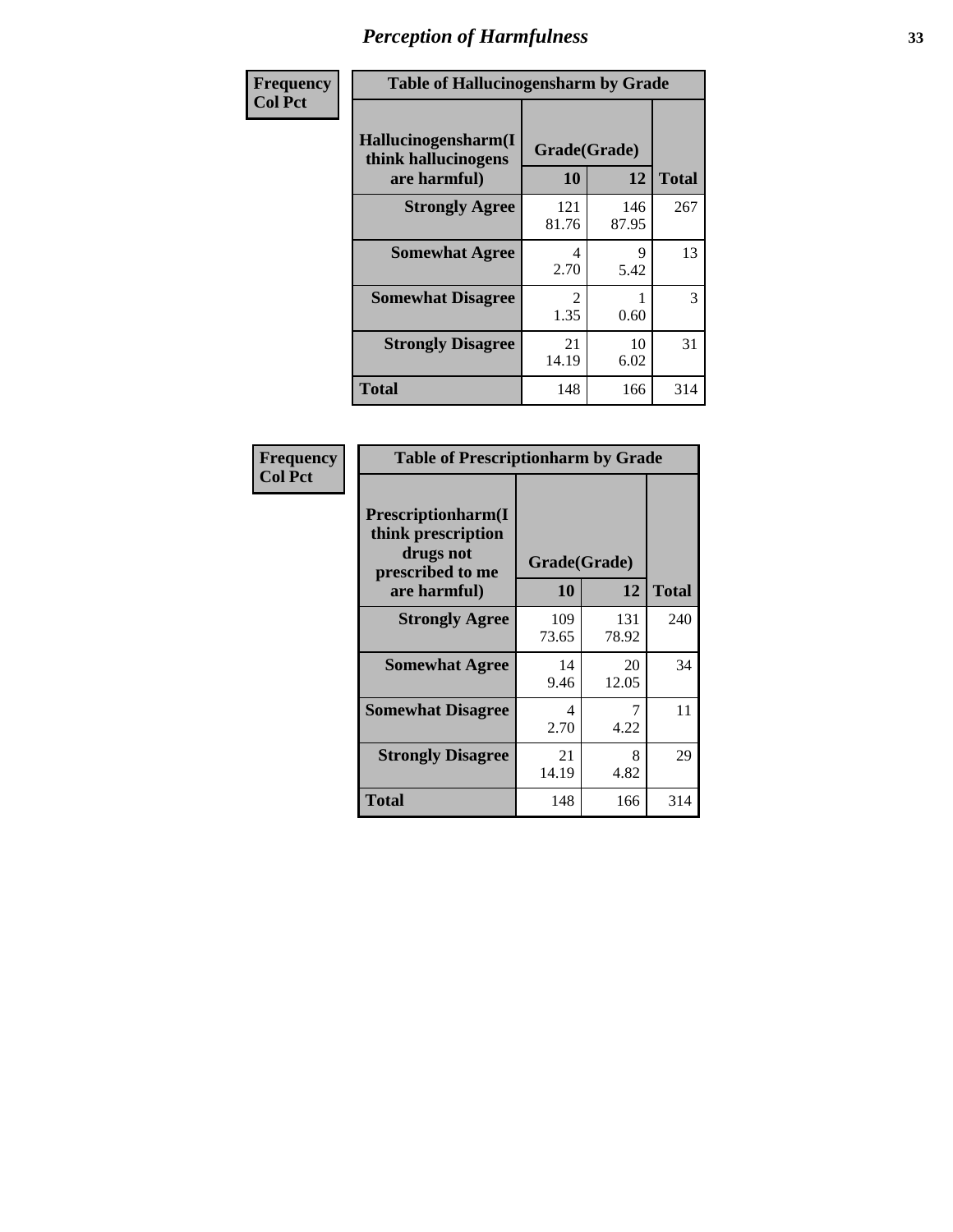### *Disapproval by Adults* **34**

| Frequency      |                                                                       | <b>Table of Alcoholadult by Grade</b> |             |              |
|----------------|-----------------------------------------------------------------------|---------------------------------------|-------------|--------------|
| <b>Col Pct</b> | <b>Alcoholadult</b> (Adults<br>would disapprove if<br>I used alcohol) | Grade(Grade)<br>10                    | 12          | <b>Total</b> |
|                | <b>Strongly Agree</b>                                                 | 94<br>63.51                           | 95<br>57.23 | 189          |
|                | <b>Somewhat Agree</b>                                                 | 23<br>15.54                           | 36<br>21.69 | 59           |
|                | <b>Somewhat Disagree</b>                                              | 14<br>9.46                            | 21<br>12.65 | 35           |
|                | <b>Strongly Disagree</b>                                              | 17<br>11.49                           | 14<br>8.43  | 31           |
|                | <b>Total</b>                                                          | 148                                   | 166         | 314          |

| <b>Table of Tobaccoadult by Grade</b>                                 |                                  |              |              |  |  |
|-----------------------------------------------------------------------|----------------------------------|--------------|--------------|--|--|
| <b>Tobaccoadult</b> (Adults<br>would disapprove if<br>I used tobacco) | Grade(Grade)<br>10               | 12           | <b>Total</b> |  |  |
| <b>Strongly Agree</b>                                                 | 113<br>76.35                     | 109<br>65.66 | 222          |  |  |
| <b>Somewhat Agree</b>                                                 | 12<br>8.11                       | 27<br>16.27  | 39           |  |  |
| <b>Somewhat Disagree</b>                                              | $\overline{\phantom{0}}$<br>3.38 | 13<br>7.83   | 18           |  |  |
| <b>Strongly Disagree</b>                                              | 18<br>12.16                      | 17<br>10.24  | 35           |  |  |
| <b>Total</b>                                                          | 148                              | 166          | 314          |  |  |

| Frequency      | <b>Table of Marijuanaadult by Grade</b>                           |                    |              |              |
|----------------|-------------------------------------------------------------------|--------------------|--------------|--------------|
| <b>Col Pct</b> | Marijuanaadult(Adults<br>would disapprove if I<br>used marijuana) | Grade(Grade)<br>10 | 12           | <b>Total</b> |
|                | <b>Strongly Agree</b>                                             | 115<br>77.70       | 138<br>83.13 | 253          |
|                | <b>Somewhat Agree</b>                                             | 13<br>8.78         | 7<br>4.22    | 20           |
|                | <b>Somewhat Disagree</b>                                          | 4<br>2.70          | 8<br>4.82    | 12           |
|                | <b>Strongly Disagree</b>                                          | 16<br>10.81        | 13<br>7.83   | 29           |
|                | <b>Total</b>                                                      | 148                | 166          | 314          |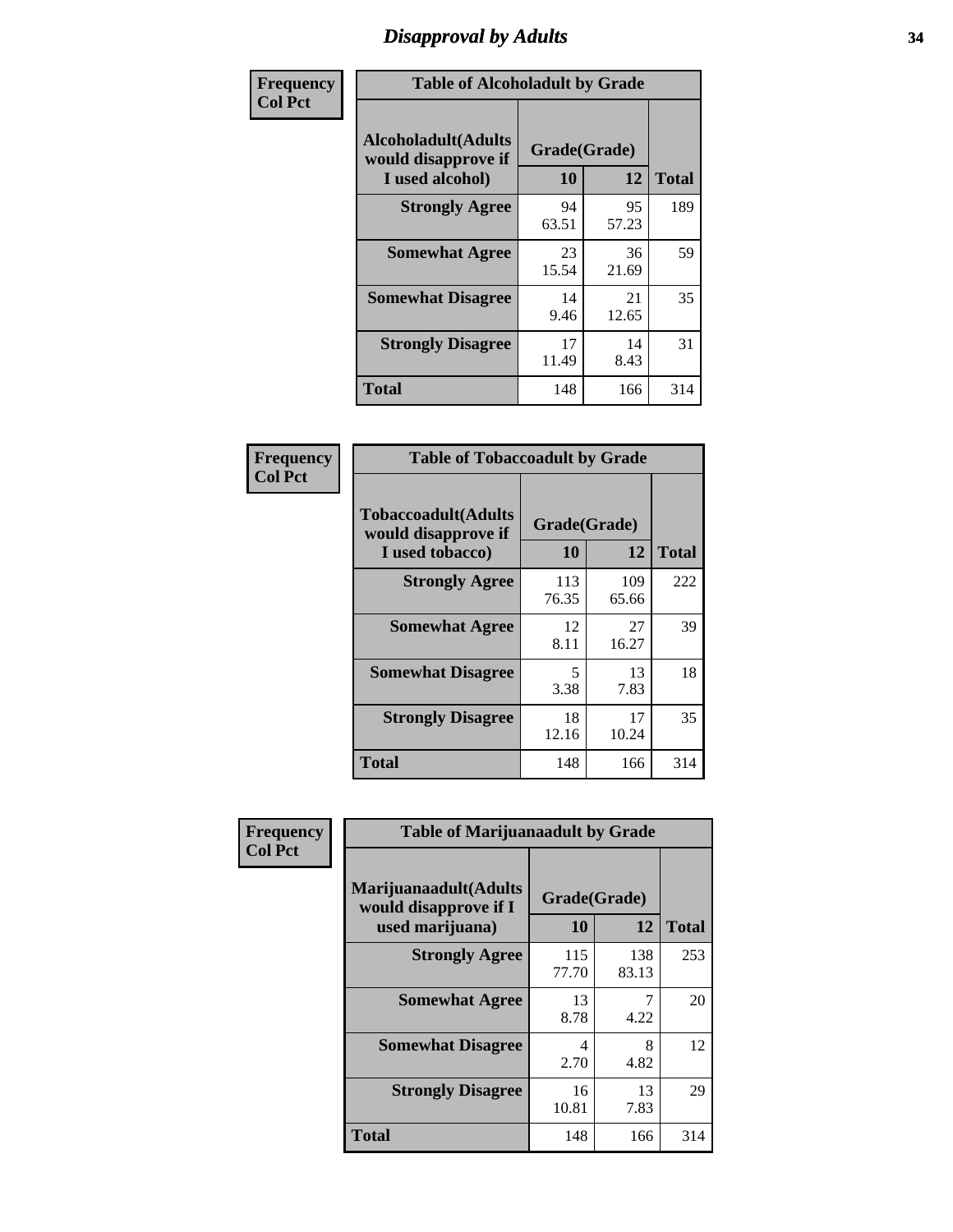# *Disapproval by Adults* **35**

| <b>Frequency</b> | <b>Table of Otherdrugadult by Grade</b>                                     |                    |              |              |
|------------------|-----------------------------------------------------------------------------|--------------------|--------------|--------------|
| <b>Col Pct</b>   | <b>Otherdrugadult</b> (Adults<br>would disapprove if I<br>used other drugs) | Grade(Grade)<br>10 | 12           | <b>Total</b> |
|                  | <b>Strongly Agree</b>                                                       | 123<br>83.11       | 143<br>86.14 | 266          |
|                  | <b>Somewhat Agree</b>                                                       | 4.73               | 6<br>3.61    | 13           |
|                  | <b>Somewhat Disagree</b>                                                    | 0<br>0.00          | 0.60         |              |
|                  | <b>Strongly Disagree</b>                                                    | 18<br>12.16        | 16<br>9.64   | 34           |
|                  | <b>Total</b>                                                                | 148                | 166          | 314          |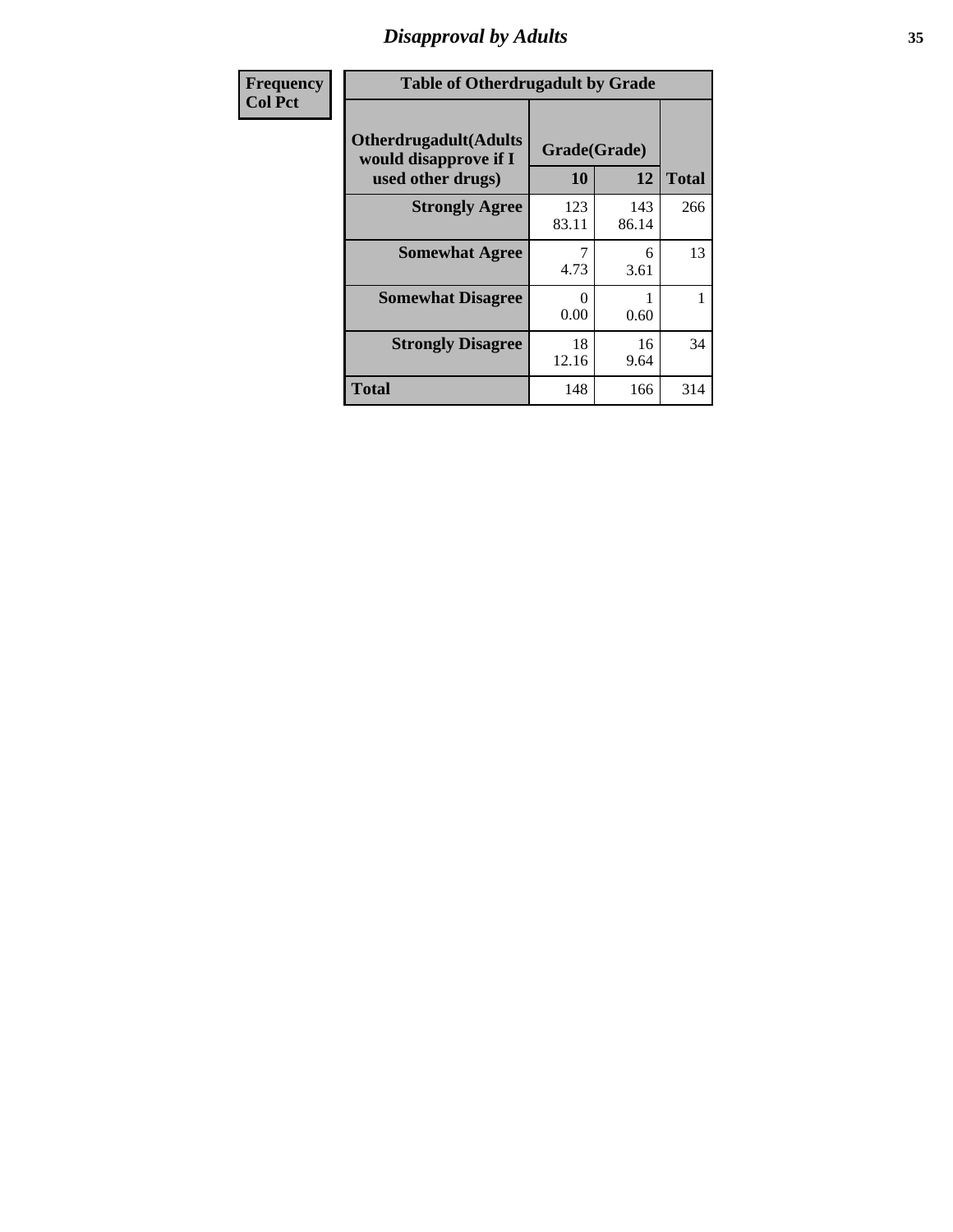### *Disapproval by Peers* **36**

| Frequency      | <b>Table of Alcoholpeer by Grade</b>                    |              |             |              |
|----------------|---------------------------------------------------------|--------------|-------------|--------------|
| <b>Col Pct</b> | Alcoholpeer(My<br>friends would<br>disapprove if I used | Grade(Grade) |             |              |
|                | alcohol)                                                | 10           | 12          | <b>Total</b> |
|                | <b>Strongly Agree</b>                                   | 54<br>36.49  | 43<br>25.90 | 97           |
|                | <b>Somewhat Agree</b>                                   | 27<br>18.24  | 36<br>21.69 | 63           |
|                | <b>Somewhat Disagree</b>                                | 33<br>22.30  | 36<br>21.69 | 69           |
|                | <b>Strongly Disagree</b>                                | 34<br>22.97  | 51<br>30.72 | 85           |
|                | Total                                                   | 148          | 166         | 314          |

| Frequency      | <b>Table of Tobaccopeer by Grade</b>                                |                    |             |              |
|----------------|---------------------------------------------------------------------|--------------------|-------------|--------------|
| <b>Col Pct</b> | Tobaccopeer(My<br>friends would<br>disapprove if I used<br>tobacco) | Grade(Grade)<br>10 | 12          | <b>Total</b> |
|                | <b>Strongly Agree</b>                                               | 81<br>54.73        | 63<br>37.95 | 144          |
|                | <b>Somewhat Agree</b>                                               | 17<br>11.49        | 36<br>21.69 | 53           |
|                | <b>Somewhat Disagree</b>                                            | 20<br>13.51        | 23<br>13.86 | 43           |
|                | <b>Strongly Disagree</b>                                            | 30<br>20.27        | 44<br>26.51 | 74           |
|                | Total                                                               | 148                | 166         | 314          |

| Frequency      | <b>Table of Marijuanapeer by Grade</b> |              |             |              |  |
|----------------|----------------------------------------|--------------|-------------|--------------|--|
| <b>Col Pct</b> | Marijuanapeer(My<br>friends would      | Grade(Grade) |             |              |  |
|                | disapprove if I used<br>marijuana)     | 10           | 12          | <b>Total</b> |  |
|                | <b>Strongly Agree</b>                  | 84<br>56.76  | 79<br>47.59 | 163          |  |
|                | <b>Somewhat Agree</b>                  | 13<br>8.78   | 25<br>15.06 | 38           |  |
|                | <b>Somewhat Disagree</b>               | 21<br>14.19  | 28<br>16.87 | 49           |  |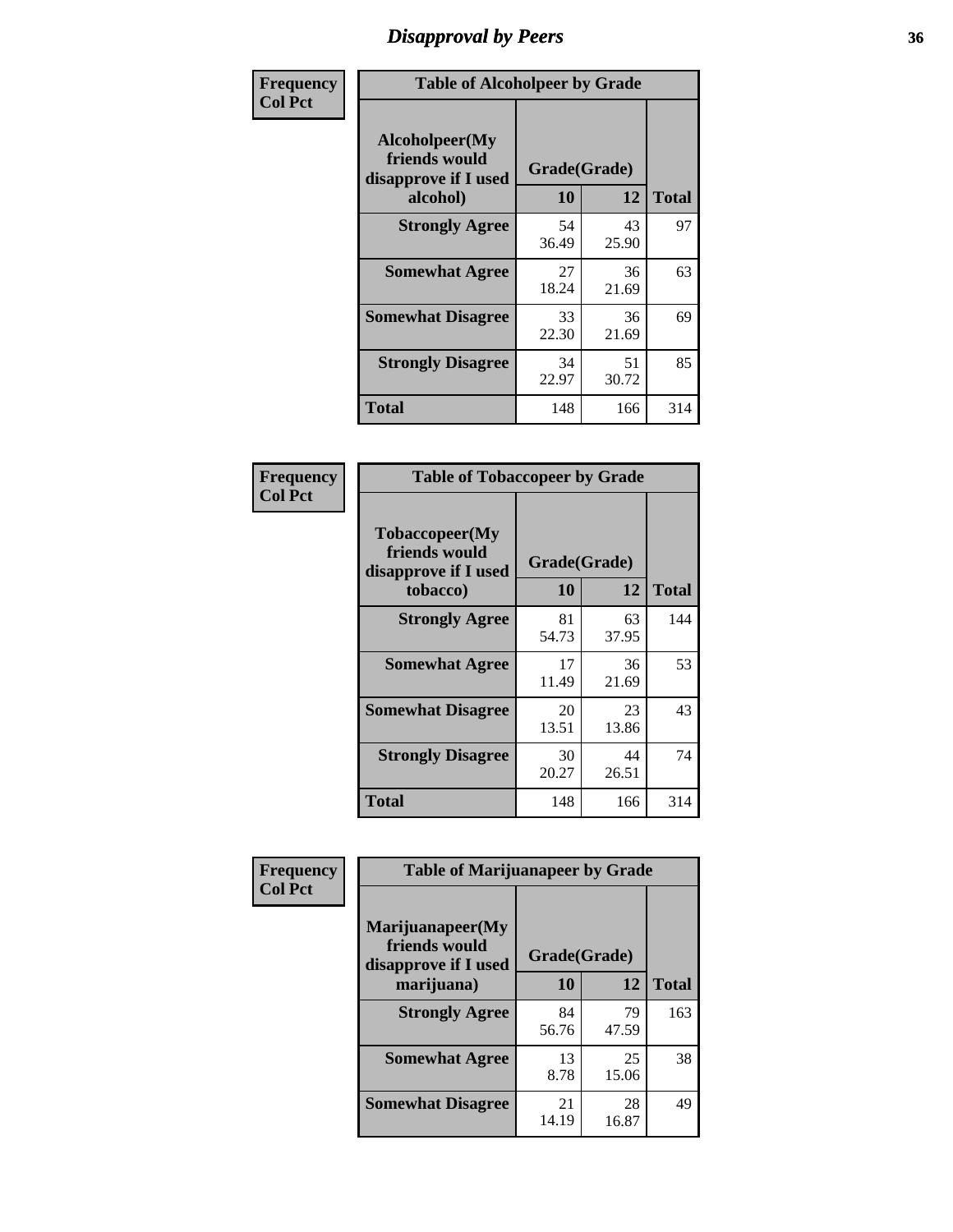# *Disapproval by Peers* **37**

| Frequency<br><b>Col Pct</b> | <b>Table of Marijuanapeer by Grade</b>                                  |                    |             |              |
|-----------------------------|-------------------------------------------------------------------------|--------------------|-------------|--------------|
|                             | Marijuanapeer(My<br>friends would<br>disapprove if I used<br>marijuana) | Grade(Grade)<br>10 | 12          | <b>Total</b> |
|                             | <b>Strongly Disagree</b>                                                | 30<br>20.27        | 34<br>20.48 | 64           |
|                             | Total                                                                   | 148                | 166         | 314          |

| Frequency      | <b>Table of Otherdrugpeer by Grade</b>                                    |                    |             |              |
|----------------|---------------------------------------------------------------------------|--------------------|-------------|--------------|
| <b>Col Pct</b> | Otherdrugpeer(My<br>friends would<br>disapprove if I used<br>other drugs) | Grade(Grade)<br>10 | 12          | <b>Total</b> |
|                | <b>Strongly Agree</b>                                                     | 97<br>65.54        | 98<br>59.04 | 195          |
|                | <b>Somewhat Agree</b>                                                     | 11<br>7.43         | 25<br>15.06 | 36           |
|                | <b>Somewhat Disagree</b>                                                  | 17<br>11.49        | 19<br>11.45 | 36           |
|                | <b>Strongly Disagree</b>                                                  | 23<br>15.54        | 24<br>14.46 | 47           |
|                | <b>Total</b>                                                              | 148                | 166         | 314          |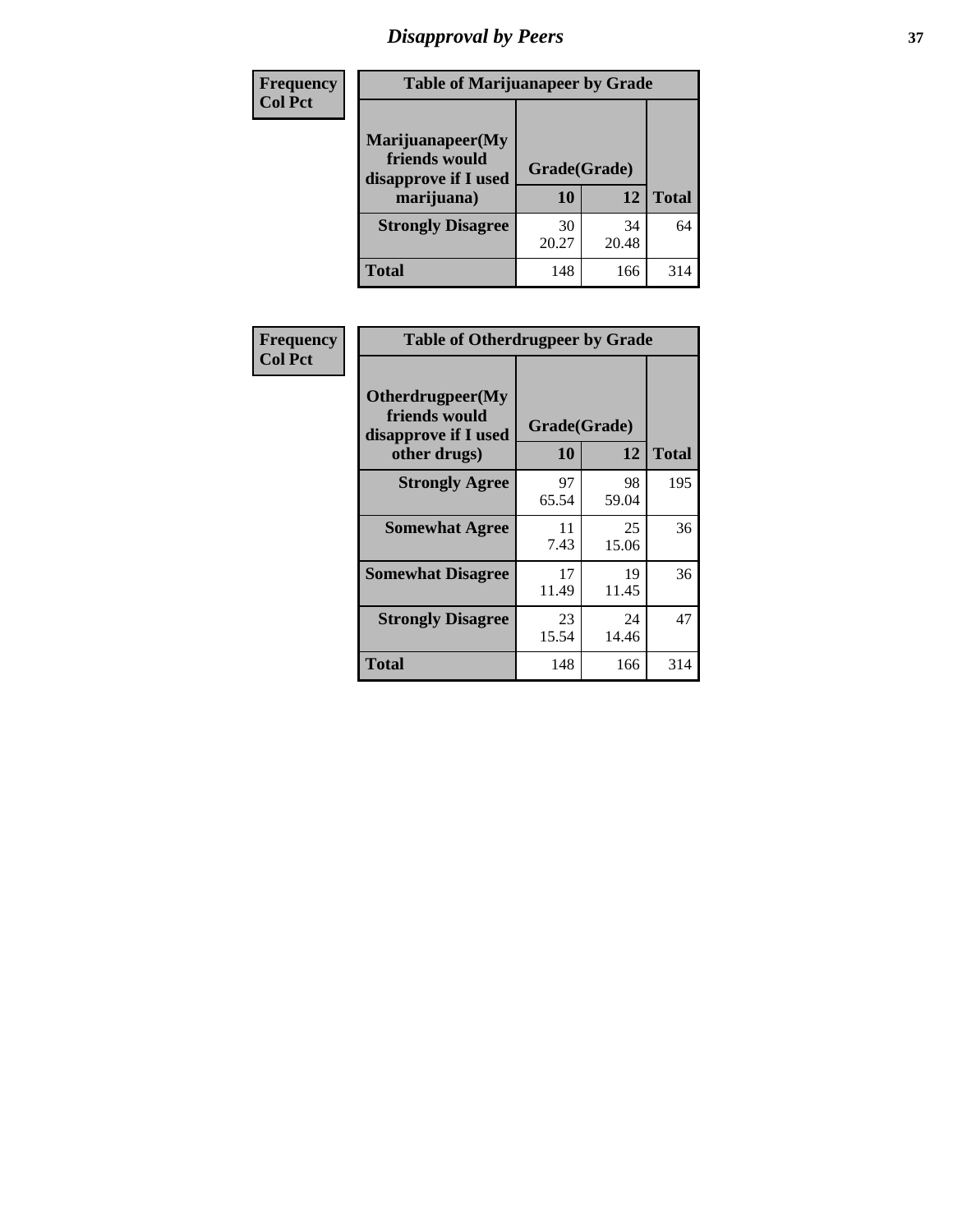| Frequency<br><b>Col Pct</b> | <b>Table of Alcohollocation1 by Grade</b> |              |              |              |
|-----------------------------|-------------------------------------------|--------------|--------------|--------------|
|                             | <b>Alcohollocation1(Places</b>            | Grade(Grade) |              |              |
|                             | <b>Friends Use Alcohol)</b>               | 10           | 12           | <b>Total</b> |
|                             |                                           | 79<br>53.38  | 105<br>63.25 | 184          |
|                             | Do Not Use                                | 69<br>46.62  | 61<br>36.75  | 130          |
|                             | <b>Total</b>                              | 148          | 166          | 314          |

| <b>Frequency</b> | <b>Table of Alcohollocation2 by Grade</b>                     |                           |              |              |
|------------------|---------------------------------------------------------------|---------------------------|--------------|--------------|
| <b>Col Pct</b>   | <b>Alcohollocation2(Places</b><br><b>Friends Use Alcohol)</b> | Grade(Grade)<br><b>10</b> | 12           | <b>Total</b> |
|                  |                                                               | 102<br>68.92              | 104<br>62.65 | 206          |
|                  | Home                                                          | 46<br>31.08               | 62<br>37.35  | 108          |
|                  | <b>Total</b>                                                  | 148                       | 166          | 314          |

| Frequency<br><b>Col Pct</b> | <b>Table of Alcohollocation 3 by Grade</b>                    |                    |              |              |
|-----------------------------|---------------------------------------------------------------|--------------------|--------------|--------------|
|                             | <b>Alcohollocation3(Places</b><br><b>Friends Use Alcohol)</b> | Grade(Grade)<br>10 | 12           | <b>Total</b> |
|                             |                                                               | 139<br>93.92       | 150<br>90.36 | 289          |
|                             | <b>School</b>                                                 | 9<br>6.08          | 16<br>9.64   | 25           |
|                             | <b>Total</b>                                                  | 148                | 166          | 314          |

| <b>Frequency</b> | <b>Table of Alcohollocation4 by Grade</b> |              |              |              |
|------------------|-------------------------------------------|--------------|--------------|--------------|
| <b>Col Pct</b>   | <b>Alcohollocation4(Places</b>            | Grade(Grade) |              |              |
|                  | <b>Friends Use Alcohol)</b>               | 10           | 12           | <b>Total</b> |
|                  |                                           | 116<br>78.38 | 132<br>79.52 | 248          |
|                  | Car                                       | 32<br>21.62  | 34<br>20.48  | 66           |
|                  | <b>Total</b>                              | 148          | 166          | 314          |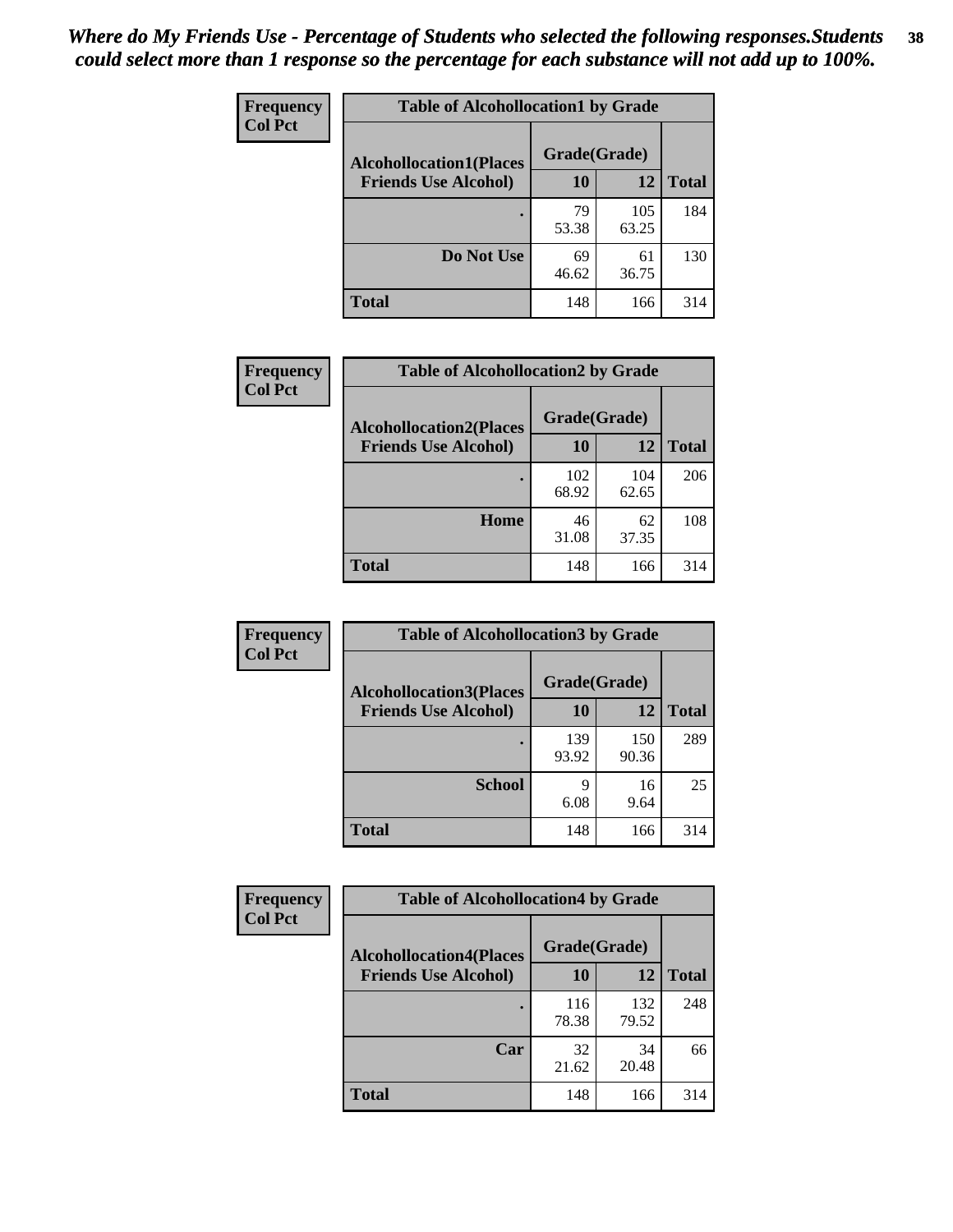| Frequency<br><b>Col Pct</b> | <b>Table of Alcohollocation5 by Grade</b> |              |             |              |  |
|-----------------------------|-------------------------------------------|--------------|-------------|--------------|--|
|                             | <b>Alcohollocation5</b> (Places           | Grade(Grade) |             |              |  |
|                             | <b>Friends Use Alcohol)</b>               | 10           | 12          | <b>Total</b> |  |
|                             |                                           | 91<br>61.49  | 90<br>54.22 | 181          |  |
|                             | <b>Friend's House</b>                     | 57<br>38.51  | 76<br>45.78 | 133          |  |
|                             | <b>Total</b>                              | 148          | 166         | 314          |  |

| <b>Frequency</b> |                                | <b>Table of Alcohollocation6 by Grade</b> |              |              |  |
|------------------|--------------------------------|-------------------------------------------|--------------|--------------|--|
| <b>Col Pct</b>   | <b>Alcohollocation6(Places</b> | Grade(Grade)                              |              |              |  |
|                  | <b>Friends Use Alcohol)</b>    | 10                                        | 12           | <b>Total</b> |  |
|                  |                                | 93<br>62.84                               | 104<br>62.65 | 197          |  |
|                  | <b>Other</b>                   | 55<br>37.16                               | 62<br>37.35  | 117          |  |
|                  | <b>Total</b>                   | 148                                       | 166          | 314          |  |

| <b>Frequency</b> | <b>Table of Tobaccolocation1 by Grade</b> |              |             |              |
|------------------|-------------------------------------------|--------------|-------------|--------------|
| <b>Col Pct</b>   | <b>Tobaccolocation1(Places</b>            | Grade(Grade) |             |              |
|                  | <b>Friends Use Tobacco)</b>               | 10           | 12          | <b>Total</b> |
|                  |                                           | 62<br>41.89  | 88<br>53.01 | 150          |
|                  | Do Not Use                                | 86<br>58.11  | 78<br>46.99 | 164          |
|                  | <b>Total</b>                              | 148          | 166         | 314          |

| <b>Frequency</b> | <b>Table of Tobaccolocation2 by Grade</b> |              |              |              |
|------------------|-------------------------------------------|--------------|--------------|--------------|
| <b>Col Pct</b>   | <b>Tobaccolocation2(Places</b>            | Grade(Grade) |              |              |
|                  | <b>Friends Use Tobacco)</b>               | 10           | 12           | <b>Total</b> |
|                  |                                           | 98<br>66.22  | 102<br>61.45 | 200          |
|                  | Home                                      | 50<br>33.78  | 64<br>38.55  | 114          |
|                  | <b>Total</b>                              | 148          | 166          | 314          |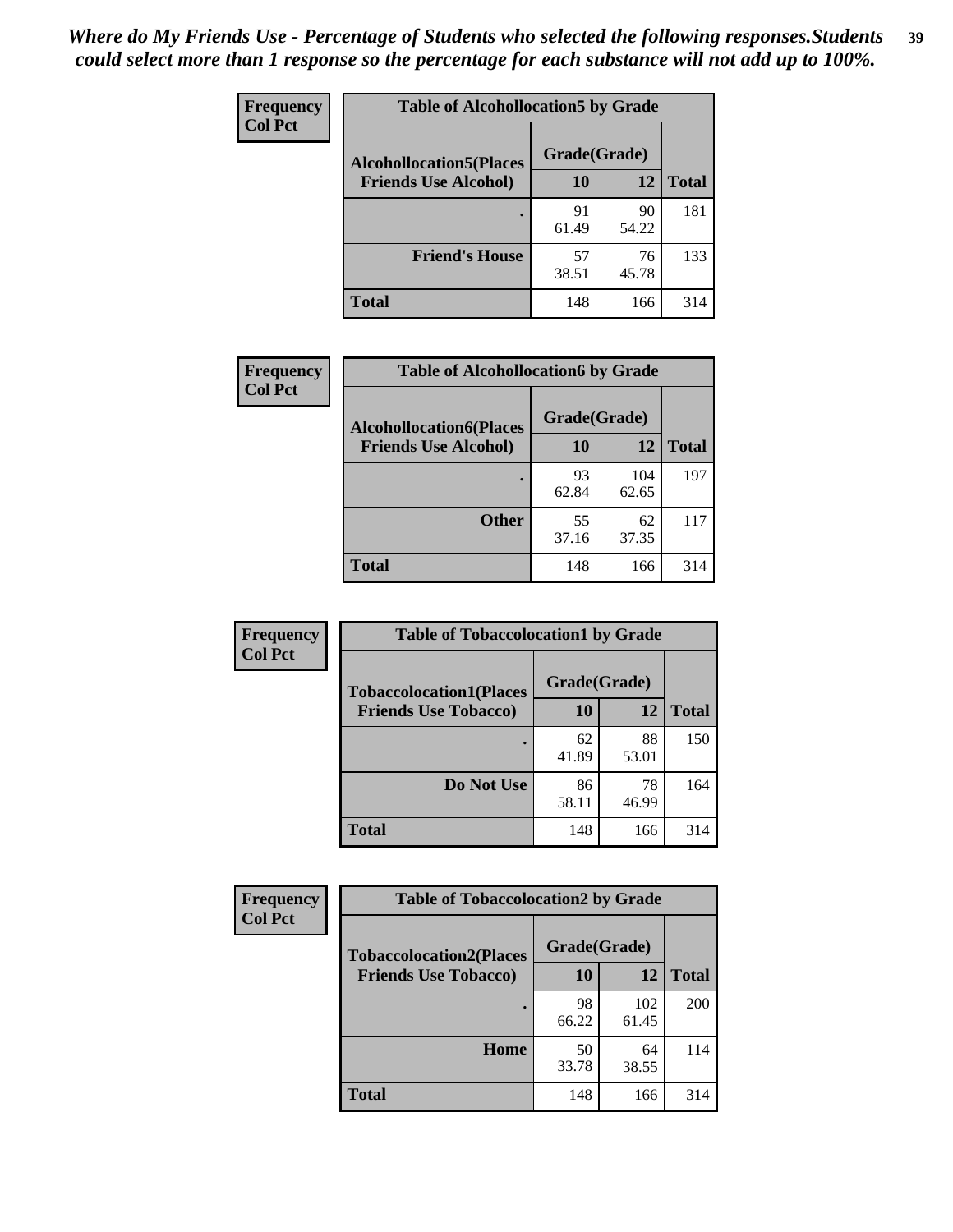| Frequency      | <b>Table of Tobaccolocation 3 by Grade</b> |              |              |              |
|----------------|--------------------------------------------|--------------|--------------|--------------|
| <b>Col Pct</b> | <b>Tobaccolocation3(Places</b>             | Grade(Grade) |              |              |
|                | <b>Friends Use Tobacco)</b>                | 10           | 12           | <b>Total</b> |
|                |                                            | 109<br>73.65 | 134<br>80.72 | 243          |
|                | <b>School</b>                              | 39<br>26.35  | 32<br>19.28  | 71           |
|                | <b>Total</b>                               | 148          | 166          | 314          |

| Frequency<br><b>Col Pct</b> | <b>Table of Tobaccolocation4 by Grade</b> |              |              |              |
|-----------------------------|-------------------------------------------|--------------|--------------|--------------|
|                             | <b>Tobaccolocation4(Places</b>            | Grade(Grade) |              |              |
|                             | <b>Friends Use Tobacco)</b>               | 10           | 12           | <b>Total</b> |
|                             |                                           | 107<br>72.30 | 114<br>68.67 | 221          |
|                             | Car                                       | 41<br>27.70  | 52<br>31.33  | 93           |
|                             | <b>Total</b>                              | 148          | 166          | 314          |

| Frequency      | <b>Table of Tobaccolocation5 by Grade</b> |              |              |              |
|----------------|-------------------------------------------|--------------|--------------|--------------|
| <b>Col Pct</b> | <b>Tobaccolocation5(Places</b>            | Grade(Grade) |              |              |
|                | <b>Friends Use Tobacco)</b>               | 10           | 12           | <b>Total</b> |
|                |                                           | 99<br>66.89  | 113<br>68.07 | 212          |
|                | <b>Friend's House</b>                     | 49<br>33.11  | 53<br>31.93  | 102          |
|                | <b>Total</b>                              | 148          | 166          | 314          |

| <b>Frequency</b><br><b>Col Pct</b> | <b>Table of Tobaccolocation6 by Grade</b> |              |              |              |  |
|------------------------------------|-------------------------------------------|--------------|--------------|--------------|--|
|                                    | <b>Tobaccolocation6(Places</b>            | Grade(Grade) |              |              |  |
|                                    | <b>Friends Use Tobacco)</b>               | 10           | 12           | <b>Total</b> |  |
|                                    |                                           | 99<br>66.89  | 111<br>66.87 | 210          |  |
|                                    | <b>Other</b>                              | 49<br>33.11  | 55<br>33.13  | 104          |  |
|                                    | <b>Total</b>                              | 148          | 166          | 314          |  |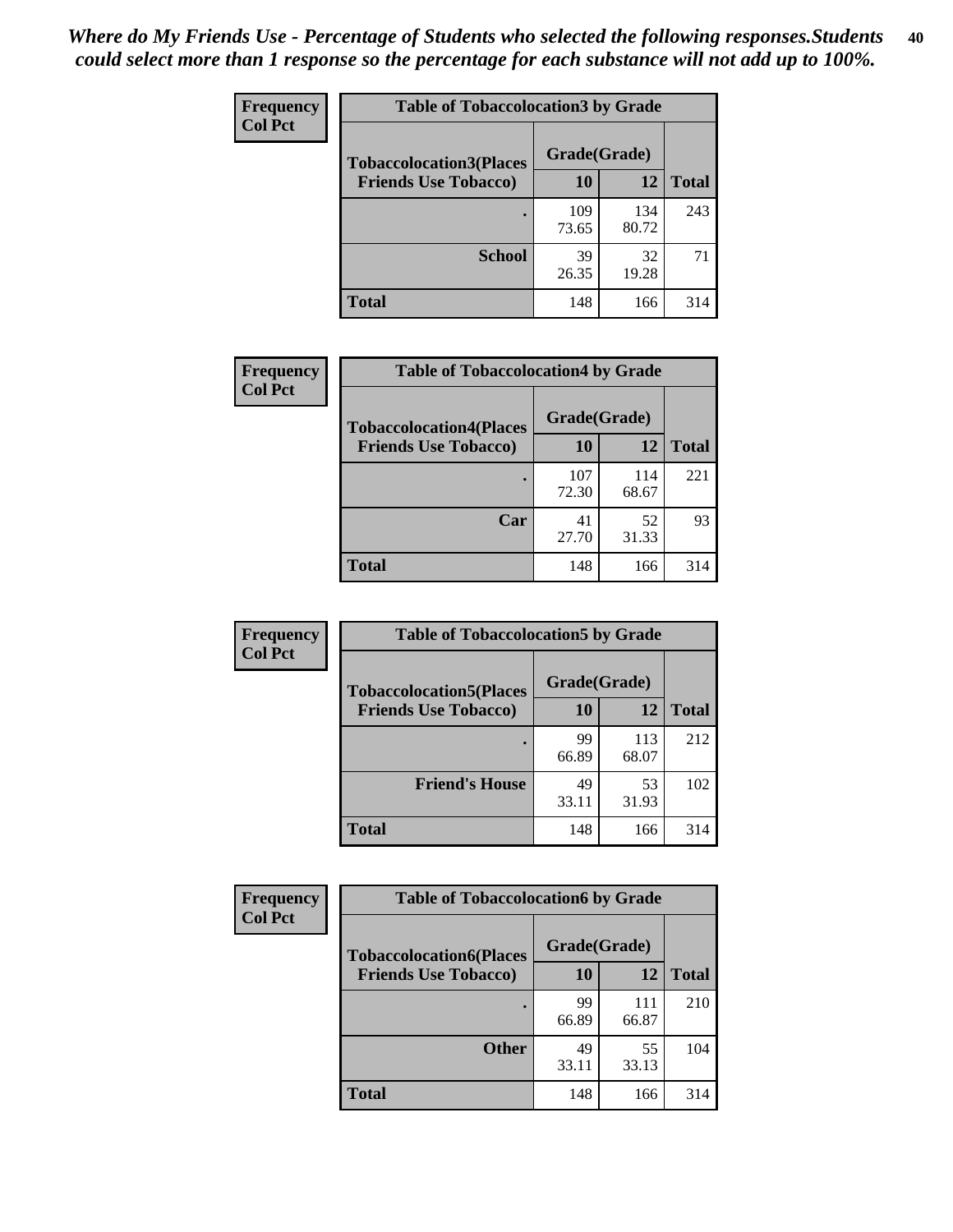| <b>Frequency</b> | <b>Table of Marijuanalocation1 by Grade</b> |              |              |              |
|------------------|---------------------------------------------|--------------|--------------|--------------|
| <b>Col Pct</b>   | <b>Marijuanalocation1(Places</b>            | Grade(Grade) |              |              |
|                  | <b>Friends Use Marijuana</b> )              | <b>10</b>    | 12           | <b>Total</b> |
|                  |                                             | 45<br>30.41  | 60<br>36.14  | 105          |
|                  | Do Not Use                                  | 103<br>69.59 | 106<br>63.86 | 209          |
|                  | <b>Total</b>                                | 148          | 166          | 314          |

| <b>Frequency</b> | <b>Table of Marijuanalocation2 by Grade</b>                        |                    |              |              |
|------------------|--------------------------------------------------------------------|--------------------|--------------|--------------|
| <b>Col Pct</b>   | <b>Marijuanalocation2(Places</b><br><b>Friends Use Marijuana</b> ) | Grade(Grade)<br>10 | 12           | <b>Total</b> |
|                  |                                                                    | 113<br>76.35       | 121<br>72.89 | 234          |
|                  | Home                                                               | 35<br>23.65        | 45<br>27.11  | 80           |
|                  | <b>Total</b>                                                       | 148                | 166          | 314          |

| <b>Frequency</b><br><b>Col Pct</b> | <b>Table of Marijuanalocation3 by Grade</b>                         |                    |              |              |
|------------------------------------|---------------------------------------------------------------------|--------------------|--------------|--------------|
|                                    | <b>Marijuanalocation3</b> (Places<br><b>Friends Use Marijuana</b> ) | Grade(Grade)<br>10 | 12           | <b>Total</b> |
|                                    |                                                                     | 133<br>89.86       | 150<br>90.36 | 283          |
|                                    | <b>School</b>                                                       | 15<br>10.14        | 16<br>9.64   | 31           |
|                                    | <b>Total</b>                                                        | 148                | 166          | 314          |

| <b>Frequency</b> | <b>Table of Marijuanalocation4 by Grade</b> |              |              |              |  |
|------------------|---------------------------------------------|--------------|--------------|--------------|--|
| <b>Col Pct</b>   | <b>Marijuanalocation4(Places</b>            | Grade(Grade) |              |              |  |
|                  | <b>Friends Use Marijuana</b> )              | <b>10</b>    | 12           | <b>Total</b> |  |
|                  |                                             | 115<br>77.70 | 130<br>78.31 | 245          |  |
|                  | Car                                         | 33<br>22.30  | 36<br>21.69  | 69           |  |
|                  | <b>Total</b>                                | 148          | 166          | 314          |  |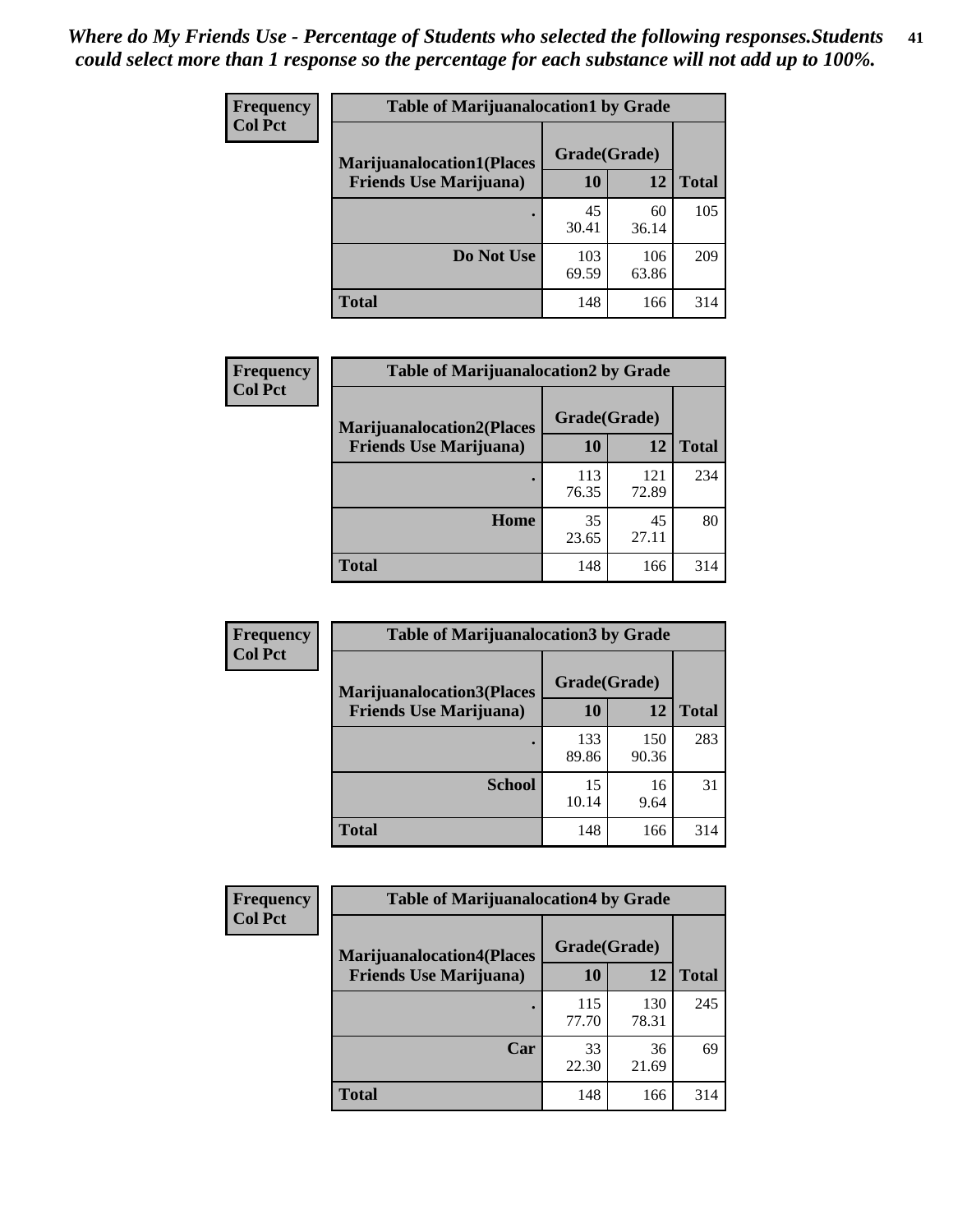| <b>Frequency</b> | <b>Table of Marijuanalocation5 by Grade</b> |              |              |       |
|------------------|---------------------------------------------|--------------|--------------|-------|
| <b>Col Pct</b>   | <b>Marijuanalocation5(Places</b>            | Grade(Grade) |              |       |
|                  | <b>Friends Use Marijuana</b> )              | 10           | 12           | Total |
|                  |                                             | 112<br>75.68 | 122<br>73.49 | 234   |
|                  | <b>Friend's House</b>                       | 36<br>24.32  | 44<br>26.51  | 80    |
|                  | <b>Total</b>                                | 148          | 166          | 314   |

| <b>Frequency</b> | <b>Table of Marijuanalocation6 by Grade</b>                        |                    |              |              |
|------------------|--------------------------------------------------------------------|--------------------|--------------|--------------|
| <b>Col Pct</b>   | <b>Marijuanalocation6(Places</b><br><b>Friends Use Marijuana</b> ) | Grade(Grade)<br>10 | 12           | <b>Total</b> |
|                  |                                                                    | 111<br>75.00       | 126<br>75.90 | 237          |
|                  | <b>Other</b>                                                       | 37<br>25.00        | 40<br>24.10  | 77           |
|                  | <b>Total</b>                                                       | 148                | 166          | 314          |

| <b>Frequency</b> | <b>Table of Otherdruglocation1 by Grade</b>                          |              |              |              |
|------------------|----------------------------------------------------------------------|--------------|--------------|--------------|
| <b>Col Pct</b>   | <b>Otherdruglocation1(Places</b><br><b>Friends Use Other Illegal</b> | Grade(Grade) |              |              |
|                  | Drugs)                                                               | 10           | 12           | <b>Total</b> |
|                  |                                                                      | 35<br>23.65  | 34<br>20.48  | 69           |
|                  | Do Not Use                                                           | 113<br>76.35 | 132<br>79.52 | 245          |
|                  | <b>Total</b>                                                         | 148          | 166          | 314          |

| <b>Frequency</b> | <b>Table of Otherdruglocation2 by Grade</b>                          |              |              |              |
|------------------|----------------------------------------------------------------------|--------------|--------------|--------------|
| <b>Col Pct</b>   | <b>Otherdruglocation2(Places</b><br><b>Friends Use Other Illegal</b> | Grade(Grade) |              |              |
|                  | Drugs)                                                               | 10           | 12           | <b>Total</b> |
|                  |                                                                      | 122<br>82.43 | 145<br>87.35 | 267          |
|                  | Home                                                                 | 26<br>17.57  | 21<br>12.65  | 47           |
|                  | <b>Total</b>                                                         | 148          | 166          | 314          |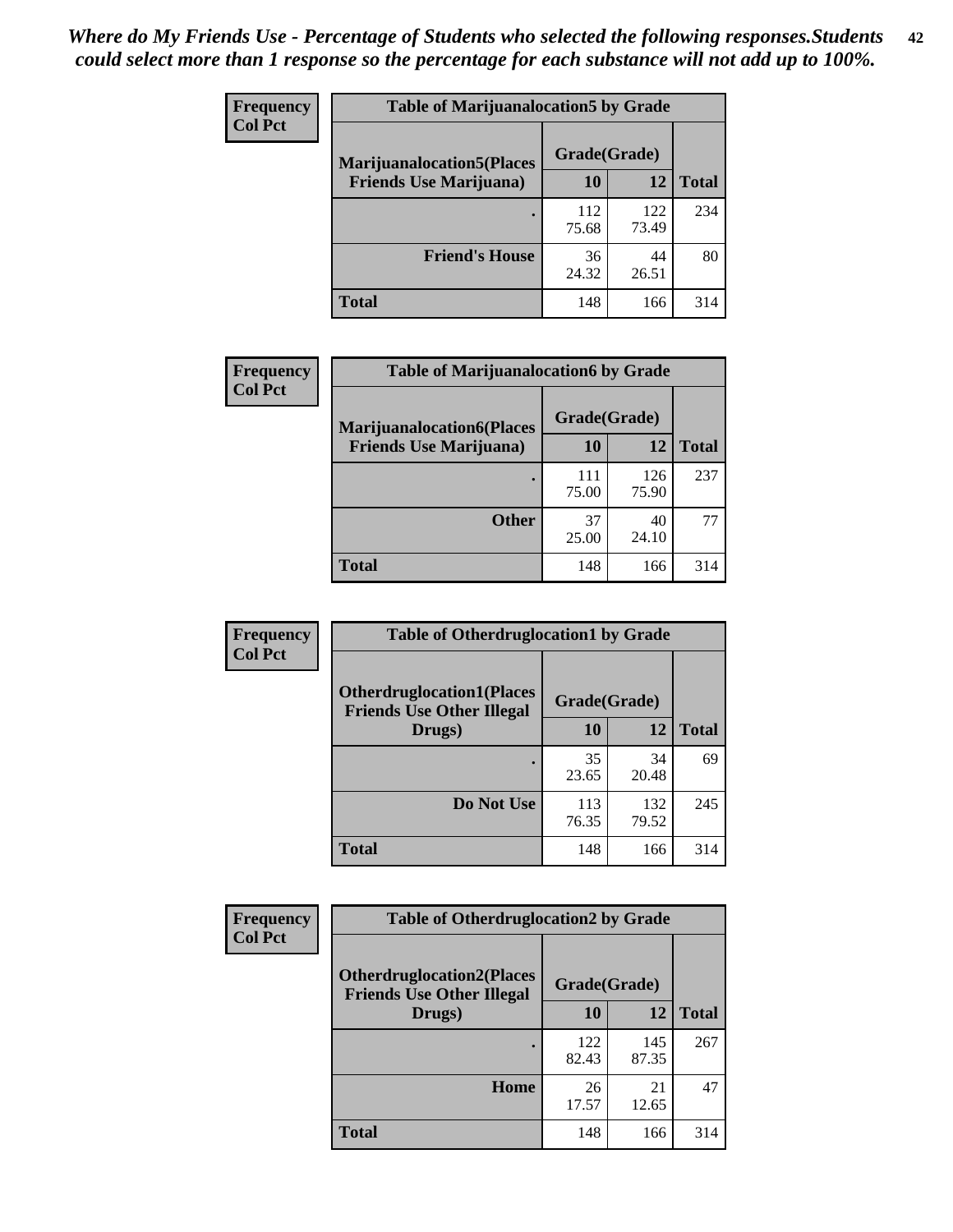| <b>Frequency</b> | <b>Table of Otherdruglocation3 by Grade</b>                          |              |              |              |
|------------------|----------------------------------------------------------------------|--------------|--------------|--------------|
| <b>Col Pct</b>   | <b>Otherdruglocation3(Places</b><br><b>Friends Use Other Illegal</b> | Grade(Grade) |              |              |
|                  | Drugs)                                                               | <b>10</b>    | 12           | <b>Total</b> |
|                  |                                                                      | 135<br>91.22 | 158<br>95.18 | 293          |
|                  | <b>School</b>                                                        | 13<br>8.78   | 8<br>4.82    | 21           |
|                  | <b>Total</b>                                                         | 148          | 166          | 314          |

| <b>Frequency</b> | <b>Table of Otherdruglocation4 by Grade</b>                          |              |              |              |
|------------------|----------------------------------------------------------------------|--------------|--------------|--------------|
| <b>Col Pct</b>   | <b>Otherdruglocation4(Places</b><br><b>Friends Use Other Illegal</b> | Grade(Grade) |              |              |
|                  | Drugs)                                                               | 10           | 12           | <b>Total</b> |
|                  |                                                                      | 127<br>85.81 | 153<br>92.17 | 280          |
|                  | Car                                                                  | 21<br>14.19  | 13<br>7.83   | 34           |
|                  | <b>Total</b>                                                         | 148          | 166          | 314          |

| <b>Frequency</b> | <b>Table of Otherdruglocation5 by Grade</b>                          |              |              |              |
|------------------|----------------------------------------------------------------------|--------------|--------------|--------------|
| <b>Col Pct</b>   | <b>Otherdruglocation5(Places</b><br><b>Friends Use Other Illegal</b> | Grade(Grade) |              |              |
|                  | Drugs)                                                               | 10           | 12           | <b>Total</b> |
|                  |                                                                      | 121<br>81.76 | 146<br>87.95 | 267          |
|                  | <b>Friend's House</b>                                                | 27<br>18.24  | 20<br>12.05  | 47           |
|                  | <b>Total</b>                                                         | 148          | 166          | 314          |

| Frequency      | <b>Table of Otherdruglocation6 by Grade</b>                          |              |              |              |
|----------------|----------------------------------------------------------------------|--------------|--------------|--------------|
| <b>Col Pct</b> | <b>Otherdruglocation6(Places</b><br><b>Friends Use Other Illegal</b> | Grade(Grade) |              |              |
|                | Drugs)                                                               | 10           | 12           | <b>Total</b> |
|                |                                                                      | 118<br>79.73 | 143<br>86.14 | 261          |
|                | <b>Other</b>                                                         | 30<br>20.27  | 23<br>13.86  | 53           |
|                | <b>Total</b>                                                         | 148          | 166          | 314          |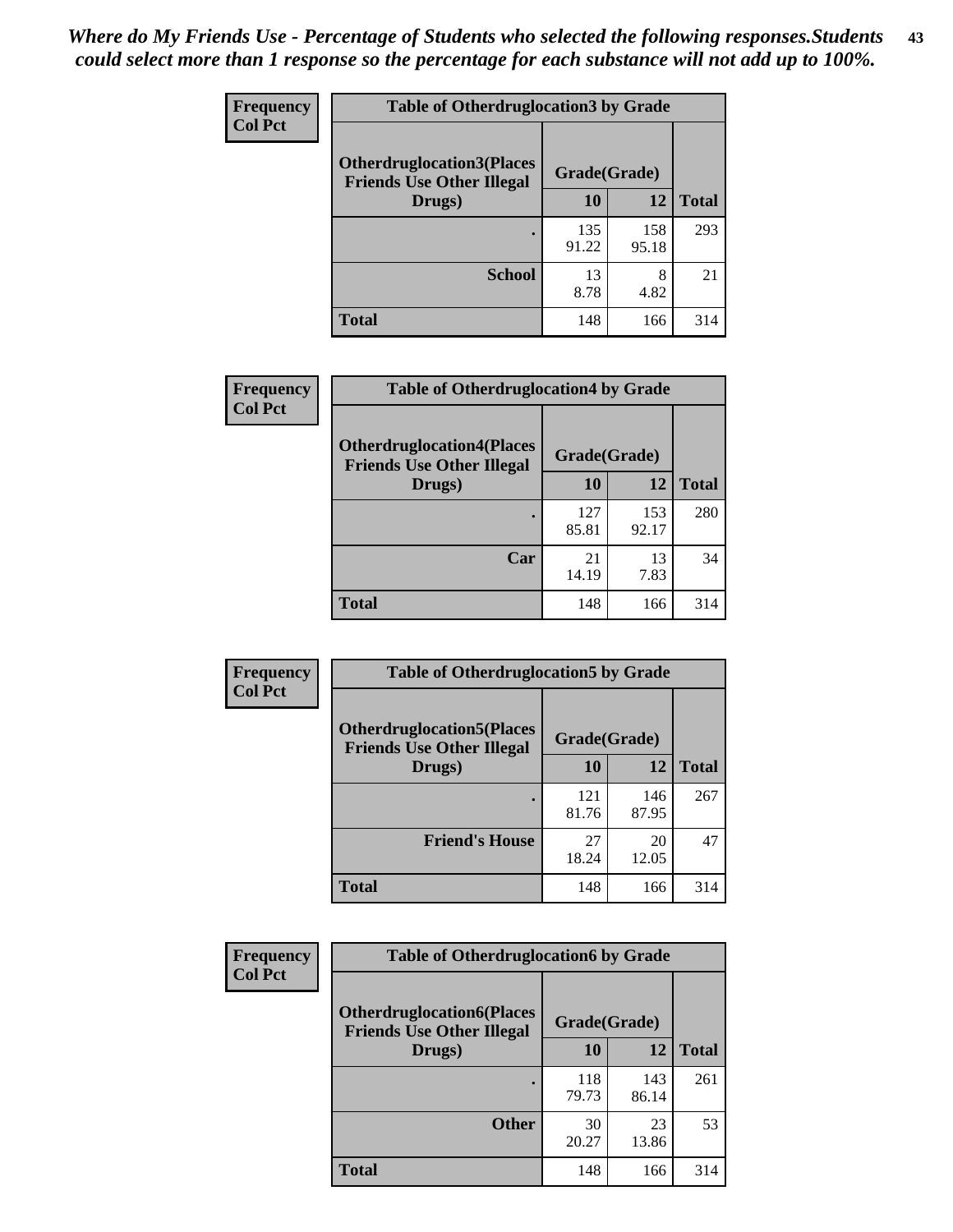| Frequency      | <b>Table of Alcoholtime1 by Grade</b> |                          |             |              |
|----------------|---------------------------------------|--------------------------|-------------|--------------|
| <b>Col Pct</b> | <b>Alcoholtime1(Times</b>             |                          |             |              |
|                | <b>Friends Use</b><br>Alcohol)        | Grade(Grade)<br>10<br>12 |             | <b>Total</b> |
|                |                                       | 78                       | 105         | 183          |
|                |                                       | 52.70                    | 63.25       |              |
|                | Do Not Use                            | 70<br>47.30              | 61<br>36.75 | 131          |
|                | <b>Total</b>                          | 148                      | 166         | 314          |

| Frequency      | <b>Table of Alcoholtime2 by Grade</b>           |              |              |              |  |
|----------------|-------------------------------------------------|--------------|--------------|--------------|--|
| <b>Col Pct</b> | <b>Alcoholtime2(Times</b><br><b>Friends Use</b> | Grade(Grade) |              |              |  |
|                | Alcohol)                                        | 10           | 12           | <b>Total</b> |  |
|                |                                                 | 133<br>89.86 | 160<br>96.39 | 293          |  |
|                | <b>On Way to School</b>                         | 15<br>10.14  | 6<br>3.61    | 21           |  |
|                | <b>Total</b>                                    | 148          | 166          | 314          |  |

| Frequency      | <b>Table of Alcoholtime3 by Grade</b>           |              |              |              |
|----------------|-------------------------------------------------|--------------|--------------|--------------|
| <b>Col Pct</b> | <b>Alcoholtime3(Times</b><br><b>Friends Use</b> | Grade(Grade) |              |              |
|                | Alcohol)                                        | 10           | 12           | <b>Total</b> |
|                |                                                 | 141<br>95.27 | 162<br>97.59 | 303          |
|                | <b>During School</b>                            | 4.73         | 4<br>2.41    | 11           |
|                | <b>Total</b>                                    | 148          | 166          | 314          |

| <b>Frequency</b> | <b>Table of Alcoholtime4 by Grade</b> |              |              |              |  |
|------------------|---------------------------------------|--------------|--------------|--------------|--|
| <b>Col Pct</b>   | <b>Alcoholtime4(Times</b>             | Grade(Grade) |              |              |  |
|                  | <b>Friends Use Alcohol)</b>           | 10           | 12           | <b>Total</b> |  |
|                  | ٠                                     | 137<br>92.57 | 152<br>91.57 | 289          |  |
|                  | <b>On Way Home From School</b>        | 11<br>7.43   | 14<br>8.43   | 25           |  |
|                  | <b>Total</b>                          | 148          | 166          | 314          |  |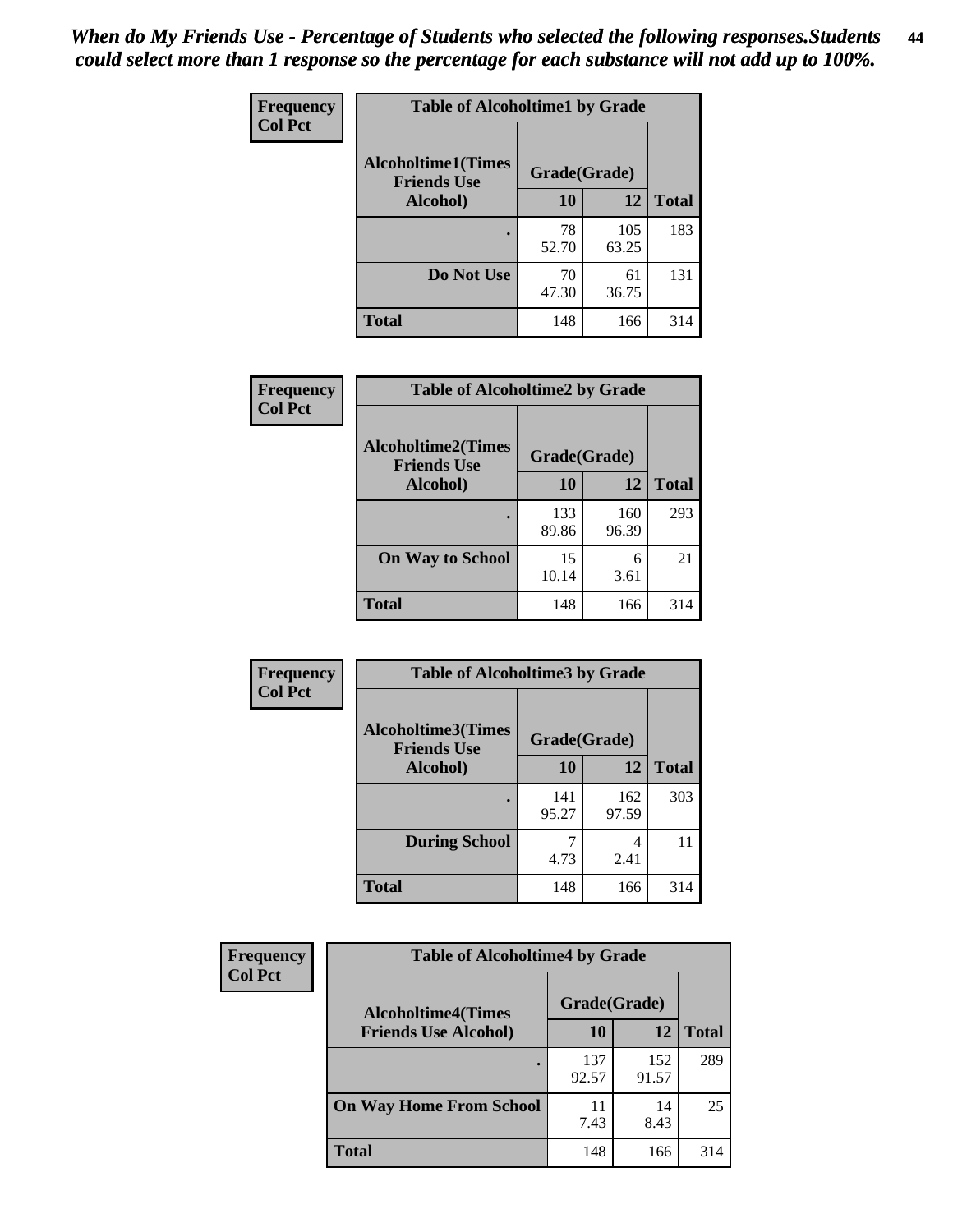*When do My Friends Use - Percentage of Students who selected the following responses.Students could select more than 1 response so the percentage for each substance will not add up to 100%.* **45**

| Frequency      | <b>Table of Alcoholtime5 by Grade</b>           |              |              |              |
|----------------|-------------------------------------------------|--------------|--------------|--------------|
| <b>Col Pct</b> | <b>Alcoholtime5(Times</b><br><b>Friends Use</b> | Grade(Grade) |              |              |
|                | Alcohol)                                        | 10           | <b>12</b>    | <b>Total</b> |
|                |                                                 | 115<br>77.70 | 124<br>74.70 | 239          |
|                | Weeknights                                      | 33<br>22.30  | 42<br>25.30  | 75           |
|                | <b>Total</b>                                    | 148          | 166          | 314          |

| Frequency      | <b>Table of Alcoholtime6 by Grade</b>           |              |              |              |
|----------------|-------------------------------------------------|--------------|--------------|--------------|
| <b>Col Pct</b> | <b>Alcoholtime6(Times</b><br><b>Friends Use</b> | Grade(Grade) |              |              |
|                | Alcohol)                                        | 10           | 12           | <b>Total</b> |
|                |                                                 | 67<br>45.27  | 60<br>36.14  | 127          |
|                | Weekends                                        | 81<br>54.73  | 106<br>63.86 | 187          |
|                | <b>Total</b>                                    | 148          | 166          | 314          |

| Frequency<br><b>Col Pct</b> | <b>Table of Tobaccotime1 by Grade</b>           |              |             |              |
|-----------------------------|-------------------------------------------------|--------------|-------------|--------------|
|                             | <b>Tobaccotime1(Times</b><br><b>Friends Use</b> | Grade(Grade) |             |              |
|                             | <b>Tobacco</b> )                                | 10           | 12          | <b>Total</b> |
|                             |                                                 | 62<br>41.89  | 86<br>51.81 | 148          |
|                             | Do Not Use                                      | 86<br>58.11  | 80<br>48.19 | 166          |
|                             | <b>Total</b>                                    | 148          | 166         | 314          |

| <b>Frequency</b> | <b>Table of Tobaccotime2 by Grade</b>           |              |              |              |
|------------------|-------------------------------------------------|--------------|--------------|--------------|
| <b>Col Pct</b>   | <b>Tobaccotime2(Times</b><br><b>Friends Use</b> | Grade(Grade) |              |              |
|                  | <b>Tobacco</b> )                                | 10           | 12           | <b>Total</b> |
|                  |                                                 | 100<br>67.57 | 112<br>67.47 | 212          |
|                  | <b>On Way to School</b>                         | 48<br>32.43  | 54<br>32.53  | 102          |
|                  | <b>Total</b>                                    | 148          | 166          | 314          |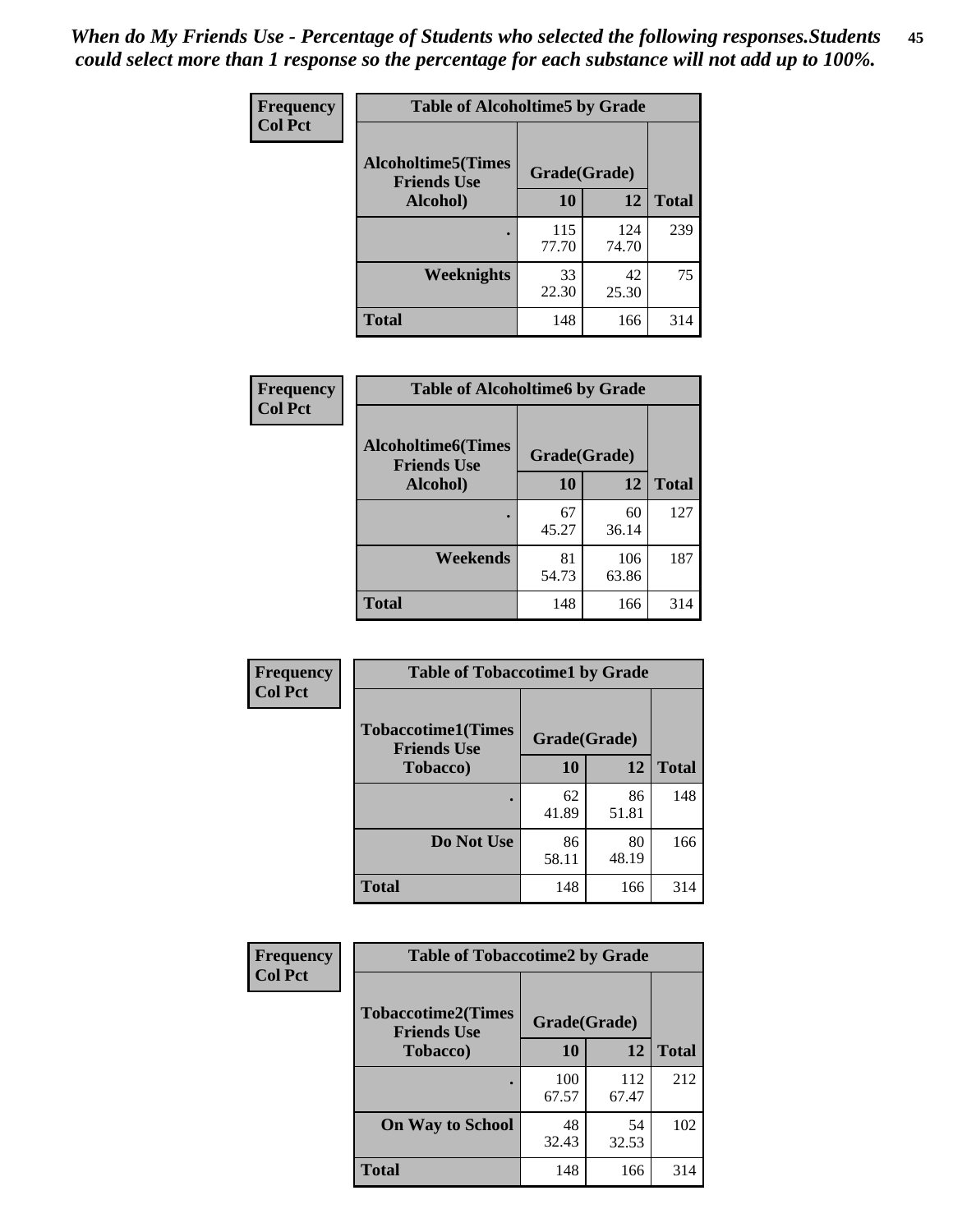*When do My Friends Use - Percentage of Students who selected the following responses.Students could select more than 1 response so the percentage for each substance will not add up to 100%.* **46**

| <b>Frequency</b> | <b>Table of Tobaccotime3 by Grade</b>           |              |              |              |
|------------------|-------------------------------------------------|--------------|--------------|--------------|
| <b>Col Pct</b>   | <b>Tobaccotime3(Times</b><br><b>Friends Use</b> | Grade(Grade) |              |              |
|                  | <b>Tobacco</b> )                                | 10           | 12           | <b>Total</b> |
|                  |                                                 | 107<br>72.30 | 135<br>81.33 | 242          |
|                  | <b>During School</b>                            | 41<br>27.70  | 31<br>18.67  | 72           |
|                  | <b>Total</b>                                    | 148          | 166          | 314          |

| <b>Frequency</b><br><b>Col Pct</b> | <b>Table of Tobaccotime4 by Grade</b> |              |              |              |
|------------------------------------|---------------------------------------|--------------|--------------|--------------|
|                                    | <b>Tobaccotime4(Times</b>             | Grade(Grade) |              |              |
|                                    | <b>Friends Use Tobacco)</b>           | 10           | 12           | <b>Total</b> |
|                                    |                                       | 137<br>92.57 | 152<br>91.57 | 289          |
|                                    | <b>On Way Home From School</b>        | 11<br>7.43   | 14<br>8.43   | 25           |
|                                    | <b>Total</b>                          | 148          | 166          | 314          |

| <b>Frequency</b> | <b>Table of Tobaccotime5 by Grade</b>           |              |             |              |
|------------------|-------------------------------------------------|--------------|-------------|--------------|
| <b>Col Pct</b>   | <b>Tobaccotime5(Times</b><br><b>Friends Use</b> | Grade(Grade) |             |              |
|                  | <b>Tobacco</b> )                                | 10           | 12          | <b>Total</b> |
|                  |                                                 | 100<br>67.57 | 92<br>55.42 | 192          |
|                  | Weeknights                                      | 48<br>32.43  | 74<br>44.58 | 122          |
|                  | <b>Total</b>                                    | 148          | 166         | 314          |

| Frequency      | <b>Table of Tobaccotime6 by Grade</b>           |              |             |              |
|----------------|-------------------------------------------------|--------------|-------------|--------------|
| <b>Col Pct</b> | <b>Tobaccotime6(Times</b><br><b>Friends Use</b> | Grade(Grade) |             |              |
|                | <b>Tobacco</b> )                                | 10           | <b>12</b>   | <b>Total</b> |
|                | ٠                                               | 91<br>61.49  | 89<br>53.61 | 180          |
|                | Weekends                                        | 57<br>38.51  | 77<br>46.39 | 134          |
|                | <b>Total</b>                                    | 148          | 166         | 314          |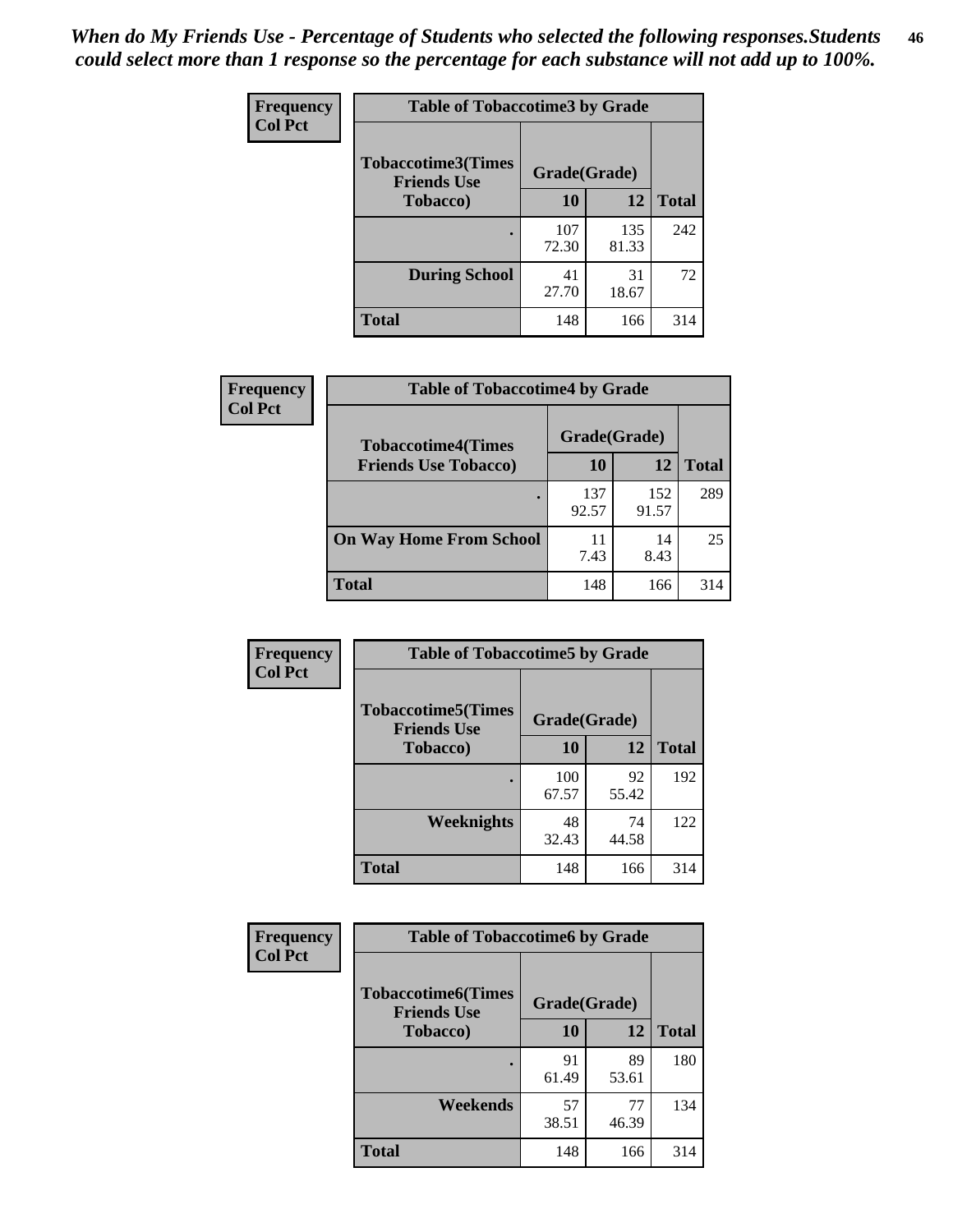| Frequency      | <b>Table of Marijuanatime1 by Grade</b>           |              |              |              |
|----------------|---------------------------------------------------|--------------|--------------|--------------|
| <b>Col Pct</b> | <b>Marijuanatime1(Times</b><br><b>Friends Use</b> | Grade(Grade) |              |              |
|                | Marijuana)                                        | 10           | 12           | <b>Total</b> |
|                |                                                   | 45<br>30.41  | 55<br>33.13  | 100          |
|                | Do Not Use                                        | 103<br>69.59 | 111<br>66.87 | 214          |
|                | <b>Total</b>                                      | 148          | 166          | 314          |

| Frequency      | <b>Table of Marijuanatime2 by Grade</b>           |              |              |              |
|----------------|---------------------------------------------------|--------------|--------------|--------------|
| <b>Col Pct</b> | <b>Marijuanatime2(Times</b><br><b>Friends Use</b> | Grade(Grade) |              |              |
|                | Marijuana)                                        | 10           | 12           | <b>Total</b> |
|                |                                                   | 128<br>86.49 | 150<br>90.36 | 278          |
|                | <b>On Way to School</b>                           | 20<br>13.51  | 16<br>9.64   | 36           |
|                | <b>Total</b>                                      | 148          | 166          | 314          |

| Frequency      | <b>Table of Marijuanatime3 by Grade</b>    |              |              |              |
|----------------|--------------------------------------------|--------------|--------------|--------------|
| <b>Col Pct</b> | Marijuanatime3(Times<br><b>Friends Use</b> | Grade(Grade) |              |              |
|                | Marijuana)                                 | 10           | 12           | <b>Total</b> |
|                |                                            | 135<br>91.22 | 162<br>97.59 | 297          |
|                | <b>During School</b>                       | 13<br>8.78   | 4<br>2.41    | 17           |
|                | <b>Total</b>                               | 148          | 166          | 314          |

| <b>Frequency</b><br><b>Col Pct</b> | <b>Table of Marijuanatime4 by Grade</b> |              |              |              |
|------------------------------------|-----------------------------------------|--------------|--------------|--------------|
|                                    | <b>Marijuanatime4</b> (Times            | Grade(Grade) |              |              |
|                                    | <b>Friends Use Marijuana</b> )          | 10           | 12           | <b>Total</b> |
|                                    |                                         | 129<br>87.16 | 147<br>88.55 | 276          |
|                                    | <b>On Way Home From School</b>          | 19<br>12.84  | 19<br>11.45  | 38           |
|                                    | <b>Total</b>                            | 148          | 166          | 314          |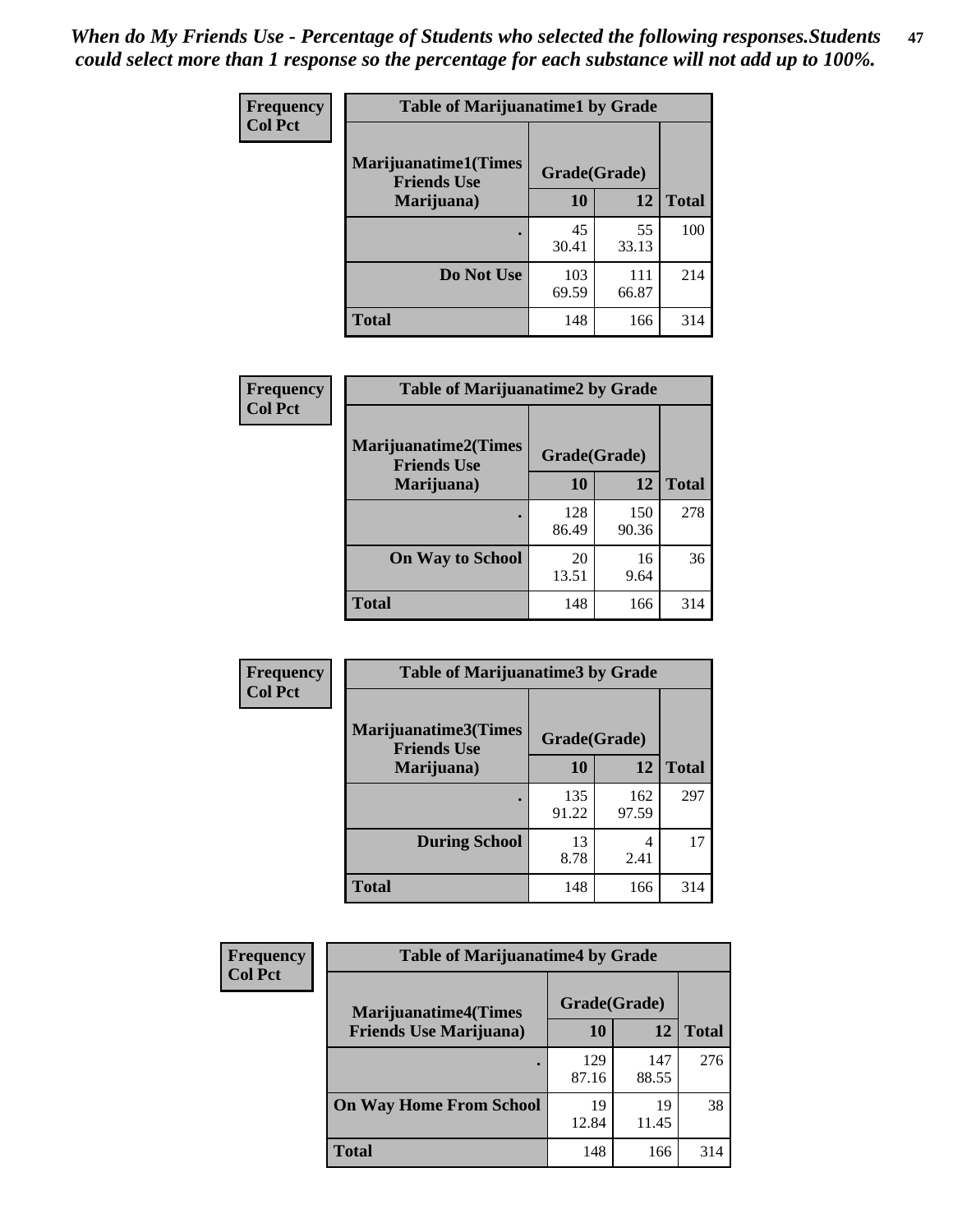| Frequency      | <b>Table of Marijuanatime5 by Grade</b>            |              |              |              |  |
|----------------|----------------------------------------------------|--------------|--------------|--------------|--|
| <b>Col Pct</b> | <b>Marijuanatime5</b> (Times<br><b>Friends Use</b> | Grade(Grade) |              |              |  |
|                | Marijuana)                                         | 10           | 12           | <b>Total</b> |  |
|                |                                                    | 116<br>78.38 | 125<br>75.30 | 241          |  |
|                | Weeknights                                         | 32<br>21.62  | 41<br>24.70  | 73           |  |
|                | <b>Total</b>                                       | 148          | 166          | 314          |  |

| Frequency      | <b>Table of Marijuanatime6 by Grade</b>           |              |              |              |
|----------------|---------------------------------------------------|--------------|--------------|--------------|
| <b>Col Pct</b> | <b>Marijuanatime6(Times</b><br><b>Friends Use</b> | Grade(Grade) |              |              |
|                | Marijuana)                                        | 10           | 12           | <b>Total</b> |
|                |                                                   | 106<br>71.62 | 111<br>66.87 | 217          |
|                | Weekends                                          | 42<br>28.38  | 55<br>33.13  | 97           |
|                | <b>Total</b>                                      | 148          | 166          | 314          |

| Frequency      | <b>Table of Otherdrugtime1 by Grade</b>                 |              |              |              |
|----------------|---------------------------------------------------------|--------------|--------------|--------------|
| <b>Col Pct</b> | <b>Otherdrugtime1(Times</b><br><b>Friends Use Other</b> | Grade(Grade) |              |              |
|                | <b>Illegal Drugs)</b>                                   | 10           | 12           | <b>Total</b> |
|                |                                                         | 27<br>18.24  | 28<br>16.87  | 55           |
|                | Do Not Use                                              | 121<br>81.76 | 138<br>83.13 | 259          |
|                | <b>Total</b>                                            | 148          | 166          | 314          |

| Frequency      | <b>Table of Otherdrugtime2 by Grade</b>                 |              |              |              |
|----------------|---------------------------------------------------------|--------------|--------------|--------------|
| <b>Col Pct</b> | <b>Otherdrugtime2(Times</b><br><b>Friends Use Other</b> |              | Grade(Grade) |              |
|                | <b>Illegal Drugs</b> )                                  | 10           | 12           | <b>Total</b> |
|                |                                                         | 136<br>91.89 | 159<br>95.78 | 295          |
|                | <b>On Way to School</b>                                 | 12<br>8.11   | 4.22         | 19           |
|                | Total                                                   | 148          | 166          | 314          |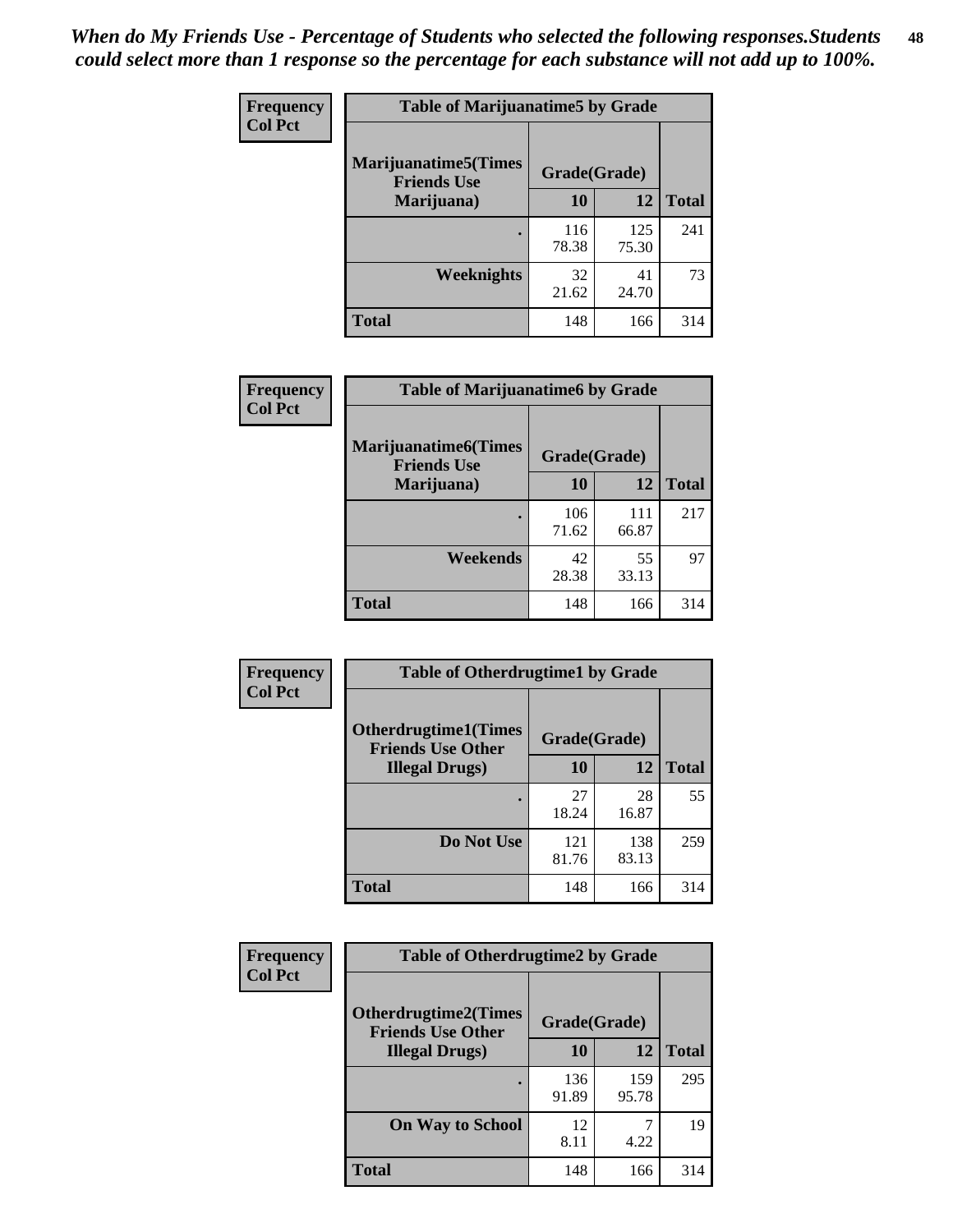| <b>Frequency</b> | <b>Table of Otherdrugtime3 by Grade</b>          |              |              |              |
|------------------|--------------------------------------------------|--------------|--------------|--------------|
| <b>Col Pct</b>   | Otherdrugtime3(Times<br><b>Friends Use Other</b> | Grade(Grade) |              |              |
|                  | <b>Illegal Drugs</b> )                           | 10           | 12           | <b>Total</b> |
|                  |                                                  | 137<br>92.57 | 163<br>98.19 | 300          |
|                  | <b>During School</b>                             | 11<br>7.43   | 3<br>1.81    | 14           |
|                  | Total                                            | 148          | 166          | 314          |

| Frequency      | <b>Table of Otherdrugtime4 by Grade</b>                         |              |              |              |
|----------------|-----------------------------------------------------------------|--------------|--------------|--------------|
| <b>Col Pct</b> | <b>Otherdrugtime4(Times</b><br><b>Friends Use Other Illegal</b> | Grade(Grade) |              |              |
|                | Drugs)                                                          | 10           | 12           | <b>Total</b> |
|                | $\bullet$                                                       | 136<br>91.89 | 158<br>95.18 | 294          |
|                | <b>On Way Home From School</b>                                  | 12<br>8.11   | 8<br>4.82    | 20           |
|                | <b>Total</b>                                                    | 148          | 166          | 314          |

| <b>Frequency</b> | <b>Table of Otherdrugtime5 by Grade</b>                  |              |              |              |  |  |
|------------------|----------------------------------------------------------|--------------|--------------|--------------|--|--|
| <b>Col Pct</b>   | <b>Otherdrugtime5</b> (Times<br><b>Friends Use Other</b> | Grade(Grade) |              |              |  |  |
|                  | <b>Illegal Drugs</b> )                                   | 10           | 12           | <b>Total</b> |  |  |
|                  |                                                          | 130<br>87.84 | 143<br>86.14 | 273          |  |  |
|                  | Weeknights                                               | 18<br>12.16  | 23<br>13.86  | 41           |  |  |
|                  | Total                                                    | 148          | 166          | 314          |  |  |

| Frequency      | <b>Table of Otherdrugtime6 by Grade</b>                 |              |              |              |  |  |  |
|----------------|---------------------------------------------------------|--------------|--------------|--------------|--|--|--|
| <b>Col Pct</b> | <b>Otherdrugtime6(Times</b><br><b>Friends Use Other</b> | Grade(Grade) |              |              |  |  |  |
|                | <b>Illegal Drugs</b> )                                  | 10           | 12           | <b>Total</b> |  |  |  |
|                |                                                         | 119<br>80.41 | 138<br>83.13 | 257          |  |  |  |
|                | Weekends                                                | 29<br>19.59  | 28<br>16.87  | 57           |  |  |  |
|                | Total                                                   | 148          | 166          | 314          |  |  |  |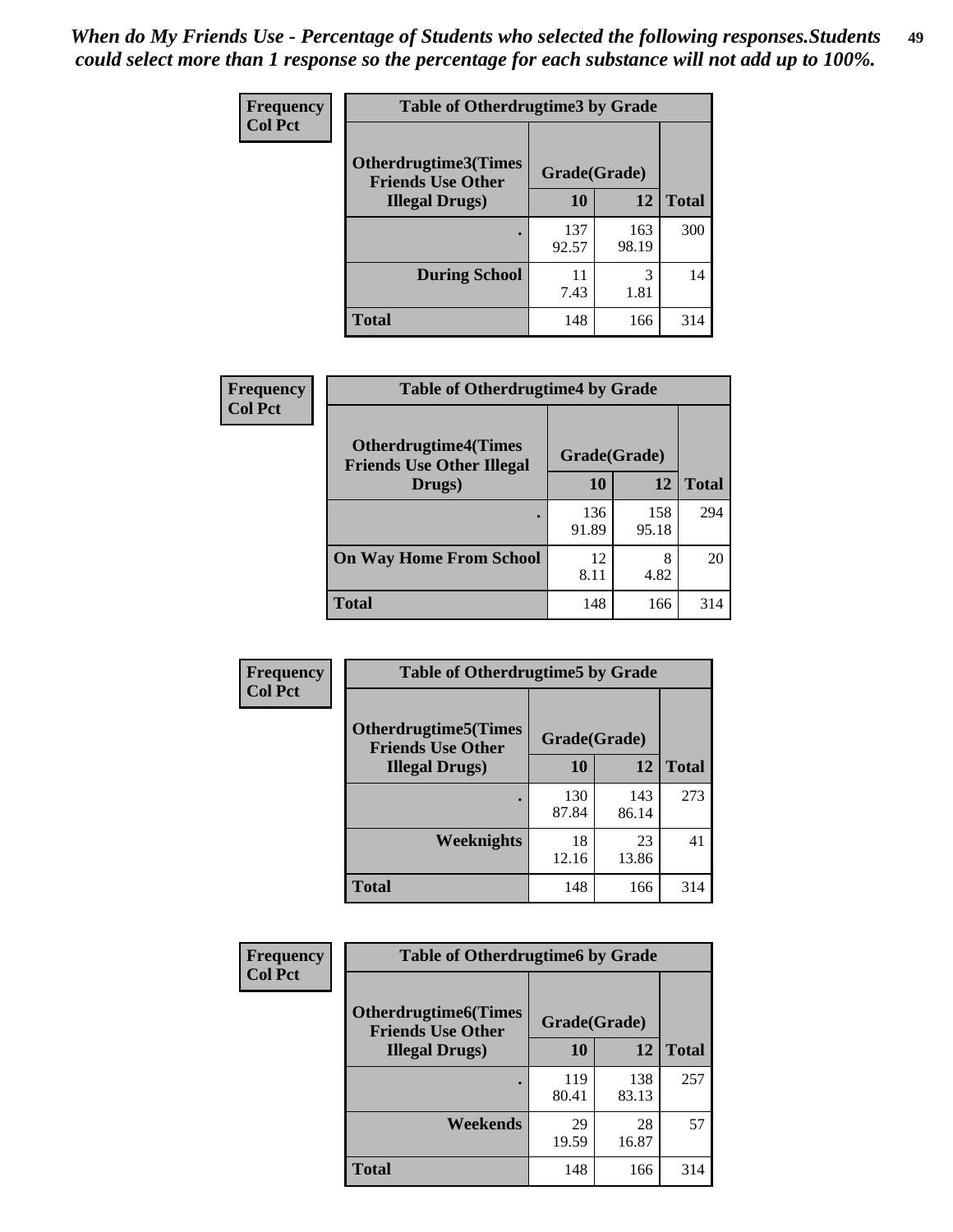| Frequency      | <b>Table of Educationalcohol by Grade</b>                                                                  |              |              |              |  |
|----------------|------------------------------------------------------------------------------------------------------------|--------------|--------------|--------------|--|
| <b>Col Pct</b> | Educationalcohol(I<br>have been taught<br>about alcohol,<br>tobacco,<br>and other drugs<br>within the last | Grade(Grade) |              |              |  |
|                | year at school)                                                                                            | 10           | 12           | <b>Total</b> |  |
|                | <b>Yes</b>                                                                                                 | 128<br>86.49 | 100<br>60.24 | 228          |  |
|                | N <sub>0</sub>                                                                                             | 20<br>13.51  | 66<br>39.76  | 86           |  |
|                | <b>Total</b>                                                                                               | 148          | 166          | 314          |  |

| Frequency      | <b>Table of Eversmoked by Grade</b> |              |             |              |  |  |  |
|----------------|-------------------------------------|--------------|-------------|--------------|--|--|--|
| <b>Col Pct</b> | Eversmoked(I<br>have smoked         | Grade(Grade) |             |              |  |  |  |
|                | a cigarette)                        | 10           | 12          | <b>Total</b> |  |  |  |
|                | <b>Yes</b>                          | 48<br>32.43  | 84<br>50.60 | 132          |  |  |  |
|                | N <sub>0</sub>                      | 100<br>67.57 | 82<br>49.40 | 182          |  |  |  |
|                | <b>Total</b>                        | 148          | 166         | 314          |  |  |  |

| Frequency      | <b>Table of Drovedrinking by Grade</b>                                                                              |                    |              |              |
|----------------|---------------------------------------------------------------------------------------------------------------------|--------------------|--------------|--------------|
| <b>Col Pct</b> | Drovedrinking(In<br>the past 30 days I<br>have driven a car<br>or other vehicle<br>while I was<br>drinking alcohol) | Grade(Grade)<br>10 | 12           | <b>Total</b> |
|                | <b>Yes</b>                                                                                                          | 7<br>4.73          | 16<br>9.64   | 23           |
|                | N <sub>0</sub>                                                                                                      | 141<br>95.27       | 150<br>90.36 | 291          |
|                | <b>Total</b>                                                                                                        | 148                | 166          | 314          |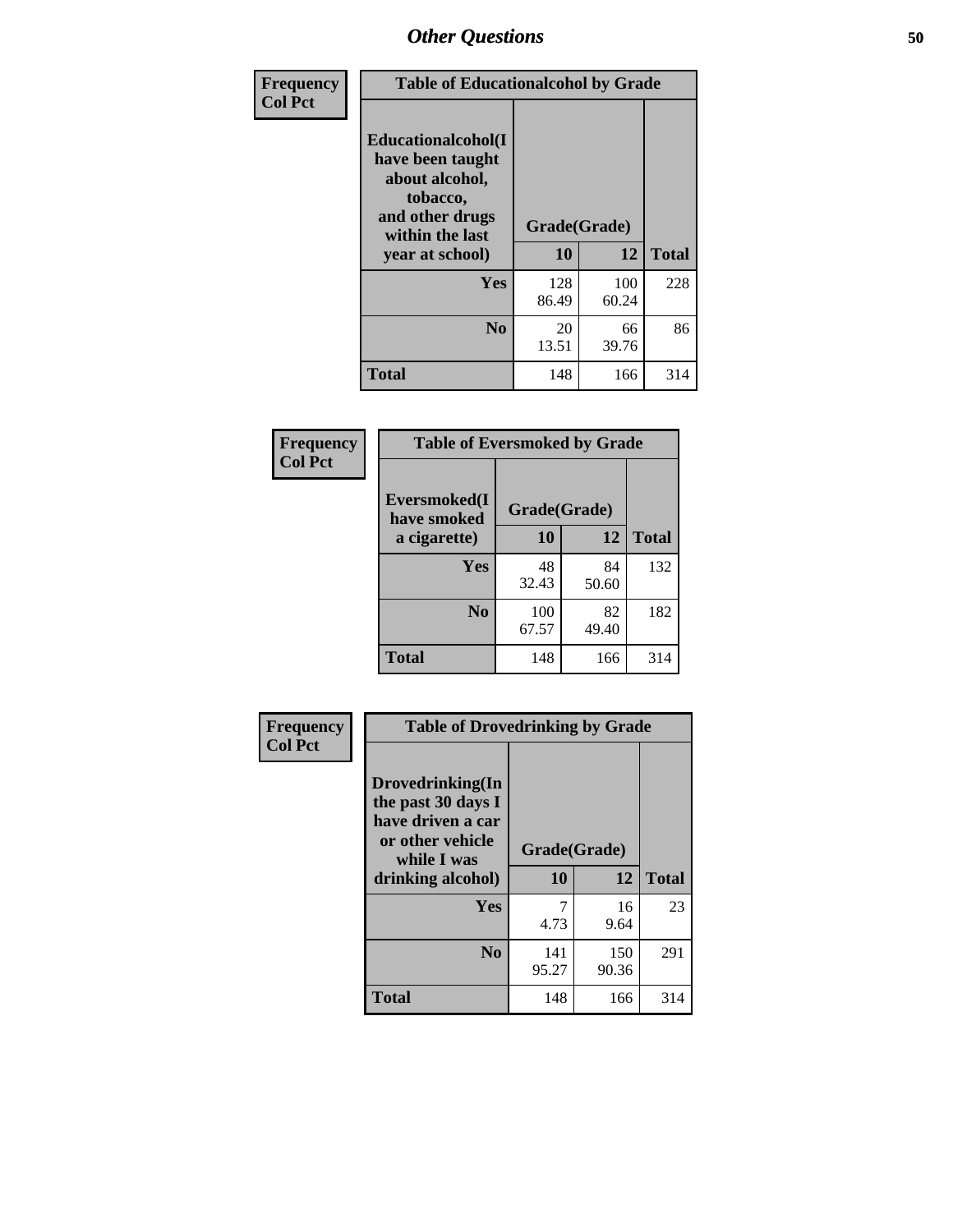| Frequency<br><b>Col Pct</b> | <b>Table of Rodedrinking by Grade</b>                                                                                      |              |              |              |  |  |
|-----------------------------|----------------------------------------------------------------------------------------------------------------------------|--------------|--------------|--------------|--|--|
|                             | Rodedrinking(In<br>the past 30 days<br>I have ridden in<br>a car with a<br>driver who had<br>Grade(Grade)<br>been drinking |              |              |              |  |  |
|                             | alcohol)                                                                                                                   | 10           | 12           | <b>Total</b> |  |  |
|                             | <b>Yes</b>                                                                                                                 | 22<br>14.86  | 31<br>18.67  | 53           |  |  |
|                             | N <sub>0</sub>                                                                                                             | 126<br>85.14 | 135<br>81.33 | 261          |  |  |
|                             | <b>Total</b>                                                                                                               | 148          | 166          | 314          |  |  |

#### **Frequency Col Pct**

| <b>Table of Drugsschool by Grade</b>                                                                                      |              |              |              |  |  |  |
|---------------------------------------------------------------------------------------------------------------------------|--------------|--------------|--------------|--|--|--|
| <b>Drugsschool</b> (During<br>the past 12 months,<br>I have been offered,<br>sold,<br>or given illegal<br>drugs on school | Grade(Grade) |              |              |  |  |  |
| property)                                                                                                                 | 10           | 12           | <b>Total</b> |  |  |  |
| Yes                                                                                                                       | 33<br>22.30  | 32<br>19.28  | 65           |  |  |  |
| N <sub>0</sub>                                                                                                            | 115<br>77.70 | 134<br>80.72 | 249          |  |  |  |
| <b>Total</b>                                                                                                              | 148          | 166          | 314          |  |  |  |

| Frequency      | <b>Table of Helpbullied by Grade</b>                                   |                           |                   |     |
|----------------|------------------------------------------------------------------------|---------------------------|-------------------|-----|
| <b>Col Pct</b> | $Helpb$ ullied $(I$<br>would help<br>someone who was<br>being bullied) | Grade(Grade)<br><b>10</b> | <b>Total</b>      |     |
|                | <b>Strongly Agree</b>                                                  | 74<br>50.00               | 12<br>94<br>56.63 | 168 |
|                | <b>Somewhat Agree</b>                                                  | 57<br>38.51               | 53<br>31.93       | 110 |
|                | <b>Somewhat Disagree</b>                                               | 9<br>6.08                 | 13<br>7.83        | 22  |
|                | <b>Strongly Disagree</b>                                               | 8<br>5.41                 | 6<br>3.61         | 14  |
|                | Total                                                                  | 148                       | 166               | 314 |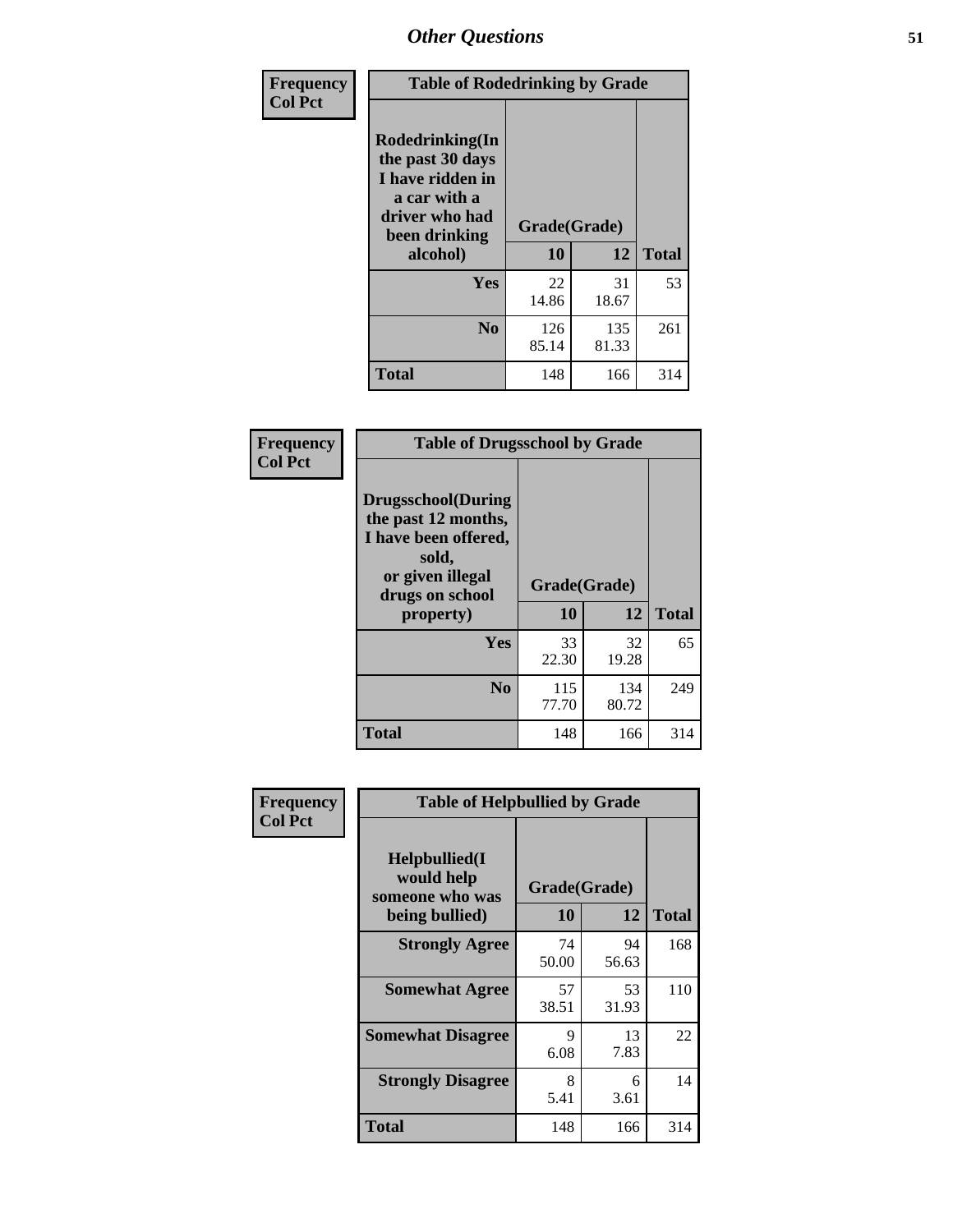| <b>Frequency</b> | <b>Table of Grade by Bingedrinking</b> |                                 |                                                                                        |                         |                          |                               |                        |                          |              |
|------------------|----------------------------------------|---------------------------------|----------------------------------------------------------------------------------------|-------------------------|--------------------------|-------------------------------|------------------------|--------------------------|--------------|
| Row Pct          |                                        |                                 | Bingedrinking(I have drunk five or more<br>drinks of alcohol at one sitting during the |                         | last 30 days)            |                               |                        |                          |              |
|                  | Grade(Grade)                           | $\boldsymbol{0}$<br><b>Days</b> | 1 or<br>2<br>days                                                                      | 3 <sub>to</sub><br>days | <b>6 to</b><br>9<br>days | <b>10</b><br>to<br>19<br>days | 20<br>to<br>29<br>days | All<br><b>30</b><br>days | <b>Total</b> |
|                  | 10                                     | 130<br>87.84                    | 7<br>4.73                                                                              | $\overline{2}$<br>1.35  | 2<br>1.35                | 3<br>2.03                     | $\mathfrak{D}$<br>1.35 | $\mathfrak{D}$<br>1.35   | 148          |
|                  | 12                                     | 138<br>83.13                    | 8<br>4.82                                                                              | 6<br>3.61               | 6<br>3.61                | 3<br>1.81                     | 2<br>1.20              | 3<br>1.81                | 166          |
|                  | <b>Total</b>                           | 268                             | 15                                                                                     | 8                       | 8                        | 6                             | 4                      | 5                        | 314          |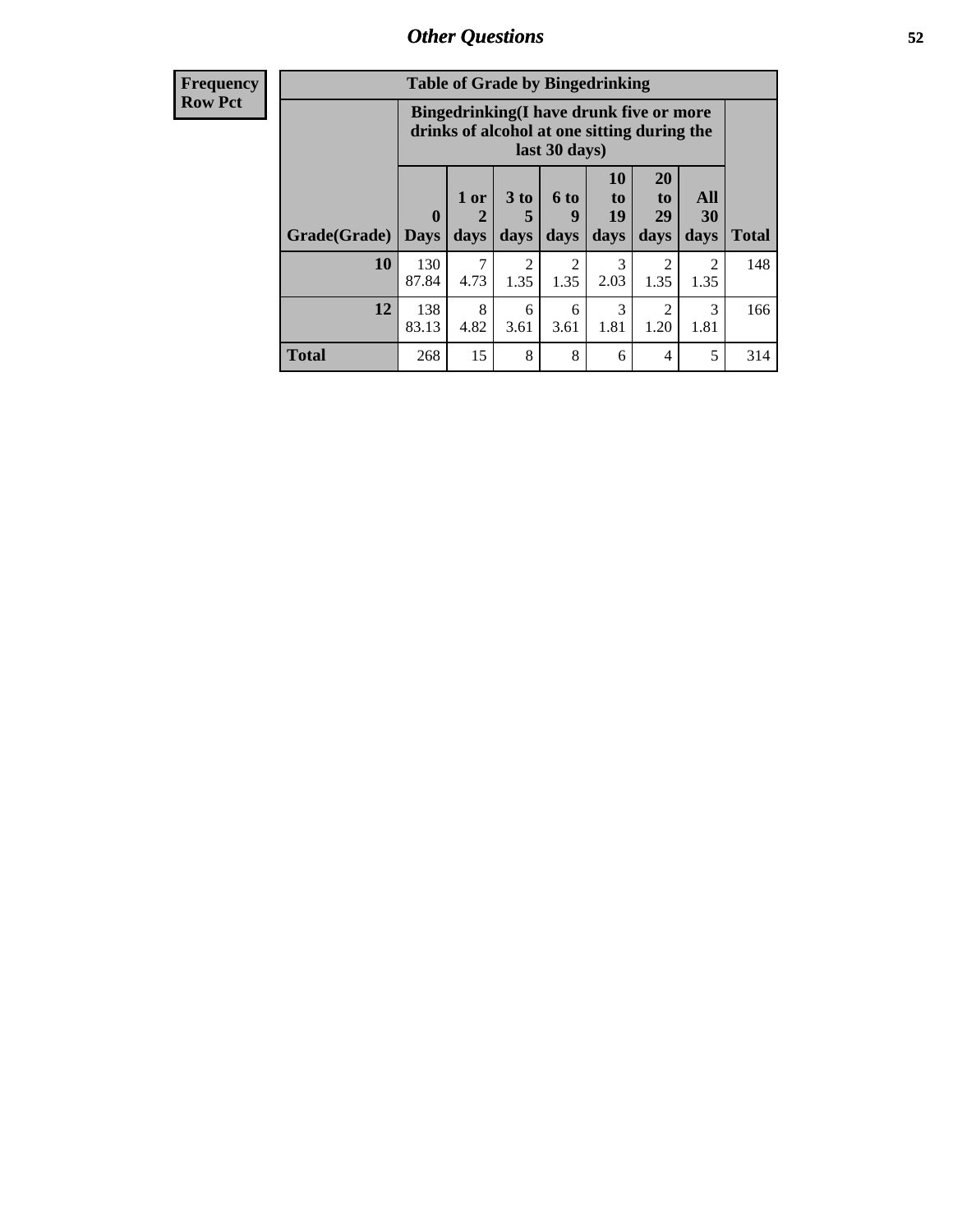## *Nutrition* **53**

| <b>Frequency</b> |
|------------------|
| <b>Row Pct</b>   |

| <b>Table of Grade by Dairy</b> |                          |                                                                 |                             |                                    |              |  |  |
|--------------------------------|--------------------------|-----------------------------------------------------------------|-----------------------------|------------------------------------|--------------|--|--|
|                                |                          | Dairy (I eat at least 3 servings of dairy<br>products each day) |                             |                                    |              |  |  |
| Grade(Grade)                   | <b>Strongly</b><br>Agree | Somewhat<br>Agree                                               | <b>Somewhat</b><br>Disagree | <b>Strongly</b><br><b>Disagree</b> | <b>Total</b> |  |  |
| 10                             | 47<br>31.76              | 61<br>41.22                                                     | 23<br>15.54                 | 17<br>11.49                        | 148          |  |  |
| 12                             | 47<br>28.31              | 75<br>45.18                                                     | 28<br>16.87                 | 16<br>9.64                         | 166          |  |  |
| <b>Total</b>                   | 94                       | 136                                                             | 51                          | 33                                 | 314          |  |  |

| <b>Frequency</b> |  |
|------------------|--|
| <b>Row Pct</b>   |  |

| <b>Table of Grade by Fruitveg</b> |                          |                                                                          |                               |                                    |              |  |  |
|-----------------------------------|--------------------------|--------------------------------------------------------------------------|-------------------------------|------------------------------------|--------------|--|--|
|                                   |                          | Fruitveg(I eat at least 5 servings of fruits<br>and vegetables each day) |                               |                                    |              |  |  |
| Grade(Grade)                      | <b>Strongly</b><br>Agree | Agree                                                                    | Somewhat Somewhat<br>Disagree | <b>Strongly</b><br><b>Disagree</b> | <b>Total</b> |  |  |
| 10                                | 24<br>16.22              | 57<br>38.51                                                              | 39<br>26.35                   | 28<br>18.92                        | 148          |  |  |
| 12                                | 21<br>12.65              | 66<br>39.76                                                              | 55<br>33.13                   | 24<br>14.46                        | 166          |  |  |
| <b>Total</b>                      | 45                       | 123                                                                      | 94                            | 52                                 | 314          |  |  |

| Frequency      | <b>Table of Grade by Cafeteriahealthy</b> |                                                                       |             |                                   |                                    |              |  |  |  |
|----------------|-------------------------------------------|-----------------------------------------------------------------------|-------------|-----------------------------------|------------------------------------|--------------|--|--|--|
| <b>Row Pct</b> |                                           | Cafeteriahealthy (School meals in my<br>school cafeteria are healthy) |             |                                   |                                    |              |  |  |  |
|                | Grade(Grade)                              | <b>Strongly</b><br>Agree                                              | Agree       | Somewhat   Somewhat  <br>Disagree | <b>Strongly</b><br><b>Disagree</b> | <b>Total</b> |  |  |  |
|                | 10                                        | 17<br>11.49                                                           | 58<br>39.19 | 33<br>22.30                       | 40<br>27.03                        | 148          |  |  |  |
|                | 12                                        | 29<br>17.47                                                           | 72<br>43.37 | 33<br>19.88                       | 32<br>19.28                        | 166          |  |  |  |
|                | <b>Total</b>                              | 46                                                                    | 130         | 66                                | 72                                 | 314          |  |  |  |

| <b>Frequency</b> |  |
|------------------|--|
| <b>Row Pct</b>   |  |

| <b>Table of Grade by Cafeterianutrition</b> |              |                                                                                           |                          |                 |                                             |              |  |
|---------------------------------------------|--------------|-------------------------------------------------------------------------------------------|--------------------------|-----------------|---------------------------------------------|--------------|--|
|                                             |              | <b>Cafeterianutrition</b> (Facts about nutrition<br>are available in my school cafeteria) |                          |                 |                                             |              |  |
|                                             | Grade(Grade) | <b>Strongly</b><br>Agree                                                                  | <b>Somewhat</b><br>Agree | <b>Somewhat</b> | <b>Strongly</b><br><b>Disagree</b> Disagree | <b>Total</b> |  |
|                                             | 10           | 20<br>13.51                                                                               | 47<br>31.76              | 29<br>19.59     | 52<br>35.14                                 | 148          |  |
|                                             | 12           | 34<br>20.48                                                                               | 56<br>33.73              | 37<br>22.29     | 39<br>23.49                                 | 166          |  |
|                                             | <b>Total</b> | 54                                                                                        | 103                      | 66              | 91                                          | 314          |  |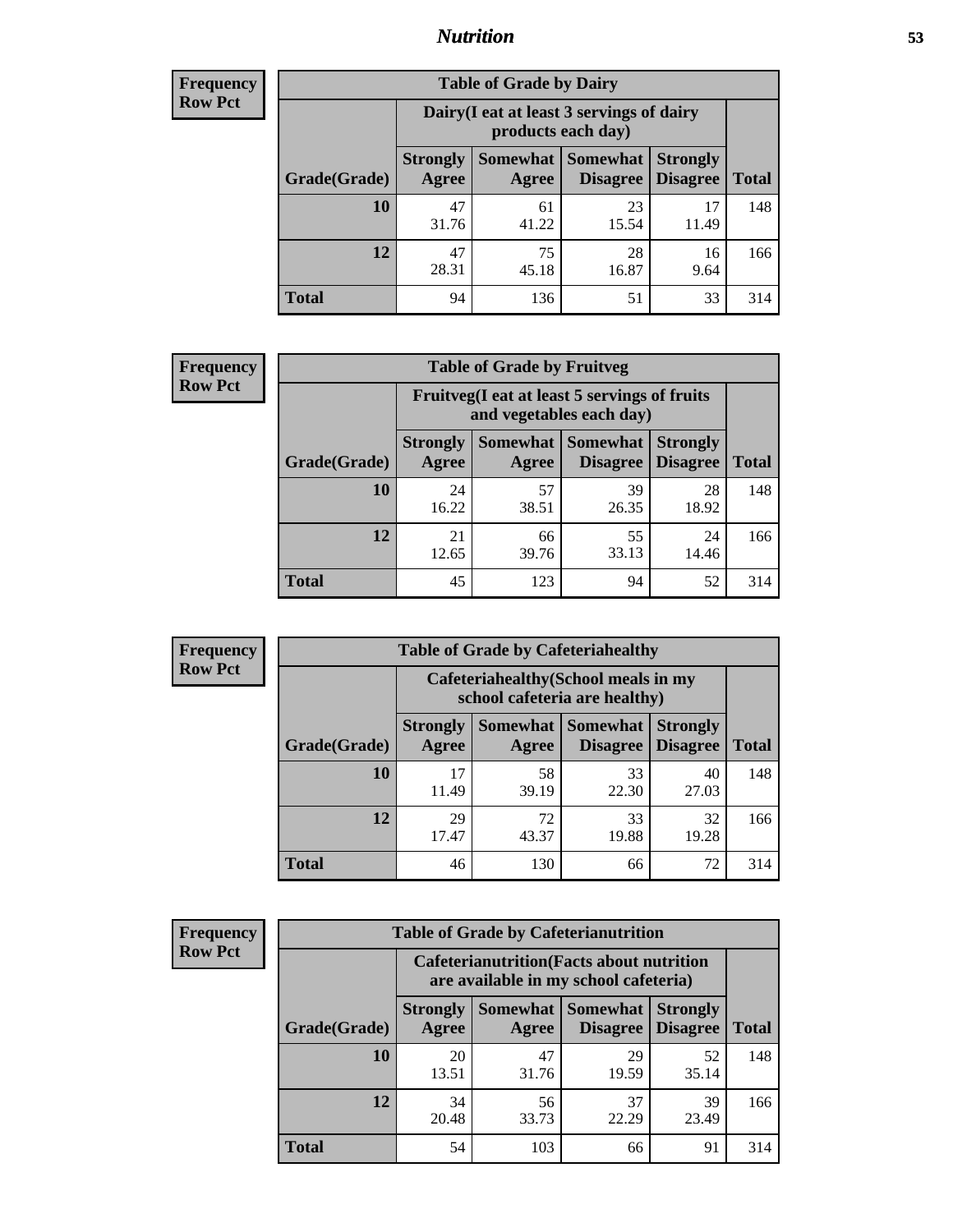## *Nutrition* **54**

| Frequency |
|-----------|
| Row Pct   |

| <b>Table of Grade by Schoollunch</b> |                                                                                                                      |                                                                 |           |             |     |  |  |
|--------------------------------------|----------------------------------------------------------------------------------------------------------------------|-----------------------------------------------------------------|-----------|-------------|-----|--|--|
|                                      |                                                                                                                      | Schoollunch(I eat school lunch three or<br>more times per week) |           |             |     |  |  |
| Grade(Grade)                         | Somewhat  <br><b>Somewhat</b><br><b>Strongly</b><br><b>Strongly</b><br><b>Disagree</b><br>Disagree<br>Agree<br>Agree |                                                                 |           |             |     |  |  |
| 10                                   | 86<br>58.11                                                                                                          | 36<br>24.32                                                     | 5<br>3.38 | 21<br>14.19 | 148 |  |  |
| 12                                   | 83<br>50.00                                                                                                          | 32<br>19.28                                                     | 6<br>3.61 | 45<br>27.11 | 166 |  |  |
| <b>Total</b>                         | 169                                                                                                                  | 68                                                              | 11        | 66          | 314 |  |  |

| <b>Frequency</b> |  |
|------------------|--|
| <b>Row Pct</b>   |  |

| <b>Table of Grade by Foodchoices</b> |                                                                     |             |                                 |                                    |              |  |
|--------------------------------------|---------------------------------------------------------------------|-------------|---------------------------------|------------------------------------|--------------|--|
|                                      | Foodchoices (I make healthy food choices in<br>my school cafeteria) |             |                                 |                                    |              |  |
| Grade(Grade)                         | <b>Strongly</b><br>Agree                                            | Agree       | Somewhat   Somewhat<br>Disagree | <b>Strongly</b><br><b>Disagree</b> | <b>Total</b> |  |
| 10                                   | 32<br>21.62                                                         | 64<br>43.24 | 22<br>14.86                     | 30<br>20.27                        | 148          |  |
| 12                                   | 51<br>30.72                                                         | 61<br>36.75 | 21<br>12.65                     | 33<br>19.88                        | 166          |  |
| <b>Total</b>                         | 83                                                                  | 125         | 43                              | 63                                 | 314          |  |

| Frequency      | <b>Table of Grade by Wholewheat</b> |                                                                                                             |             |                                   |                                    |              |  |  |  |
|----------------|-------------------------------------|-------------------------------------------------------------------------------------------------------------|-------------|-----------------------------------|------------------------------------|--------------|--|--|--|
| <b>Row Pct</b> |                                     | Wholewheat (There are whole wheat and<br>multigrain breads and cereals available in<br>my school cafeteria) |             |                                   |                                    |              |  |  |  |
|                | Grade(Grade)                        | <b>Strongly</b><br>Agree                                                                                    | Agree       | Somewhat   Somewhat  <br>Disagree | <b>Strongly</b><br><b>Disagree</b> | <b>Total</b> |  |  |  |
|                | 10                                  | 47<br>31.76                                                                                                 | 38<br>25.68 | 22<br>14.86                       | 41<br>27.70                        | 148          |  |  |  |
|                | 12                                  | 47<br>28.31                                                                                                 | 53<br>31.93 | 34<br>20.48                       | 32<br>19.28                        | 166          |  |  |  |
|                | <b>Total</b>                        | 94                                                                                                          | 91          | 56                                | 73                                 | 314          |  |  |  |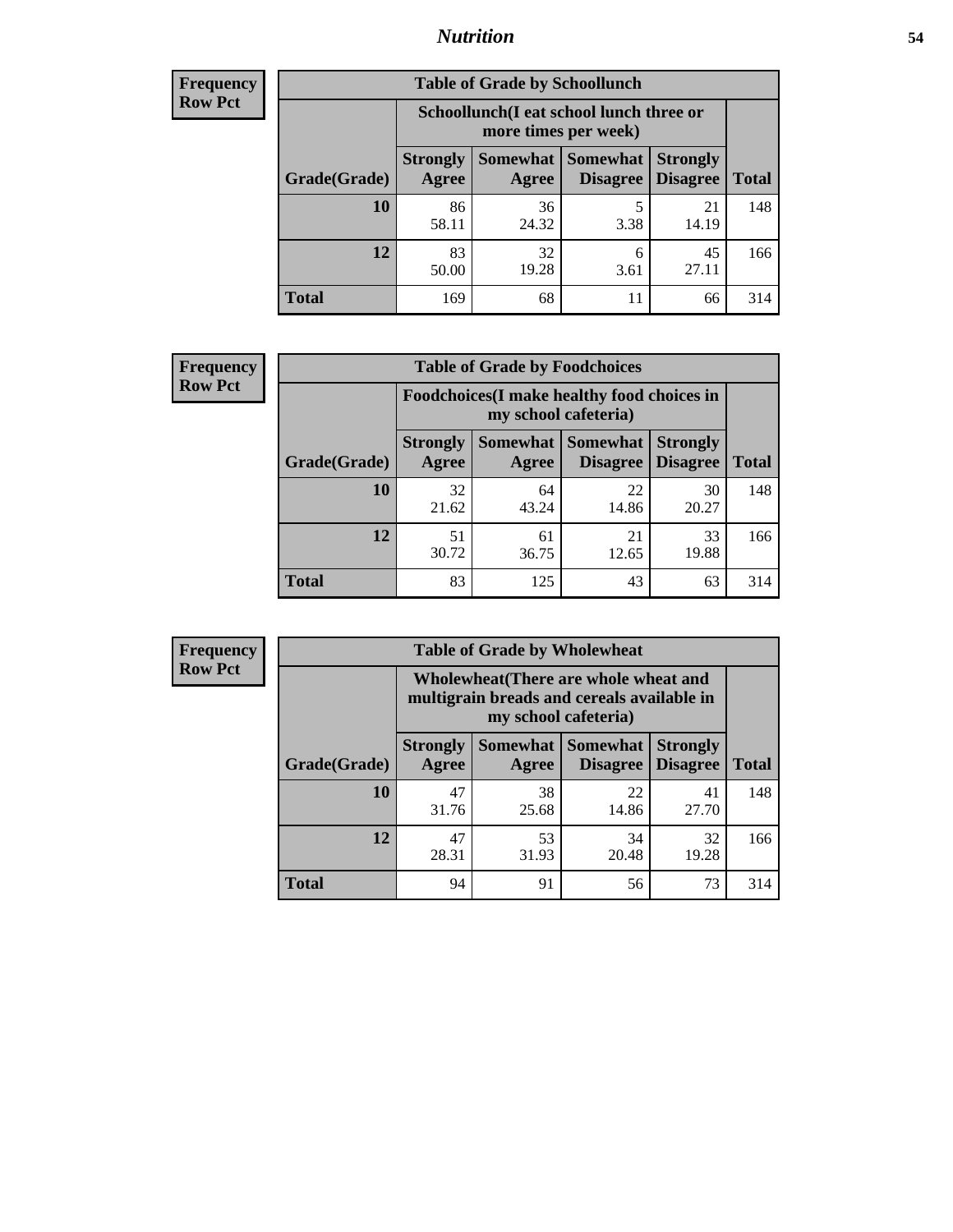## *Nutrition* **55**

**Frequency Row Pct**

| <b>Table of Grade by Healthyvending</b> |                                                                                                                                               |                          |                                    |                                    |              |  |  |
|-----------------------------------------|-----------------------------------------------------------------------------------------------------------------------------------------------|--------------------------|------------------------------------|------------------------------------|--------------|--|--|
|                                         | Healthyvending (If only healthy snacks and<br>beverages were available in the vending<br>machines during the school day,<br>I would buy them) |                          |                                    |                                    |              |  |  |
| Grade(Grade)                            | <b>Strongly</b><br>Agree                                                                                                                      | <b>Somewhat</b><br>Agree | <b>Somewhat</b><br><b>Disagree</b> | <b>Strongly</b><br><b>Disagree</b> | <b>Total</b> |  |  |
| 10                                      | 38<br>25.68                                                                                                                                   | 53<br>35.81              | 21<br>14.19                        | 36<br>24.32                        | 148          |  |  |
| 12                                      | 60<br>36.14                                                                                                                                   | 59<br>35.54              | 17<br>10.24                        | 30<br>18.07                        | 166          |  |  |
| <b>Total</b>                            | 98                                                                                                                                            | 112                      | 38                                 | 66                                 | 314          |  |  |

**Frequency Row Pct**

| <b>Table of Grade by Schoolbreakfast</b> |                                                                                                                                         |             |                                        |                                    |              |  |  |
|------------------------------------------|-----------------------------------------------------------------------------------------------------------------------------------------|-------------|----------------------------------------|------------------------------------|--------------|--|--|
|                                          | Schoolbreakfast (If breakfast were<br>available at school,<br>but outside the cafeteria,<br>I would eat breakfast at school more often) |             |                                        |                                    |              |  |  |
| Grade(Grade)                             | <b>Strongly</b><br>Agree                                                                                                                | Agree       | Somewhat   Somewhat<br><b>Disagree</b> | <b>Strongly</b><br><b>Disagree</b> | <b>Total</b> |  |  |
| 10                                       | 52<br>35.14                                                                                                                             | 44<br>29.73 | 19<br>12.84                            | 33<br>22.30                        | 148          |  |  |
| 12                                       | 67<br>40.36                                                                                                                             | 45<br>27.11 | 19<br>11.45                            | 35<br>21.08                        | 166          |  |  |
| <b>Total</b>                             | 119                                                                                                                                     | 89          | 38                                     | 68                                 | 314          |  |  |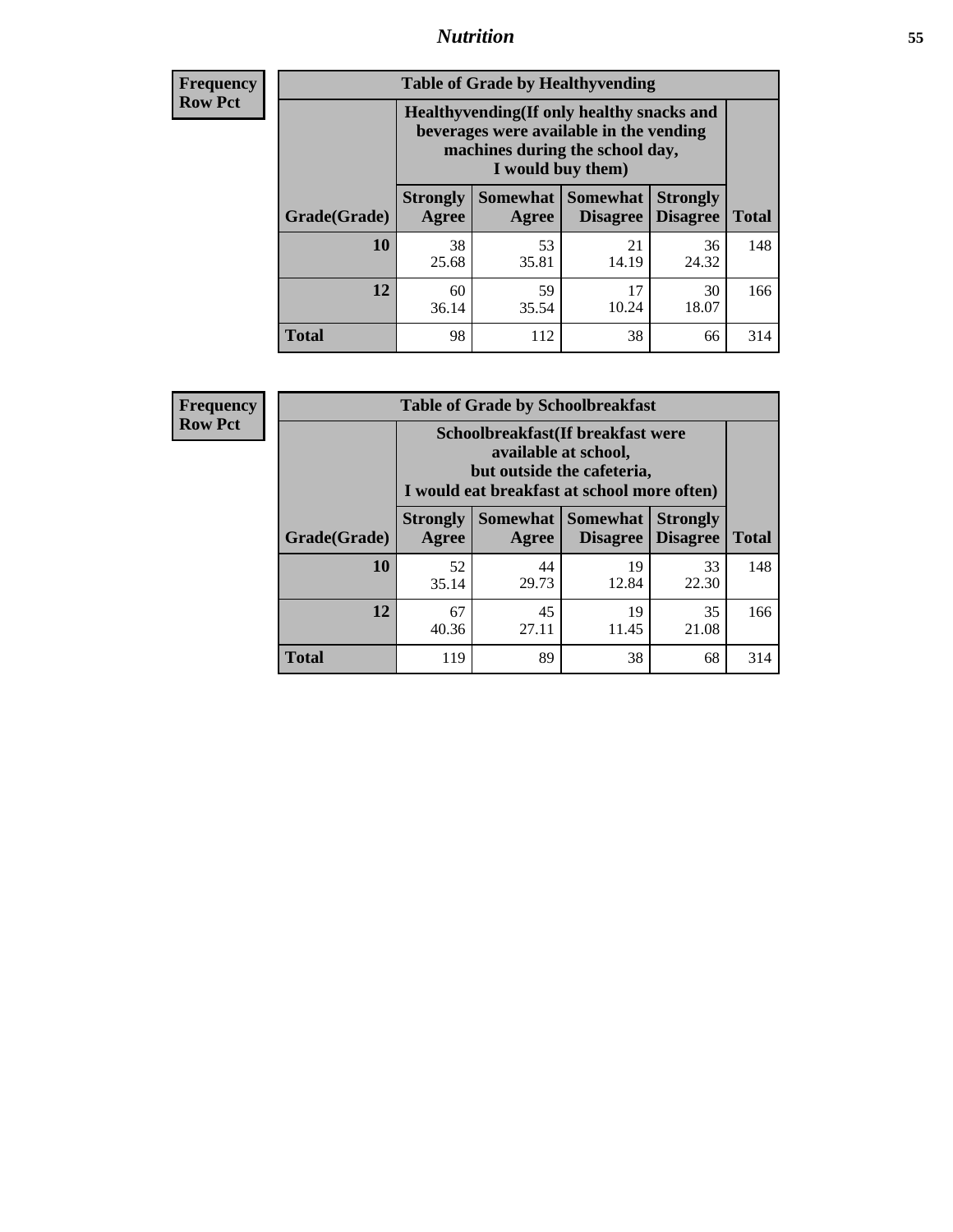| Frequency<br><b>Col Pct</b> | <b>Table of Educationaids by Grade</b>                                                                    |                    |              |     |  |  |
|-----------------------------|-----------------------------------------------------------------------------------------------------------|--------------------|--------------|-----|--|--|
|                             | <b>Educationaids</b> (I<br>have been<br>taught about<br><b>HIV/AIDS</b> at<br>school in the<br>past year) | Grade(Grade)<br>10 | <b>Total</b> |     |  |  |
|                             | Yes                                                                                                       | 132<br>89.19       | 100<br>60.24 | 232 |  |  |
|                             | N <sub>0</sub>                                                                                            | 16<br>10.81        | 66<br>39.76  | 82  |  |  |
|                             | <b>Total</b>                                                                                              | 148                | 166          | 314 |  |  |

| Frequency      | <b>Table of Educationcharacter by Grade</b>                                          |              |              |              |
|----------------|--------------------------------------------------------------------------------------|--------------|--------------|--------------|
| <b>Col Pct</b> | Educationcharacter(I<br>have been taught<br>about character<br>education in the past |              | Grade(Grade) |              |
|                | year at school)                                                                      | 10           | 12           | <b>Total</b> |
|                | <b>Yes</b>                                                                           | 121<br>81.76 | 116<br>69.88 | 237          |
|                | N <sub>0</sub>                                                                       | 27<br>18.24  | 50<br>30.12  | 77           |
|                | <b>Total</b>                                                                         | 148          | 166          | 314          |

| Frequency      | <b>Table of Gradcoach1 by Grade</b>              |              |              |              |
|----------------|--------------------------------------------------|--------------|--------------|--------------|
| <b>Col Pct</b> | Gradcoach1(I<br>know who my<br><b>Graduation</b> | Grade(Grade) |              |              |
|                | Coach is)                                        | 10           | 12           | <b>Total</b> |
|                | Yes                                              | 66<br>44.59  | 122<br>73.49 | 188          |
|                | N <sub>0</sub>                                   | 82<br>55.41  | 44<br>26.51  | 126          |
|                | <b>Total</b>                                     | 148          | 166          | 314          |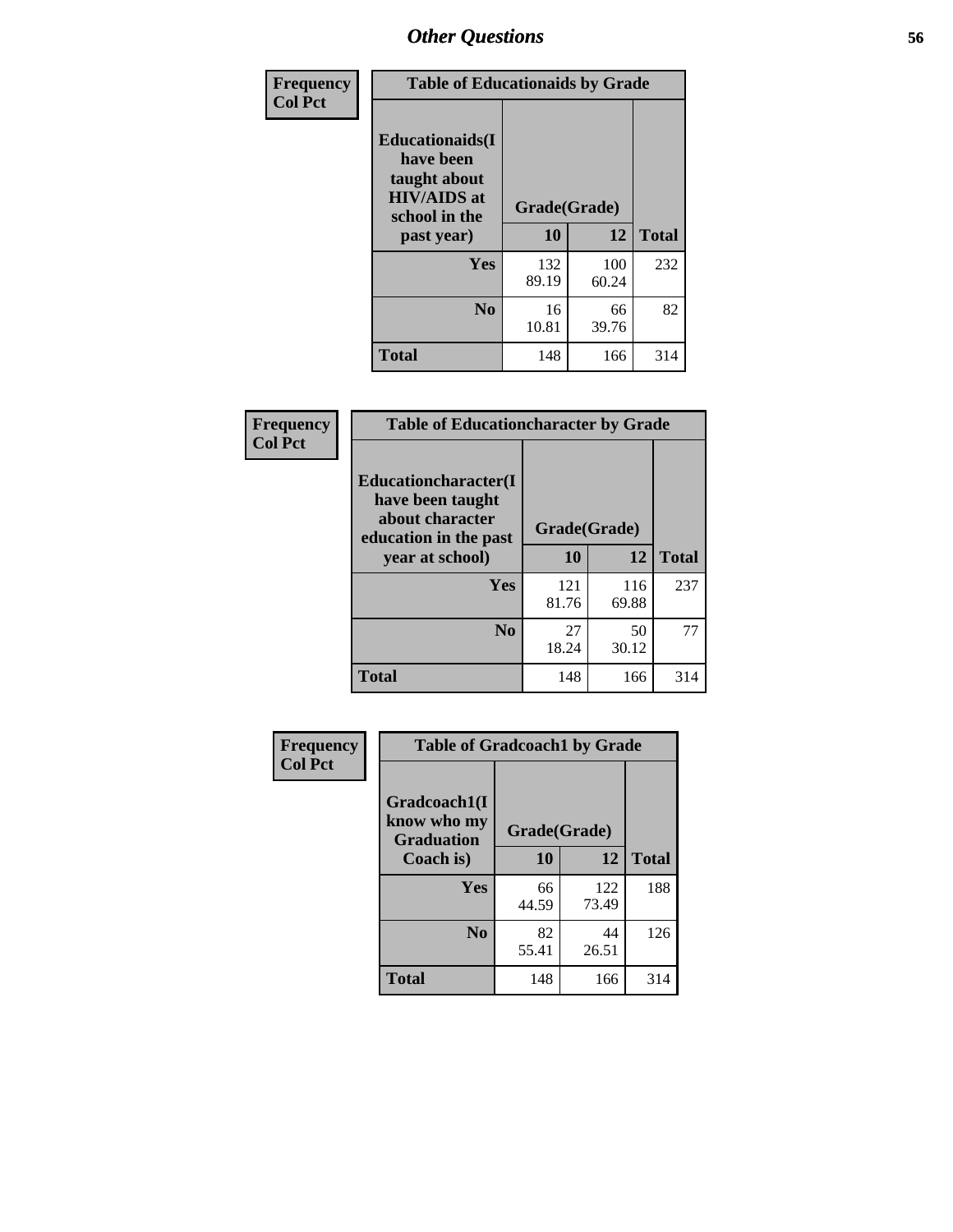| Frequency      | <b>Table of Gradcoach2 by Grade</b> |              |             |              |
|----------------|-------------------------------------|--------------|-------------|--------------|
| <b>Col Pct</b> | Gradcoach2(I<br>have                |              |             |              |
|                | contacted my<br><b>Graduation</b>   | Grade(Grade) |             |              |
|                | Coach)                              | 10           | 12          | <b>Total</b> |
|                | Yes                                 | 24<br>16.22  | 76<br>45.78 | 100          |
|                | N <sub>0</sub>                      | 124<br>83.78 | 90<br>54.22 | 214          |
|                | <b>Total</b>                        | 148          | 166         | 314          |

| <b>Frequency</b><br><b>Col Pct</b> | <b>Table of Gradcoach3 by Grade</b>                                         |              |             |              |
|------------------------------------|-----------------------------------------------------------------------------|--------------|-------------|--------------|
|                                    | Gradcoach3(I<br>have received<br>assistance<br>from my<br><b>Graduation</b> | Grade(Grade) |             |              |
|                                    | Coach)                                                                      | 10           | 12          | <b>Total</b> |
|                                    | Yes                                                                         | 18<br>12.16  | 65<br>39.16 | 83           |
|                                    | N <sub>0</sub>                                                              | 37<br>25.00  | 36<br>21.69 | 73           |
|                                    | Don't know                                                                  | 93<br>62.84  | 65<br>39.16 | 158          |
|                                    | <b>Total</b>                                                                | 148          | 166         | 314          |

| Frequency      | <b>Table of Selfharm by Grade</b>                                                                                                                                          |              |              |              |
|----------------|----------------------------------------------------------------------------------------------------------------------------------------------------------------------------|--------------|--------------|--------------|
| <b>Col Pct</b> | <b>Selfharm</b> (During<br>the past 12<br>months,<br>I harmed myself<br>on purpose<br><b>Suicideconsider</b><br>During the past<br>12 months,<br>I seriously<br>considered |              | Grade(Grade) |              |
|                | suicide)                                                                                                                                                                   | 10           | 12           | <b>Total</b> |
|                | Yes                                                                                                                                                                        | 16<br>10.81  | 14<br>8.43   | 30           |
|                | N <sub>0</sub>                                                                                                                                                             | 132<br>89.19 | 152<br>91.57 | 284          |
|                | <b>Total</b>                                                                                                                                                               | 148          | 166          | 314          |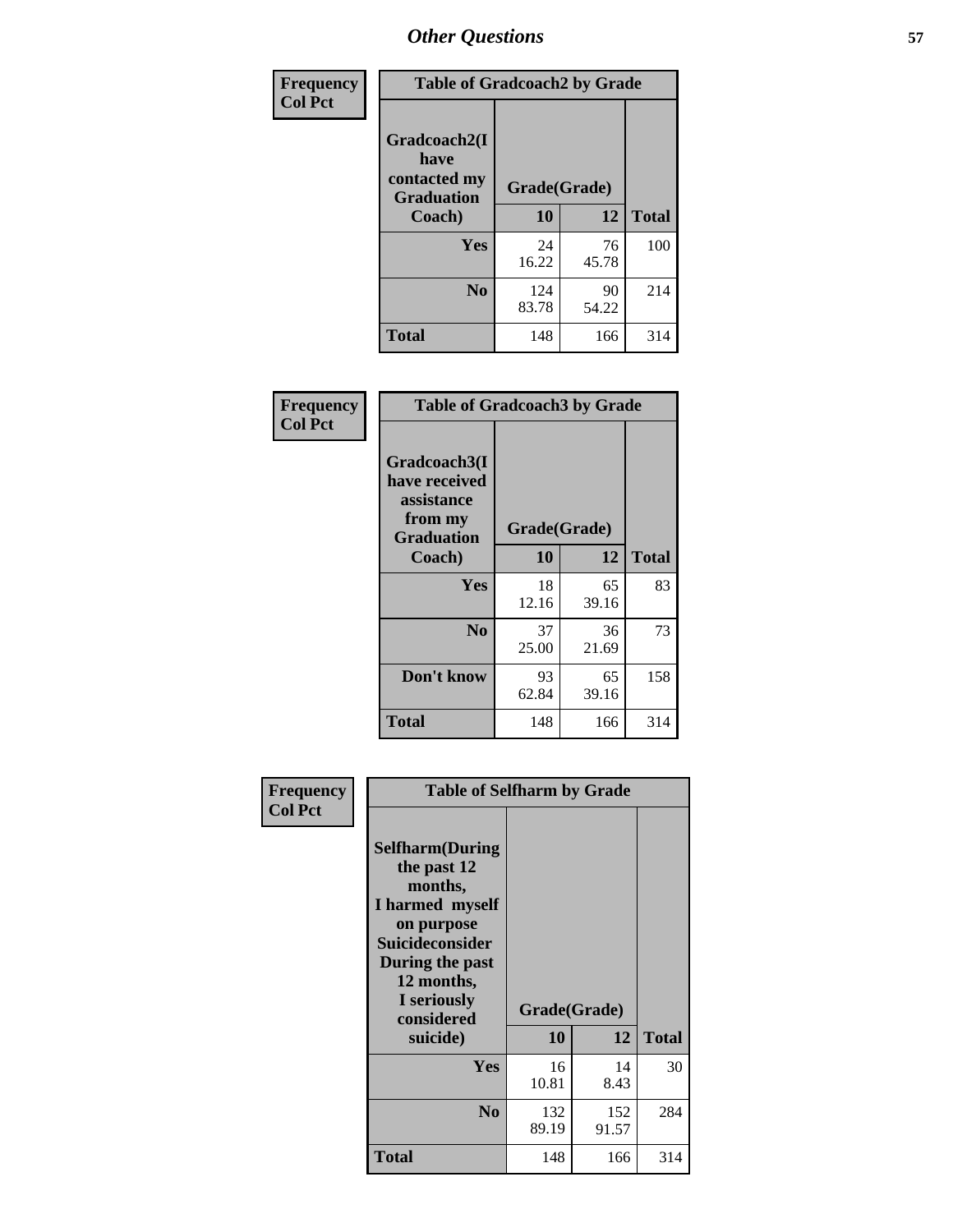| <b>Frequency</b> | <b>Table of Suicideconsider by Grade</b> |              |              |              |
|------------------|------------------------------------------|--------------|--------------|--------------|
| <b>Col Pct</b>   |                                          | Grade(Grade) |              |              |
|                  | Suicideconsider                          | <b>10</b>    | 12           | <b>Total</b> |
|                  | Yes                                      | 19<br>12.84  | 13<br>7.83   | 32           |
|                  | N <sub>0</sub>                           | 129<br>87.16 | 153<br>92.17 | 282          |
|                  | <b>Total</b>                             | 148          | 166          | 314          |

| Frequency      | <b>Table of Suicideattempt by Grade</b>              |              |              |              |
|----------------|------------------------------------------------------|--------------|--------------|--------------|
| <b>Col Pct</b> | Suicideattempt(I<br>have attempted<br>suicide in the | Grade(Grade) |              |              |
|                | last year)                                           | 10           | 12           | <b>Total</b> |
|                | Yes                                                  | 17<br>11.49  | 4.22         | 24           |
|                | $\bf No$                                             | 131<br>88.51 | 159<br>95.78 | 290          |
|                | <b>Total</b>                                         | 148          | 166          | 314          |

| Frequency      | <b>Table of Instantmessaged by Grade</b>               |              |             |              |
|----------------|--------------------------------------------------------|--------------|-------------|--------------|
| <b>Col Pct</b> | Instantmessaged(I<br>have instant<br>messaged people I | Grade(Grade) |             |              |
|                | do not even know)                                      | 10           | 12          | <b>Total</b> |
|                | Yes                                                    | 65<br>43.92  | 72<br>43.37 | 137          |
|                | N <sub>0</sub>                                         | 83<br>56.08  | 94<br>56.63 | 177          |
|                | <b>Total</b>                                           | 148          | 166         | 314          |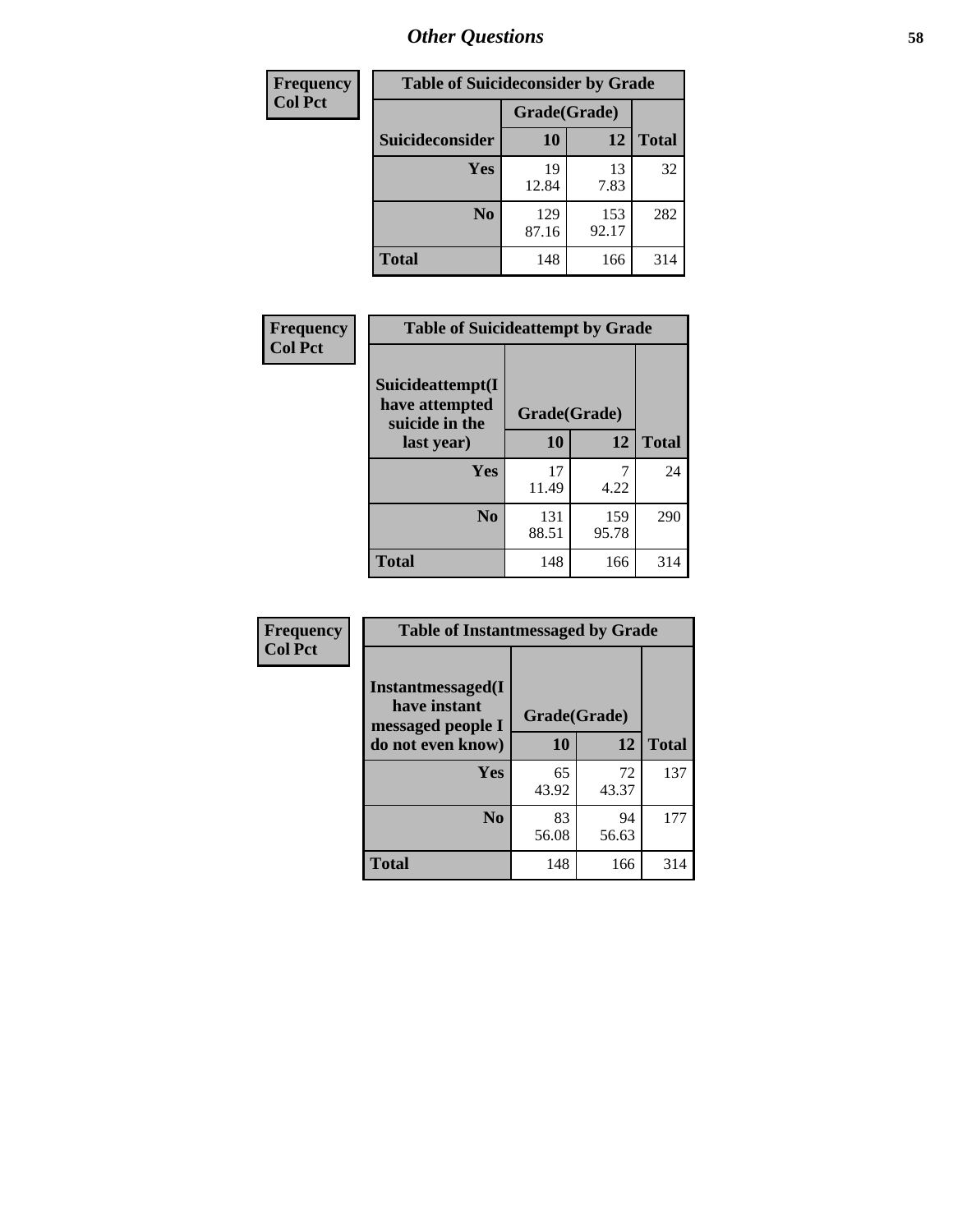| Frequency      | <b>Table of Getsalong by Grade</b>                          |              |                       |              |
|----------------|-------------------------------------------------------------|--------------|-----------------------|--------------|
| <b>Col Pct</b> | <b>Getsalong</b> (I get<br>along with other<br>students and | Grade(Grade) |                       |              |
|                | adults)                                                     | 10           | 12                    | <b>Total</b> |
|                | <b>Strongly Agree</b>                                       | 78<br>52.70  | 98<br>59.04           | 176          |
|                | <b>Somewhat Agree</b>                                       | 61<br>41.22  | 61<br>36.75           | 122          |
|                | <b>Somewhat Disagree</b>                                    | 3<br>2.03    | 5<br>3.01             | 8            |
|                | <b>Strongly Disagree</b>                                    | 6<br>4.05    | $\mathcal{L}$<br>1.20 | 8            |
|                | <b>Total</b>                                                | 148          | 166                   | 314          |

| <b>Frequency</b> |  |
|------------------|--|
| <b>Col Pct</b>   |  |

| <b>Table of Safehome by Grade</b> |                    |              |              |  |
|-----------------------------------|--------------------|--------------|--------------|--|
| Safehome(I feel<br>safe at home)  | Grade(Grade)<br>10 | 12           | <b>Total</b> |  |
| <b>Strongly Agree</b>             | 106<br>71.62       | 123<br>74.10 | 229          |  |
| <b>Somewhat Agree</b>             | 27<br>18.24        | 37<br>22.29  | 64           |  |
| <b>Somewhat Disagree</b>          | 4.73               | 3<br>1.81    | 10           |  |
| <b>Strongly Disagree</b>          | 8<br>5.41          | 3<br>1.81    | 11           |  |
| <b>Total</b>                      | 148                | 166          | 314          |  |

| Frequency      | <b>Table of Adulttalk by Grade</b>                                                                 |                    |              |              |  |
|----------------|----------------------------------------------------------------------------------------------------|--------------------|--------------|--------------|--|
| <b>Col Pct</b> | <b>Adulttalk</b> (I<br>know an<br>adult at<br>school that<br>I can talk<br>with if I<br>need help) | Grade(Grade)<br>10 | 12           | <b>Total</b> |  |
|                | <b>Yes</b>                                                                                         | 116<br>78.38       | 141<br>84.94 | 257          |  |
|                | N <sub>0</sub>                                                                                     | 32<br>21.62        | 25<br>15.06  | 57           |  |
|                | <b>Total</b>                                                                                       | 148                | 166          | 314          |  |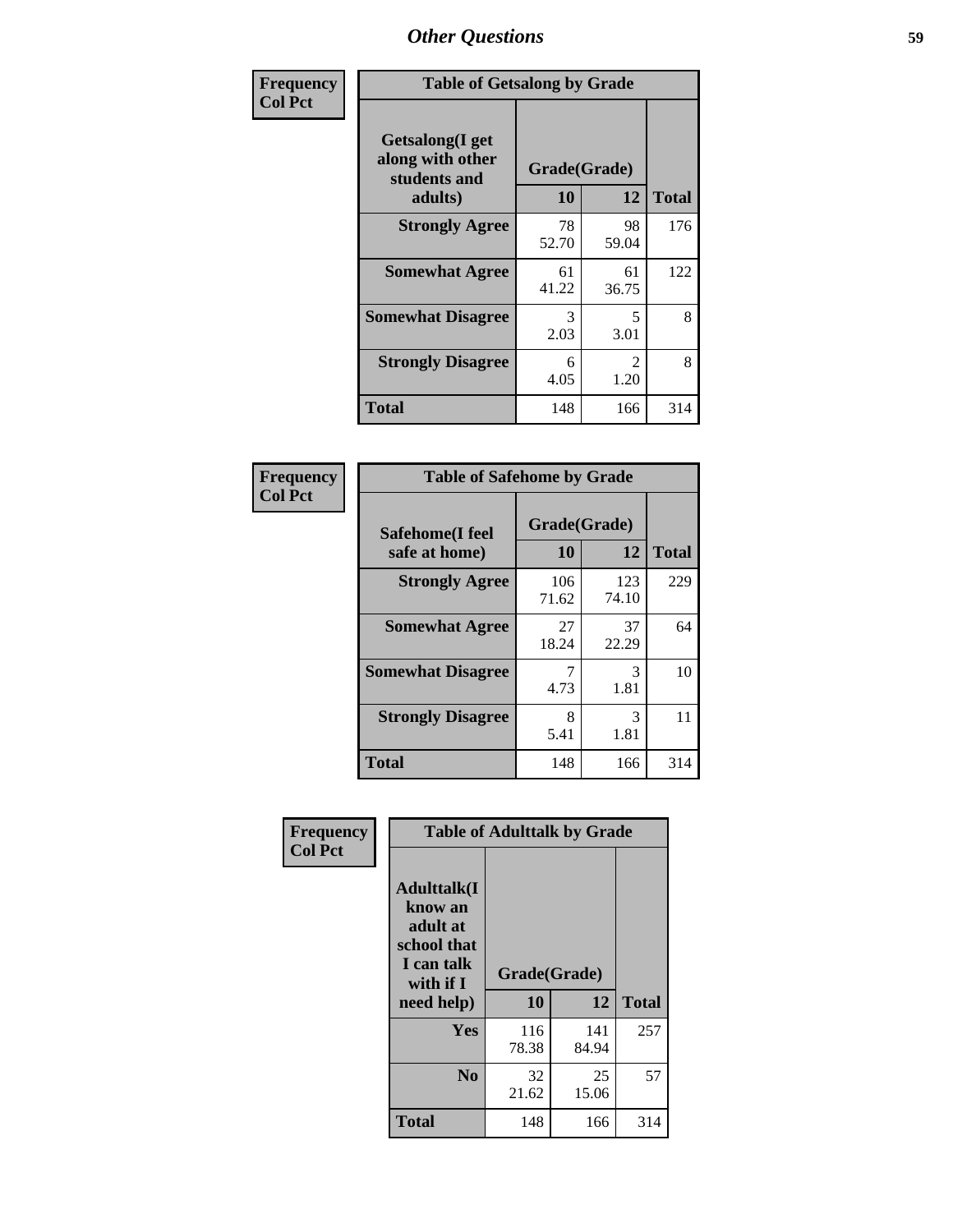**Frequency Row Pct**

| <b>Table of Grade by Tytime</b> |             |                                                                                         |             |             |             |             |              |  |  |
|---------------------------------|-------------|-----------------------------------------------------------------------------------------|-------------|-------------|-------------|-------------|--------------|--|--|
|                                 |             | Tytime (On an average school day,<br>how much unsupervised time do I spend watching TV) |             |             |             |             |              |  |  |
|                                 |             | <b>Less that</b><br>$2 - 3$<br>$4 - 5$<br>$6+$                                          |             |             |             |             |              |  |  |
| Grade(Grade)                    | None        | hour/day                                                                                | hour/day    | hours/day   | hours/day   | hours/day   | <b>Total</b> |  |  |
| 10                              | 17<br>11.49 | 31<br>20.95                                                                             | 16<br>10.81 | 47<br>31.76 | 19<br>12.84 | 18<br>12.16 | 148          |  |  |
| 12                              | 29<br>17.47 | 38<br>22.89                                                                             | 27<br>16.27 | 40<br>24.10 | 18<br>10.84 | 14<br>8.43  | 166          |  |  |
| <b>Total</b>                    | 46          | 69                                                                                      | 43          | 87          | 37          | 32          | 314          |  |  |

**Frequency Row Pct**

| <b>Table of Grade by Computertime</b> |             |                                                                                                                              |             |             |           |             |     |  |  |
|---------------------------------------|-------------|------------------------------------------------------------------------------------------------------------------------------|-------------|-------------|-----------|-------------|-----|--|--|
|                                       |             | Computertime (On an average school day,<br>how much unsupervised time do I spend on the computer)                            |             |             |           |             |     |  |  |
| Grade(Grade)                          | None $ $    | <b>Less that</b><br>$4 - 5$<br>$2 - 3$<br>$6+$<br>hours/day<br>hour/day   hour/day<br>hours/day<br>hours/day<br><b>Total</b> |             |             |           |             |     |  |  |
| 10                                    | 27<br>18.24 | 34<br>22.97                                                                                                                  | 19<br>12.84 | 46<br>31.08 | 6<br>4.05 | 16<br>10.81 | 148 |  |  |
| 12                                    | 47<br>28.31 | 39<br>23<br>41<br>12<br>23.49<br>2.41<br>24.70<br>7.23<br>13.86                                                              |             |             |           |             |     |  |  |
| <b>Total</b>                          | 74          | 75                                                                                                                           | 42          | 85          | 10        | 28          | 314 |  |  |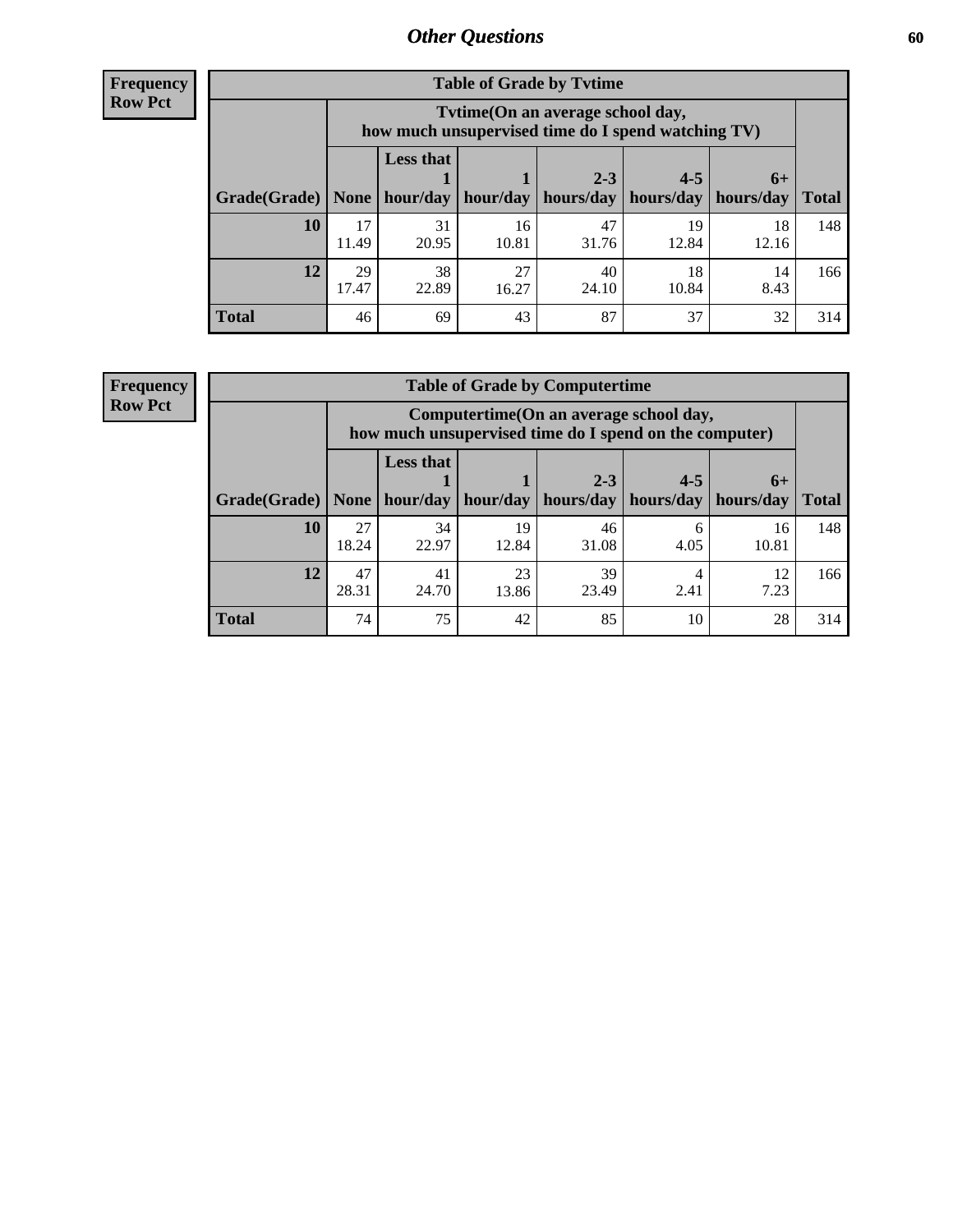#### *Questions about Driving Laws* **61** *Driving Questions were asked only of high school students.*

| <b>Frequency</b> |
|------------------|
| <b>Row Pct</b>   |

| <b>Table of Grade by License1</b> |                                                                      |                                                                                                                                           |                |               |               |              |  |  |  |
|-----------------------------------|----------------------------------------------------------------------|-------------------------------------------------------------------------------------------------------------------------------------------|----------------|---------------|---------------|--------------|--|--|--|
|                                   |                                                                      | License1(During the first 6 months of driving<br>with a provisional license,<br>the only passengers who can ride with the<br>driver are:) |                |               |               |              |  |  |  |
| Grade(Grade)                      | <b>Parent or</b><br><b>Guardian</b>                                  | Family<br><b>Members</b>                                                                                                                  | <b>Friends</b> | <b>Anyone</b> | Don't<br>Know | <b>Total</b> |  |  |  |
| 10                                | 46<br>31.08                                                          | 54<br>36.49                                                                                                                               | 3<br>2.03      | 23<br>15.54   | 22<br>14.86   | 148          |  |  |  |
| 12                                | 67<br>19<br>62<br>14<br>4<br>2.41<br>8.43<br>11.45<br>37.35<br>40.36 |                                                                                                                                           |                |               |               |              |  |  |  |
| <b>Total</b>                      | 108                                                                  | 121                                                                                                                                       | 7              | 42            | 36            | 314          |  |  |  |

| <b>Frequency</b> |              | <b>Table of Grade by License2</b> |                  |                         |                                                                                                          |                      |              |
|------------------|--------------|-----------------------------------|------------------|-------------------------|----------------------------------------------------------------------------------------------------------|----------------------|--------------|
| <b>Row Pct</b>   |              |                                   |                  |                         | License2(17 yr old drivers with a<br>provisional driver's license cannot<br>drive between the hours of:) |                      |              |
|                  | Grade(Grade) | <b>Midnight</b><br>to 6am         | 1am<br>to<br>5am | 1am<br>to<br><b>6am</b> | N <sub>0</sub><br>curfew<br>for $17$<br>year<br>olds                                                     | Don't<br><b>Know</b> | <b>Total</b> |
|                  | 10           | 71<br>47.97                       | 16<br>10.81      | 13<br>8.78              | 13<br>8.78                                                                                               | 35<br>23.65          | 148          |
|                  | 12           | 99<br>59.64                       | 17<br>10.24      | 9<br>5.42               | 13<br>7.83                                                                                               | 28<br>16.87          | 166          |
|                  | <b>Total</b> | 170                               | 33               | 22                      | 26                                                                                                       | 63                   | 314          |

| Frequency      |              | <b>Table of Grade by License3</b>     |             |                                                        |            |            |               |              |  |
|----------------|--------------|---------------------------------------|-------------|--------------------------------------------------------|------------|------------|---------------|--------------|--|
| <b>Row Pct</b> |              | License3(For drivers under the age of |             | 21,<br>what level of alcohol is considered<br>$DUI$ ?) |            |            |               |              |  |
|                | Grade(Grade) | Any<br><b>Amount</b>                  | 0.02        | 0.04                                                   | 0.06       | 0.08       | Don't<br>know | <b>Total</b> |  |
|                | <b>10</b>    | 37<br>25.00                           | 20<br>13.51 | 21<br>14.19                                            | 12<br>8.11 | 12<br>8.11 | 46<br>31.08   | 148          |  |
|                | 12           | 53<br>31.93                           | 43<br>25.90 | 13<br>7.83                                             | 6<br>3.61  | 9<br>5.42  | 42<br>25.30   | 166          |  |
|                | <b>Total</b> | 90                                    | 63          | 34                                                     | 18         | 21         | 88            | 314          |  |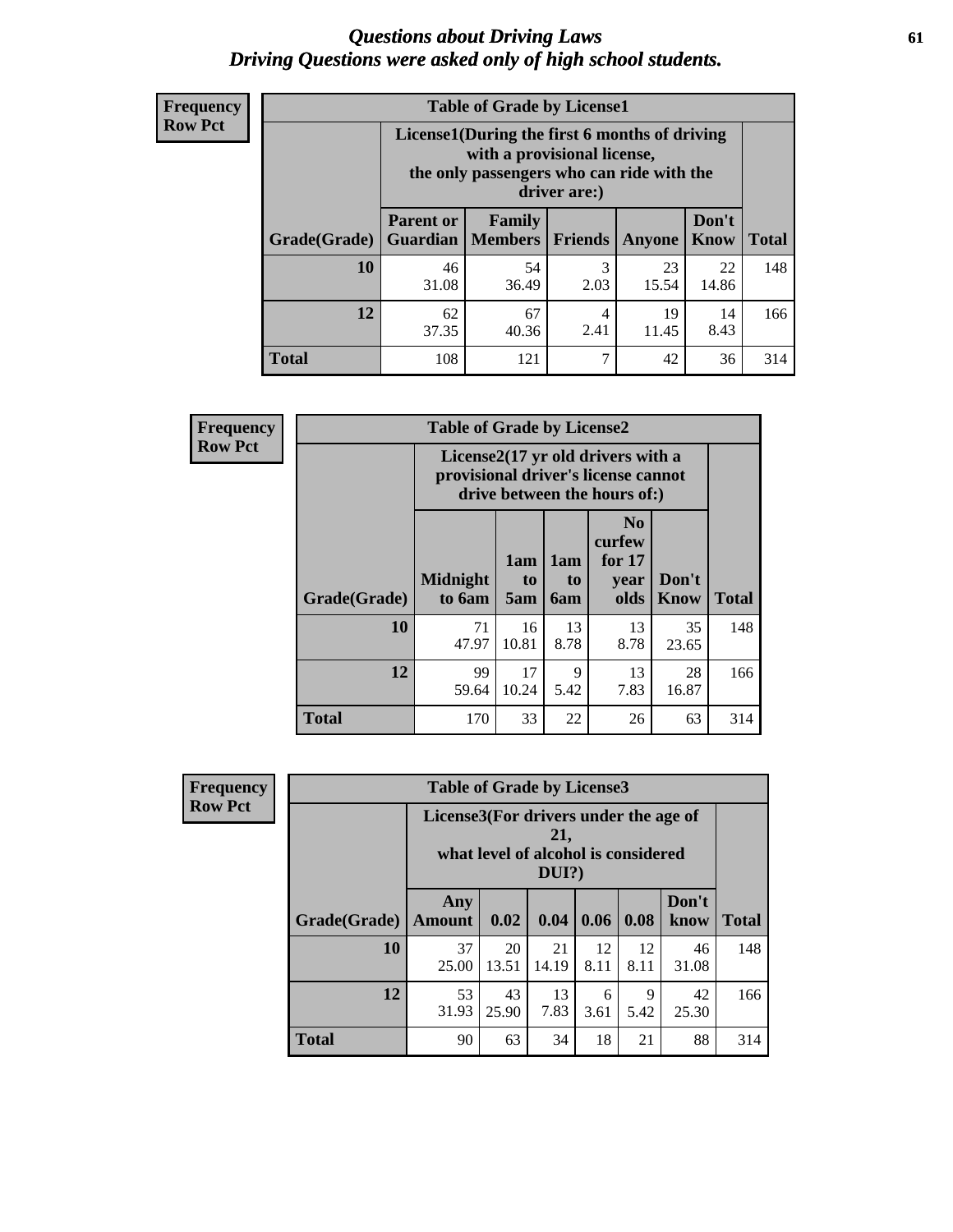#### *Questions about Driving Laws* **62** *Driving Questions were asked only of high school students.*

**Frequency Row Pct**

| <b>Table of Grade by License4</b> |             |                                                                                                                                                                                                                                                                                |             |             |           |             |     |  |
|-----------------------------------|-------------|--------------------------------------------------------------------------------------------------------------------------------------------------------------------------------------------------------------------------------------------------------------------------------|-------------|-------------|-----------|-------------|-----|--|
|                                   |             | License4(A driver under 21 automatically<br>loses his/her license if caught exceeding the<br>posted speet limit by:)<br>Can't<br>lose<br>license<br><b>Depends</b><br>$15+$<br>$35+$<br>$25+$<br>Don't<br>for<br>on<br><b>Total</b><br>speeding<br>mph<br>know<br>mph<br>judge |             |             |           |             |     |  |
| Grade(Grade)                      | mph         |                                                                                                                                                                                                                                                                                |             |             |           |             |     |  |
| 10                                | 35<br>23.65 | 14<br>9.46                                                                                                                                                                                                                                                                     | 20<br>13.51 | 20<br>13.51 | 9<br>6.08 | 50<br>33.78 | 148 |  |
| 12                                | 33<br>19.88 | 41<br>24.70                                                                                                                                                                                                                                                                    | 25<br>15.06 | 12<br>7.23  | 7<br>4.22 | 48<br>28.92 | 166 |  |
| <b>Total</b>                      | 68          | 55                                                                                                                                                                                                                                                                             | 45          | 32          | 16        | 98          | 314 |  |

| Frequency      | <b>Table of Grade by License5</b> |             |                                                                                                                                                             |               |       |
|----------------|-----------------------------------|-------------|-------------------------------------------------------------------------------------------------------------------------------------------------------------|---------------|-------|
| <b>Row Pct</b> |                                   |             | License5(A)<br>Georgia teenager<br>with family<br>connections or a<br>good lawyer can<br>break a teen<br>driving law and<br>keep their driver's<br>license) |               |       |
|                | Grade(Grade)                      | <b>Yes</b>  | N <sub>0</sub>                                                                                                                                              | Don't<br>know | Total |
|                | 10                                | 34<br>22.97 | 69<br>46.62                                                                                                                                                 | 45<br>30.41   | 148   |
|                | 12                                | 51<br>30.72 | 65<br>39.16                                                                                                                                                 | 50<br>30.12   | 166   |
|                | Total                             | 85          | 134                                                                                                                                                         | 95            | 314   |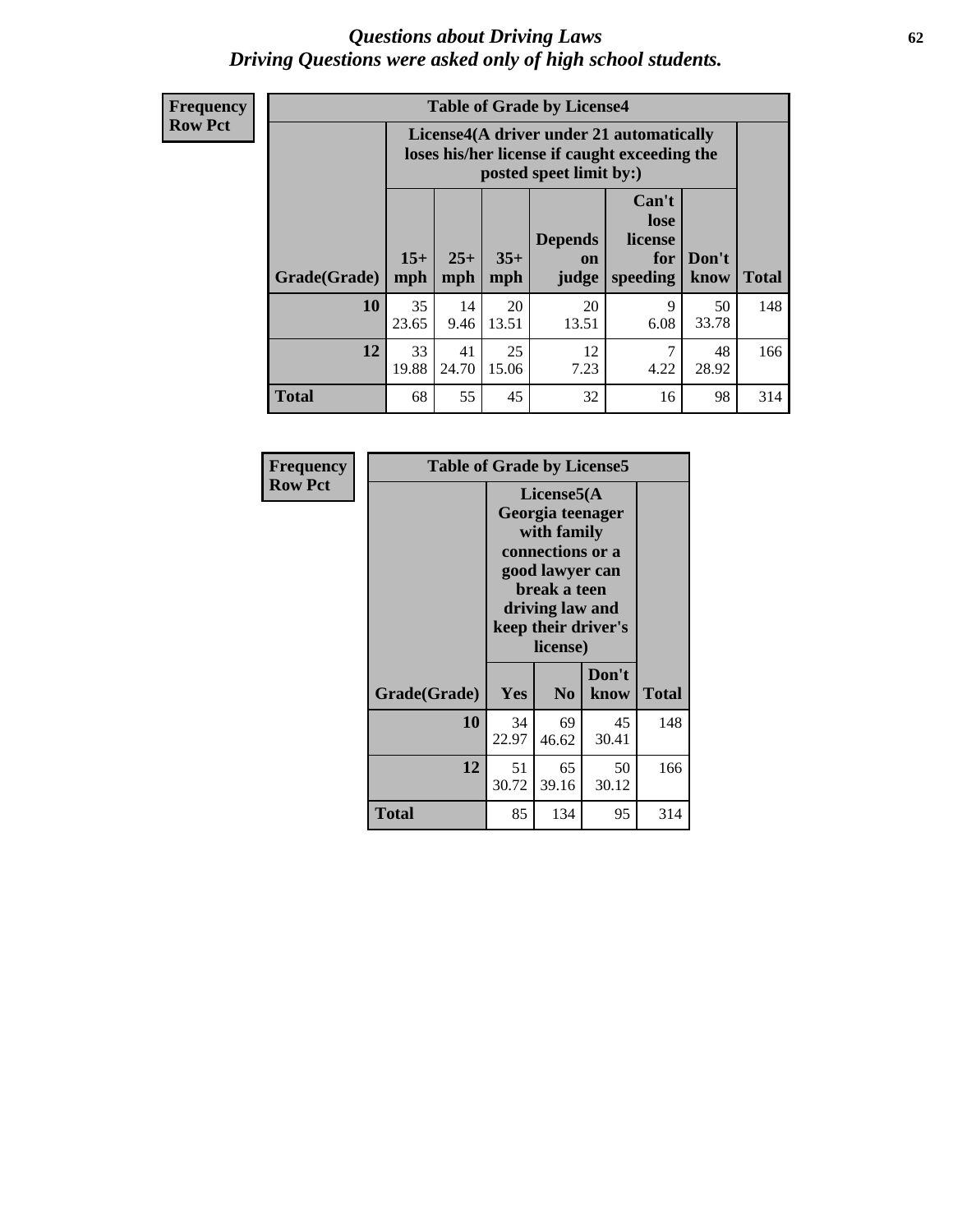### *Questions about Driving Laws* **63** *Driving Questions were asked only of high school students.*

| <b>Frequency</b> | <b>Table of Grade by License6</b> |             |                                                                                                                           |                    |              |
|------------------|-----------------------------------|-------------|---------------------------------------------------------------------------------------------------------------------------|--------------------|--------------|
| <b>Row Pct</b>   |                                   |             | License <sub>6</sub> (I know a<br>friend or<br>classmate that<br>broke a teen<br>driving law,<br>keep his/her<br>license) | but was allowed to |              |
|                  | Grade(Grade)                      | Yes         | N <sub>0</sub>                                                                                                            | Don't<br>know      | <b>Total</b> |
|                  | 10                                | 37<br>25.00 | 73<br>49.32                                                                                                               | 38<br>25.68        | 148          |
|                  | 12                                | 54<br>32.53 | 74<br>44.58                                                                                                               | 38<br>22.89        | 166          |
|                  | <b>Total</b>                      | 91          | 147                                                                                                                       | 76                 | 314          |

| <b>Frequency</b> | <b>Table of Grade by License7</b> |                                                                             |                                                                                               |                                                   |                        |              |  |  |
|------------------|-----------------------------------|-----------------------------------------------------------------------------|-----------------------------------------------------------------------------------------------|---------------------------------------------------|------------------------|--------------|--|--|
| <b>Row Pct</b>   |                                   |                                                                             | License7(A student under the age of 18 cam loser<br>his/her driving privileges if he or she:) |                                                   |                        |              |  |  |
|                  | Grade(Grade)                      | <b>Have</b><br>more than<br>10<br>unexcused<br>absences<br>per school<br>yr | Drop out<br>without  <br>graduating                                                           | <b>Bring</b><br>alcohol/drugs/weapon<br>to school | All of<br>the<br>above | <b>Total</b> |  |  |
|                  | 10                                | 26<br>17.57                                                                 | 18<br>12.16                                                                                   | 4<br>2.70                                         | 100<br>67.57           | 148          |  |  |
|                  | 12                                | 37<br>22.29                                                                 | 13<br>7.83                                                                                    | 11<br>6.63                                        | 105<br>63.25           | 166          |  |  |
|                  | <b>Total</b>                      | 63                                                                          | 31                                                                                            | 15                                                | 205                    | 314          |  |  |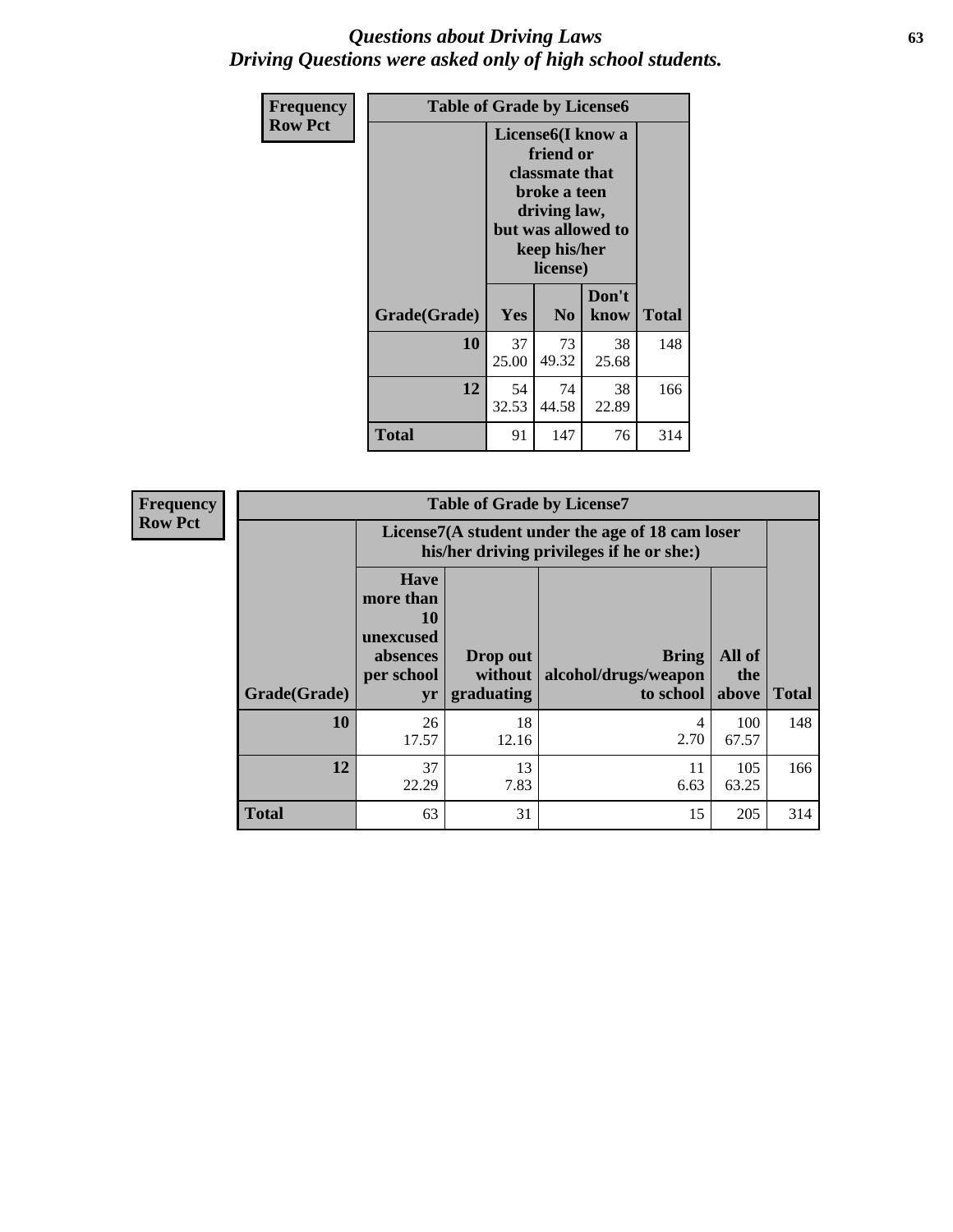# *Select Results by Gender* **64**

| Frequency      |                                                   | <b>Table of SchoolClimate2 by Gender</b> |             |              |  |  |  |  |
|----------------|---------------------------------------------------|------------------------------------------|-------------|--------------|--|--|--|--|
| <b>Col Pct</b> | SchoolClimate2(I<br>feel successful at<br>school) | Gender(Gender)<br><b>Female</b>          | <b>Male</b> | <b>Total</b> |  |  |  |  |
|                | <b>Strongly Agree</b>                             | 87<br>51.48                              | 58<br>40.00 | 145          |  |  |  |  |
|                | <b>Somewhat Agree</b>                             | 71<br>42.01                              | 70<br>48.28 | 141          |  |  |  |  |
|                | <b>Somewhat Disagree</b>                          | 9<br>5.33                                | 5<br>3.45   | 14           |  |  |  |  |
|                | <b>Strongly Disagree</b>                          | $\mathcal{L}$<br>1.18                    | 12<br>8.28  | 14           |  |  |  |  |
|                | <b>Total</b>                                      | 169                                      | 145         | 314          |  |  |  |  |

| Frequency      | <b>Table of SchoolClimate6 by Gender</b>                 |                                 |             |              |  |  |  |
|----------------|----------------------------------------------------------|---------------------------------|-------------|--------------|--|--|--|
| <b>Col Pct</b> | <b>SchoolClimate6(Teachers</b><br>treat me with respect) | Gender(Gender)<br><b>Female</b> | <b>Male</b> | <b>Total</b> |  |  |  |
|                | <b>Strongly Agree</b>                                    | 85<br>50.30                     | 53<br>36.55 | 138          |  |  |  |
|                | <b>Somewhat Agree</b>                                    | 65<br>38.46                     | 58<br>40.00 | 123          |  |  |  |
|                | <b>Somewhat Disagree</b>                                 | 15<br>8.88                      | 19<br>13.10 | 34           |  |  |  |
|                | <b>Strongly Disagree</b>                                 | 4<br>2.37                       | 15<br>10.34 | 19           |  |  |  |
|                | <b>Total</b>                                             | 169                             | 145         | 314          |  |  |  |

| <b>Frequency</b> | <b>Table of SchoolClimate8 by Gender</b>                                             |                                                |             |              |
|------------------|--------------------------------------------------------------------------------------|------------------------------------------------|-------------|--------------|
| <b>Col Pct</b>   | <b>SchoolClimate8(Students</b><br>are frequently<br>recognized for good<br>behavior) | Gender(Gender)<br><b>Female</b><br><b>Male</b> |             | <b>Total</b> |
|                  | <b>Strongly Agree</b>                                                                | 52<br>30.77                                    | 27<br>18.62 | 79           |
|                  | <b>Somewhat Agree</b>                                                                | 77<br>45.56                                    | 70<br>48.28 | 147          |
|                  | <b>Somewhat Disagree</b>                                                             | 33<br>19.53                                    | 26<br>17.93 | 59           |
|                  | <b>Strongly Disagree</b>                                                             | 7<br>4.14                                      | 22<br>15.17 | 29           |
|                  | Total                                                                                | 169                                            | 145         | 314          |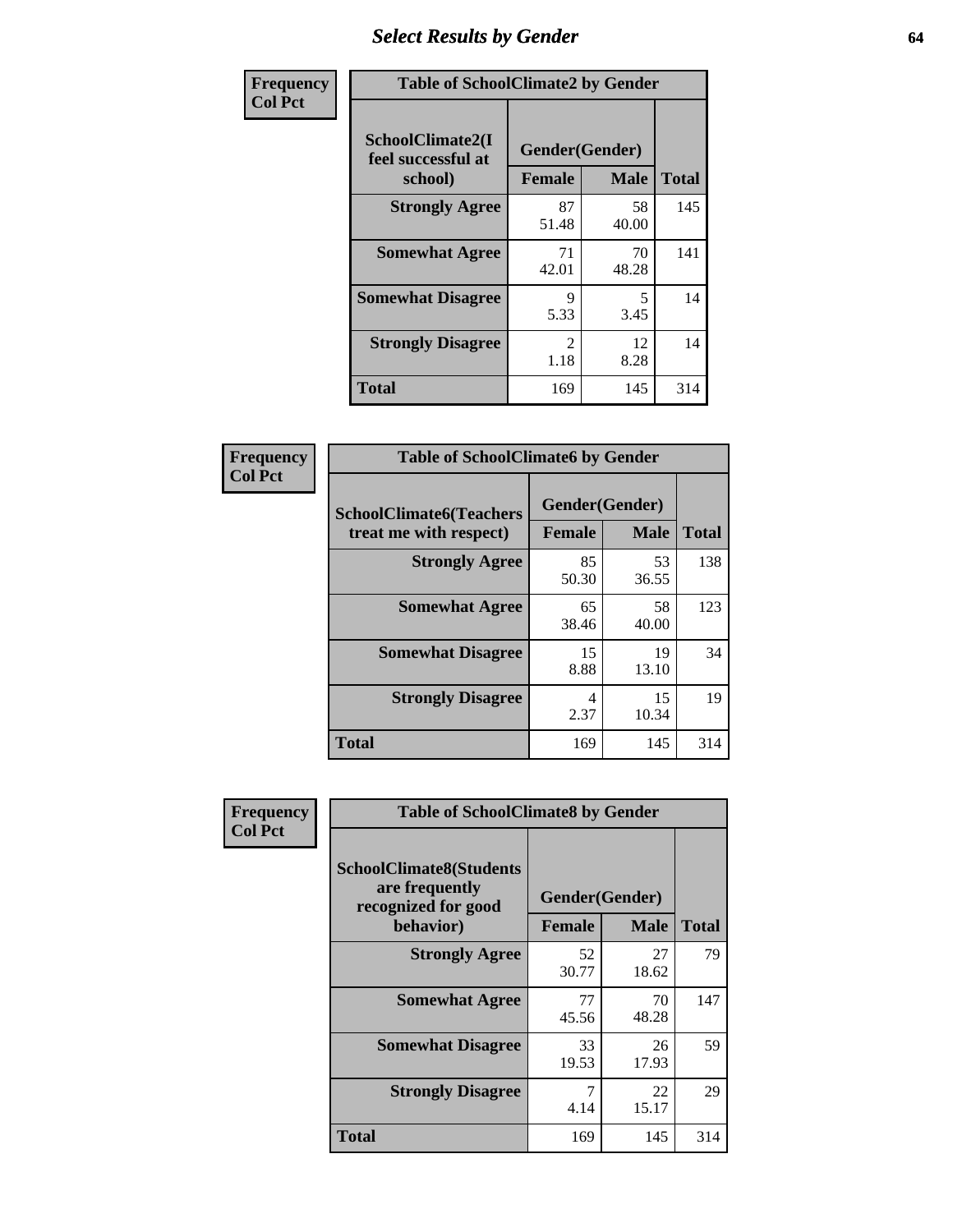# *Select Results by Gender* **65**

| <b>Frequency</b> | <b>Table of Gender by Dropout</b> |                                                                        |              |              |
|------------------|-----------------------------------|------------------------------------------------------------------------|--------------|--------------|
| <b>Row Pct</b>   |                                   | Dropout(I<br>have<br>thought<br>about<br>dropping<br>out of<br>school) |              |              |
|                  | Gender(Gender)                    | Yes                                                                    | No           | <b>Total</b> |
|                  | <b>Female</b>                     | 36<br>21.30                                                            | 133<br>78.70 | 169          |
|                  | <b>Male</b>                       | 48<br>33.10                                                            | 97<br>66.90  | 145          |
|                  | <b>Total</b>                      | 84                                                                     | 230          | 314          |

| <b>Frequency</b> |                | <b>Table of Gender by Dropoutreason</b>                            |              |                                 |                                |              |              |
|------------------|----------------|--------------------------------------------------------------------|--------------|---------------------------------|--------------------------------|--------------|--------------|
| <b>Row Pct</b>   |                | Dropoutreason(If I dropped out the<br>reason would most likely be) |              |                                 |                                |              |              |
|                  | Gender(Gender) | Won't<br><b>Drop</b><br>out                                        | <b>Bored</b> | <b>Family</b><br><b>Reasons</b> | <b>Being</b><br><b>Bullied</b> | <b>Other</b> | <b>Total</b> |
|                  | Female         | 112<br>66.27                                                       | 17<br>10.06  | 13<br>7.69                      | າ<br>1.18                      | 25<br>14.79  | 169          |
|                  | <b>Male</b>    | 77<br>53.10                                                        | 23<br>15.86  | 20<br>13.79                     | 0.69                           | 24<br>16.55  | 145          |
|                  | <b>Total</b>   | 189                                                                | 40           | 33                              | 3                              | 49           | 314          |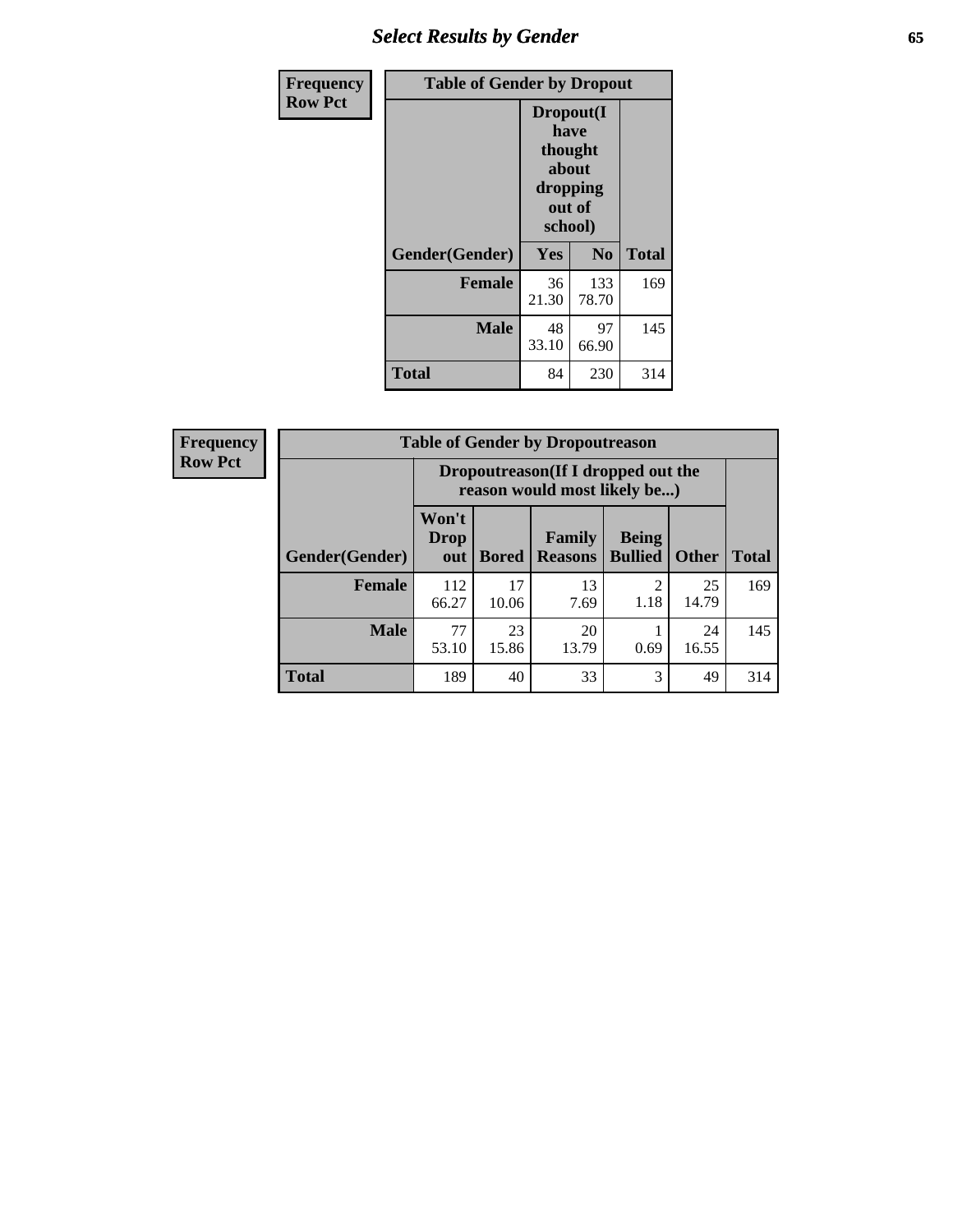*School Safety* **66**

| Frequency      | <b>Table of Gender by Bullied2</b> |                 |                |              |
|----------------|------------------------------------|-----------------|----------------|--------------|
| <b>Row Pct</b> |                                    | <b>Bullied2</b> |                |              |
|                | Gender(Gender)                     | Yes             | N <sub>0</sub> | <b>Total</b> |
|                | <b>Female</b>                      | 11<br>6.51      | 158<br>93.49   | 169          |
|                | <b>Male</b>                        | 17<br>11.72     | 128<br>88.28   | 145          |
|                | <b>Total</b>                       | 28              | 286            | 314          |

| Frequency      | <b>Table of Gender by Bulliedothers2</b> |                       |                |              |
|----------------|------------------------------------------|-----------------------|----------------|--------------|
| <b>Row Pct</b> |                                          | <b>Bulliedothers2</b> |                |              |
|                | Gender(Gender)                           | Yes                   | N <sub>0</sub> | <b>Total</b> |
|                | <b>Female</b>                            | 13<br>7.69            | 156<br>92.31   | 169          |
|                | <b>Male</b>                              | 21<br>14.48           | 124<br>85.52   | 145          |
|                | <b>Total</b>                             | 34                    | 280            | 314          |

| Frequency      | <b>Table of Gender by Weaponschool2</b> |                      |                |              |
|----------------|-----------------------------------------|----------------------|----------------|--------------|
| <b>Row Pct</b> |                                         | <b>Weaponschool2</b> |                |              |
|                | Gender(Gender)                          | Yes                  | N <sub>0</sub> | <b>Total</b> |
|                | <b>Female</b>                           | 2.37                 | 165<br>97.63   | 169          |
|                | <b>Male</b>                             | 13<br>8.97           | 132<br>91.03   | 145          |
|                | <b>Total</b>                            | 17                   | 297            | 314          |

| Frequency      | <b>Table of Gender by Absentunsafe2</b> |               |                |              |
|----------------|-----------------------------------------|---------------|----------------|--------------|
| <b>Row Pct</b> |                                         | Absentunsafe2 |                |              |
|                | Gender(Gender)                          | Yes           | N <sub>0</sub> | <b>Total</b> |
|                | <b>Female</b>                           | 4<br>2.37     | 165<br>97.63   | 169          |
|                | <b>Male</b>                             | 10<br>6.90    | 135<br>93.10   | 145          |
|                | <b>Total</b>                            | 14            | 300            | 314          |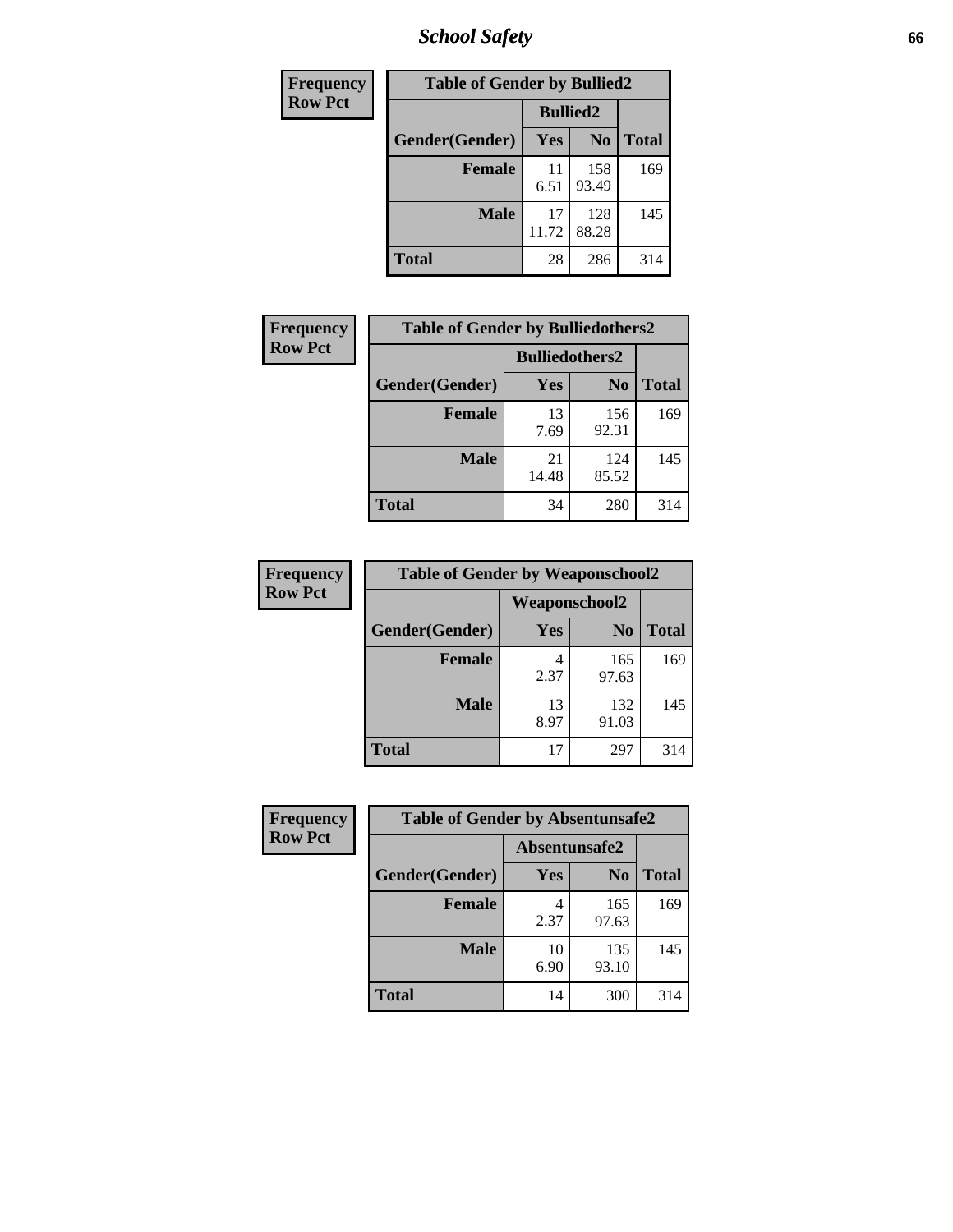*School Safety* **67**

| Frequency      | <b>Table of Gender by Gangself</b> |                                                                                                        |               |              |
|----------------|------------------------------------|--------------------------------------------------------------------------------------------------------|---------------|--------------|
| <b>Row Pct</b> |                                    | <b>Gangself</b> (I<br>have<br>participated<br>in illegal gang<br>activities in<br>the past 30<br>days) |               |              |
|                | Gender(Gender)                     | Yes                                                                                                    | $\bf No$      | <b>Total</b> |
|                | <b>Female</b>                      | 0<br>0.00                                                                                              | 169<br>100.00 | 169          |
|                | <b>Male</b>                        | 14<br>9.66                                                                                             | 131<br>90.34  | 145          |
|                | <b>Total</b>                       | 14                                                                                                     | 300           | 314          |

| Frequency      | <b>Table of Gender by Gangpeers</b> |                                                                                                                             |                |              |
|----------------|-------------------------------------|-----------------------------------------------------------------------------------------------------------------------------|----------------|--------------|
| <b>Row Pct</b> |                                     | <b>Gangpeers</b> (I<br>have friends<br>who have<br>participated<br>in illegal gang<br>activities in<br>the past 30<br>days) |                |              |
|                | Gender(Gender)                      | Yes                                                                                                                         | N <sub>0</sub> | <b>Total</b> |
|                | <b>Female</b>                       | 15<br>8.88                                                                                                                  | 154<br>91.12   | 169          |
|                | <b>Male</b>                         | 27<br>18.62                                                                                                                 | 118<br>81.38   | 145          |
|                | Total                               | 42                                                                                                                          | 272            | 314          |

| Frequency      | <b>Table of Gender by Pickedon2</b> |             |                |              |
|----------------|-------------------------------------|-------------|----------------|--------------|
| <b>Row Pct</b> |                                     | Pickedon2   |                |              |
|                | Gender(Gender)                      | Yes         | N <sub>0</sub> | <b>Total</b> |
|                | <b>Female</b>                       | 47<br>27.81 | 122<br>72.19   | 169          |
|                | <b>Male</b>                         | 44<br>30.34 | 101<br>69.66   | 145          |
|                | <b>Total</b>                        | 91          | 223            | 314          |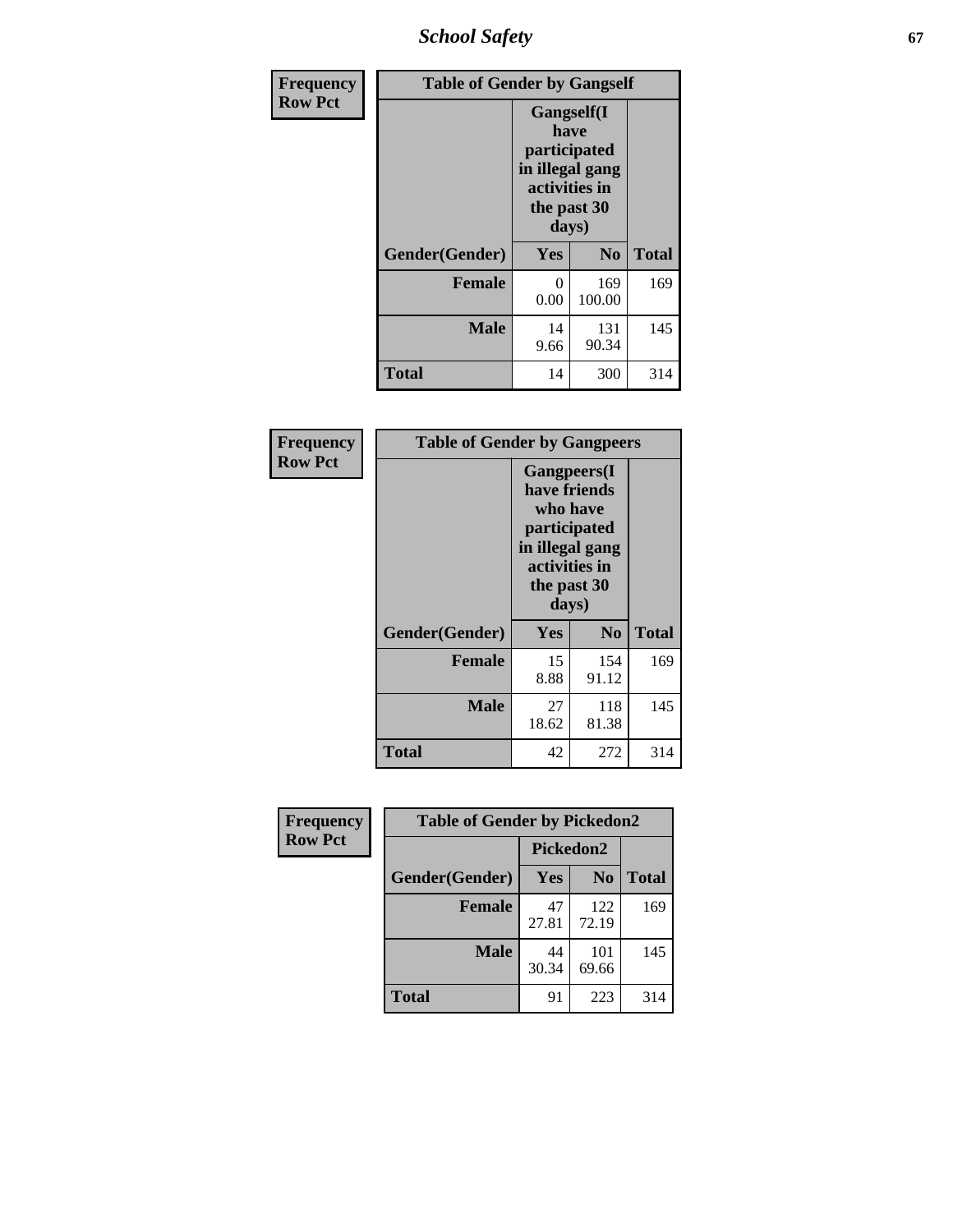*School Safety* **68**

| Frequency      | <b>Table of Gender by Safeschool2</b> |              |                |              |
|----------------|---------------------------------------|--------------|----------------|--------------|
| <b>Row Pct</b> |                                       | Safeschool2  |                |              |
|                | Gender(Gender)                        | Yes          | N <sub>0</sub> | <b>Total</b> |
|                | <b>Female</b>                         | 135<br>79.88 | 34<br>20.12    | 169          |
|                | <b>Male</b>                           | 110<br>75.86 | 35<br>24.14    | 145          |
|                | <b>Total</b>                          | 245          | 69             | 314          |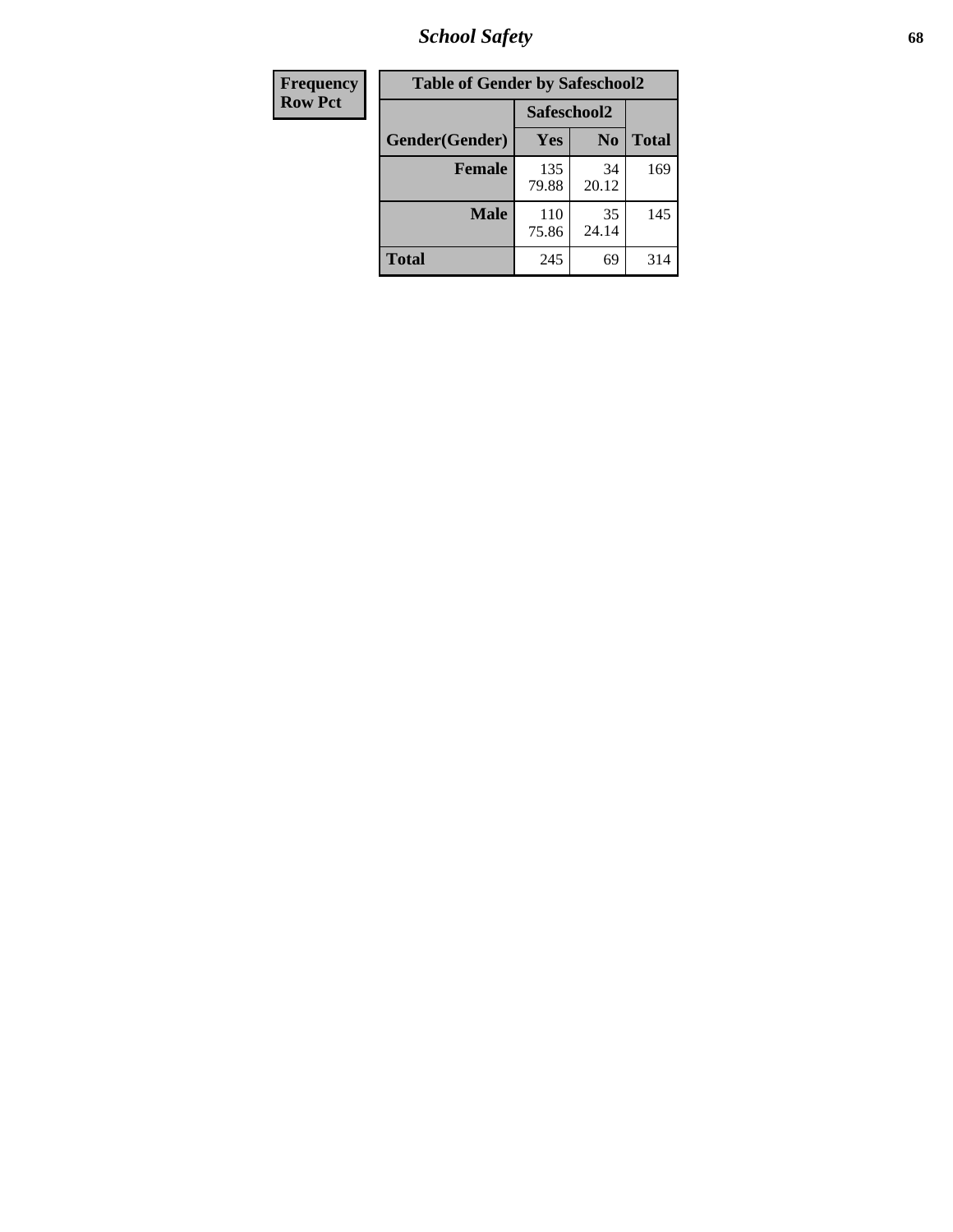# *Incidence of Drug Use* 69

| <b>Frequency</b> | <b>Table of Gender by AlcoholAlt</b>     |             |                |              |  |
|------------------|------------------------------------------|-------------|----------------|--------------|--|
| <b>Row Pct</b>   | AlcoholAlt(Alcohol<br>use, past 30 days) |             |                |              |  |
|                  | Gender(Gender)                           | Yes         | N <sub>0</sub> | <b>Total</b> |  |
|                  | <b>Female</b>                            | 26<br>15.38 | 143<br>84.62   | 169          |  |
|                  | <b>Male</b>                              | 45<br>31.03 | 100<br>68.97   | 145          |  |
|                  | <b>Total</b>                             | 71          | 243            | 314          |  |

| Frequency      | <b>Table of Gender by TobaccoAny</b> |                                          |                |              |
|----------------|--------------------------------------|------------------------------------------|----------------|--------------|
| <b>Row Pct</b> |                                      | TobaccoAny(Tobacco<br>use, past 30 days) |                |              |
|                | Gender(Gender)                       | Yes                                      | N <sub>0</sub> | <b>Total</b> |
|                | <b>Female</b>                        | 18<br>10.65                              | 151<br>89.35   | 169          |
|                | <b>Male</b>                          | 37<br>25.52                              | 108<br>74.48   | 145          |
|                | Total                                | 55                                       | 259            | 314          |

| <b>Frequency</b> | <b>Table of Gender by MarijuanaAlt</b> |                                              |                |              |
|------------------|----------------------------------------|----------------------------------------------|----------------|--------------|
| <b>Row Pct</b>   |                                        | MarijuanaAlt(Marijuana<br>use, past 30 days) |                |              |
|                  | Gender(Gender)                         | <b>Yes</b>                                   | N <sub>0</sub> | <b>Total</b> |
|                  | <b>Female</b>                          | 4.14                                         | 162<br>95.86   | 169          |
|                  | <b>Male</b>                            | 28<br>19.31                                  | 117<br>80.69   | 145          |
|                  | <b>Total</b>                           | 35                                           | 279            | 314          |

| <b>Frequency</b> | <b>Table of Gender by OtherDrugAny</b> |                                                      |                |              |
|------------------|----------------------------------------|------------------------------------------------------|----------------|--------------|
| <b>Row Pct</b>   |                                        | <b>OtherDrugAny(Other</b><br>drug use, past 30 days) |                |              |
|                  | Gender(Gender)                         | <b>Yes</b>                                           | N <sub>0</sub> | <b>Total</b> |
|                  | <b>Female</b>                          | 5<br>2.96                                            | 164<br>97.04   | 169          |
|                  | <b>Male</b>                            | 24<br>16.55                                          | 121<br>83.45   | 145          |
|                  | <b>Total</b>                           | 29                                                   | 285            | 314          |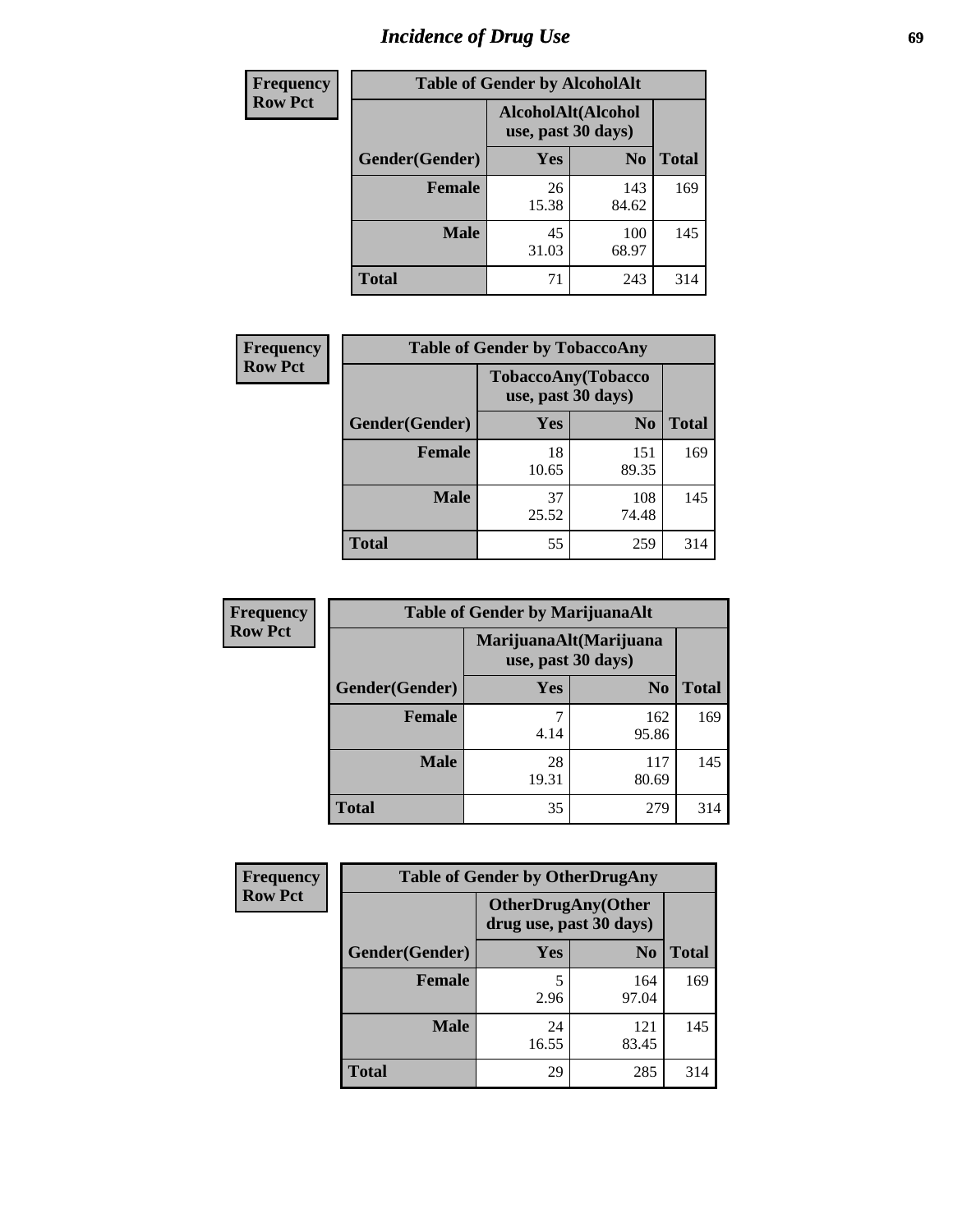### *Average Age at Onset of Use* **70** *Results for "Average Age at Onset of Use" questions exclude students who said they did not use that substance*

#### **Gender=Female**

| <b>Variable</b>    | <b>Label</b>                                                       | <b>Mean</b> |
|--------------------|--------------------------------------------------------------------|-------------|
| Alcoholinit2       | I started using alcohol when I was                                 | 14.23       |
| Cigarettesinit2    | I started smoking tobacco when I was                               | 14.33       |
| Smokelessinit2     | I started chewing tobacco when I was                               | 14.29       |
| Marijuanainit2     | I started using marijuana when I was                               | 14.45       |
| Cocaineinit2       | I started using cocaine when I was                                 | 14.00       |
| Inhalantsinit2     | I started using inhalants when I was                               | 14.00       |
| Steroidsinit2      | I started using steroids when I was                                | 16.00       |
| Ecstasyinit2       | I started using ecstasy when I was                                 | 14.00       |
| Methinit2          | I started using methamphetamines when I was                        | 16.00       |
| Hallucinogensinit2 | I started using hallucinogens when I was                           |             |
| Prescription in t2 | I started using prescription drugs not prescribed to me when I was | 14.00       |

#### **Gender=Male**

| <b>Variable</b>                 | Label                                                              | <b>Mean</b> |
|---------------------------------|--------------------------------------------------------------------|-------------|
| Alcoholinit2                    | I started using alcohol when I was                                 | 13.72       |
| Cigarettesinit2                 | I started smoking tobacco when I was                               | 13.00       |
| Smokelessinit2                  | I started chewing tobacco when I was                               | 11.59       |
| Marijuanainit2                  | I started using marijuana when I was                               | 14.10       |
| Cocaineinit2                    | I started using cocaine when I was                                 | 14.44       |
| Inhalantsinit2                  | I started using inhalants when I was                               | 13.33       |
| Steroidsinit2                   | I started using steroids when I was                                | 13.17       |
| Ecstasyinit2                    | I started using ecstasy when I was                                 | 13.71       |
| Methinit2                       | I started using methamphetamines when I was                        | 14.00       |
| Hallucinogensinit2              | I started using hallucinogens when I was                           | 13.86       |
| Prescription in it <sub>2</sub> | I started using prescription drugs not prescribed to me when I was | 12.80       |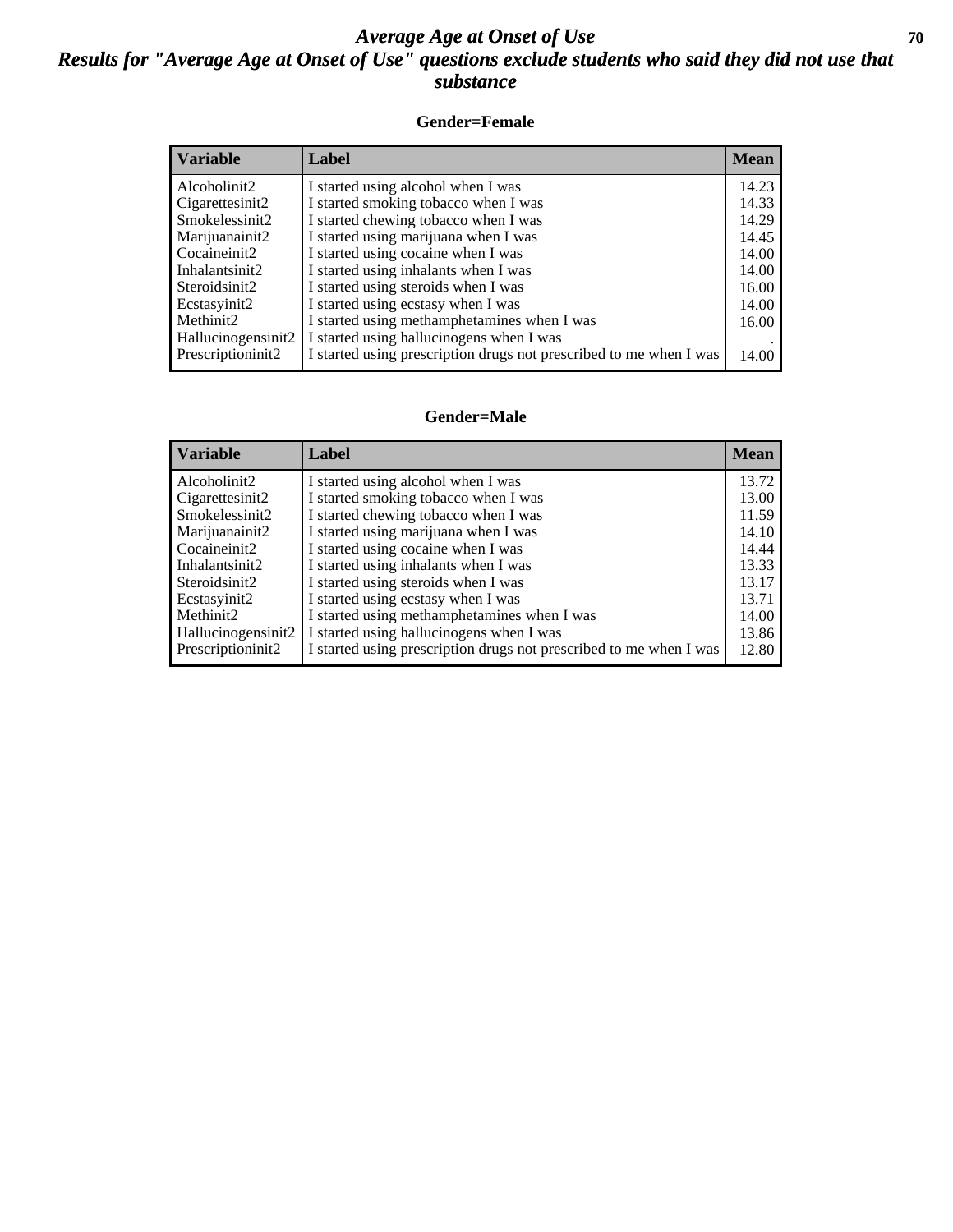# *I Think These Drugs are Harmful* **71**

| Frequency      | <b>Table of Gender by Alcoholharmdich</b> |                                                    |                |              |
|----------------|-------------------------------------------|----------------------------------------------------|----------------|--------------|
| <b>Row Pct</b> |                                           | Alcoholharmdich(I)<br>think alcohol is<br>harmful) |                |              |
|                | Gender(Gender)                            | Yes                                                | N <sub>0</sub> | <b>Total</b> |
|                | <b>Female</b>                             | 140<br>82.84                                       | 29<br>17.16    | 169          |
|                | <b>Male</b>                               | 111<br>76.55                                       | 34<br>23.45    | 145          |
|                | Total                                     | 251                                                | 63             | 314          |

| Frequency      | <b>Table of Gender by Tobaccoharmdich</b> |                              |                   |              |
|----------------|-------------------------------------------|------------------------------|-------------------|--------------|
| <b>Row Pct</b> |                                           | think tobacco is<br>harmful) | Tobaccoharmdich(I |              |
|                | Gender(Gender)                            | Yes                          | N <sub>0</sub>    | <b>Total</b> |
|                | <b>Female</b>                             | 157<br>92.90                 | 12<br>7.10        | 169          |
|                | <b>Male</b>                               | 120<br>82.76                 | 25<br>17.24       | 145          |
|                | <b>Total</b>                              | 277                          | 37                | 314          |

| Frequency      | <b>Table of Gender by Marijuanaharmdich</b> |                                                       |                |              |
|----------------|---------------------------------------------|-------------------------------------------------------|----------------|--------------|
| <b>Row Pct</b> |                                             | Marijuanaharmdich(I<br>think marijuana is<br>harmful) |                |              |
|                | Gender(Gender)                              | <b>Yes</b>                                            | N <sub>0</sub> | <b>Total</b> |
|                | <b>Female</b>                               | 150<br>88.76                                          | 19<br>11.24    | 169          |
|                | <b>Male</b>                                 | 98<br>67.59                                           | 47<br>32.41    | 145          |
|                | <b>Total</b>                                | 248                                                   | 66             | 314          |

| Frequency      | <b>Table of Gender by Otherdrugharmdich</b> |                                                          |                |              |
|----------------|---------------------------------------------|----------------------------------------------------------|----------------|--------------|
| <b>Row Pct</b> |                                             | Otherdrugharmdich(I<br>think other drugs are<br>harmful) |                |              |
|                | Gender(Gender)                              | <b>Yes</b>                                               | N <sub>0</sub> | <b>Total</b> |
|                | <b>Female</b>                               | 160<br>94.67                                             | 9<br>5.33      | 169          |
|                | <b>Male</b>                                 | 125<br>86.21                                             | 20<br>13.79    | 145          |
|                | <b>Total</b>                                | 285                                                      | 29             | 314          |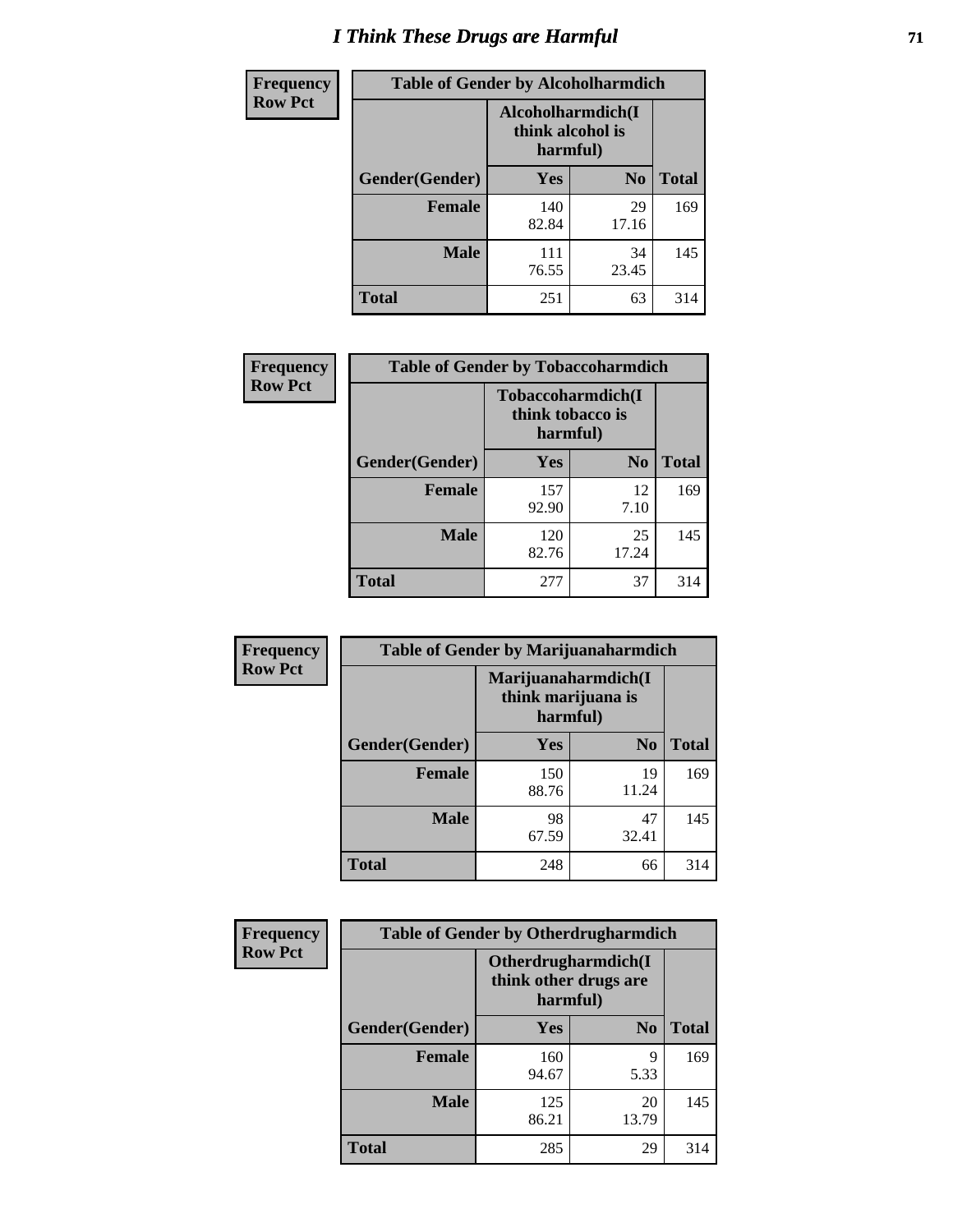| <b>Frequency</b> | <b>Table of Gender by Alcohollocation1</b> |             |                                                               |              |
|------------------|--------------------------------------------|-------------|---------------------------------------------------------------|--------------|
| <b>Row Pct</b>   |                                            |             | <b>Alcohollocation1(Places</b><br><b>Friends Use Alcohol)</b> |              |
|                  | Gender(Gender)                             |             | Do Not Use                                                    | <b>Total</b> |
|                  | <b>Female</b>                              | 90<br>53.25 | 79<br>46.75                                                   | 169          |
|                  | <b>Male</b>                                | 94<br>64.83 | 51<br>35.17                                                   | 145          |
|                  | <b>Total</b>                               | 184         | 130                                                           | 314          |

| <b>Frequency</b> | <b>Table of Gender by Alcohollocation2</b> |                                                               |             |              |
|------------------|--------------------------------------------|---------------------------------------------------------------|-------------|--------------|
| <b>Row Pct</b>   |                                            | <b>Alcohollocation2(Places</b><br><b>Friends Use Alcohol)</b> |             |              |
|                  | Gender(Gender)                             |                                                               | Home        | <b>Total</b> |
|                  | <b>Female</b>                              | 117<br>69.23                                                  | 52<br>30.77 | 169          |
|                  | <b>Male</b>                                | 89<br>61.38                                                   | 56<br>38.62 | 145          |
|                  | <b>Total</b>                               | 206                                                           | 108         | 314          |

| Frequency      | <b>Table of Gender by Alcohollocation3</b> |                                                               |               |              |
|----------------|--------------------------------------------|---------------------------------------------------------------|---------------|--------------|
| <b>Row Pct</b> |                                            | <b>Alcohollocation3(Places</b><br><b>Friends Use Alcohol)</b> |               |              |
|                | Gender(Gender)                             |                                                               | <b>School</b> | <b>Total</b> |
|                | <b>Female</b>                              | 160<br>94.67                                                  | 9<br>5.33     | 169          |
|                | <b>Male</b>                                | 129<br>88.97                                                  | 16<br>11.03   | 145          |
|                | <b>Total</b>                               | 289                                                           | 25            | 314          |

| Frequency      | <b>Table of Gender by Alcohollocation4</b> |                                                               |             |              |
|----------------|--------------------------------------------|---------------------------------------------------------------|-------------|--------------|
| <b>Row Pct</b> |                                            | <b>Alcohollocation4(Places</b><br><b>Friends Use Alcohol)</b> |             |              |
|                | Gender(Gender)                             |                                                               | Car         | <b>Total</b> |
|                | <b>Female</b>                              | 138<br>81.66                                                  | 31<br>18.34 | 169          |
|                | <b>Male</b>                                | 110<br>75.86                                                  | 35<br>24.14 | 145          |
|                | <b>Total</b>                               | 248                                                           | 66          | 314          |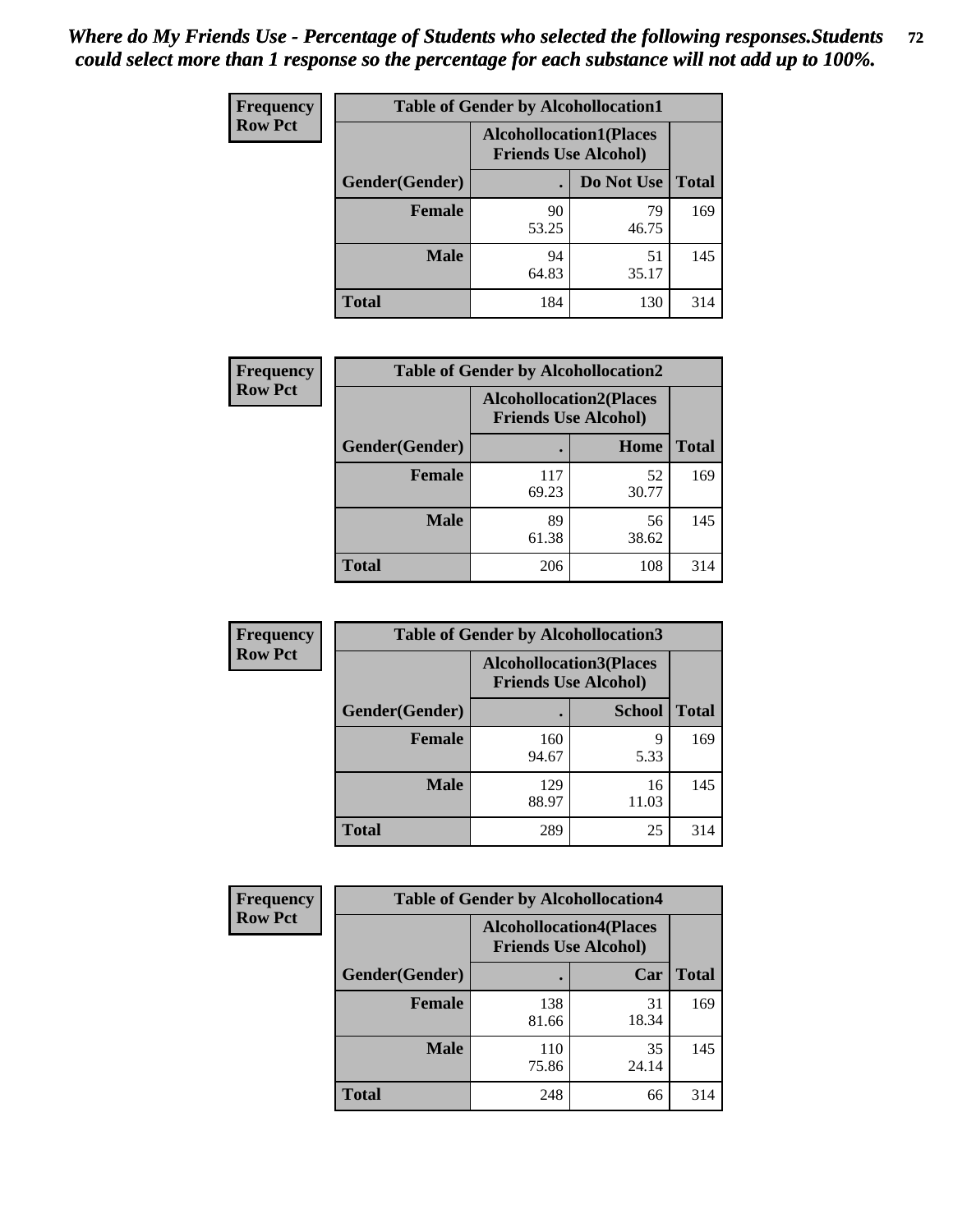| <b>Frequency</b> |                                                               | <b>Table of Gender by Alcohollocation5</b> |                                 |              |
|------------------|---------------------------------------------------------------|--------------------------------------------|---------------------------------|--------------|
| <b>Row Pct</b>   | <b>Alcohollocation5(Places</b><br><b>Friends Use Alcohol)</b> |                                            |                                 |              |
|                  | Gender(Gender)                                                | $\bullet$                                  | <b>Friend's</b><br><b>House</b> | <b>Total</b> |
|                  | <b>Female</b>                                                 | 104<br>61.54                               | 65<br>38.46                     | 169          |
|                  | <b>Male</b>                                                   | 77<br>53.10                                | 68<br>46.90                     | 145          |
|                  | <b>Total</b>                                                  | 181                                        | 133                             | 314          |

| Frequency      | <b>Table of Gender by Alcohollocation6</b> |                                                               |              |              |
|----------------|--------------------------------------------|---------------------------------------------------------------|--------------|--------------|
| <b>Row Pct</b> |                                            | <b>Alcohollocation6(Places</b><br><b>Friends Use Alcohol)</b> |              |              |
|                | <b>Gender</b> (Gender)                     |                                                               | <b>Other</b> | <b>Total</b> |
|                | Female                                     | 113<br>66.86                                                  | 56<br>33.14  | 169          |
|                | <b>Male</b>                                | 84<br>57.93                                                   | 61<br>42.07  | 145          |
|                | <b>Total</b>                               | 197                                                           | 117          | 314          |

| Frequency      | <b>Table of Gender by Tobaccolocation1</b>                    |             |              |              |  |
|----------------|---------------------------------------------------------------|-------------|--------------|--------------|--|
| <b>Row Pct</b> | <b>Tobaccolocation1(Places</b><br><b>Friends Use Tobacco)</b> |             |              |              |  |
|                | Gender(Gender)                                                |             | Do Not Use   | <b>Total</b> |  |
|                | Female                                                        | 68<br>40.24 | 101<br>59.76 | 169          |  |
|                | <b>Male</b>                                                   | 82<br>56.55 | 63<br>43.45  | 145          |  |
|                | <b>Total</b>                                                  | 150         | 164          | 314          |  |

| <b>Frequency</b> | <b>Table of Gender by Tobaccolocation2</b> |                             |                                |              |
|------------------|--------------------------------------------|-----------------------------|--------------------------------|--------------|
| <b>Row Pct</b>   |                                            | <b>Friends Use Tobacco)</b> | <b>Tobaccolocation2(Places</b> |              |
|                  | Gender(Gender)                             |                             | Home                           | <b>Total</b> |
|                  | Female                                     | 117<br>69.23                | 52<br>30.77                    | 169          |
|                  | <b>Male</b>                                | 83<br>57.24                 | 62<br>42.76                    | 145          |
|                  | <b>Total</b>                               | 200                         | 114                            | 314          |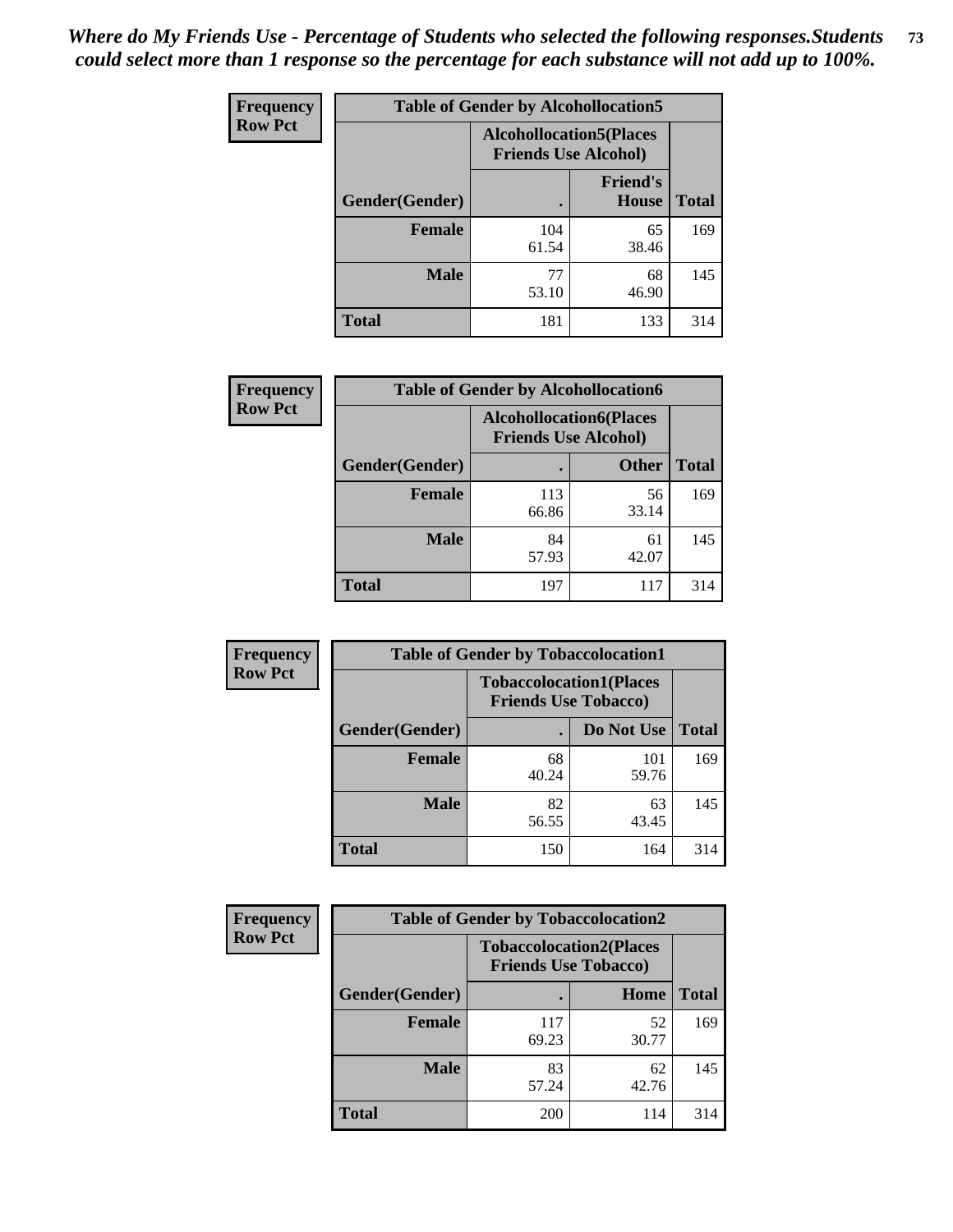| <b>Frequency</b> | <b>Table of Gender by Tobaccolocation3</b> |              |                                                               |              |
|------------------|--------------------------------------------|--------------|---------------------------------------------------------------|--------------|
| <b>Row Pct</b>   |                                            |              | <b>Tobaccolocation3(Places</b><br><b>Friends Use Tobacco)</b> |              |
|                  | Gender(Gender)                             |              | <b>School</b>                                                 | <b>Total</b> |
|                  | Female                                     | 141<br>83.43 | 28<br>16.57                                                   | 169          |
|                  | <b>Male</b>                                | 102<br>70.34 | 43<br>29.66                                                   | 145          |
|                  | <b>Total</b>                               | 243          | 71                                                            | 314          |

| <b>Frequency</b> | <b>Table of Gender by Tobaccolocation4</b> |              |                                                               |              |
|------------------|--------------------------------------------|--------------|---------------------------------------------------------------|--------------|
| <b>Row Pct</b>   |                                            |              | <b>Tobaccolocation4(Places</b><br><b>Friends Use Tobacco)</b> |              |
|                  | Gender(Gender)                             |              | Car                                                           | <b>Total</b> |
|                  | <b>Female</b>                              | 125<br>73.96 | 44<br>26.04                                                   | 169          |
|                  | <b>Male</b>                                | 96<br>66.21  | 49<br>33.79                                                   | 145          |
|                  | <b>Total</b>                               | 221          | 93                                                            | 314          |

| <b>Frequency</b> | <b>Table of Gender by Tobaccolocation5</b> |                                                               |                          |              |
|------------------|--------------------------------------------|---------------------------------------------------------------|--------------------------|--------------|
| <b>Row Pct</b>   |                                            | <b>Tobaccolocation5(Places</b><br><b>Friends Use Tobacco)</b> |                          |              |
|                  | Gender(Gender)                             |                                                               | <b>Friend's</b><br>House | <b>Total</b> |
|                  | <b>Female</b>                              | 120<br>71.01                                                  | 49<br>28.99              | 169          |
|                  | <b>Male</b>                                | 92<br>63.45                                                   | 53<br>36.55              | 145          |
|                  | <b>Total</b>                               | 212                                                           | 102                      | 314          |

| <b>Frequency</b> | <b>Table of Gender by Tobaccolocation6</b> |                             |                                |              |
|------------------|--------------------------------------------|-----------------------------|--------------------------------|--------------|
| <b>Row Pct</b>   |                                            | <b>Friends Use Tobacco)</b> | <b>Tobaccolocation6(Places</b> |              |
|                  | Gender(Gender)                             |                             | <b>Other</b>                   | <b>Total</b> |
|                  | Female                                     | 128<br>75.74                | 41<br>24.26                    | 169          |
|                  | <b>Male</b>                                | 82<br>56.55                 | 63<br>43.45                    | 145          |
|                  | <b>Total</b>                               | 210                         | 104                            | 314          |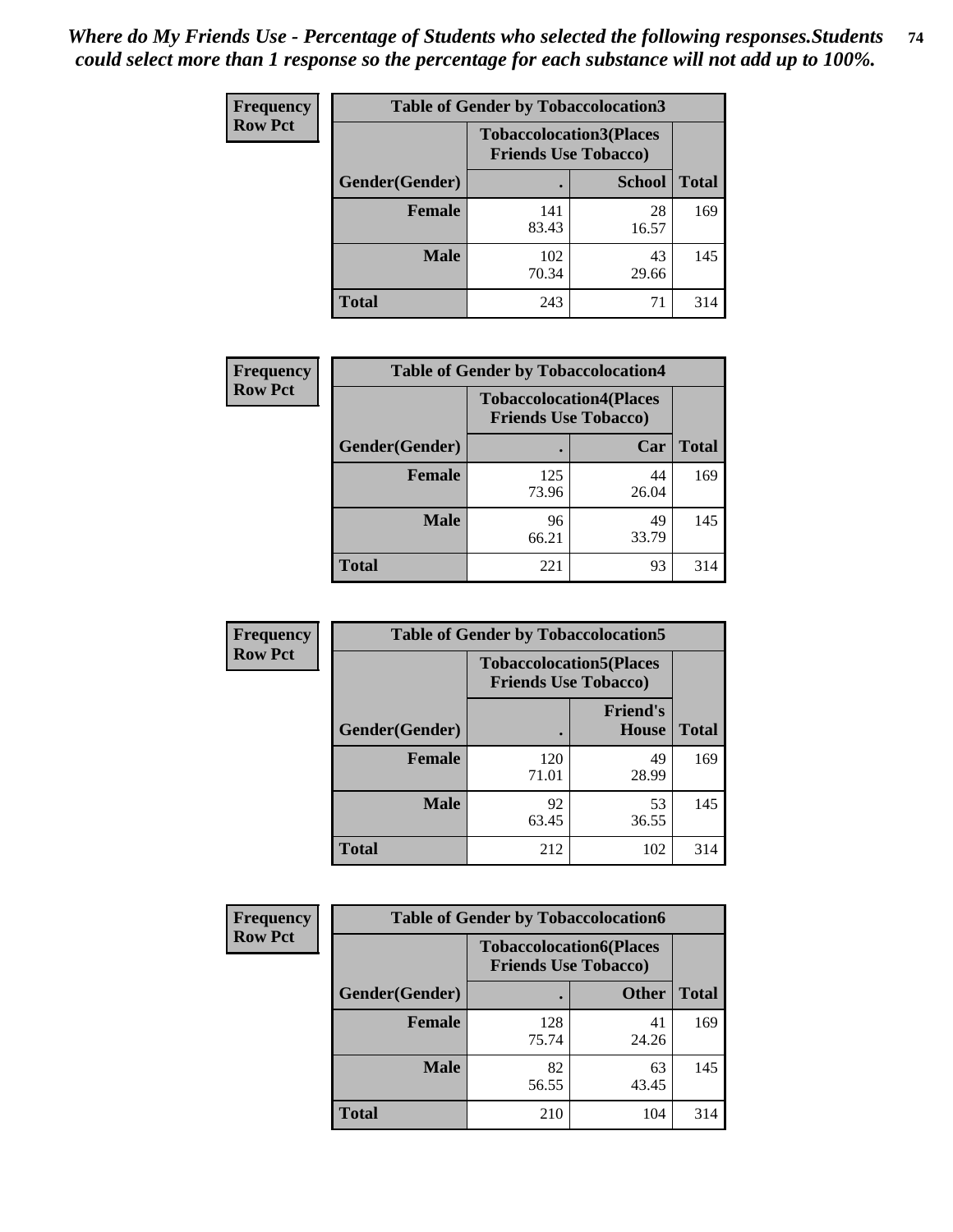| <b>Frequency</b> | <b>Table of Gender by Marijuanalocation1</b> |                                                                    |              |              |
|------------------|----------------------------------------------|--------------------------------------------------------------------|--------------|--------------|
| <b>Row Pct</b>   |                                              | <b>Marijuanalocation1(Places</b><br><b>Friends Use Marijuana</b> ) |              |              |
|                  | <b>Gender</b> (Gender)                       |                                                                    | Do Not Use   | <b>Total</b> |
|                  | <b>Female</b>                                | 44<br>26.04                                                        | 125<br>73.96 | 169          |
|                  | <b>Male</b>                                  | 61<br>42.07                                                        | 84<br>57.93  | 145          |
|                  | <b>Total</b>                                 | 105                                                                | 209          | 314          |

| <b>Frequency</b> | <b>Table of Gender by Marijuanalocation2</b> |                                                                    |             |              |  |
|------------------|----------------------------------------------|--------------------------------------------------------------------|-------------|--------------|--|
| <b>Row Pct</b>   |                                              | <b>Marijuanalocation2(Places</b><br><b>Friends Use Marijuana</b> ) |             |              |  |
|                  | Gender(Gender)                               |                                                                    | Home        | <b>Total</b> |  |
|                  | <b>Female</b>                                | 136<br>80.47                                                       | 33<br>19.53 | 169          |  |
|                  | <b>Male</b>                                  | 98<br>67.59                                                        | 47<br>32.41 | 145          |  |
|                  | <b>Total</b>                                 | 234                                                                | 80          | 314          |  |

| Frequency      | <b>Table of Gender by Marijuanalocation3</b> |              |                                                                    |              |
|----------------|----------------------------------------------|--------------|--------------------------------------------------------------------|--------------|
| <b>Row Pct</b> |                                              |              | <b>Marijuanalocation3(Places</b><br><b>Friends Use Marijuana</b> ) |              |
|                | Gender(Gender)                               |              | <b>School</b>                                                      | <b>Total</b> |
|                | Female                                       | 157<br>92.90 | 12<br>7.10                                                         | 169          |
|                | <b>Male</b>                                  | 126<br>86.90 | 19<br>13.10                                                        | 145          |
|                | <b>Total</b>                                 | 283          | 31                                                                 | 314          |

| <b>Frequency</b> |                | <b>Table of Gender by Marijuanalocation4</b> |                                  |              |
|------------------|----------------|----------------------------------------------|----------------------------------|--------------|
| <b>Row Pct</b>   |                | <b>Friends Use Marijuana</b> )               | <b>Marijuanalocation4(Places</b> |              |
|                  | Gender(Gender) |                                              | Car                              | <b>Total</b> |
|                  | <b>Female</b>  | 138<br>81.66                                 | 31<br>18.34                      | 169          |
|                  | <b>Male</b>    | 107<br>73.79                                 | 38<br>26.21                      | 145          |
|                  | <b>Total</b>   | 245                                          | 69                               | 314          |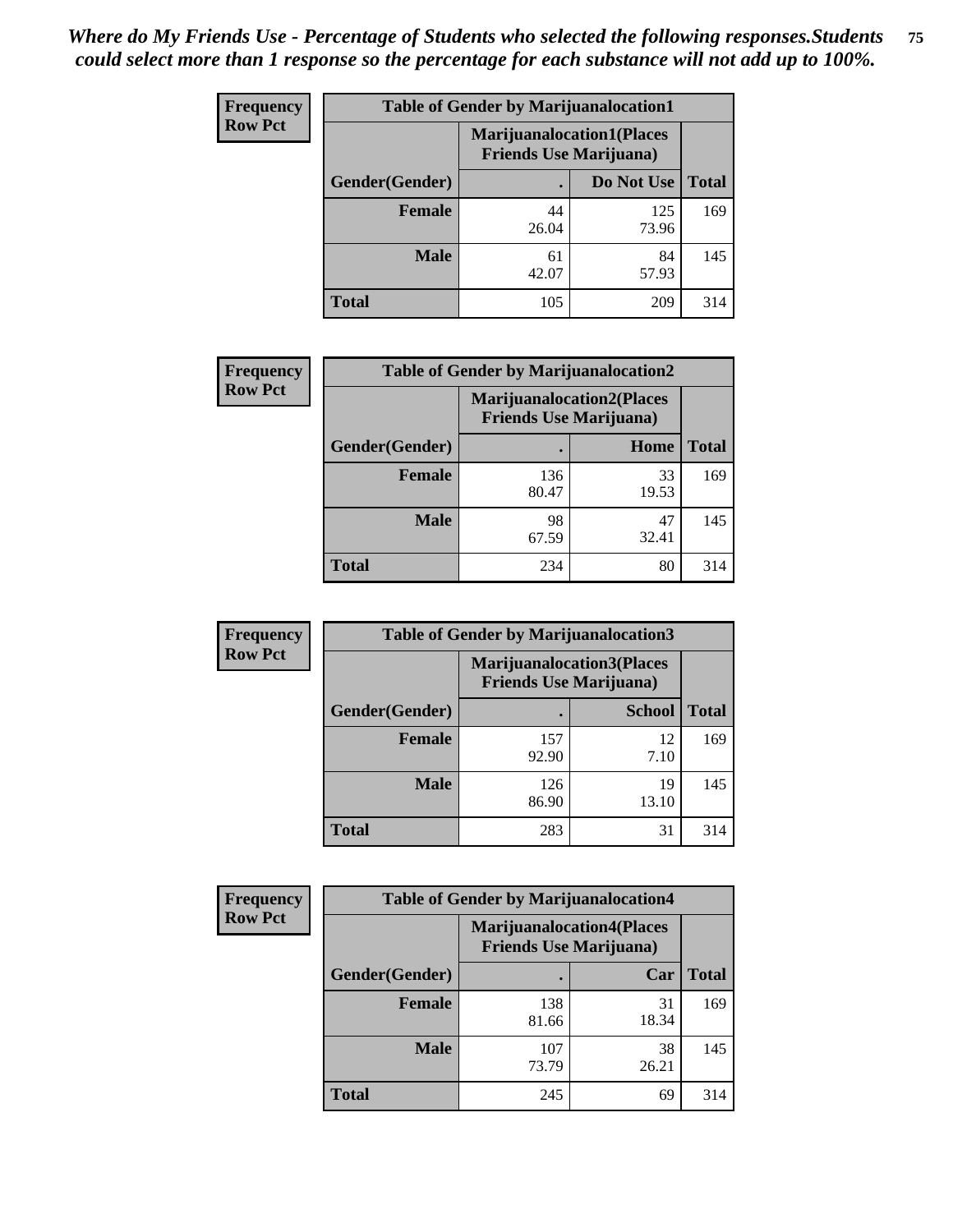| <b>Frequency</b> | <b>Table of Gender by Marijuanalocation5</b> |                                                                     |                          |              |
|------------------|----------------------------------------------|---------------------------------------------------------------------|--------------------------|--------------|
| <b>Row Pct</b>   |                                              | <b>Marijuanalocation5</b> (Places<br><b>Friends Use Marijuana</b> ) |                          |              |
|                  | Gender(Gender)                               |                                                                     | <b>Friend's</b><br>House | <b>Total</b> |
|                  | <b>Female</b>                                | 131<br>77.51                                                        | 38<br>22.49              | 169          |
|                  | <b>Male</b>                                  | 103<br>71.03                                                        | 42<br>28.97              | 145          |
|                  | <b>Total</b>                                 | 234                                                                 | 80                       | 314          |

| <b>Frequency</b> | <b>Table of Gender by Marijuanalocation6</b> |                                                                     |              |              |
|------------------|----------------------------------------------|---------------------------------------------------------------------|--------------|--------------|
| <b>Row Pct</b>   |                                              | <b>Marijuanalocation6(Places)</b><br><b>Friends Use Marijuana</b> ) |              |              |
|                  | Gender(Gender)                               |                                                                     | <b>Other</b> | <b>Total</b> |
|                  | <b>Female</b>                                | 137<br>81.07                                                        | 32<br>18.93  | 169          |
|                  | <b>Male</b>                                  | 100<br>68.97                                                        | 45<br>31.03  | 145          |
|                  | <b>Total</b>                                 | 237                                                                 | 77           | 314          |

| <b>Frequency</b> | <b>Table of Gender by Otherdruglocation1</b> |             |                                                                                |              |
|------------------|----------------------------------------------|-------------|--------------------------------------------------------------------------------|--------------|
| <b>Row Pct</b>   |                                              |             | <b>Otherdruglocation1(Places</b><br><b>Friends Use Other Illegal</b><br>Drugs) |              |
|                  | Gender(Gender)                               |             | Do Not Use                                                                     | <b>Total</b> |
|                  | <b>Female</b>                                | 32<br>18.93 | 137<br>81.07                                                                   | 169          |
|                  | <b>Male</b>                                  | 37<br>25.52 | 108<br>74.48                                                                   | 145          |
|                  | <b>Total</b>                                 | 69          | 245                                                                            | 314          |

| Frequency      | <b>Table of Gender by Otherdruglocation2</b> |                                                                                |             |              |
|----------------|----------------------------------------------|--------------------------------------------------------------------------------|-------------|--------------|
| <b>Row Pct</b> |                                              | <b>Otherdruglocation2(Places</b><br><b>Friends Use Other Illegal</b><br>Drugs) |             |              |
|                | Gender(Gender)                               |                                                                                | Home        | <b>Total</b> |
|                | Female                                       | 146<br>86.39                                                                   | 23<br>13.61 | 169          |
|                | <b>Male</b>                                  | 121<br>83.45                                                                   | 24<br>16.55 | 145          |
|                | <b>Total</b>                                 | 267                                                                            | 47          | 314          |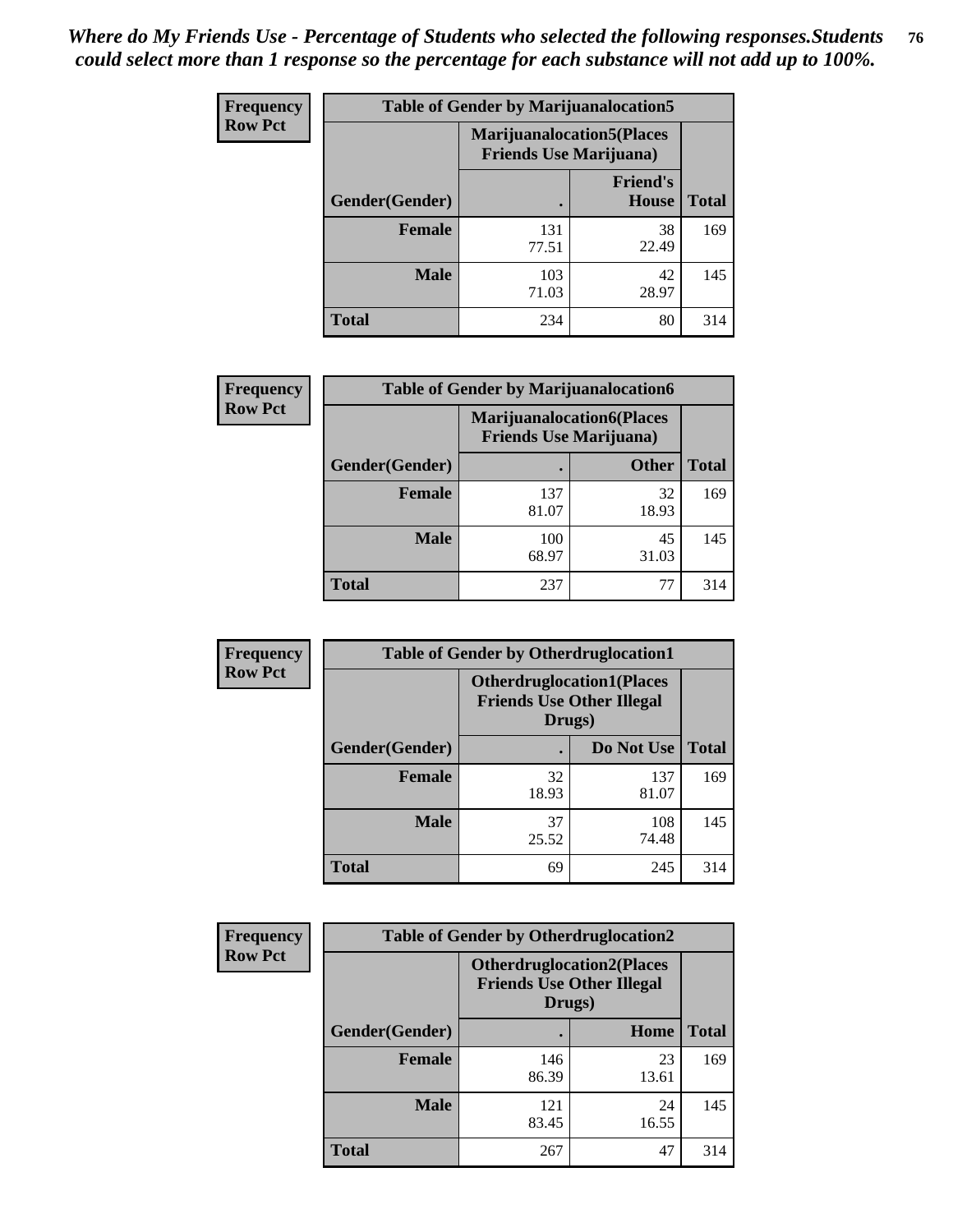| Frequency      | <b>Table of Gender by Otherdruglocation3</b> |                                                                                |               |              |
|----------------|----------------------------------------------|--------------------------------------------------------------------------------|---------------|--------------|
| <b>Row Pct</b> |                                              | <b>Otherdruglocation3(Places</b><br><b>Friends Use Other Illegal</b><br>Drugs) |               |              |
|                | Gender(Gender)                               |                                                                                | <b>School</b> | <b>Total</b> |
|                | <b>Female</b>                                | 160<br>94.67                                                                   | q<br>5.33     | 169          |
|                | <b>Male</b>                                  | 133<br>91.72                                                                   | 12<br>8.28    | 145          |
|                | <b>Total</b>                                 | 293                                                                            | 21            | 314          |

| Frequency      | <b>Table of Gender by Otherdruglocation4</b> |              |                                                                      |              |
|----------------|----------------------------------------------|--------------|----------------------------------------------------------------------|--------------|
| <b>Row Pct</b> |                                              | Drugs)       | <b>Otherdruglocation4(Places</b><br><b>Friends Use Other Illegal</b> |              |
|                | Gender(Gender)                               |              | Car                                                                  | <b>Total</b> |
|                | <b>Female</b>                                | 152<br>89.94 | 17<br>10.06                                                          | 169          |
|                | <b>Male</b>                                  | 128<br>88.28 | 17<br>11.72                                                          | 145          |
|                | <b>Total</b>                                 | 280          | 34                                                                   | 314          |

| <b>Frequency</b> | <b>Table of Gender by Otherdruglocation5</b> |              |                                                                      |              |
|------------------|----------------------------------------------|--------------|----------------------------------------------------------------------|--------------|
| <b>Row Pct</b>   |                                              | Drugs)       | <b>Otherdruglocation5(Places</b><br><b>Friends Use Other Illegal</b> |              |
|                  | Gender(Gender)                               |              | <b>Friend's</b><br>House                                             | <b>Total</b> |
|                  | <b>Female</b>                                | 144<br>85.21 | 25<br>14.79                                                          | 169          |
|                  | <b>Male</b>                                  | 123<br>84.83 | 22<br>15.17                                                          | 145          |
|                  | <b>Total</b>                                 | 267          | 47                                                                   | 314          |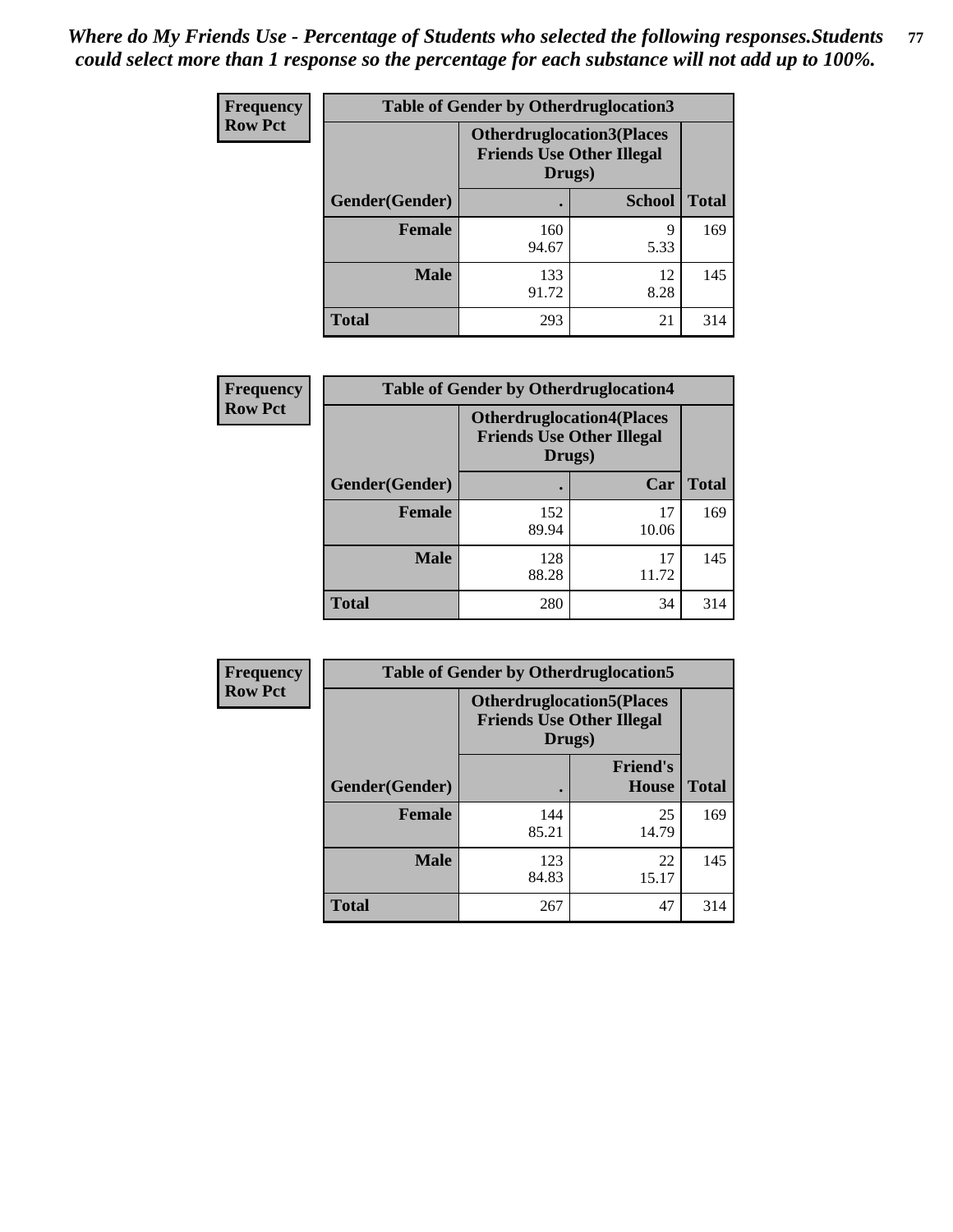| Frequency      | <b>Table of Gender by Otherdruglocation6</b> |                                                                                |              |              |
|----------------|----------------------------------------------|--------------------------------------------------------------------------------|--------------|--------------|
| <b>Row Pct</b> |                                              | <b>Otherdruglocation6(Places</b><br><b>Friends Use Other Illegal</b><br>Drugs) |              |              |
|                | Gender(Gender)                               |                                                                                | <b>Other</b> | <b>Total</b> |
|                | <b>Female</b>                                | 146<br>86.39                                                                   | 23<br>13.61  | 169          |
|                | <b>Male</b>                                  | 115<br>79.31                                                                   | 30<br>20.69  | 145          |
|                | <b>Total</b>                                 | 261                                                                            | 53           | 314          |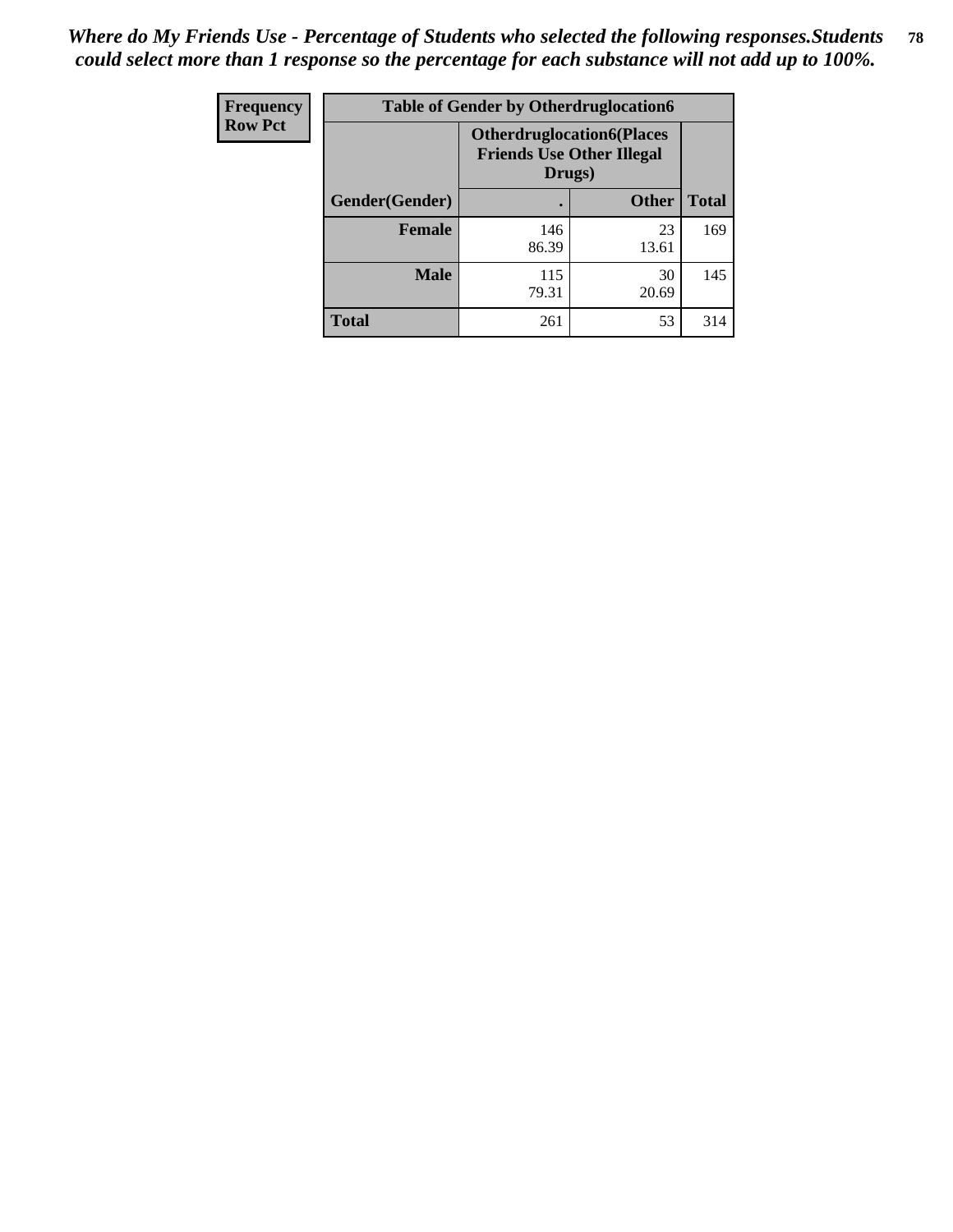| <b>Frequency</b> | <b>Table of Gender by Alcoholtime1</b> |                                                          |                      |              |
|------------------|----------------------------------------|----------------------------------------------------------|----------------------|--------------|
| <b>Row Pct</b>   |                                        | <b>Alcoholtime1(Times</b><br><b>Friends Use Alcohol)</b> |                      |              |
|                  | Gender(Gender)                         | $\bullet$                                                | Do Not<br><b>Use</b> | <b>Total</b> |
|                  | <b>Female</b>                          | 91<br>53.85                                              | 78<br>46.15          | 169          |
|                  | <b>Male</b>                            | 92<br>63.45                                              | 53<br>36.55          | 145          |
|                  | <b>Total</b>                           | 183                                                      | 131                  | 314          |

| Frequency      | <b>Table of Gender by Alcoholtime2</b> |                                                          |                            |              |
|----------------|----------------------------------------|----------------------------------------------------------|----------------------------|--------------|
| <b>Row Pct</b> |                                        | <b>Alcoholtime2(Times</b><br><b>Friends Use Alcohol)</b> |                            |              |
|                | Gender(Gender)                         |                                                          | <b>On Way</b><br>to School | <b>Total</b> |
|                | <b>Female</b>                          | 162<br>95.86                                             | 4.14                       | 169          |
|                | <b>Male</b>                            | 131<br>90.34                                             | 14<br>9.66                 | 145          |
|                | <b>Total</b>                           | 293                                                      | 21                         | 314          |

| Frequency      | <b>Table of Gender by Alcoholtime3</b> |                                                   |                                |              |
|----------------|----------------------------------------|---------------------------------------------------|--------------------------------|--------------|
| <b>Row Pct</b> |                                        | Alcoholtime3(Times<br><b>Friends Use Alcohol)</b> |                                |              |
|                | Gender(Gender)                         |                                                   | <b>During</b><br><b>School</b> | <b>Total</b> |
|                | <b>Female</b>                          | 166<br>98.22                                      | 3<br>1.78                      | 169          |
|                | <b>Male</b>                            | 137<br>94.48                                      | 8<br>5.52                      | 145          |
|                | <b>Total</b>                           | 303                                               | 11                             | 314          |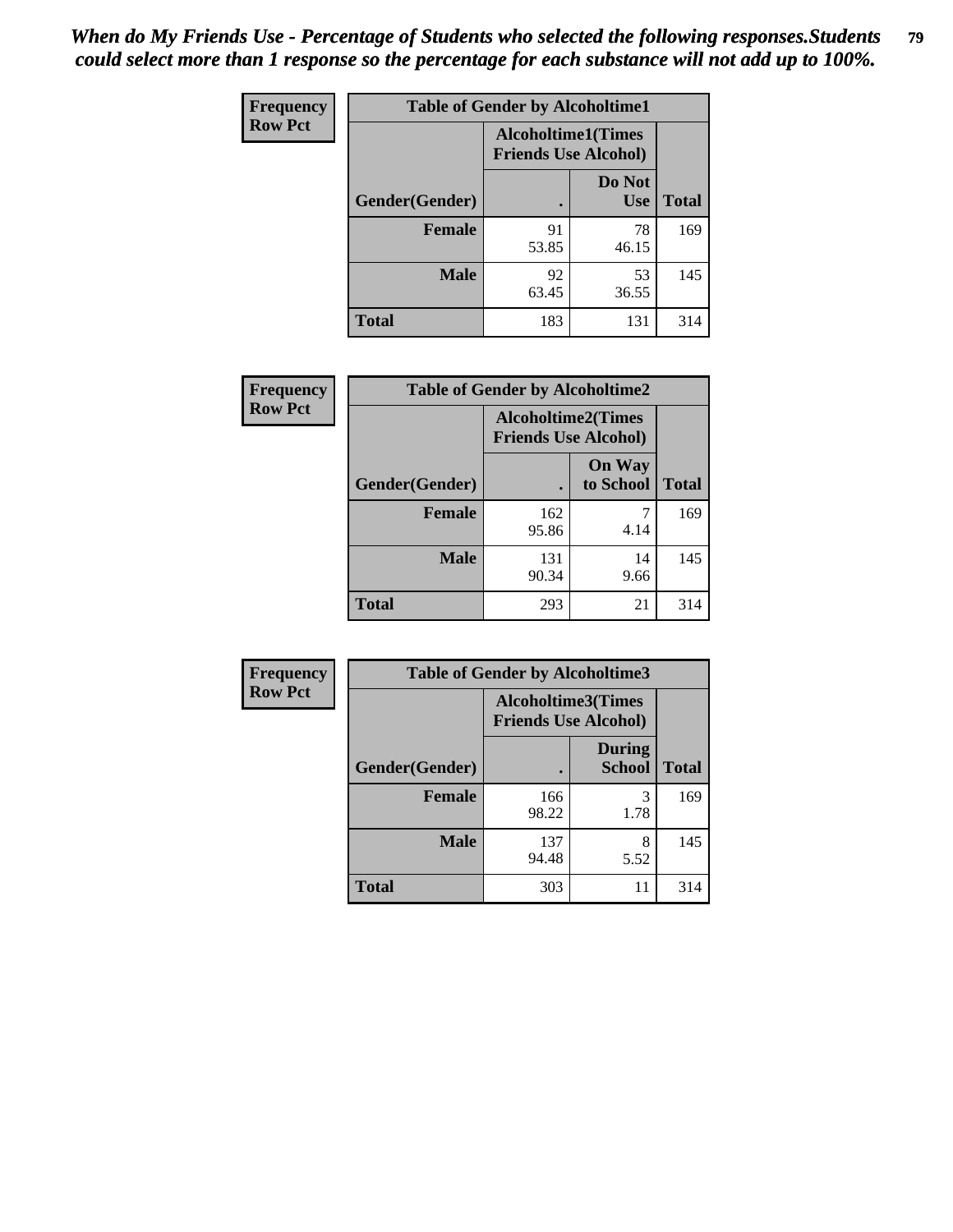*When do My Friends Use - Percentage of Students who selected the following responses.Students could select more than 1 response so the percentage for each substance will not add up to 100%.* **80**

| <b>Frequency</b> | <b>Table of Gender by Alcoholtime4</b> |                                                          |                                                       |              |
|------------------|----------------------------------------|----------------------------------------------------------|-------------------------------------------------------|--------------|
| <b>Row Pct</b>   |                                        | <b>Alcoholtime4(Times</b><br><b>Friends Use Alcohol)</b> |                                                       |              |
|                  | Gender(Gender)                         |                                                          | <b>On Way</b><br>Home<br><b>From</b><br><b>School</b> | <b>Total</b> |
|                  | <b>Female</b>                          | 163<br>96.45                                             | 6<br>3.55                                             | 169          |
|                  | <b>Male</b>                            | 126<br>86.90                                             | 19<br>13.10                                           | 145          |
|                  | <b>Total</b>                           | 289                                                      | 25                                                    | 314          |

| <b>Frequency</b> | <b>Table of Gender by Alcoholtime5</b> |                                                           |             |              |
|------------------|----------------------------------------|-----------------------------------------------------------|-------------|--------------|
| <b>Row Pct</b>   |                                        | <b>Alcoholtime5</b> (Times<br><b>Friends Use Alcohol)</b> |             |              |
|                  | Gender(Gender)                         |                                                           | Weeknights  | <b>Total</b> |
|                  | <b>Female</b>                          | 139<br>82.25                                              | 30<br>17.75 | 169          |
|                  | <b>Male</b>                            | 100<br>68.97                                              | 45<br>31.03 | 145          |
|                  | <b>Total</b>                           | 239                                                       | 75          | 314          |

| <b>Frequency</b> | <b>Table of Gender by Alcoholtime6</b> |             |                                                           |              |
|------------------|----------------------------------------|-------------|-----------------------------------------------------------|--------------|
| <b>Row Pct</b>   |                                        |             | <b>Alcoholtime6</b> (Times<br><b>Friends Use Alcohol)</b> |              |
|                  | Gender(Gender)                         |             | Weekends                                                  | <b>Total</b> |
|                  | Female                                 | 75<br>44.38 | 94<br>55.62                                               | 169          |
|                  | <b>Male</b>                            | 52<br>35.86 | 93<br>64.14                                               | 145          |
|                  | <b>Total</b>                           | 127         | 187                                                       | 314          |

| Frequency      | <b>Table of Gender by Tobaccotime1</b> |                                                          |                      |              |
|----------------|----------------------------------------|----------------------------------------------------------|----------------------|--------------|
| <b>Row Pct</b> |                                        | <b>Tobaccotime1(Times</b><br><b>Friends Use Tobacco)</b> |                      |              |
|                | Gender(Gender)                         |                                                          | Do Not<br><b>Use</b> | <b>Total</b> |
|                | <b>Female</b>                          | 67<br>39.64                                              | 102<br>60.36         | 169          |
|                | <b>Male</b>                            | 81<br>55.86                                              | 64<br>44.14          | 145          |
|                | <b>Total</b>                           | 148                                                      | 166                  | 314          |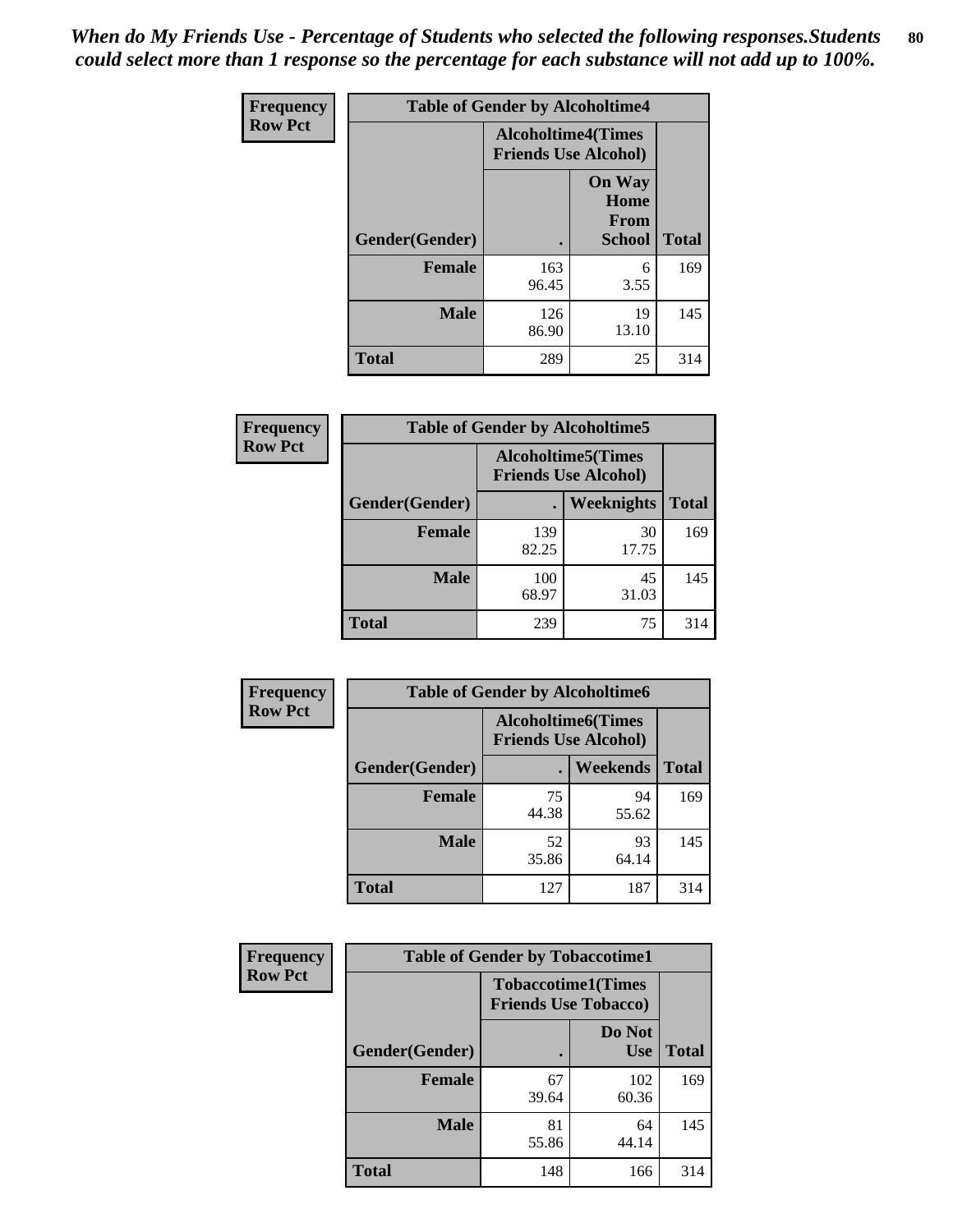*When do My Friends Use - Percentage of Students who selected the following responses.Students could select more than 1 response so the percentage for each substance will not add up to 100%.* **81**

| Frequency      | <b>Table of Gender by Tobaccotime2</b> |              |                                                          |              |
|----------------|----------------------------------------|--------------|----------------------------------------------------------|--------------|
| <b>Row Pct</b> |                                        |              | <b>Tobaccotime2(Times</b><br><b>Friends Use Tobacco)</b> |              |
|                | Gender(Gender)                         |              | <b>On Way</b><br>to School                               | <b>Total</b> |
|                | <b>Female</b>                          | 127<br>75.15 | 42<br>24.85                                              | 169          |
|                | <b>Male</b>                            | 85<br>58.62  | 60<br>41.38                                              | 145          |
|                | <b>Total</b>                           | 212          | 102                                                      | 314          |

| Frequency      | <b>Table of Gender by Tobaccotime3</b> |                                                          |                                |              |
|----------------|----------------------------------------|----------------------------------------------------------|--------------------------------|--------------|
| <b>Row Pct</b> |                                        | <b>Tobaccotime3(Times</b><br><b>Friends Use Tobacco)</b> |                                |              |
|                | Gender(Gender)                         |                                                          | <b>During</b><br><b>School</b> | <b>Total</b> |
|                | Female                                 | 144<br>85.21                                             | 25<br>14.79                    | 169          |
|                | <b>Male</b>                            | 98<br>67.59                                              | 47<br>32.41                    | 145          |
|                | <b>Total</b>                           | 242                                                      | 72                             | 314          |

| <b>Frequency</b> | <b>Table of Gender by Tobaccotime4</b> |                                                          |                                                       |              |
|------------------|----------------------------------------|----------------------------------------------------------|-------------------------------------------------------|--------------|
| <b>Row Pct</b>   |                                        | <b>Tobaccotime4(Times</b><br><b>Friends Use Tobacco)</b> |                                                       |              |
|                  | Gender(Gender)                         |                                                          | <b>On Way</b><br>Home<br><b>From</b><br><b>School</b> | <b>Total</b> |
|                  | <b>Female</b>                          | 163<br>96.45                                             | 6<br>3.55                                             | 169          |
|                  | <b>Male</b>                            | 126<br>86.90                                             | 19<br>13.10                                           | 145          |
|                  | <b>Total</b>                           | 289                                                      | 25                                                    | 314          |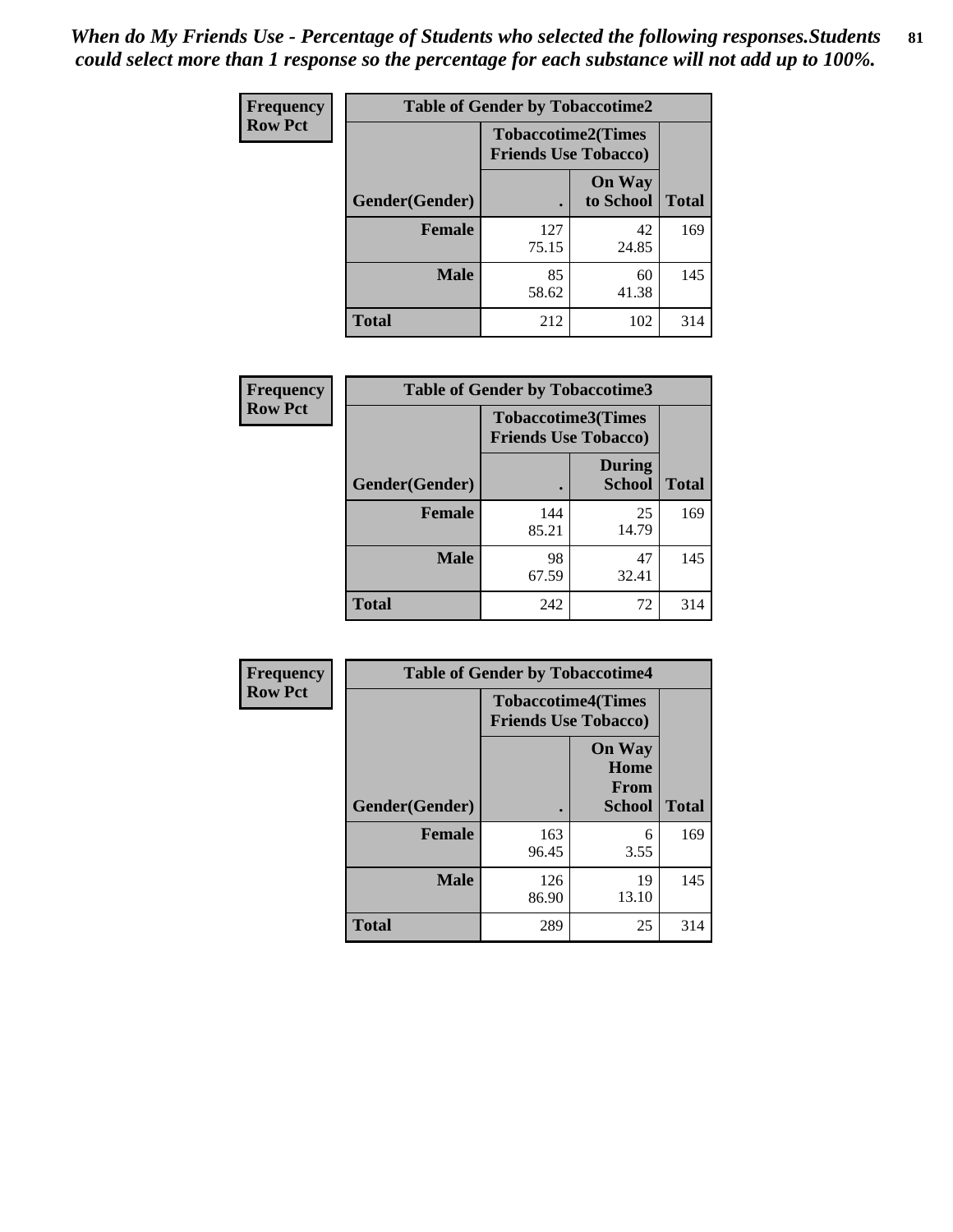| Frequency      | <b>Table of Gender by Tobaccotime5</b> |                                                          |             |              |
|----------------|----------------------------------------|----------------------------------------------------------|-------------|--------------|
| <b>Row Pct</b> |                                        | <b>Tobaccotime5(Times</b><br><b>Friends Use Tobacco)</b> |             |              |
|                | Gender(Gender)                         |                                                          | Weeknights  | <b>Total</b> |
|                | <b>Female</b>                          | 111<br>65.68                                             | 58<br>34.32 | 169          |
|                | <b>Male</b>                            | 81<br>55.86                                              | 64<br>44.14 | 145          |
|                | <b>Total</b>                           | 192                                                      | 122         | 314          |

| <b>Frequency</b> | <b>Table of Gender by Tobaccotime6</b> |                                                          |             |              |
|------------------|----------------------------------------|----------------------------------------------------------|-------------|--------------|
| <b>Row Pct</b>   |                                        | <b>Tobaccotime6(Times</b><br><b>Friends Use Tobacco)</b> |             |              |
|                  | Gender(Gender)                         |                                                          | Weekends    | <b>Total</b> |
|                  | Female                                 | 109<br>64.50                                             | 60<br>35.50 | 169          |
|                  | <b>Male</b>                            | 71<br>48.97                                              | 74<br>51.03 | 145          |
|                  | <b>Total</b>                           | 180                                                      | 134         | 314          |

| Frequency      | <b>Table of Gender by Marijuanatime1</b> |                                |                             |              |
|----------------|------------------------------------------|--------------------------------|-----------------------------|--------------|
| <b>Row Pct</b> |                                          | <b>Friends Use Marijuana</b> ) | <b>Marijuanatime1(Times</b> |              |
|                | Gender(Gender)                           |                                | Do Not Use                  | <b>Total</b> |
|                | <b>Female</b>                            | 43<br>25.44                    | 126<br>74.56                | 169          |
|                | <b>Male</b>                              | 57<br>39.31                    | 88<br>60.69                 | 145          |
|                | <b>Total</b>                             | 100                            | 214                         | 314          |

| <b>Frequency</b> | <b>Table of Gender by Marijuanatime2</b>                      |              |                            |              |
|------------------|---------------------------------------------------------------|--------------|----------------------------|--------------|
| <b>Row Pct</b>   | <b>Marijuanatime2(Times</b><br><b>Friends Use Marijuana</b> ) |              |                            |              |
|                  | Gender(Gender)                                                |              | On Way to<br><b>School</b> | <b>Total</b> |
|                  | <b>Female</b>                                                 | 156<br>92.31 | 13<br>7.69                 | 169          |
|                  | <b>Male</b>                                                   | 122<br>84.14 | 23<br>15.86                | 145          |
|                  | <b>Total</b>                                                  | 278          | 36                         | 314          |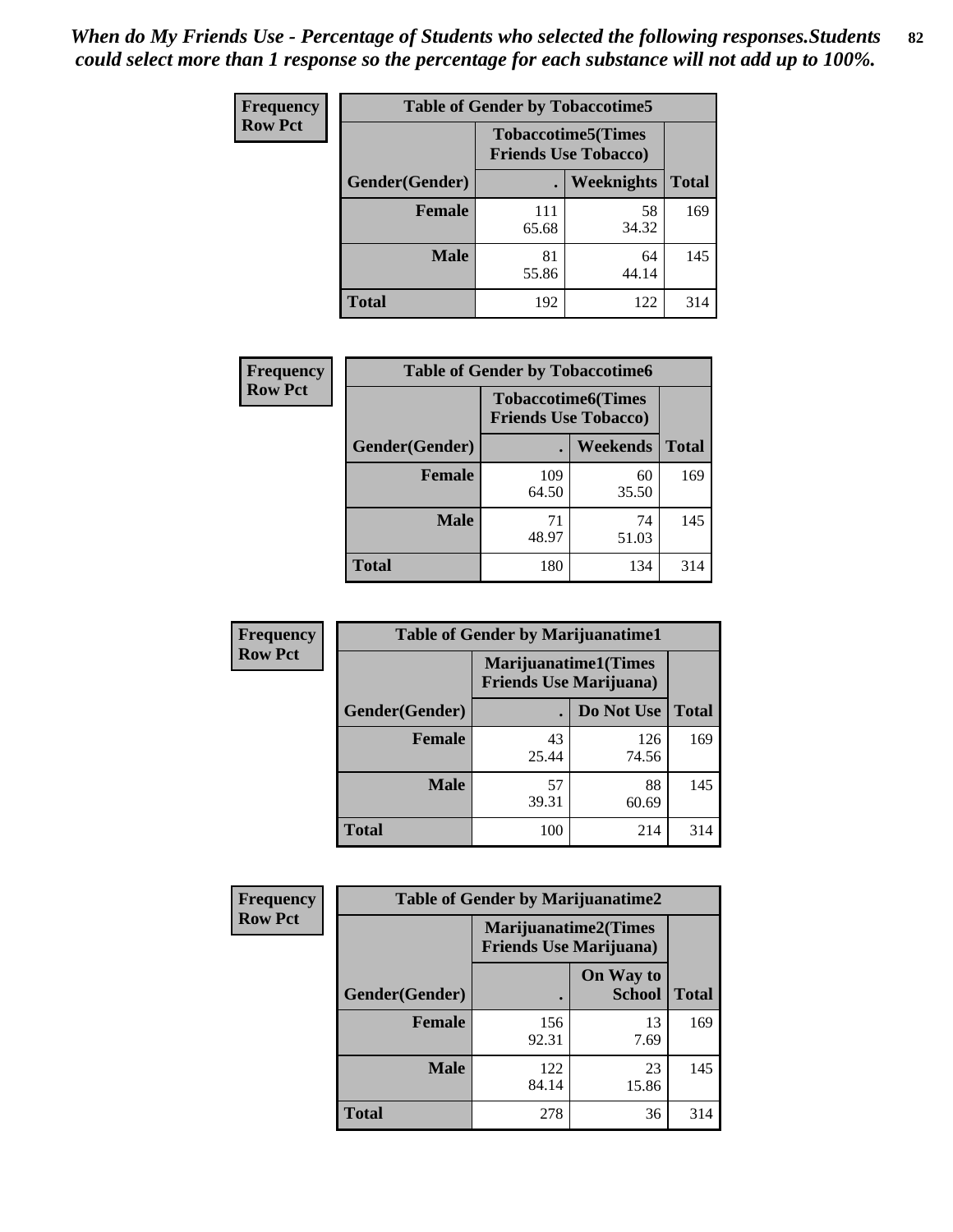*When do My Friends Use - Percentage of Students who selected the following responses.Students could select more than 1 response so the percentage for each substance will not add up to 100%.* **83**

| <b>Frequency</b> | Table of Gender by Marijuanatime3 |                                                        |                                |              |
|------------------|-----------------------------------|--------------------------------------------------------|--------------------------------|--------------|
| <b>Row Pct</b>   |                                   | Marijuanatime3(Times<br><b>Friends Use Marijuana</b> ) |                                |              |
|                  | Gender(Gender)                    |                                                        | <b>During</b><br><b>School</b> | <b>Total</b> |
|                  | <b>Female</b>                     | 165<br>97.63                                           | 4<br>2.37                      | 169          |
|                  | <b>Male</b>                       | 132<br>91.03                                           | 13<br>8.97                     | 145          |
|                  | <b>Total</b>                      | 297                                                    | 17                             | 314          |

| Frequency      | <b>Table of Gender by Marijuanatime4</b> |                             |                                                |              |
|----------------|------------------------------------------|-----------------------------|------------------------------------------------|--------------|
| <b>Row Pct</b> |                                          | <b>Marijuanatime4(Times</b> | <b>Friends Use Marijuana</b> )                 |              |
|                | Gender(Gender)                           |                             | <b>On Way</b><br>Home<br>From<br><b>School</b> | <b>Total</b> |
|                | <b>Female</b>                            | 157<br>92.90                | 12<br>7.10                                     | 169          |
|                | <b>Male</b>                              | 119<br>82.07                | 26<br>17.93                                    | 145          |
|                | <b>Total</b>                             | 276                         | 38                                             | 314          |

| <b>Frequency</b> | <b>Table of Gender by Marijuanatime5</b> |                                                                |             |              |  |
|------------------|------------------------------------------|----------------------------------------------------------------|-------------|--------------|--|
| <b>Row Pct</b>   |                                          | <b>Marijuanatime5</b> (Times<br><b>Friends Use Marijuana</b> ) |             |              |  |
|                  | Gender(Gender)                           |                                                                | Weeknights  | <b>Total</b> |  |
|                  | <b>Female</b>                            | 141<br>83.43                                                   | 28<br>16.57 | 169          |  |
|                  | <b>Male</b>                              | 100<br>68.97                                                   | 45<br>31.03 | 145          |  |
|                  | <b>Total</b>                             | 241                                                            | 73          | 314          |  |

| <b>Frequency</b> | <b>Table of Gender by Marijuanatime6</b> |                                                               |                 |              |
|------------------|------------------------------------------|---------------------------------------------------------------|-----------------|--------------|
| <b>Row Pct</b>   |                                          | <b>Marijuanatime6(Times</b><br><b>Friends Use Marijuana</b> ) |                 |              |
|                  | Gender(Gender)                           |                                                               | <b>Weekends</b> | <b>Total</b> |
|                  | <b>Female</b>                            | 127<br>75.15                                                  | 42<br>24.85     | 169          |
|                  | <b>Male</b>                              | 90<br>62.07                                                   | 55<br>37.93     | 145          |
|                  | <b>Total</b>                             | 217                                                           | 97              | 314          |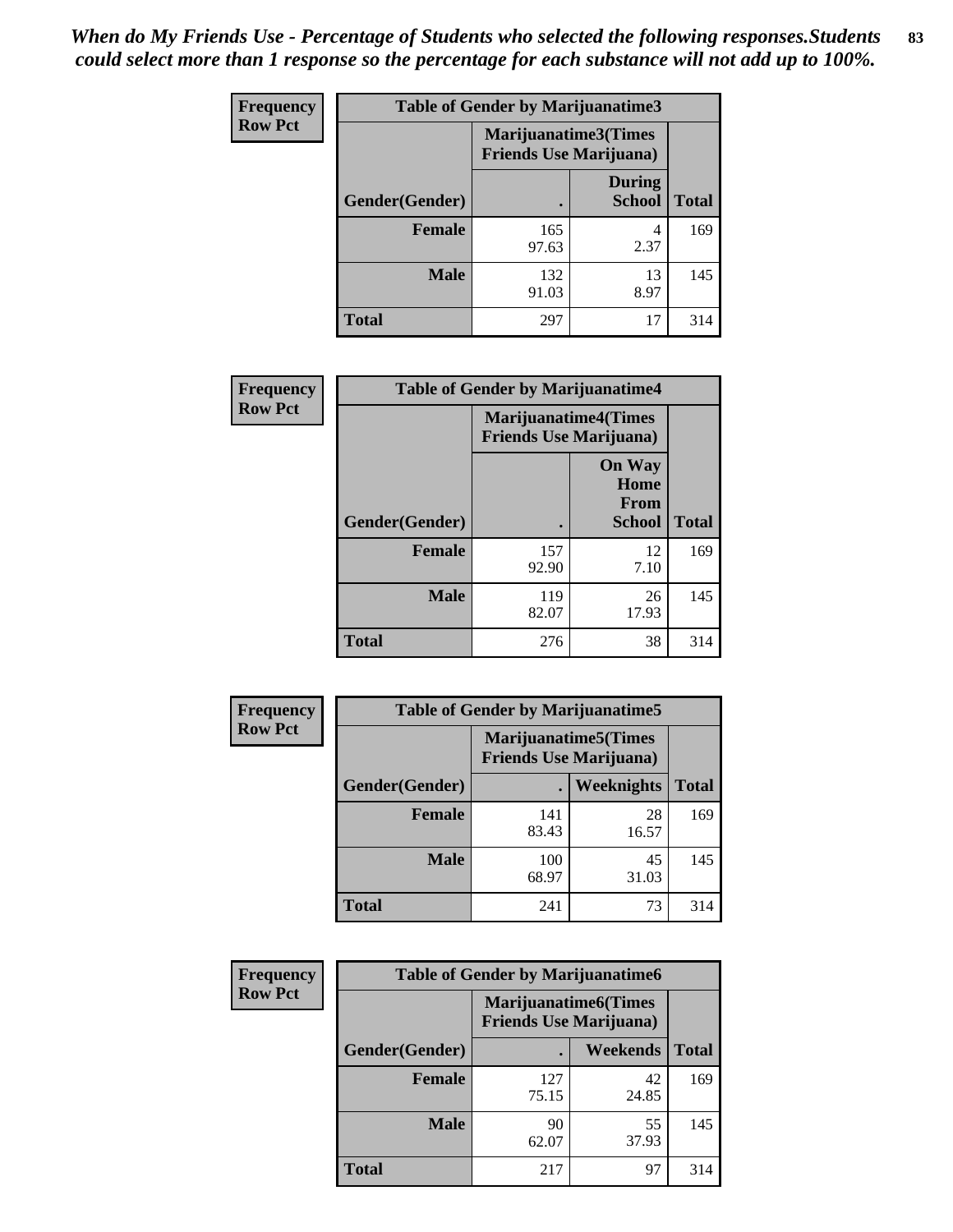*When do My Friends Use - Percentage of Students who selected the following responses.Students could select more than 1 response so the percentage for each substance will not add up to 100%.* **84**

| <b>Frequency</b> | <b>Table of Gender by Otherdrugtime1</b> |                                                                                    |              |              |
|------------------|------------------------------------------|------------------------------------------------------------------------------------|--------------|--------------|
| <b>Row Pct</b>   |                                          | <b>Otherdrugtime1</b> (Times<br><b>Friends Use Other</b><br><b>Illegal Drugs</b> ) |              |              |
|                  | Gender(Gender)                           |                                                                                    | Do Not Use   | <b>Total</b> |
|                  | <b>Female</b>                            | 26<br>15.38                                                                        | 143<br>84.62 | 169          |
|                  | <b>Male</b>                              | 29<br>20.00                                                                        | 116<br>80.00 | 145          |
|                  | <b>Total</b>                             | 55                                                                                 | 259          | 314          |

| Frequency      | <b>Table of Gender by Otherdrugtime2</b> |                                                                                   |                            |              |  |
|----------------|------------------------------------------|-----------------------------------------------------------------------------------|----------------------------|--------------|--|
| <b>Row Pct</b> |                                          | <b>Otherdrugtime2(Times</b><br><b>Friends Use Other</b><br><b>Illegal Drugs</b> ) |                            |              |  |
|                | Gender(Gender)                           |                                                                                   | On Way to<br><b>School</b> | <b>Total</b> |  |
|                | <b>Female</b>                            | 162<br>95.86                                                                      | 7<br>4.14                  | 169          |  |
|                | <b>Male</b>                              | 133<br>91.72                                                                      | 12<br>8.28                 | 145          |  |
|                | <b>Total</b>                             | 295                                                                               | 19                         | 314          |  |

| Frequency      | <b>Table of Gender by Otherdrugtime3</b> |                                                                                   |                                |              |  |
|----------------|------------------------------------------|-----------------------------------------------------------------------------------|--------------------------------|--------------|--|
| <b>Row Pct</b> |                                          | <b>Otherdrugtime3(Times</b><br><b>Friends Use Other</b><br><b>Illegal Drugs</b> ) |                                |              |  |
|                | Gender(Gender)                           |                                                                                   | <b>During</b><br><b>School</b> | <b>Total</b> |  |
|                | <b>Female</b>                            | 164<br>97.04                                                                      | 5<br>2.96                      | 169          |  |
|                | <b>Male</b>                              | 136<br>93.79                                                                      | 9<br>6.21                      | 145          |  |
|                | <b>Total</b>                             | 300                                                                               | 14                             | 314          |  |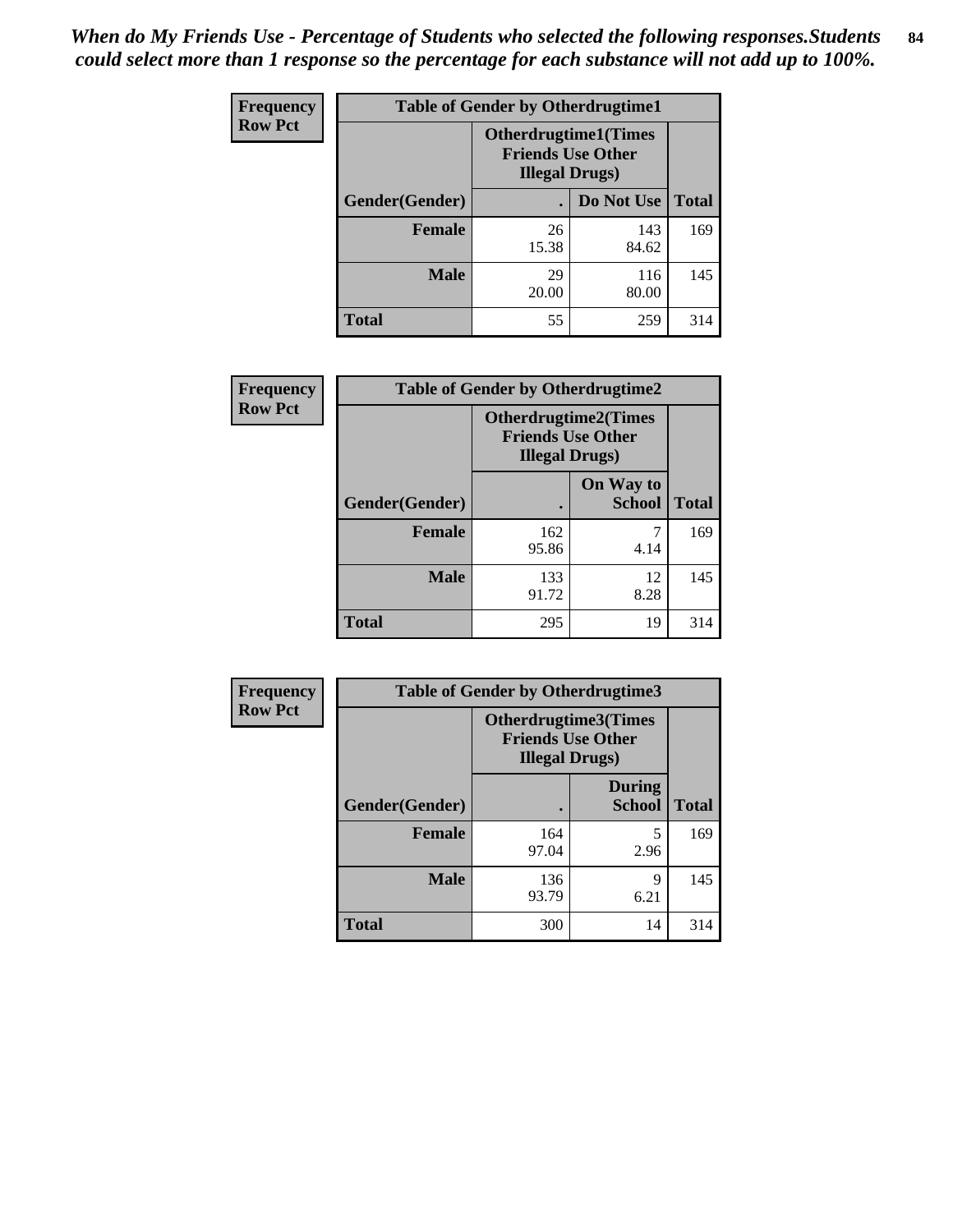*When do My Friends Use - Percentage of Students who selected the following responses.Students could select more than 1 response so the percentage for each substance will not add up to 100%.* **85**

| <b>Frequency</b> | <b>Table of Gender by Otherdrugtime4</b> |                                                                                   |                                                |              |  |
|------------------|------------------------------------------|-----------------------------------------------------------------------------------|------------------------------------------------|--------------|--|
| <b>Row Pct</b>   |                                          | <b>Otherdrugtime4(Times</b><br><b>Friends Use Other</b><br><b>Illegal Drugs</b> ) |                                                |              |  |
|                  | Gender(Gender)                           |                                                                                   | <b>On Way</b><br>Home<br>From<br><b>School</b> | <b>Total</b> |  |
|                  | Female                                   | 160<br>94.67                                                                      | 9<br>5.33                                      | 169          |  |
|                  | <b>Male</b>                              | 134<br>92.41                                                                      | 11<br>7.59                                     | 145          |  |
|                  | <b>Total</b>                             | 294                                                                               | 20                                             | 314          |  |

| Frequency      | <b>Table of Gender by Otherdrugtime5</b> |                                                                                    |             |              |
|----------------|------------------------------------------|------------------------------------------------------------------------------------|-------------|--------------|
| <b>Row Pct</b> |                                          | <b>Otherdrugtime5</b> (Times<br><b>Friends Use Other</b><br><b>Illegal Drugs</b> ) |             |              |
|                | Gender(Gender)                           |                                                                                    | Weeknights  | <b>Total</b> |
|                | <b>Female</b>                            | 150<br>88.76                                                                       | 19<br>11.24 | 169          |
|                | <b>Male</b>                              | 123<br>84.83                                                                       | 22<br>15.17 | 145          |
|                | <b>Total</b>                             | 273                                                                                | 41          | 314          |

| <b>Frequency</b> | <b>Table of Gender by Otherdrugtime6</b> |                                                                                   |             |              |  |
|------------------|------------------------------------------|-----------------------------------------------------------------------------------|-------------|--------------|--|
| <b>Row Pct</b>   |                                          | <b>Otherdrugtime6(Times</b><br><b>Friends Use Other</b><br><b>Illegal Drugs</b> ) |             |              |  |
|                  | Gender(Gender)                           |                                                                                   | Weekends    | <b>Total</b> |  |
|                  | <b>Female</b>                            | 139<br>82.25                                                                      | 30<br>17.75 | 169          |  |
|                  | <b>Male</b>                              | 118<br>81.38                                                                      | 27<br>18.62 | 145          |  |
|                  | <b>Total</b>                             | 257                                                                               | 57          | 314          |  |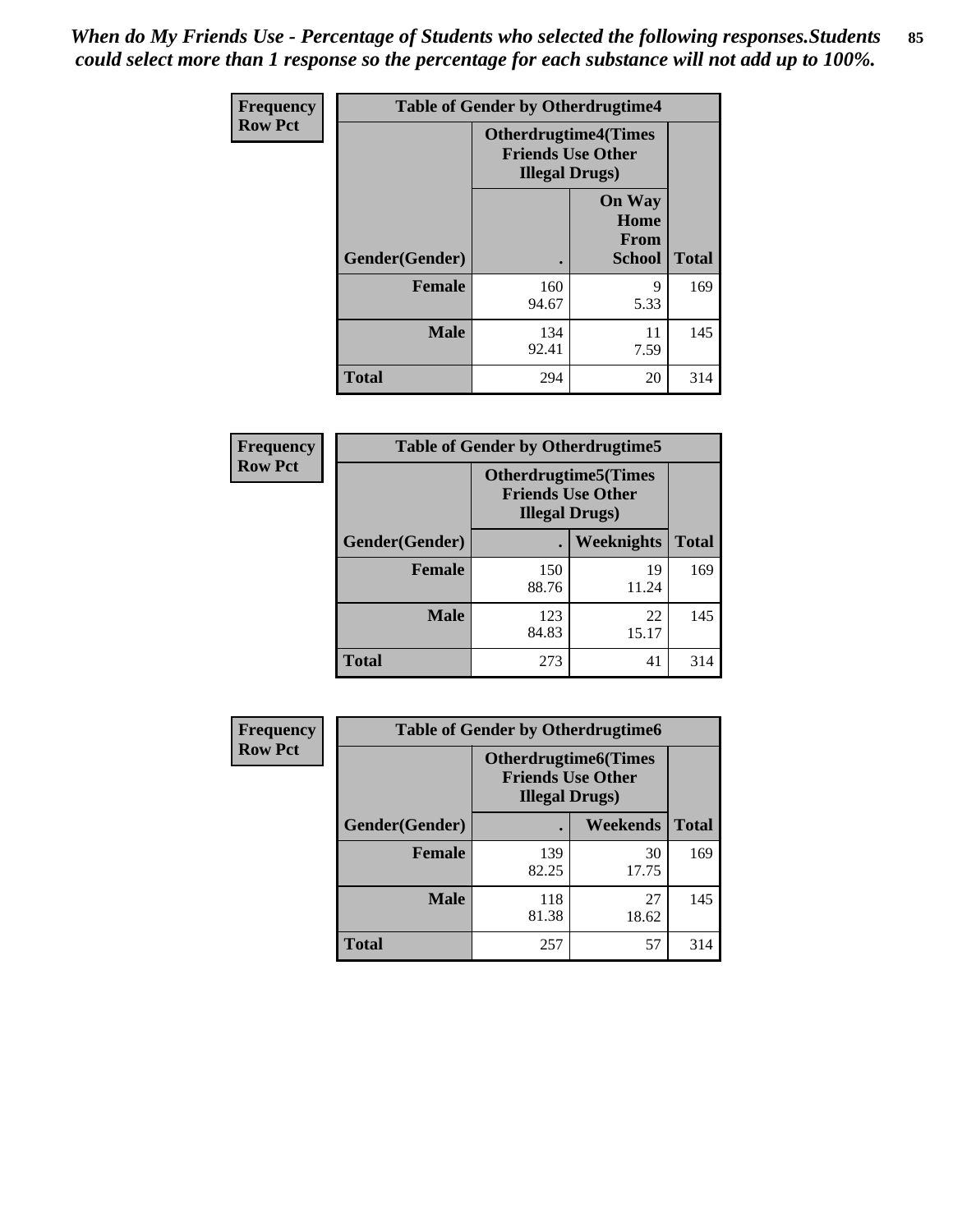# *Other Questions* **86**

| <b>Frequency</b> | <b>Table of Gender by Educationalcohol</b> |              |                                                                                                                                       |              |  |
|------------------|--------------------------------------------|--------------|---------------------------------------------------------------------------------------------------------------------------------------|--------------|--|
| <b>Row Pct</b>   |                                            |              | <b>Educationalcohol</b> (I<br>have been taught<br>about alcohol,<br>tobacco,<br>and other drugs<br>within the last year<br>at school) |              |  |
|                  | Gender(Gender)                             | <b>Yes</b>   | N <sub>0</sub>                                                                                                                        | <b>Total</b> |  |
|                  | <b>Female</b>                              | 128<br>75.74 | 41<br>24.26                                                                                                                           | 169          |  |
|                  | <b>Male</b>                                | 100<br>68.97 | 45<br>31.03                                                                                                                           | 145          |  |
|                  | <b>Total</b>                               | 228          | 86                                                                                                                                    | 314          |  |

| Frequency      | <b>Table of Gender by Rodedrinking</b> |                                                                                                                     |                |              |
|----------------|----------------------------------------|---------------------------------------------------------------------------------------------------------------------|----------------|--------------|
| <b>Row Pct</b> |                                        | Rodedrinking(In<br>the past 30 days I<br>have ridden in a<br>car with a driver<br>who had been<br>drinking alcohol) |                |              |
|                | Gender(Gender)                         | Yes                                                                                                                 | N <sub>0</sub> | <b>Total</b> |
|                | <b>Female</b>                          | 22<br>13.02                                                                                                         | 147<br>86.98   | 169          |
|                | <b>Male</b>                            | 31<br>21.38                                                                                                         | 114<br>78.62   | 145          |
|                | <b>Total</b>                           | 53                                                                                                                  | 261            | 314          |

| Frequency      | <b>Table of Gender by Drugsschool</b> |                                                                                                                                     |                |              |  |
|----------------|---------------------------------------|-------------------------------------------------------------------------------------------------------------------------------------|----------------|--------------|--|
| <b>Row Pct</b> |                                       | <b>Drugsschool</b> (During<br>the past 12 months,<br>I have been offered,<br>sold,<br>or given illegal drugs<br>on school property) |                |              |  |
|                | Gender(Gender)                        | Yes                                                                                                                                 | N <sub>0</sub> | <b>Total</b> |  |
|                | <b>Female</b>                         | 19<br>11.24                                                                                                                         | 150<br>88.76   | 169          |  |
|                | <b>Male</b>                           | 46<br>31.72                                                                                                                         | 99<br>68.28    | 145          |  |
|                | <b>Total</b>                          | 65                                                                                                                                  | 249            | 314          |  |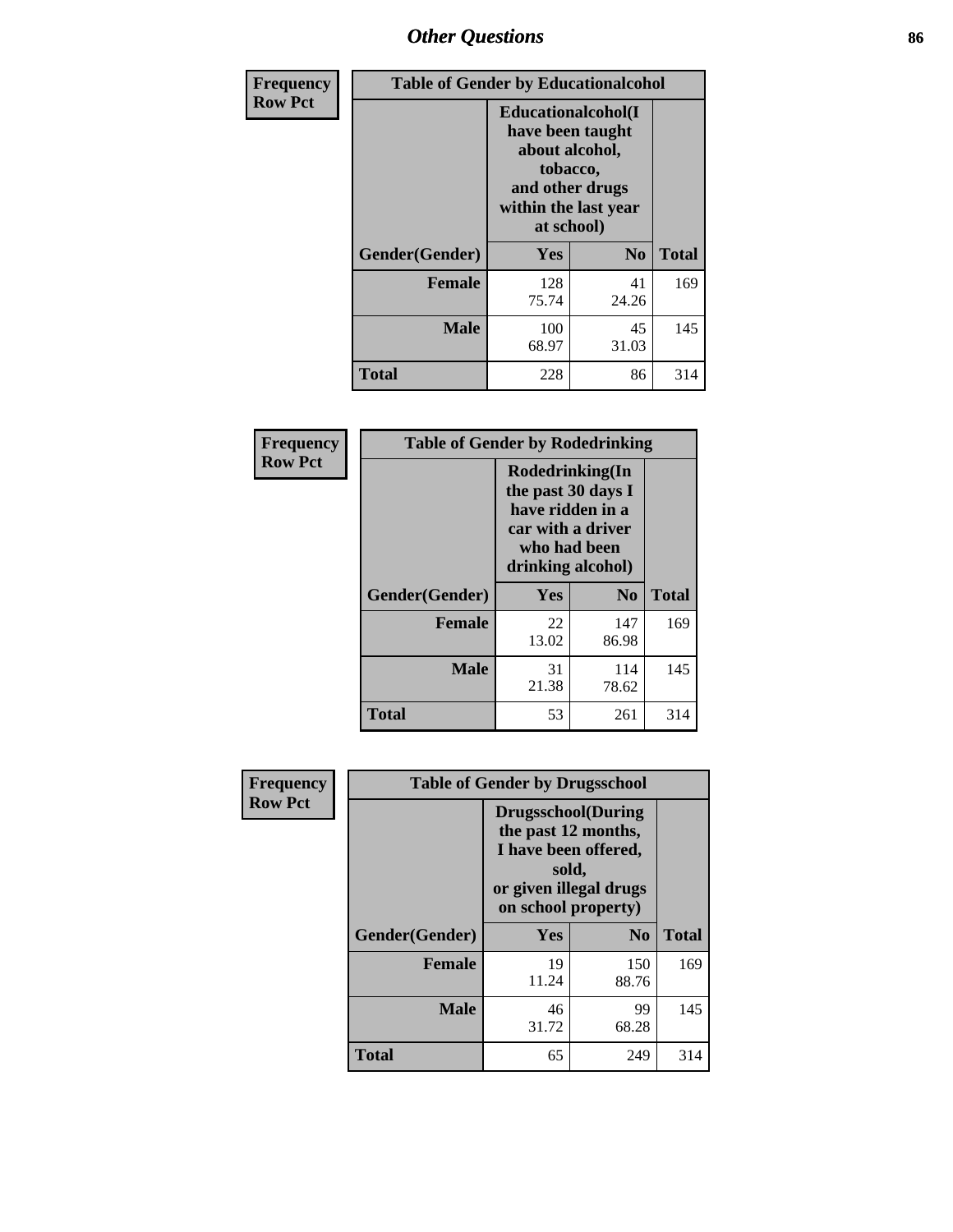## *Other Questions* **87**

**Frequency Row Pct**

| <b>Table of Gender by Bingedrinking</b> |                                                                                                         |           |           |           |                |                       |           |              |
|-----------------------------------------|---------------------------------------------------------------------------------------------------------|-----------|-----------|-----------|----------------|-----------------------|-----------|--------------|
|                                         | Bingedrinking(I have drunk five or more<br>drinks of alcohol at one sitting during the<br>last 30 days) |           |           |           |                |                       |           |              |
|                                         | $\mathbf 0$                                                                                             | 1 or      | 3 to<br>5 | 6 to<br>q | 10<br>to<br>19 | <b>20</b><br>to<br>29 | All<br>30 |              |
| <b>Gender</b> (Gender)                  | <b>Days</b>                                                                                             | days      | days      | days      | days           | days                  | days      | <b>Total</b> |
| <b>Female</b>                           | 155<br>91.72                                                                                            | 6<br>3.55 | 4<br>2.37 | 2<br>1.18 | 0.59           | 0<br>0.00             | 0.59      | 169          |
| <b>Male</b>                             | 113<br>77.93                                                                                            | 9<br>6.21 | 4<br>2.76 | 6<br>4.14 | 5<br>3.45      | 4<br>2.76             | 4<br>2.76 | 145          |

| Frequency      | <b>Table of Gender by Educationaids</b> |                                                                                                 |             |              |
|----------------|-----------------------------------------|-------------------------------------------------------------------------------------------------|-------------|--------------|
| <b>Row Pct</b> |                                         | <b>Educationaids</b> (I<br>have been taught<br>about HIV/AIDS<br>at school in the<br>past year) |             |              |
|                | Gender(Gender)                          | Yes                                                                                             | $\bf N_0$   | <b>Total</b> |
|                | <b>Female</b>                           | 125<br>73.96                                                                                    | 44<br>26.04 | 169          |
|                | <b>Male</b>                             | 107<br>73.79                                                                                    | 38<br>26.21 | 145          |
|                | <b>Total</b>                            | 232                                                                                             | 82          | 314          |

| <b>Frequency</b> | <b>Table of Gender by Suicideconsider</b> |                 |                |              |
|------------------|-------------------------------------------|-----------------|----------------|--------------|
| <b>Row Pct</b>   |                                           | Suicideconsider |                |              |
|                  | Gender(Gender)                            | Yes             | N <sub>0</sub> | <b>Total</b> |
|                  | <b>Female</b>                             | 14<br>8.28      | 155<br>91.72   | 169          |
|                  | <b>Male</b>                               | 18<br>12.41     | 127<br>87.59   | 145          |
|                  | <b>Total</b>                              | 32              | 282            | 314          |